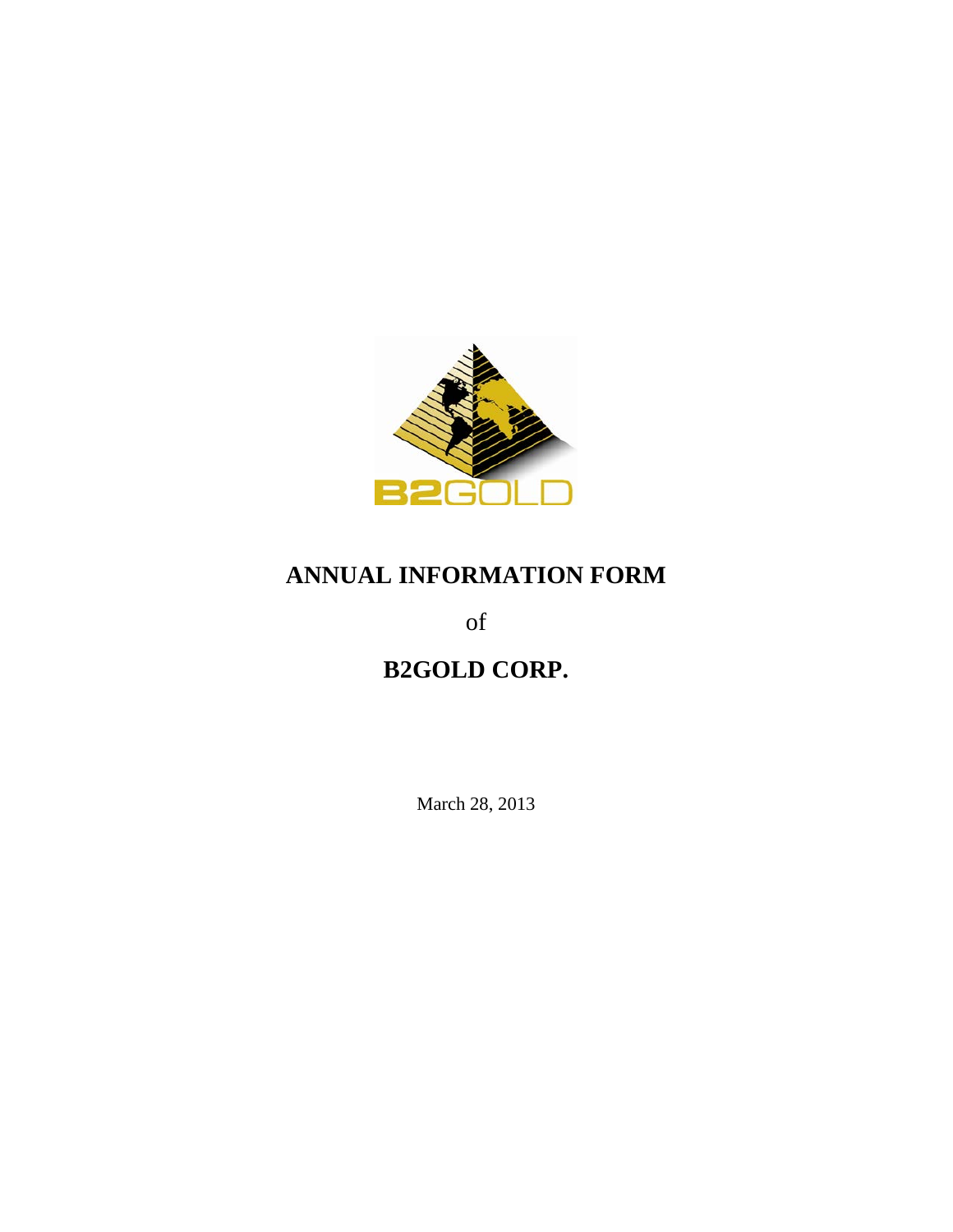# **TABLE OF CONTENTS**

| I<br>۰,<br>۰,<br>×<br>۰. |
|--------------------------|
|--------------------------|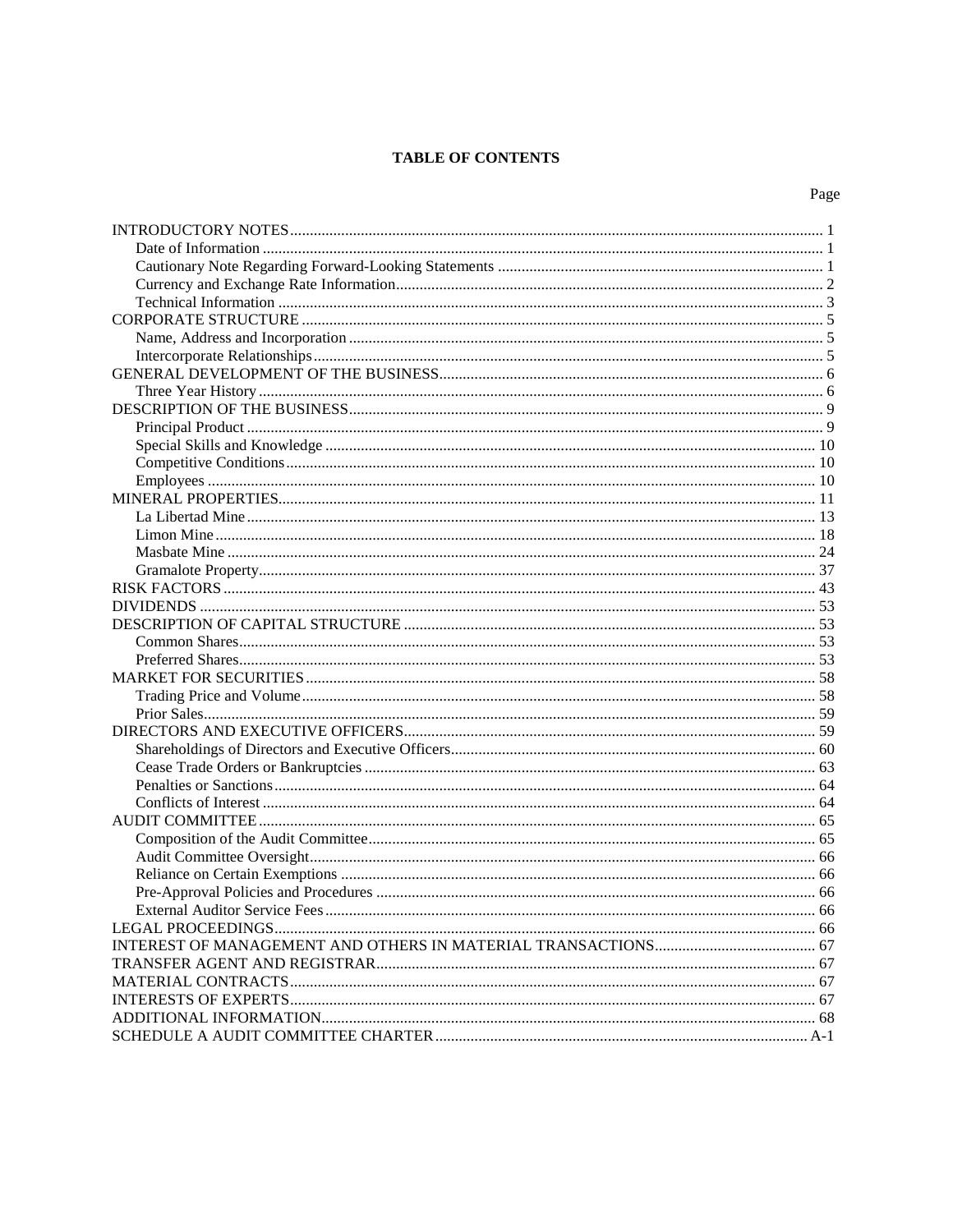# **B2GOLD CORP. ANNUAL INFORMATION FORM**

# <span id="page-2-0"></span>**INTRODUCTORY NOTES**

#### <span id="page-2-1"></span>**Date of Information**

In this Annual Information Form, B2Gold Corp., together with its subsidiaries, as the context requires, is referred to as "**B2Gold**" or the "**Company**". All information contained in this Annual Information Form is as at December 31, 2012, unless otherwise stated, being the date of the most recently completed financial year of the Company, and the use of the present tense and of the words "is", "are", "current", "currently", "presently", "now" and similar expressions in this Annual Information Form is to be construed as referring to information given as of that date.

#### <span id="page-2-2"></span>**Cautionary Note Regarding Forward-Looking Statements**

This Annual Information Form contains statements of forward-looking information within the meaning of applicable securities laws, which reflect management's expectations regarding the Company's future growth, results of operations (including, without limitation, future production and capital expenditures), performance (both operational and financial) and business prospects (including the timing and development of new deposits and the success of exploration activities) and opportunities. Wherever possible, words such as "plans", "expects" or "does not expect", "budget", "scheduled", "estimates", "forecasts", "anticipate" or "does not anticipate", "believe", "intend" and similar expressions or statements that certain actions, events or results "may", "could", "would", "might" or "will" be taken, occur or be achieved, have been used to identify these forward-looking statements. Although the forward-looking statements contained in this Annual Information Form reflect management's current beliefs based upon information currently available to management and based upon what management believes to be reasonable assumptions, the Company cannot be certain that actual results will be consistent with these forward-looking statements.

A number of factors could cause actual results, performance, or achievements to differ materially from the results expressed or implied in the forward-looking statements. Such factors include, among others:

- changes in national and local government, legislation, taxation, regulations and political or economic developments in Nicaragua, Namibia, the Republic of the Philippines (the "**Philippines**"), Colombia and Uruguay, or other countries in which the Company may carry on business in the future;
- future prices of gold;
- possible variations in mineral reserves, grade or recovery rates;
- accidents, labour disruptions, inability to obtain suitable or adequate machinery, equipment or skilled employees or contractors and other risks of the mining industry;
- productions problems and changes in mining processing and overhead costs;
- changes in mineral reserve and resource estimates;
- risks related to operations in remote areas;
- property interests, title to properties, permits and licenses, environmental risks and development;
- risks related to joint ventures;
- economic factors affecting the gold mining industry, competition, fluctuation in consumer price indexes, inflation, foreign exchange rate fluctuations, fluctuation of securities prices and additional financing; and
- dependence on key personnel, conflicts of interest,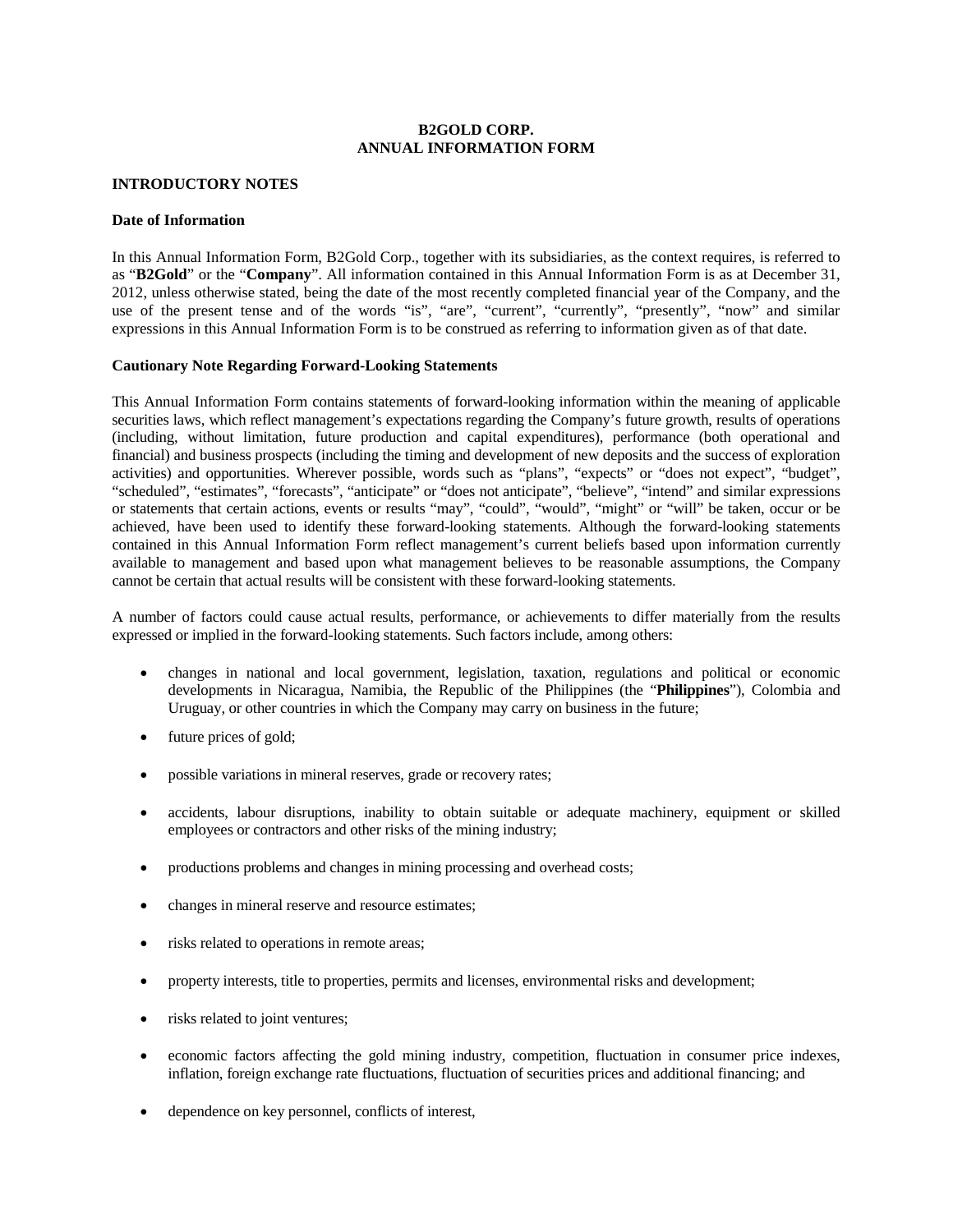as well as those factors listed in the "*Risk Factors*" section of this Annual Information Form. This list is not an exhaustive list of the factors that may affect any of the Company's forward looking statements. These factors should be considered carefully and prospective investors should not place undue reliance on the forward-looking statements.

Forward-looking statements necessarily involve significant known and unknown risks, assumptions and uncertainties that may cause the Company's actual results, performance, prospects and opportunities in future periods to differ materially from those expressed or implied by such forward-looking statements. Although the Company has attempted to identify important risks and factors that could cause actual actions, events or results to differ materially from those described in forward-looking statements, there may be other factors and risks that cause actions, events or results not to be as anticipated, estimated or intended. There can be no assurance that forward-looking statements will prove to be accurate, as actual results and future events could differ materially from those anticipated in such statements. Accordingly, shareholders should not place undue reliance on forward-looking statements. These forward-looking statements are made as of the date of this Annual Information Form and, other than as required by applicable securities laws, the Company assumes no obligation to update or revise them to reflect new events or circumstances.

#### <span id="page-3-0"></span>**Currency and Exchange Rate Information**

The financial statements included herein are reported in U.S. dollars. A reference in this Annual Information Form  $t^{\alpha}$ 

- "C\$" is to the lawful currency of Canada;
- "N\$" is to the lawful currency of Namibia;
- "córdobas" is to the lawful currency of Nicaragua;
- "PHP" is to the lawful currency of the Philippines; and
- "US\$" is to the lawful currency of the United States.

The following table sets forth, for each period indicated, the high and low exchange rates for Canadian dollars expressed in U.S. dollars, the average of such exchange rates during such period, and the exchange rate at the end of such period. These rates are based on the Bank of Canada noon spot rate of exchange.

| Fiscal Year Ended December 31, |            |            |  |
|--------------------------------|------------|------------|--|
| 2010                           | 2011       | 2012       |  |
| US\$1.0054                     | US\$0.9833 | US\$1.0051 |  |
| US\$0.9709                     | US\$1.0111 | US\$1.0004 |  |
| US\$1.0054                     | US\$1.0583 | US\$1.0299 |  |
| US\$0.9278                     | US\$0.9430 | US\$0.9599 |  |

On March 28, 2013, the noon rate of exchange for one Canadian dollar in United States dollars as reported by the Bank of Canada was C\$1.00 = US\$0.9846. As of the same date, based on cross rates with the Canadian dollar:

- one Nicaraguan córdoba equalled US\$0.0402;
- one Namibian dollar equalled US\$0.1087;
- one Philippine peso equalled US\$0.0245; and
- one Colombian peso equalled US\$0.0005.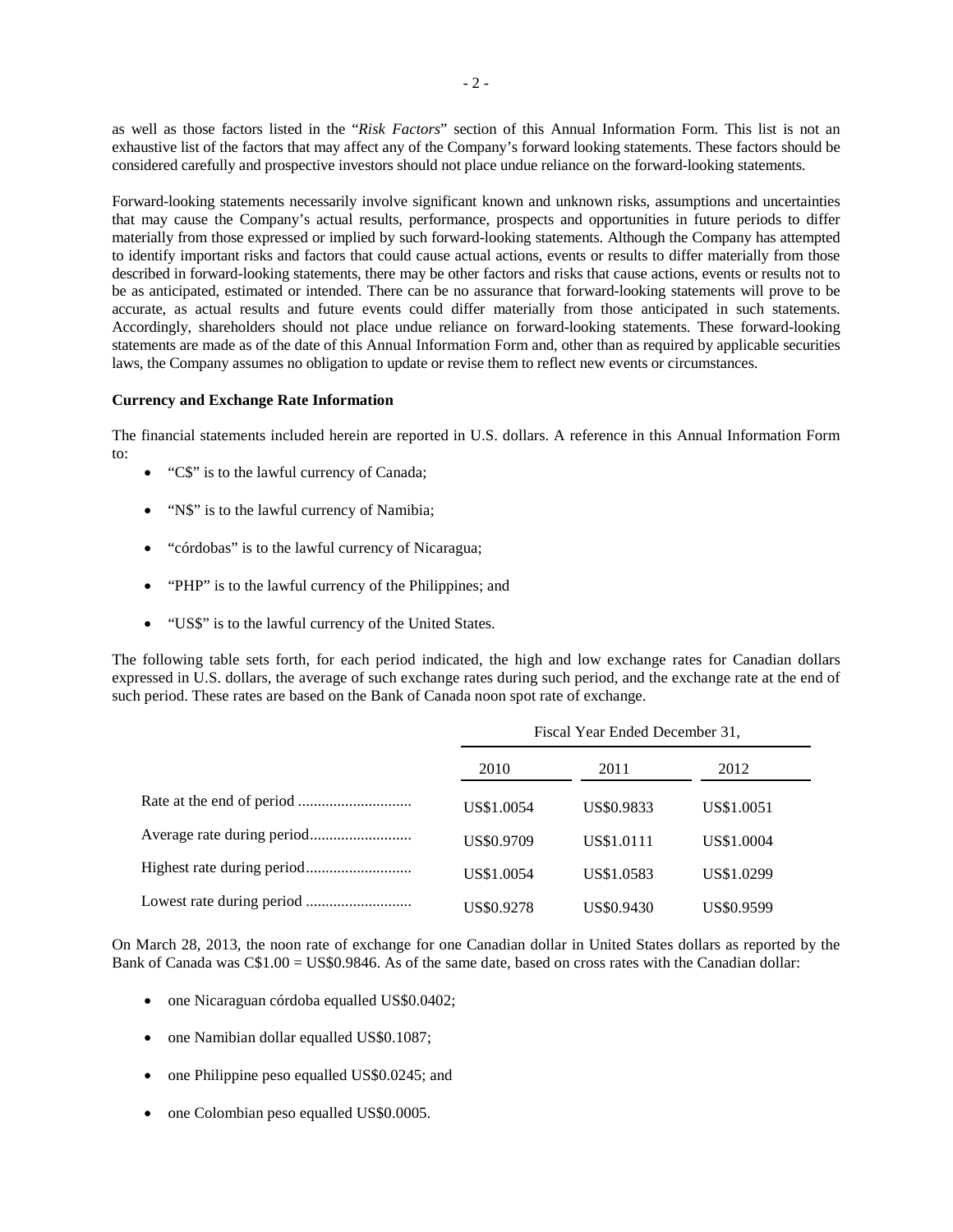#### <span id="page-4-0"></span>**Technical Information**

The estimated mineral reserves and mineral resources for the Company's various mines and mineral projects set forth herein have been calculated in accordance with the Canadian Institute of Mining, Metallurgy and Petroleum ("**CIM**") Council – Definitions adopted by CIM Council on November 27, 2010 (the "**CIM Standards**"), which were adopted by the Canadian Securities Administrators' National Instrument 43-101 *Standards of Disclosure for Mineral Projects* ("**NI 43-101**"). The following definitions are reproduced from the CIM Standards:

A *mineral resource* is a concentration or occurrence of natural solid inorganic material, or natural solid fossilized organic material including base and precious metals, coal, and industrial minerals in or on the Earth's crust in such form and quantity and of such a grade or quality that it has reasonable prospects for economic extraction. The location, quantity, grade, geological characteristics and continuity of a mineral resource are known, estimated or interpreted from specific geological evidence and knowledge. Mineral resources are sub-divided, in order of increasing geological confidence, into inferred, indicated and measured categories.

An *inferred mineral resource* is that part of a mineral resource for which quantity and grade or quality can be estimated on the basis of geological evidence and limited sampling and reasonably assumed, but not verified, geological and grade continuity. The estimate is based on limited information and sampling gathered through appropriate techniques from locations such as outcrops, trenches, pits, workings and drill holes.

An *indicated mineral resource* is that part of a mineral resource for which quantity, grade or quality, densities, shape and physical characteristics can be estimated with a level of confidence sufficient to allow the appropriate application of technical and economic parameters, to support mine planning and evaluation of the economic viability of the deposit. The estimate is based on detailed and reliable exploration and testing information gathered through appropriate techniques from locations such as outcrops, trenches, pits, workings and drill holes that are spaced closely enough for geological and grade continuity to be reasonably assumed.

A *measured mineral resource* is that part of a mineral resource for which quantity, grade or quality, densities, shape, and physical characteristics are so well established that they can be estimated with confidence sufficient to allow the appropriate application of technical and economic parameters, to support production planning and evaluation of the economic viability of the deposit. The estimate is based on detailed and reliable exploration, sampling and testing information gathered through appropriate techniques from locations such as outcrops, trenches, pits, workings and drill holes that are spaced closely enough to confirm both geological and grade continuity.

A *mineral reserve* is the economically mineable part of a measured or indicated mineral resource demonstrated by at least a preliminary feasibility study. This study must include adequate information on mining, processing, metallurgical, economic and other relevant factors that demonstrate, at the time of reporting, that economic extraction can be justified. A mineral reserve includes diluting materials and allowances for losses that may occur when the material is mined. Mineral reserves are sub-divided in order of increasing confidence into probable mineral reserve and proven mineral reserve.

A *probable mineral reserve* is the economically mineable part of an Indicated and, in some circumstances, a measured mineral resource demonstrated by at least a preliminary feasibility study. This study must include adequate information on mining, processing, metallurgical, economic, and other relevant factors that demonstrate, at the time of reporting, that economic extraction can be justified.

A *proven mineral reserve* is the economically mineable part of a measured mineral resource demonstrated by at least a preliminary feasibility study. This study must include adequate information on mining, processing, metallurgical, economic, and other relevant factors that demonstrate, at the time of reporting, that economic extraction is justified.

Canadian standards for public disclosure of scientific and technical information concerning mineral projects differ significantly from the requirements of U.S. securities laws. Resource information contained herein or incorporated by reference herein may not be comparable to similar information disclosed by U.S. companies. In particular, and without limiting the generality of the foregoing, the terms "mineral reserve", "proven mineral reserve" and "probable mineral reserve" are Canadian mining terms as defined in accordance with NI 43-101. These definitions differ from the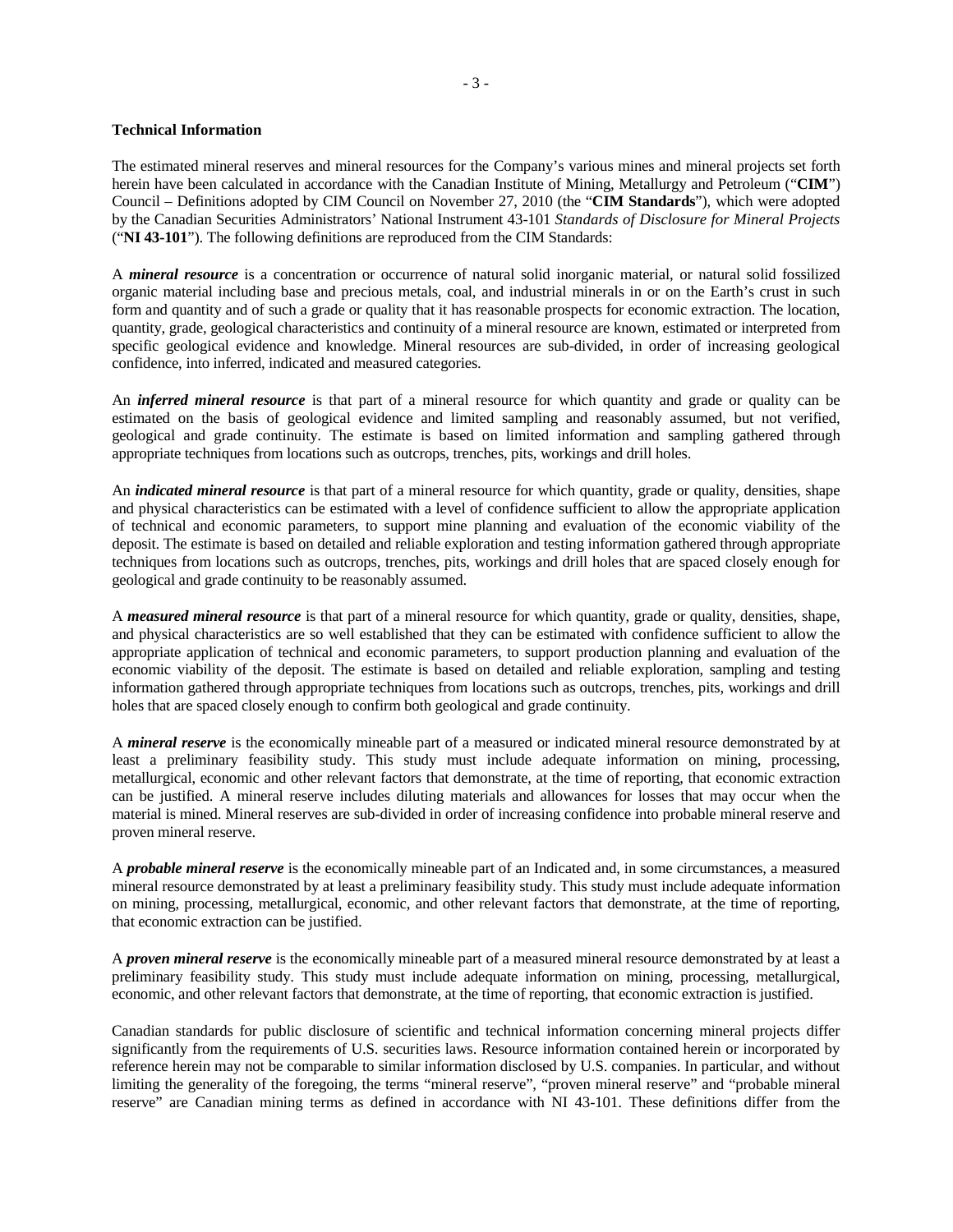definitions in the United States Securities and Exchange Commission's (the "**SEC**") Industry Guide 7 ("**Guide 7**") under the U.S. Securities Act. Under Guide 7 standards, a "final" or "bankable" feasibility study is required to report reserves, the three-year historical average price is used in any reserve or cash flow analysis to designate reserves and the primary environmental analysis or report must be filed with the appropriate governmental authority. Under Guide 7 standards, mineralization may not be classified as a "reserve" unless the determination has been made that the mineralization could be economically and legally produced or extracted at the time the reserve determination is made.

In addition, the terms "mineral resource", "measured mineral resource", "indicated mineral resource" and "inferred mineral resource" are defined in and required to be disclosed by NI 43-101; however, these terms are not defined terms under Guide 7 and are normally not permitted to be used in reports and registration statements filed with the SEC. Investors are cautioned not to assume that any part or all of mineral deposits in these categories will ever be converted into reserves or that they can be mined economically or legally. "Inferred mineral resources" have a great amount of uncertainty as to their existence, and great uncertainty as to their economic and legal feasibility. It cannot be assumed that all, or any part, of an inferred mineral resource will ever be upgraded to a higher category. Investors are cautioned not to assume that all or any part of an inferred mineral resource exists or that it can be economically or legally mined.

Accordingly, information contained or incorporated by reference in this Annual Information Form contain descriptions of the Company's mineral deposits that may not be comparable to similar information made public by U.S. companies subject to the reporting and disclosure requirements under the United States federal securities laws and the rules and regulations thereunder.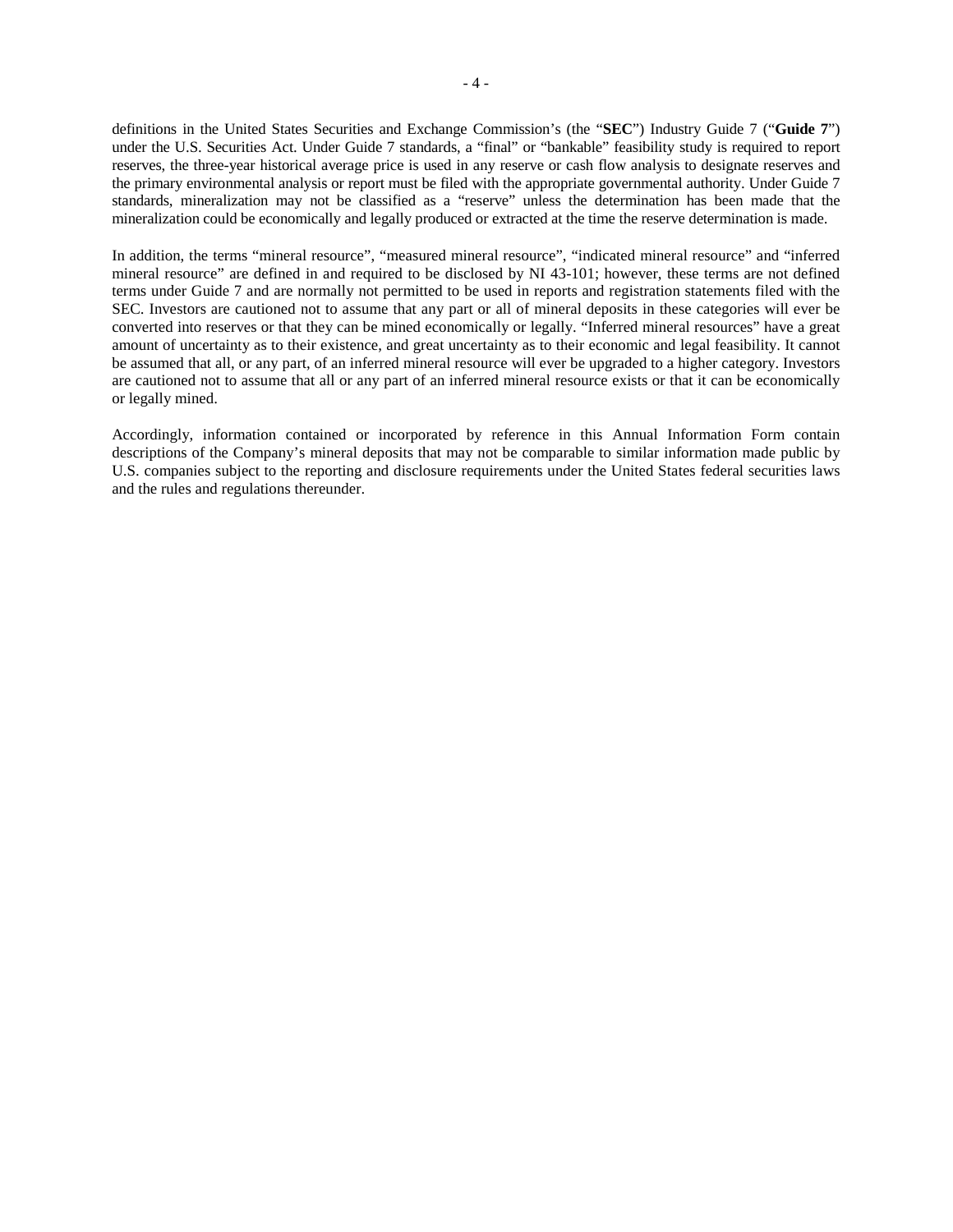#### <span id="page-6-0"></span>**CORPORATE STRUCTURE**

#### <span id="page-6-1"></span>**Name, Address and Incorporation**

B2Gold was incorporated under the *Business Corporations Act* (British Columbia) (the "**BCBCA**") on November 30, 2006. B2Gold's head office is located at Suite 3100, Three Bentall Centre, 595 Burrard Street, Vancouver, British Columbia, V7X 1J1 and its registered office is located at Suite 1600, 925 West Georgia Street, Vancouver, British Columbia, V6C 3L2.

References to the "Company" in this Annual Information Form include B2Gold's wholly-owned subsidiaries as the context requires.

#### <span id="page-6-2"></span>**Intercorporate Relationships**

A significant portion of B2Gold's business is carried on through subsidiaries. A chart showing the names of the material subsidiaries of B2Gold and their respective jurisdiction of incorporation is set out below.



Notes:

- (1) All ownership of subsidiaries is 100% unless indicated. Certain subsidiaries are indirectly owned by B2Gold through wholly-owned subsidiaries not reflected above.
- (2) Colombian branches are not separate legal entities.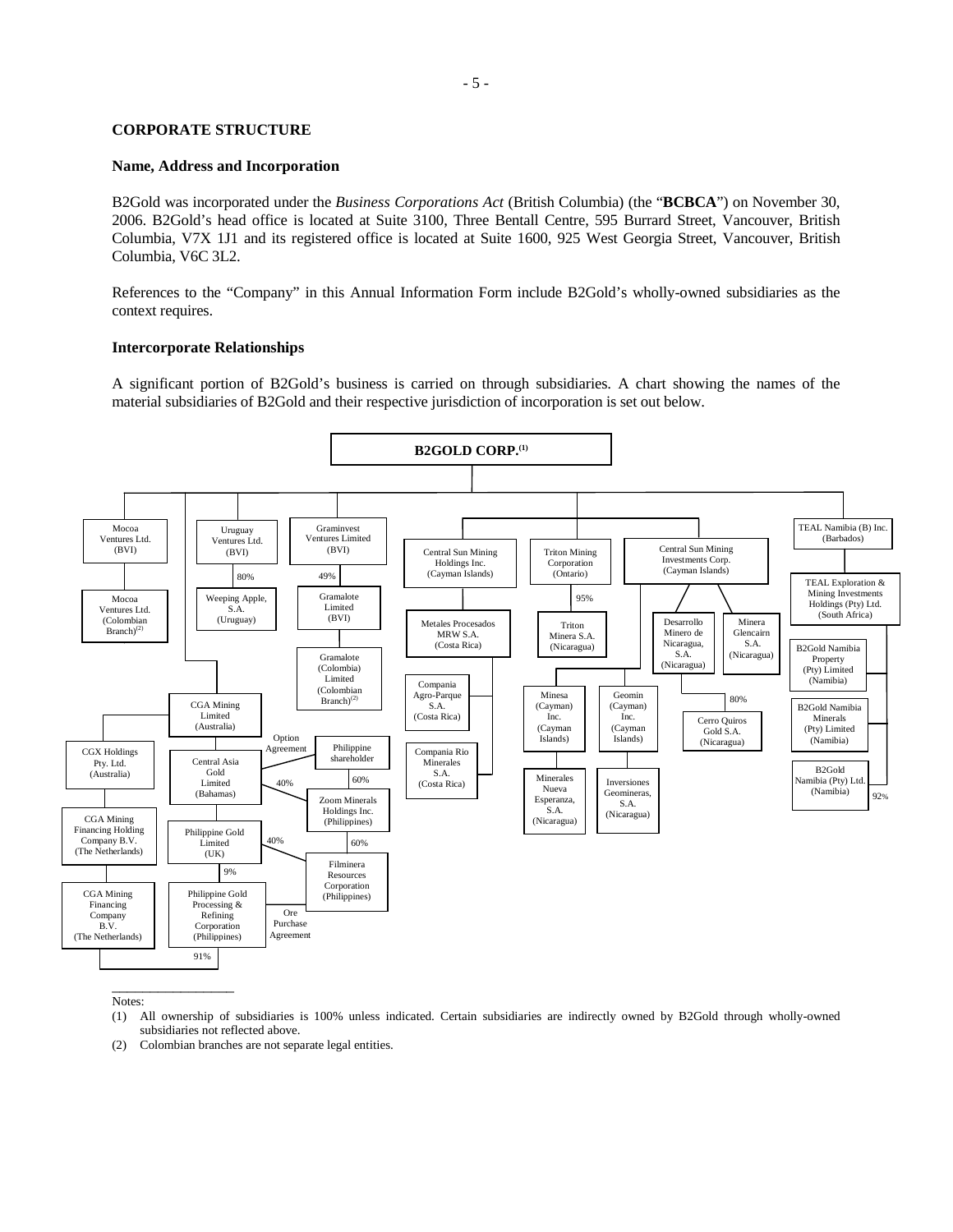#### <span id="page-7-0"></span>**GENERAL DEVELOPMENT OF THE BUSINESS**

B2Gold is a Vancouver-based gold producer with mining operations in Nicaragua and the Philippines, exploration and development projects in Namibia and Colombia and a portfolio of exploration assets in Colombia, Nicaragua and Uruguay. Currently, the Company is operating La Libertad gold mine (formerly referred to as the Orosi mine) ("**La Libertad Mine**") and the El Limon gold mine (the "**Limon Mine**") in Nicaragua, and the Masbate gold mine (the "**Masbate Mine**") in the Philippines. The Company has a 92% interest in the Otjikoto gold project (the "**Otjikoto Project**") in Namibia, a 49% interest in the Gramalote property in Colombia (the "**Gramalote Project**"), an 80% interest in the Cebollati property in Uruguay (the "**Cebollati Property**"), a 100% interest in the Trebol and Pavon properties in Nicaragua, the Bellavista property in Costa Rica (the "**Bellavista Property**") and the Mocoa property in Colombia. The Company also has a joint venture in Nicaragua with Calibre Mining Corp. ("**Calibre**") and two joint ventures in Nicaragua with Radius Gold Inc. ("**Radius**").

#### <span id="page-7-1"></span>**Three Year History**

Over the three most recently completed financial years, the events described below contributed materially to the development of the Company's business.

#### *2010 Developments*

Ore processing at La Libertad Mine recommenced on December 15, 2009 with the first doré bar produced on January 5, 2010. The mill at La Libertad was originally designed to process 3,500 tonnes of ore per day. A second ball mill, which was not included in the original plant design, was installed and commissioned at La Libertad Mine in 2010.

On February 18, 2010, the Company completed a bought deal public offering of 25,624,111 common shares of the Company ("**Common Shares**"), which included 3,342,276 Common Shares issued on exercise of the over-allotment option, at a price of C\$1.25 per share for gross proceeds of C\$32,030,138.75. The offering was conducted by a syndicate of underwriters, led by Genuity Capital Markets, Macquarie Capital Markets Canada Ltd. and Haywood Securities Inc., and including Canaccord Financial Ltd. and Raymond James Ltd.

On July 22, 2010, the Company entered into an assignment, settlement and release agreement (the "**Kupol Sale Agreement**") with Kinross Gold Corporation ("**Kinross**"), White Ice Ventures Limited ("**White Ice**"), 6674321 Canada Inc. ("**6674321**") and BKWE Ventures Limited ("**BKWE**"), a wholly-owned subsidiary of the Company, pursuant to which the Company and BKWE agreed to assign to White Ice, a wholly-owned subsidiary of Kinross, all of the Company and BKWE's respective rights and interest in the East Kupol Licence and West Kupol Licence (together, the "**Chukotka Licences**"). Under the terms of a purchase and sale agreement dated December 21, 2006, as amended, between White Ice, 667321, Kinross and the Company (the "**Initial Agreement**"), the Company had the right to acquire half of Kinross' indirect interest in the Chukotka Licences.

Pursuant to the terms of the Kupol Sale Agreement, White Ice made a cash payment of US\$33 million to BKWE on closing of the transaction, and agreed to make contingent payments of US\$15 million for each incremental million ounces of proven and probable gold reserves, up to a maximum of US\$135 million, publicly disclosed by Kinross with respect to the area covered by the Chukotka Licences (the "**Contingent Payments**"). The gold reserves are to be determined on the basis of a 100% interest in the Chukotka Licences area in accordance with NI 43-101. In addition, the Company will receive payments equal to 1.5% of net smelter returns from the commencement of production from the area covered by the Chukotka Licences (the "**NSR Payments**"). White Ice may at any time be released from making any further NSR Payments by making a cash payment to BKWE of US\$30 million. In certain circumstances, if Kinross' indirect percentage interest in the Chukotka Licences is reduced below 75%, the amount of any Contingent Payments and/or NSR Payments to be made after such reduction will be adjusted in accordance with the terms of the Kupol Sale Agreement.

On August 12, 2010, the Company and AngloGold Ashanti Limited ("**AngloGold**") entered into an agreement amending the Gramalote Shareholders Agreement (the "**Gramalote Amending Agreement**") pursuant to which, AngloGold retained a 51% interest and became manager of the joint venture project and the Company retained a 49% interest. Each party has equal representation on the joint venture management committee.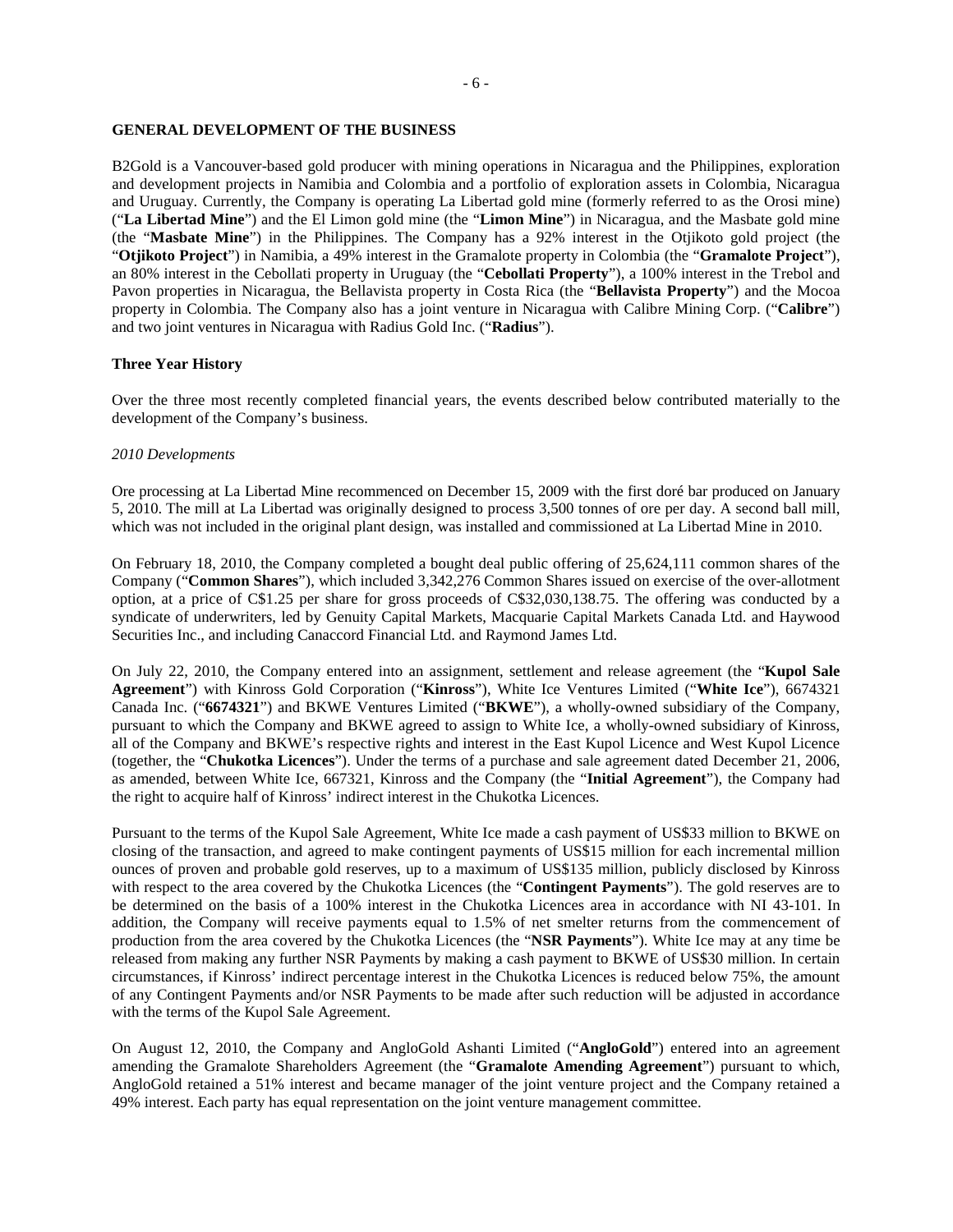On September 2, 2010, the Company entered into an agreement (the "**Cebollati Option Agreement**") with Weeping Apple S.A., a private Uruguayan company, to option the Cebollati Property located in Uruguay. Pursuant to the terms of the Cebollati Option Agreement, the Company earned an 80% interest in the Cebollati Property by paying an aggregate of US\$1 million. On January 31, 2012, the Company made the final cash payment under the Cebollati Option Agreement and now holds an 80% interest in the Cebollati Property. The Company is required to fund all exploration work through feasibility and is subject to the continuing obligations set out in the Cebollati Option Agreement.

During the year ended December 31, 2010, the Company received C\$3,833,829 pursuant to the exercise of 4,387,819 stock options and C\$24,659,595 pursuant to the exercise of 25,027,217 warrants (including C\$16,278,776 pursuant to the exercise of 15,853,652 warrants held by former Central Sun Mining Inc. warrant holders).

#### *2011 Developments*

On March 31, 2011, the Company announced a 180% increase in inferred resources at La Libertad due to the new resource outlined on the Jabali zone located approximately 10 kilometres east of the mill facility at La Libertad Mine. The new inferred resource was based on a total of 55 diamond drill holes totaling 9,660 metres. The drilling focused on the Antenna and Central Zones at the Jabali zone. The new inferred resource totals 3.55 million tonnes at 4.58 g/t of gold containing 522,000 ounces of gold. The Company filed a technical report for the inferred resource estimate on May 13, 2011. Confirmation of the inferred resource with infill drilling could not only add several years to La Libertad's mine life but more importantly, allow the potential to deliver in the near term higher grade ore to the mill at La Libertad Mine.

On December 22, 2011, the Company acquired 100% of the shares of Auryx Gold Corp. ("**Auryx**") by way of plan of arrangement (the "**Auryx Arrangement**"). The Auryx Arrangement was carried out pursuant to the terms and conditions contained in an arrangement agreement (the "**Auryx Agreement**") dated November 10, 2011 between the Company and Auryx. Pursuant to the terms of the Auryx Agreement and the Auryx Arrangement, on December 22, 2011, Auryx became a wholly-owned subsidiary of the Company and all of the issued and outstanding common shares of Auryx were transferred to the Company in consideration for the issuance by the Company to former shareholders of Auryx of 0.23 of a Common Share, plus a cash payment of C\$0.001, for each Auryx common share held. The Company issued an aggregate of 37,187,002 Common Shares to the former Auryx shareholders in connection with the Auryx Arrangement. The outstanding stock options of Auryx were exchanged for B2Gold stock options to acquire Common Shares of the Company based on the 0.23 to 1 exchange ratio, having the same terms as the Auryx options for which they were exchanged. In addition, the outstanding warrants of Auryx were assumed by the Company at the time of closing of the Auryx Arrangement and became exercisable to acquire that number of Common Shares of the Company determined by reference to the share exchange ratio of 0.23 to 1.

The acquisition of Auryx added to the Company's property portfolio a 92% interest in the Otjikoto Project in Namibia. See "*Material Projects – Otjikoto Project*" and "*Mineral Properties – Otjikoto Project*" below. In addition, the Company also acquired a 100% interest in two additional mineral properties in Namibia. Additional information relating to Auryx and its properties is available under Auryx's profile on the System for Electronic Document Analysis and Retrieval ("**SEDAR**") at [www.sedar.com.](http://www.sedar.com/)

During the year ended December 31, 2011, the Company received C\$5,800,244.80 pursuant to the exercise of 5,700,186 stock options and C\$1,940,000 pursuant to the exercise of 2,000,000 warrants.

#### *2012 Developments*

On April 5, 2012, the Company announced an update of its mineral resources as at December 31, 2011 for the Jabali deposit at La Libertad Mine and the Otjikoto Project.

Based on the successful 2011 exploration and infill drilling programs, the Company reported an increase in mineral resources at Libertad Mine for the Jabali deposit. The new mineral resource for the Jabali Antenna and Central zones, which was reported within a \$1,350 per ounce gold optimized Whittle pit shell above a cut-off grade of 0.70 g/t gold, included an indicated mineral resource of 4.19 million tonnes at a grade of 3.39 g/t gold containing 456,863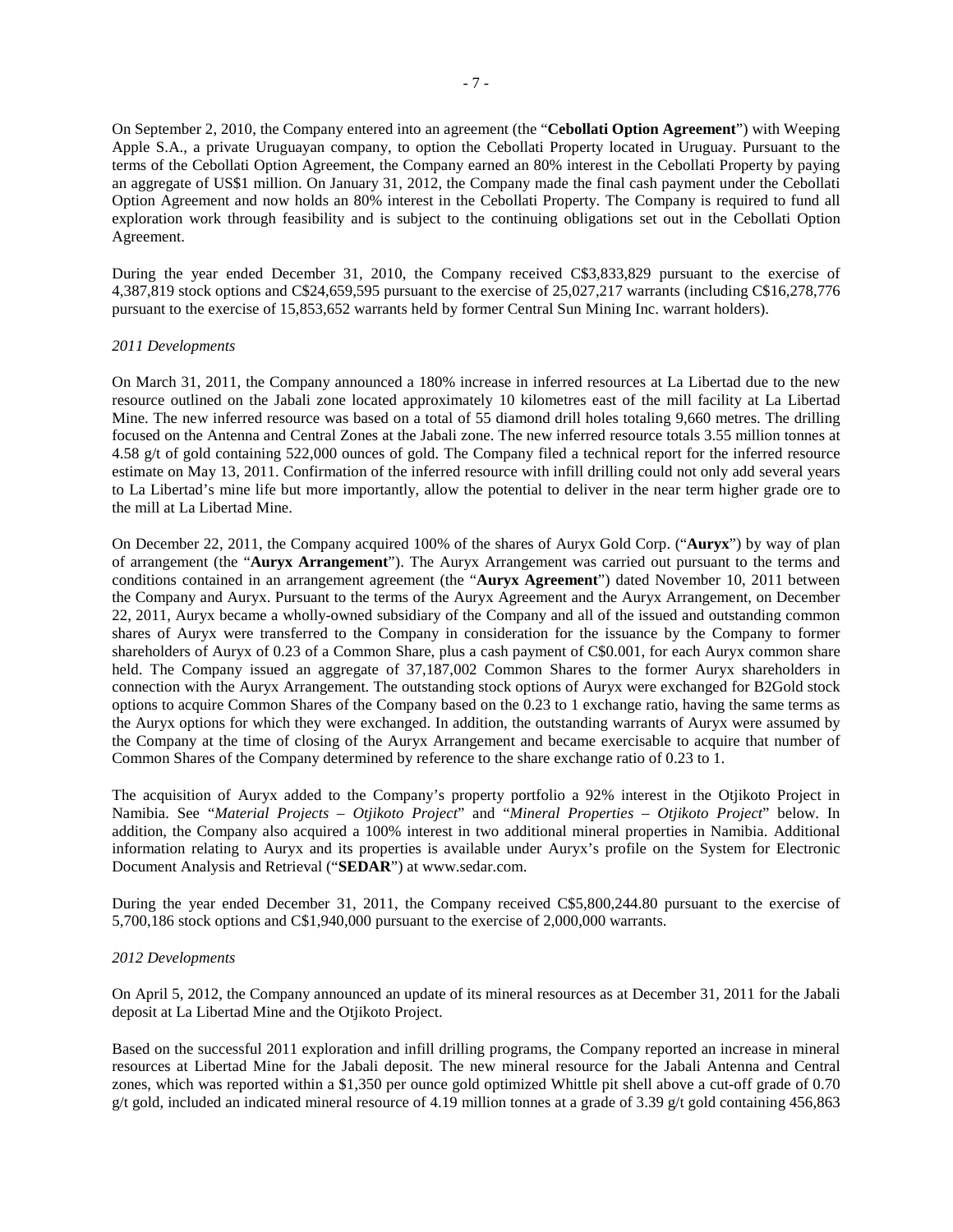ounces of gold and inferred mineral resources is 1.89 million tonnes at a grade of 3.06 g/t gold containing 186,610 ounces gold. The most significant increase is in indicated mineral resources as a result of the conversion of mineral resources from the inferred category due to infill drilling. This new resource at Jabali not only indicates the potential to significantly increase Libertad's original seven year mine life but also the potential to deliver higher grade ore to the mill which should result in higher annual gold production and lower operating costs per ounce produced. The Company has received the mining permit for the Jabali Central deposit and plans to commence the shipping of Jabali ore to the Libertad mill in the first quarter of 2013, initially utilizing an upgraded existing road.

In respect of the Otjikoto Project, the Company reported an updated indicated mineral resource estimate of 24.93 million tonnes at a grade of 1.74 g/t gold containing 1,392,690 ounces of gold on a 100% basis using a cut-off grade of 0.4 g/t gold. When a cut-off grade of 0.5 g/t gold is used, the Otjikoto Project has an updated indicated mineral resource estimate of 21.37 million tonnes at a grade of 1.95 g/t gold containing 1,340,385 ounces of gold on a 100% basis within the optimized pit shell.

On April 24, 2012, the Company and AngloGold announced a new Joint Ore Reserves Committee Code ("**JORC**") and NI 43-101 compliant mineral resource estimate for the Gramalote Central Zone and Trinidad. Total measured and indicated resources at Gramalote Central at a 0.25 g/t gold cut-off, within a \$1,600 per ounce gold optimised Whittle pit consists of 97.1 million tonnes grading 0.81 g/t gold for a total of 2.5 million troy ounces of gold. The Gramalote Central and Trinidad inferred resource is 95.7 million tonnes grading 0.44 g/t gold for a total of 1.36 million troy ounces of gold using similar parameters as the measured and indicated resource.

On May 2, 2012, the Company acquired 20 million units of Calibre at a price of C\$0.25 per unit for a total investment of C\$5 million pursuant to a subscription agreement between the parties. Each unit is comprised of one common share of Calibre and one-half of one share purchase warrant. Each whole warrant entitles the holder thereof to acquire one common share of Calibre at a price of C\$0.50 per share for a period of twelve months from the date of issuance. Upon completion of this acquisition, the Company owned 20 million common shares, representing approximately 10.6% of the issued and outstanding common shares of Calibre.

On August 10, 2012, the Company acquired a 100% interest in the Trebol and Pavon gold properties in Nicaragua from Radius in consideration of C\$20 million, payable in 4,815,894 Common Shares of the Company. The Company and Radius entered into a joint venture agreement on a 60% - 40% basis with respect to each of the San Jose and La Magnolia properties in Nicaragua and continue jointly exploring the properties with the Company and Radius contributing 60% and 40%, respectively, of the exploration expenditures of each joint venture.

On September 18, 2012, the Company entered into a merger implementation agreement ("**Merger Agreement**") with CGA Mining Limited ("**CGA**") pursuant to which the Company agreed to acquire all of the issued and outstanding securities of CGA. The merger transaction completed on January 31, 2013. Details of the transaction are set out under the heading "*Significant Acquisitions*" below.

On December 5, 2012, B2Gold Namibia, a subsidiary of the Company, was granted a mining licence by the Namibian Ministry of Mines for the Otjikoto Project, which licence is valid for 20 years. This was the last major requirement prior to commencing full scale mine construction.

During the year ended December 31, 2012, the Company received C\$5,143,436.20 pursuant to the exercise of 3,586,273 stock options and C\$3,501,216.88 pursuant to the exercise of 1,613,464 warrants.

# *Events Subsequent to 2012*

In January 2012, the Company accepted a committed letter of offer from Macquarie Bank Limited ("**Macquarie**") for a fully underwritten \$150 million secured credit facility (the "**Facility**"). Macquarie will be the Sole Underwriter and the Facility Agent. The syndicate will include HSBC Securities (USA) Inc. as a Lead Arranger and HSBC Bank USA, National Association has committed to fund \$50 million of the Facility. The Facility will be comprised of three tranches of \$50 million each for a total of \$150 million and will replace the existing \$25 million revolving credit facility with Macquarie. The term of the Facility will be for a period of four years with a final repayment date of March 31, 2017 and the Facility has an interest rate of LIBOR plus a margin of 3.5%. The Facility will be used to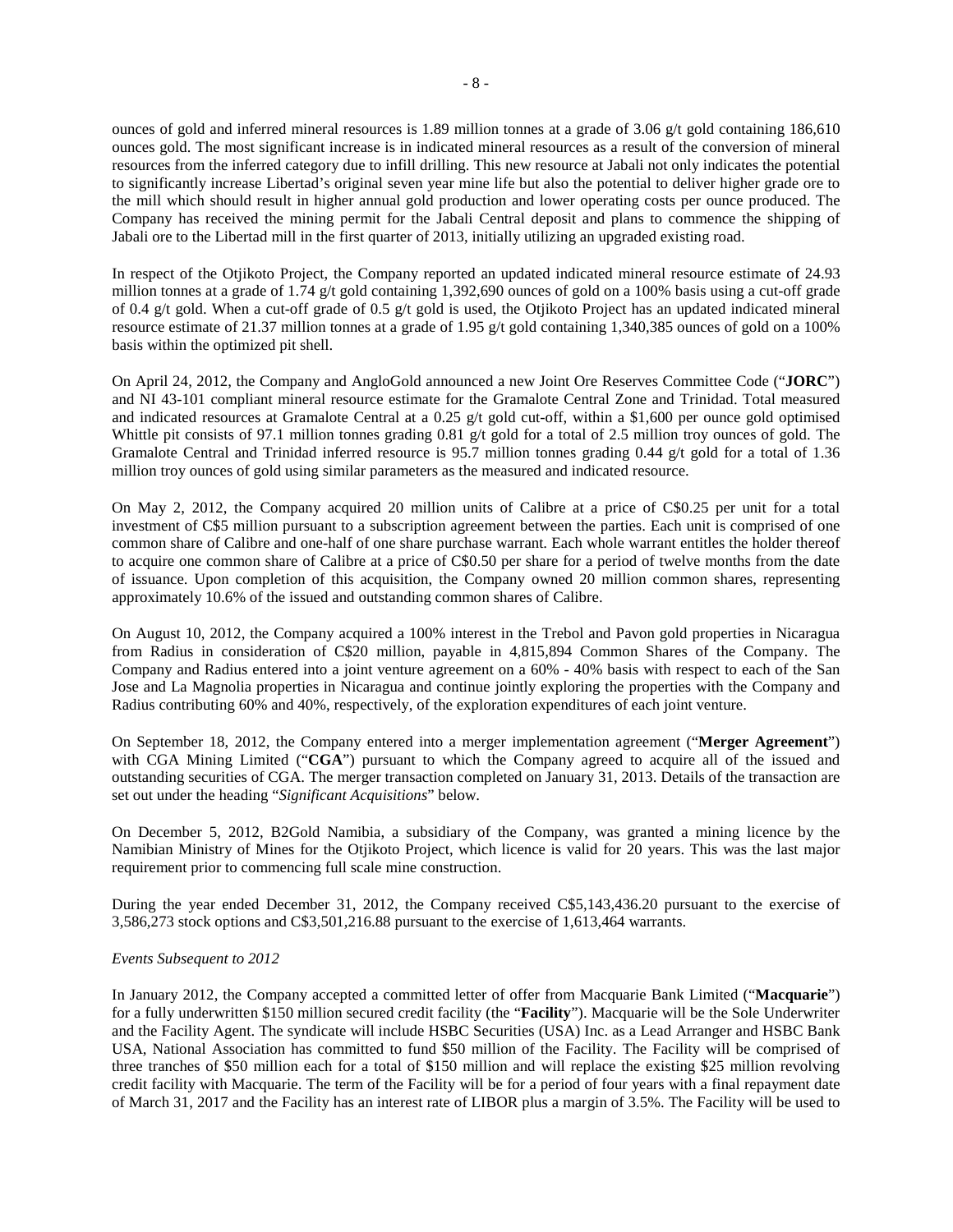fund construction and development costs related to the Otjikoto Project in Namibia and for general corporate purposes.

The results of a feasibility study for the Otjikoto Project (the "**Otjikoto Feasibility Study**") were announced on January 10, 2013 demonstrating robust economic indicators for the Otjikoto Project. Construction on the Otjikoto Project commenced in January 2013 and is scheduled for completion in the fourth quarter of 2014, when mill production will begin. See "*Mineral Properties – Otjikoto Project*" below for additional information.

# **Significant Acquisitions**

Pursuant to the terms of the Merger Agreement, on January 31, 2013, CGA became a wholly-owned subsidiary of the Company. The transaction was structured as an acquisition of ordinary shares of CGA by way of a scheme of arrangement under the Australian *Corporations Act 2001* (the "**Scheme**"). CGA shareholders received 0.74 of a Common Share for each existing CGA ordinary share held. The Company also issued Common Shares to CGA stock option holders as consideration for the cancellation of their CGA options based on the "in-the-money" amount of such CGA option, as at the date of the Merger Agreement. The Company issued an aggregate of 251,973,198 Common Shares in connection with the Scheme. Upon completion of the Scheme, existing B2Gold shareholders and former CGA shareholders own approximately 61% and 39%, respectively, of the issued and outstanding Common Shares of the Company.

The combination of the Company and CGA resulted in a merged entity operating the Masbate Mine in the Philippines, in addition to the Company's existing Limon Mine and La Libertad Mine in Nicaragua. As a result of the transaction, the Company now indirectly holds a 19.0% ownership interest in Ratel Group Limited, a TSX listed company, a 15.9% ownership interest in St. Augustine Gold and Copper Limited, a TSX listed company and an 8.7% ownership interest in Sierra Mining Limited, an Australian Stock Exchange listed company. See "*Mineral Properties – Masbate Mine*" below.

#### <span id="page-10-0"></span>**DESCRIPTION OF THE BUSINESS**

#### **General**

The Company is a gold mining company with a strategic focus on acquiring and developing interests in mineral properties with demonstrated potential for hosting economic mineral deposits with gold deposits as the primary focus. The Company conducts gold mining operations and exploration and drilling campaigns to define and develop resources and reserves on its properties with an intention of developing, constructing and operating mines on such properties. The Company's material properties are its La Libertad Mine and Limon Mine in Nicaragua, the Masbate Mine in the Philippines, the Otjikoto Project in Namibia, and the Gramalote Project in Colombia.

The Company also holds a material interest in the Cebollati Property in Uruguay, owns the Trebol and Pavon properties in Nicaragua, the Bellavista Property in Costa Rica, and the Mocoa property in Colombia. The Company also has two joint ventures in Nicaragua with Radius and one joint venture in Nicaragua with Calibre.

The Company's corporate objective is to build an intermediate gold company through the development of gold properties, organic growth through exploration, and by capitalizing on its management experience through strategic acquisitions.

# <span id="page-10-1"></span>**Principal Product**

The Company's principal product is gold, with gold production forming a significant part of revenues. There is a global market into which the Company can sell its gold and, as a result, the Company is not dependent on a particular purchaser with respect to the sale of the gold that the Company produces.

The Company began producing gold in 2009 at its Limon Mine following the acquisition of Central Sun Mining Inc. ("**Central Sun**"). In January 2010, the Company also began producing gold at its La Libertad Mine following the completion of the conversion of the mine from a heap leach mine to a conventional milling and carbon in pulp ("**CIP**") operation.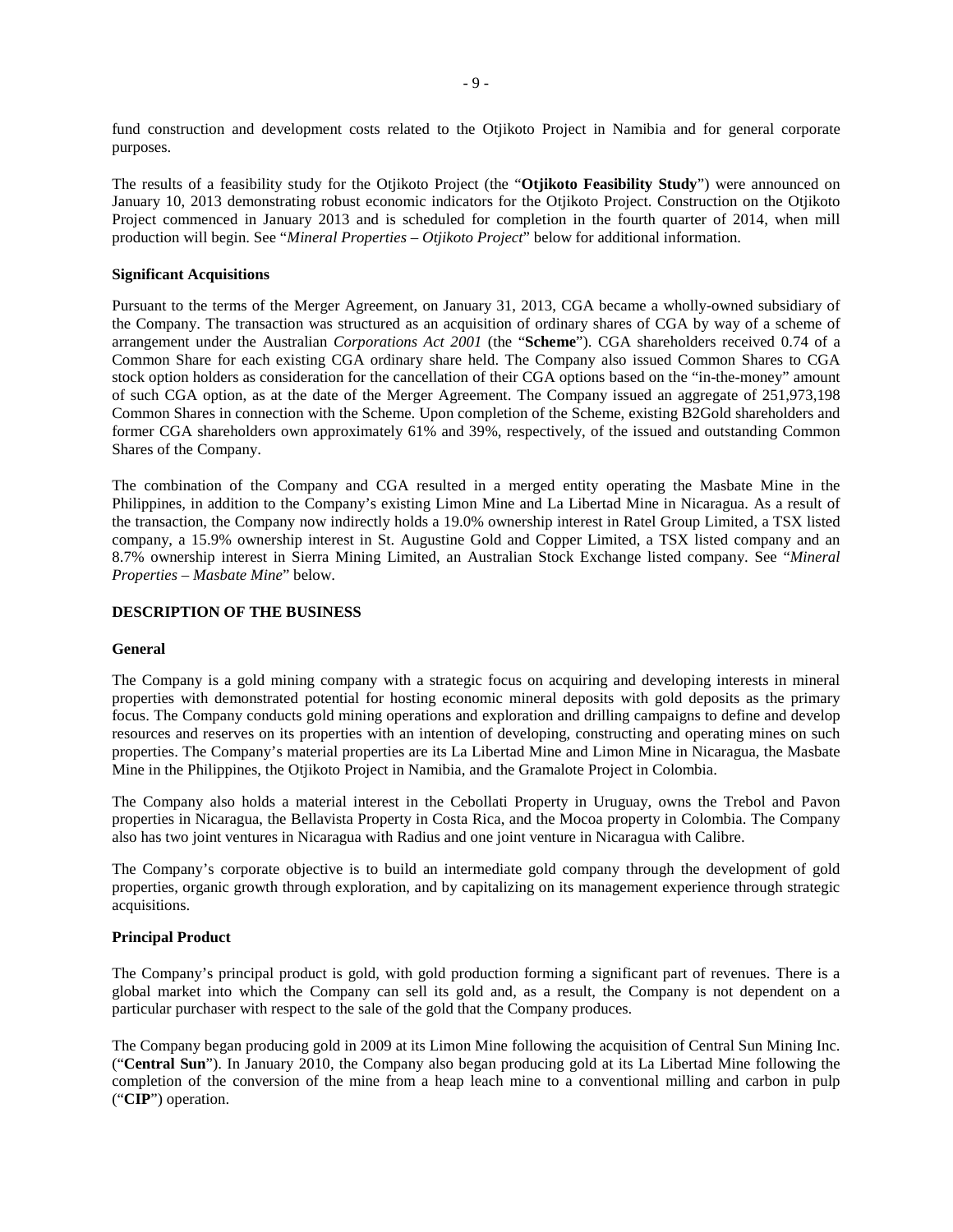#### <span id="page-11-0"></span>**Special Skills and Knowledge**

Various aspects of the Company's business require specialized skills and knowledge. Such skills and knowledge include the areas of permitting, engineering, geology, drilling, metallurgy, logistical planning and implementation of exploration programs as well as legal compliance, finance and accounting.

# <span id="page-11-1"></span>**Competitive Conditions**

The precious metal mineral exploration and mining business is a competitive business. The Company competes with numerous other companies and individuals in the search for and the acquisition of quality precious metal mineral properties. The ability of the Company to acquire precious mineral properties in the future will depend not only on its ability to develop its present properties, but also on its ability to select and acquire suitable producing properties or prospects for precious metal development or mineral exploration.

# <span id="page-11-2"></span>**Employees**

The Company's business is administered principally from its head office in Vancouver, British Columbia, Canada. The Company also has offices in Managua, Nicaragua; Manila, Philippines; Windhoek, Namibia; Medellin, Colombia; and Miramar, Costa Rica. As at the date of this Annual Information Form, the Company, including its subsidiaries, employed a total of 1,393 full-time employees and 1,610 contract employees. The table below sets out the employees of the Company at each of the following locations:

| Location                         |                  | <b>Number of Employees</b> |
|----------------------------------|------------------|----------------------------|
|                                  | <b>Full-time</b> | <b>Contract</b>            |
| Nicaragua                        | 902              | 1,495                      |
| Philippines                      | 347              | 68                         |
| Namibia/South Africa             | 57               | 34                         |
| Colombia                         | 21               | 6                          |
| Uruguay                          | 5                | $\theta$                   |
| Costa Rica                       | 8                | 5                          |
| Russia                           | 2                | $\theta$                   |
| Vancouver, B.C. Corporate Office | 51               | 2                          |

# **Environmental and Regulatory**

The Company has adopted an environmental policy designed to ensure all environmental risks are adequately addressed while committing to environmental protection and public welfare for all the Company's activities. The Company is also implementing procedures designed to measure compliance with the environmental policy and applicable regulatory guidelines and monitor the environmental compliance of all operations and reports as part of the corporate annual monitoring requirements. In addition, the Company will work with environmental regulatory agencies to ensure that the performance of the operations of the Company is at a level that is acceptable to the regulatory authorities. The Company will encourage open dialogue and has prepared a procedure for responding to concerns of all entities with respect to environmental issues.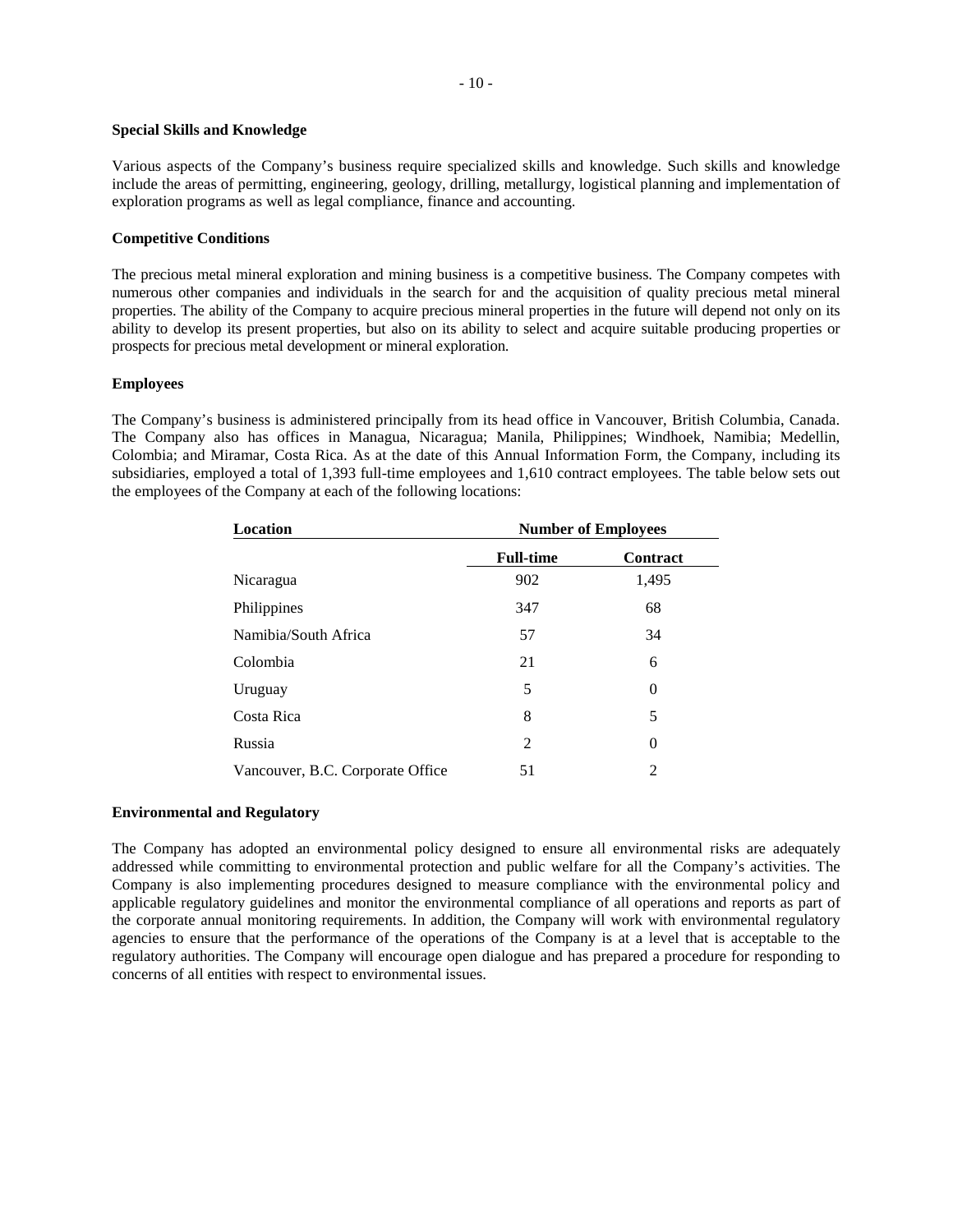# <span id="page-12-0"></span>**MINERAL PROPERTIES**

The Company's material property interests are grouped geographically as follows:

- (a) La Libertad Mine and the Limon Mine, located in Nicaragua;
- (b) the Masbate Mine, located in the Philippines;
- (c) the Otjikoto Project, located in Namibia; and
- (d) the Gramalote Project, located in Colombia.

The Company also owns or has an interest in the Cebollati Property in Uruguay, the Bellavista Property in Costa Rica, the Trebol and Pavon properties in Nicaragua and the Mocoa property in Colombia. The Company has two joint ventures in Nicaragua with Radius and one joint venture in Nicaragua with Calibre.



More detailed information on the Company's material properties, including project description and location, climate, local resources, infrastructure, physiography, history, geological setting, exploration, mineralization, drilling sampling, and mineral resource and mineral reserve estimates, can be found in the following technical reports:

- 1. Technical Report on the Orosi Mine, Nicaragua: 2008 Exploration Program and Mineral Resource Estimate, San Juan Zone dated March 14, 2009, as amended July 14, 2009 (the "**La Libertad Technical Report**");
- 2. NI 43-101 Technical Report, Jabali Project, La Libertad Region, Nicaragua dated May 12, 2011 (the "**Jabali Technical Report**")
- 3. Technical Report of Mineral Resources and Mineral Reserves, Limon Mine and Mestiza-La India Areas, Nicaragua dated March 14, 2009 (the "**2009 Limon Technical Report**");
- 4. Technical Report of Mineral Resources and Mineral Reserves, Limon Mine and Mestiza Areas, Nicaragua dated March 31, 2008 (the "**2008 Limon Technical Report**");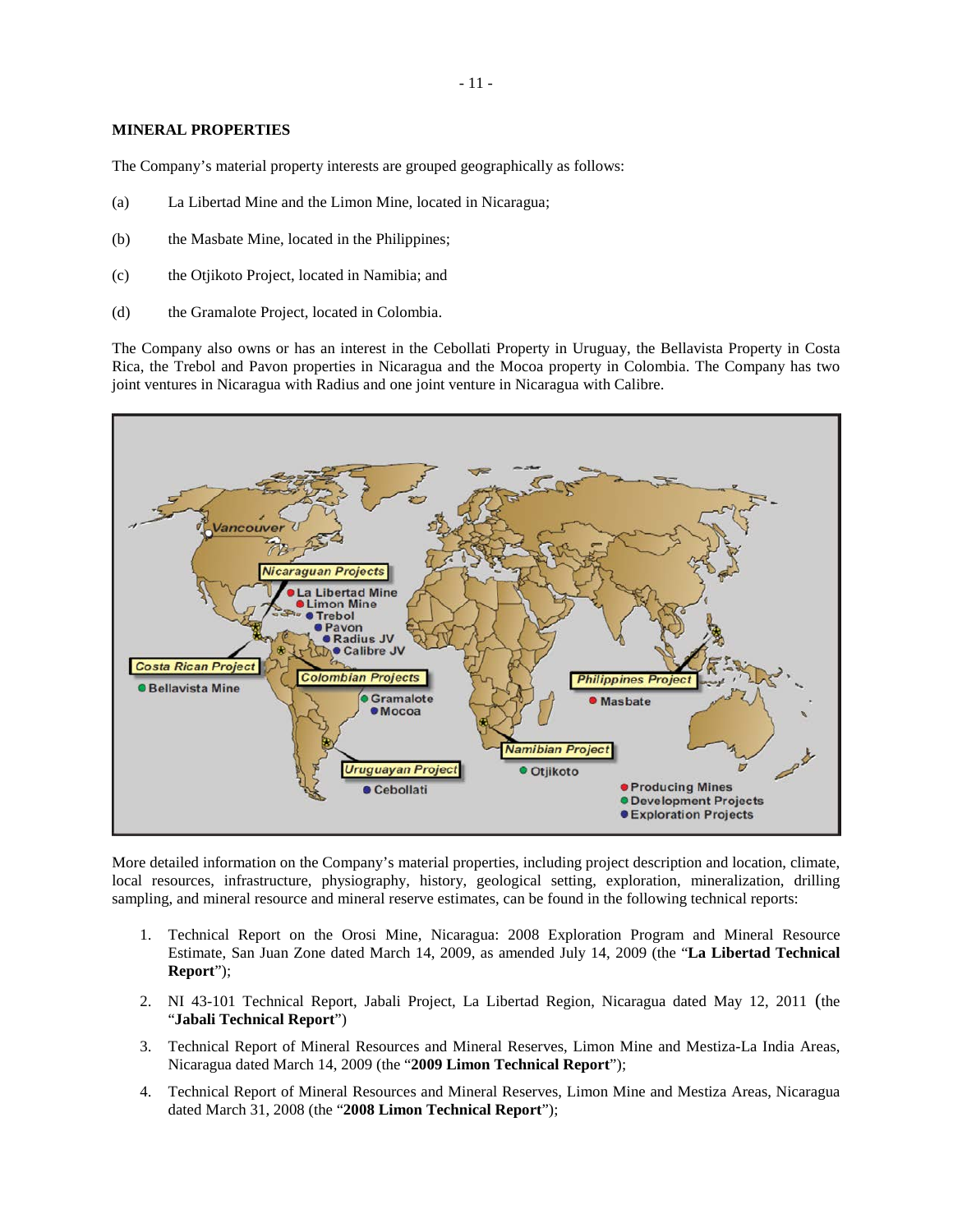- 5. NI 43-101 Technical Report Masbate Gold Project Republic of the Philippines dated June 20, 2012 (the "**Masbate Technical Report**");
- 6. Independent Technical Report on the Otjikoto Gold Project dated March 31, 2010 (the "**Otjikoto Technical Report**");
- 7. Otjikoto Gold Project NI 43-101 Technical Report Feasibility Study dated February 25, 2013 (the "**Otjikoto Feasibility Study**"); and
- 8. NI 43-101 Technical Report on Resources, Gramalote Project, Providencia, Colombia dated June 8, 2012 (the "**2012 Gramalote Technical Report**").

#### **Summary of Mineral Reserves and Mineral Resources Estimates for Material Projects**

The following table sets forth the attributable estimated mineral reserves and mineral resources of the Company's material properties: La Libertad Mine, the Limon Mine, the Masbate Mine, the Otjikoto Project and the Gramalote property:

| Mineral Reserves - Proven and Probable <sup>(1)</sup>          |             |               |               |
|----------------------------------------------------------------|-------------|---------------|---------------|
| Mine                                                           | Tonnes      | Grade $(g/t)$ | Gold (Ounces) |
|                                                                | 11,883,000  | 1.70          | 648,200       |
|                                                                | 1,376,000   | 4.82          | 213,100       |
|                                                                | 113,483,000 | 0.82          | 2,999,400     |
|                                                                | 27,053,000  | 1.42          | 1,233,900     |
| <b>Total Proven and Probable Mineral Reserves</b>              |             |               | 5.094.600     |
| Mineral Resources - Measured and Indicated $^{\left(1\right)}$ |             |               |               |
| Property                                                       | Tonnes      | Grade $(g/t)$ | Gold (Ounces) |
|                                                                | 4.659.000   | 3.14          | 470,900       |
| $Limon^{(2)} \dots 1$                                          | 2.241,000   | 4.74          | 341,800       |
|                                                                | 202,499,000 | 0.88          | 5.737.900     |
|                                                                | 3,467,000   | 1.02          | 113,700       |
|                                                                | 48,077,000  | 0.81          | 1,251,400     |
| <b>Total Measured and Indicated Mineral Resources</b>          |             |               | 7,915,700     |
| Mineral Resources - Inferred <sup>(1)</sup>                    |             |               |               |
| Property                                                       | Tonnes      | Grade $(g/t)$ | Gold (Ounces) |
|                                                                | 4,992,000   | 2.14          | 342,800       |
|                                                                | 762,000     | 4.52          | 110,500       |
|                                                                | 72,318,000  | 0.69          | 1,598,500     |
|                                                                | 2,101,000   | 1.48          | 100,100       |
|                                                                | 72,803,000  | 0.36          | 847,000       |
| Total Inferred Mineral Resources                               |             |               | 2.998.900     |

Notes:

- (1) The mineral reserves and resources reported herein are based on the CIM Standards. Mineral resources that are not mineral reserves do not have demonstrated economic viability. Mineral reserves and resource numbers have been rounded to reflect the accuracy of the estimate and numbers may not add due to rounding.
- (2) The mineral reserve and mineral resource estimates for La Libertad and Limon projects were compiled and verified as of December 31, 2012 under the supervision of Brian Scott, P.Geo., B2Gold's Chief Geologist, and Peter Montano, P.E. (Colorado, USA), Senior Mine Engineer, both Qualified Persons as defined under NI 43-101. The estimates reflect the attributable mineral reserves and mineral resources based on B2Gold's 100% interest in La Libertad Mine and its 95% interest in the Limon Mine. Mineral reserves are exclusive of mineral resources.
- (3) The mineral reserve and mineral resource estimates for the Masbate Mine were prepared as of February 28, 2013 by Mark Turner, B Eng. (Mining)(Hons) MAusIMM CP (Man) and Andrew Vigar, BAppSc Geo FAusIMM MSEG, all qualified persons for the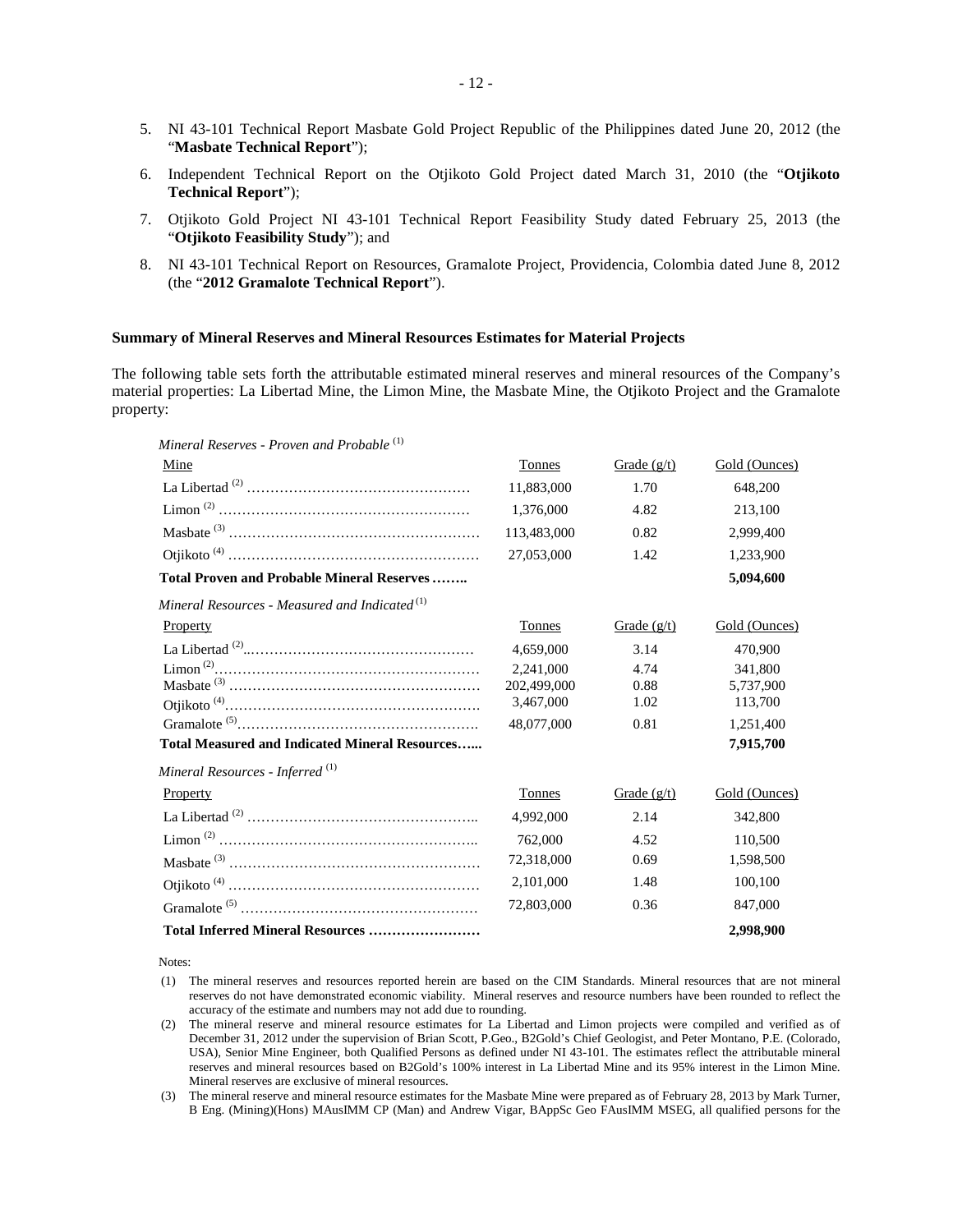purposes of NI 43-101. Mineral reserves are reported fully diluted within 2011 design pits. Mineral resources are reported unconstrained by pit shells. Mineral resources are based on a new B2Gold block model and are inclusive of mineral reserves.

- (4) The mineral reserve and resource estimates for the Otjikoto Project were prepared as of January 10, 2013 by Hermanus J Kriel, Pr.Eng., of VBKom Namibia Consulting Engineers (Pty) Ltd., and Mr. Tom Garagan, P.Geo., Senior Vice President of Exploration for B2Gold. The estimates reflect the attributable mineral resources based on B2Gold's 92% interest in the Otjikoto Project. Mineral reserves are exclusive of mineral reserves.
- (5) The measured, indicated and inferred mineral resource and inferred resource estimate for the Gramalote Project (Gramalote and Trinidad) was prepared as of December 31, 2012 by Mr. Vaughn Chamberlain, FAusIMM, Senior Vice President: Geology and Metallurgy for Anglo Gold and a Qualified Person as defined under NI 43-101. The estimates reflect the attributable mineral resources based on B2Gold's 49% interest in the Gramalote Project.

# <span id="page-14-0"></span>**La Libertad Mine**

Certain portions of the following information have been derived from and are based on the assumptions, qualifications and procedures set out in the La Libertad Technical Report prepared by William Pearson, Ph.D., P.Geo and Graham Speirs, P.Eng., and the Jabali Technical Report prepared by Brian Scott, P. Geo. For a more detailed overview of La Libertad Mine, please refer to the La Libertad Technical Report and the Jabali Technical Report, which are available on SEDAR at www.sedar.com.

#### *Property Description and Location*

La Libertad Mine is located approximately 110 kilometres due east of Managua, the capital city of Nicaragua and 32 kilometres northeast of Juigalpa. The property is situated near the town of La Libertad in La Libertad-Santo Domingo Region of the Department of Chontales in Central Nicaragua. The Company, indirectly through its subsidiary, Desarrollo Minero de Nicaragua S.A. ("**Desminic**"), holds one exploitation concession covering 10,950 hectares, granted in August 31, 1994 for the term of 40 years pursuant to Ministerial Decree No. 032-RN-MC/94. This concession was granted and is regulated under the pre-2001 mining law. The principal obligations under the Ministerial Accord include the payment annually of surface taxes, and a net 3.0% royalty on gross production revenues payable to the government of Nicaragua. In addition, the Company holds an additional exploration concession, Extension WC de Oro, which covers 2,704 hectares of the potential extension of a mineralized structure northwest of the exploitation concession. The exploitation and exploration concessions form one contiguous block.

La Libertad Mine is also subject to a royalty interest granted to Inversiones Mineras S.A. ("**IMISA**"), a holding company formed to represent unionized mine workers in Nicaragua, equal to 2.0% of the value of total production of gold and silver from La Libertad exploitation concession. The total royalty payable on La Libertad Mine production is 5.0%. In addition, under Nicaraguan law, small scale or artisanal miners have the right to exploit secondary veins up to a total surface area that may not exceed 1% of the total area granted under a concession. Artisanal mining activities continue on the concession.

#### *Access, Climate, Local Resources, Infrastructure and Physiography*

Access to the La Libertad property is 201 kilometres by paved road from Managua to Juigalpa, the capital city of the Department of Chontales. From Juigalpa, a newly paved road (paver stones) leads northeast for 30 kilometres to the town of La Libertad. Access to the mine site is along a five kilometre, secondary unsurfaced road that originates at the entrance to the town of La Libertad.

The most salient climatic characteristic of the region is pronounced wet and dry seasons. The wet season occurs in May through to November, with the highest precipitation occurring usually in June, July and August. Temperature variation in Nicaragua is mainly a function of altitude. Nationally, temperature varies between 21°C in the upper parts of the central mountain ranges to 29°C in the Pacific coastal regions. Statistical records indicate an annual average rate of evaporation of approximately 2,050 millimetres, higher than the average annual precipitation of approximately 1,876 millimetres. The highest monthly evaporation rates of approximately 235 millimetres coincide with the driest and hottest months (March and April).

The area is characterized by hilly terrain ranging in elevation from 400 metres to 835 metres above sea level. Cerro El Chamarro, located five kilometres northeast of the town of La Libertad, is the highest point on the concession at 835.2 metres above sea level. La Libertad Mine is situated in the western end of the exploitation concession,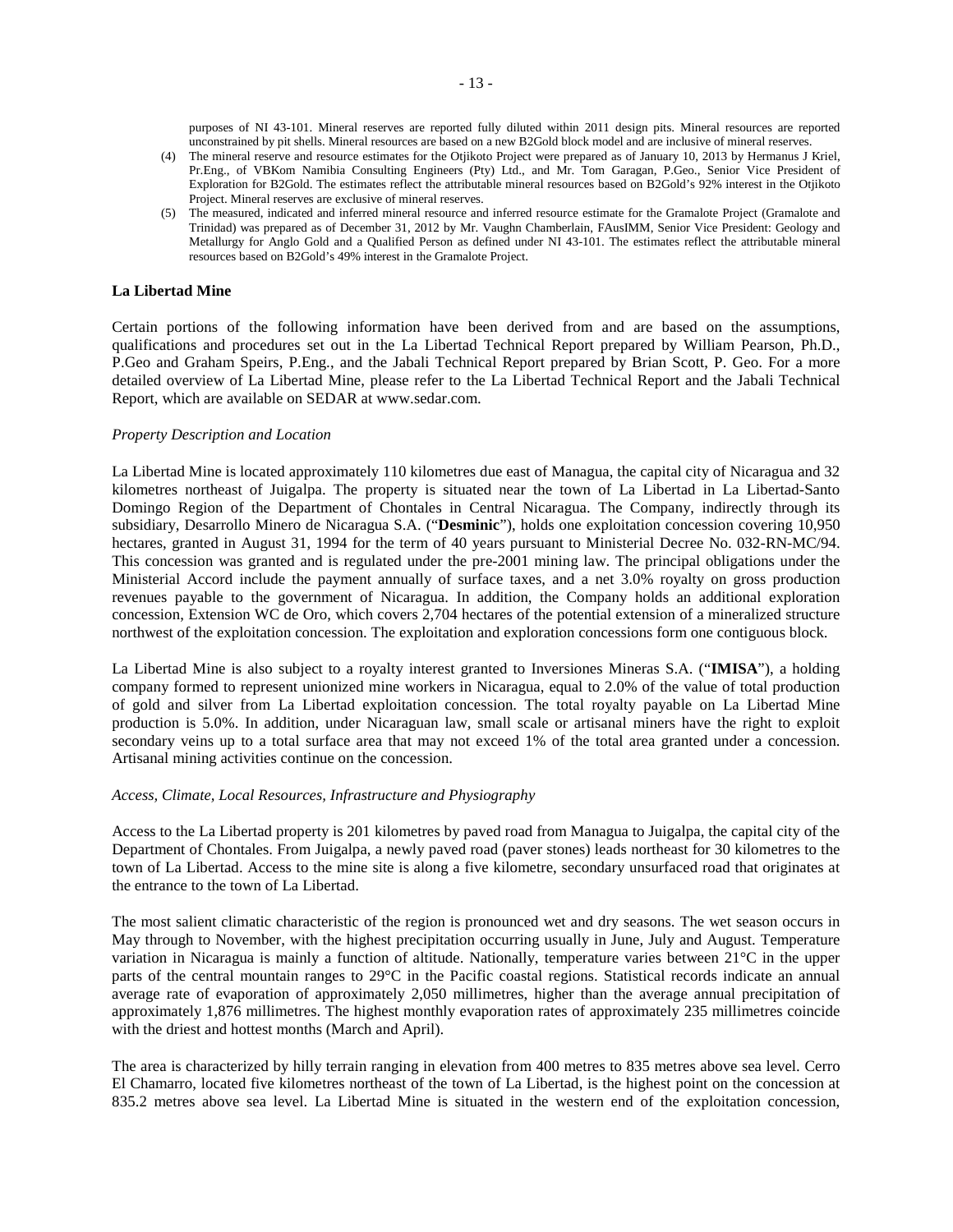approximately four kilometres northwest of the town of La Libertad. The vein outcrops along the Cerro Mojón ridge. It is the highest point in the immediate area at approximately 630 metres above sea level. The surrounding topography is characterized by gently sloping terrain, reaching a low of approximately 500 metres above sea level. Vegetative cover is primarily second growth shrubs, small trees, and grasses.

Most of the non-professional staff at La Libertad Mine comes from the surrounding towns in the area. The town of La Libertad, some five kilometres by an unsurfaced secondary road, has a local population of just over 9,000. Several other small towns are located within close proximity of La Libertad Mine. The area has a long history of mining and ranching, and a local labour force skilled in small-scale mining is available. Many of the higher-skilled jobs, such as supervisory and professional designations, are filled by people from Managua as well as elsewhere in Central and South America. Most machinery and equipment required at La Libertad Mine is imported. The transportation network is well established.

# *History*

Operations from 2001 to 2007 were mostly continuous, with some temporary shutdowns reported for maintenance purposes. Mine production has been largely from a series of pits along the main Mojón-Crimea structure. Significant production was also achieved from the Esmeralda structure located parallel to and immediately south of the Mojón pits. Mine production for 2001 to March 2007 totalled 6.7 million tonnes, at a grade of 1.66 g/t of gold, producing 207,000 ounces.

Ownership of Desminic passed through several companies as a result of mergers and acquisitions, until July 6, 2006, when Central Sun purchased a 100% interest in La Libertad Mine. In May 2007, a scoping study was completed following test work and a study of the potential for conversion of the heap leach process to conventional milling. Results of the study were positive, and open pit mining was halted in March 2007 in order to proceed with the process upgrade. In August 2007, Central Sun commissioned a feasibility study and investigated sources of mill equipment. The Company acquired Central Sun on March 26, 2009 and completed the construction of the mill in the fourth quarter of 2009 and commenced ore processing at La Libertad Mine on December 15, 2009.

# *Geological Setting*

The Libertad mining district covers an area of approximately 150 square kilometres, and lies within a broad belt of Tertiary volcanic rocks that have been differentiated into two major units called the Matagalpa and the Coyol Groups. Oligocene to Miocene in age, the Matagalpa Group is the oldest unit and consists of intermediate to felsic pyroclastic rocks. Unconformably overlying the Matagalpa Group are Miocene-aged mafic lavas of the Lower Coyol unit. The rocks of the Lower Coyol unit host the gold-bearing quartz veins in the Libertad district.

At La Libertad Mine, epithermal gold-silver deposits are hosted by andesitic volcanic rocks of late Miocene age. The bulk of known gold mineralization at La Libertad Mine is contained within vein sets along two parallel trends separated by approximately 500 metres. The Mojón-Crimea Trend is nearly four kilometres long, strikes 65° and dips on average 80° to the southeast. The down-dip dimension is commonly on the order of 200 metres to 250 metres. The massive quartz veins and adjacent stockwork/stringer zones range in width from 2 metres to 70 metres for an average of 15 metres, often narrowing at depth. The Santa Mariá-Esmeralda Trend is discontinuous, with the Santa Mariá and Esmeralda veins separated by approximately 1,000 metres. The Santa Mariá vein averages 10 metres wide and is approximately 450 metres long. The Esmeralda Vein has been mined out. The San Juan vein zone extends for approximately 1,000 metres along strike and is located five kilometres south of the plant. This vein zone averages approximately 3.4 metres wide and has been drill tested to a depth of 170 metres.

#### *Mineralization*

Gold mineralization occurs in vein sets along two parallel trends separated by approximately 500 metres, the Mojón-Crimea Trend and the Santa Maria-Esmeralda Trend. The massive quartz veins and adjacent mineralized stockwork zones average 25 metres in width, narrowing to 15 metres at depth. The Santa Maria vein, located at the northeast end of the trend, averages 10 metres wide and is approximately 525 metres long. The vein is near vertical, and does not have a strong stockwork halo.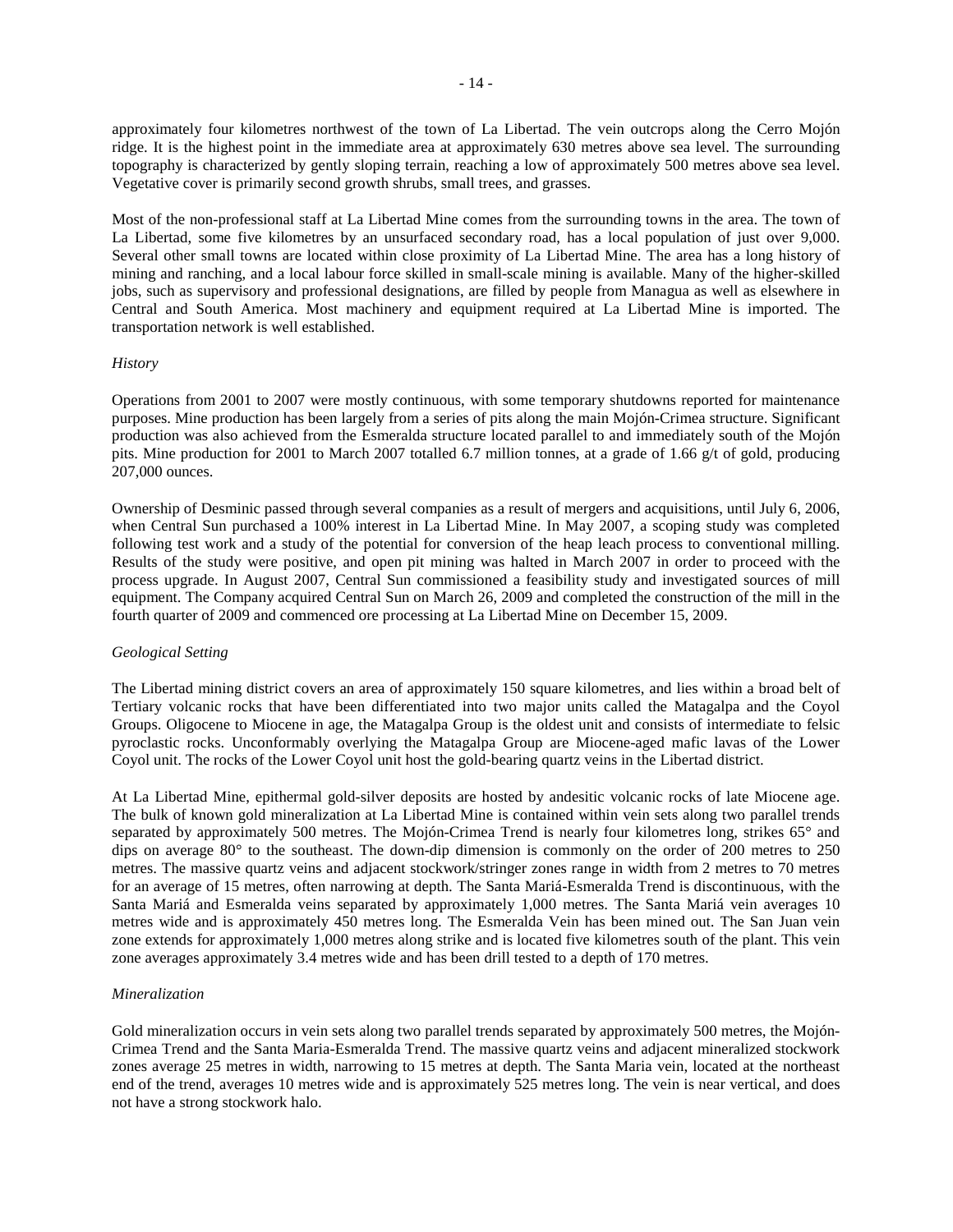Gold mineralization is hosted by epithermal quartz and occurs as free particles up to 40 micrometres in diameter. Average grain sizes are 3 micrometres to 15 micrometres in diameter. Gold has a close affinity with pyrite and occurs as both a nucleus for pyrite crystallization and as a coating on pyrite crystals. Subsequent oxidation has destroyed the pyrite and freed the gold to depths of up to 150 metres below surface. Mineralization also occurs as native silver and electrum, a gold-silver alloy.

#### *Exploration*

Exploration in 2012 continued at La Libertad Mine area with the focus on the Jabali infill program and drilling mine related targets. A total of 19,800 metres in 143 diamond drill holes was completed. Highlights from the program include JB12-376 with 3.2 g/t gold over 10.75 metres true width and JB12-391 with 4.91 g/t gold over 8.0 metres true width.

Additional drilling within the inferred resource outline of the Jabali Antenna vein, but outside of the 2012 pit boundary, has returned good widths and assays at relatively shallow depths. These results demonstrate that the Jabali vein is continuous throughout the length of the defined indicated and inferred resource. The drilled holes cover an area of approximately 300 metres along strike and down to 150 metres depth.

Trenching at the newly discovered Volcan-El Gallo area, near the Mojon pit, contains up to 3.05 g/t gold over 3.6 metres in trench VNTR12-001 and 6.92 g/t gold over 5.0 metres in trench VNTR12-009. An initial five hole drill program was completed on the Volcan target in 2012 and final assays are pending.

#### *Drilling*

During 2011, the Company completed a total of 47,436 metres of drilling in 332 holes on La Libertad vein structures. The objective of the program included further drilling of the Jabali vein system, the completion of the Jabali Antenna and Central indicated resources, and drilling to expand the western margins of the Mojon and Crimea pits. This drilling included 281 holes (38,705 metres), which tested the two main zones of the Jabali vein system, the Antenna and Central zones (combined strike length of 3.2 kilometres), as well as along strike of these areas. The 2011 La Libertad drill program also included 36 holes totalling 5,282 metres, which tested the area immediately west of the Mojon open pit that is currently being mined.

In 2012, the Company continued exploration with the focus on the Jabali infill program and drilling mine related targets. Latest results include JB12-376 with 3.2 g/t gold over 10.75 metres true width and JB12-391 with 4.91 g/t gold over 8.0 metres true width. Additional drilling within the inferred resource outline of the Jabali Antenna vein, but outside of the 2012 pit boundary, has returned good widths and assays at relatively shallow depths. These results demonstrate that the Jabali vein is continuous throughout the length of the defined indicated and inferred resource.

# *Sampling and Analysis*

Core is moved from the drill site to a covered core handling facility located at La Libertad Mine. Geologists check depth intervals and box numbering, log and photograph the core, and mark sample intervals. Hardcopy logs record: core recovery, Rock Quality Designation ("**RQD**"), sample intervals, colour, grain size, alteration, and lithology.

The type and amount of quartz veining or brecciation are the main criteria for sample interval selection. Intervals are commonly kept to greater than 30 centimetres and range up to 1.5 metres in less-altered material. Once marked, intervals are assigned a unique sample number and are cut longitudinally by a diamond core saw. One half of the cut core samples are placed directly into a plastic sample bag, which is marked and sealed for transport to the laboratory. The remaining half core is returned to the core box for storage at La Libertad Mine site.

# *Security of Samples*

In 2012, approximately 12% of assay pulps were sent for external checks to Acme/Inspectorate Labs in Vancouver, British Columbia. Independent reference standards were inserted in all sample batches at the rate of one standard per 40 samples.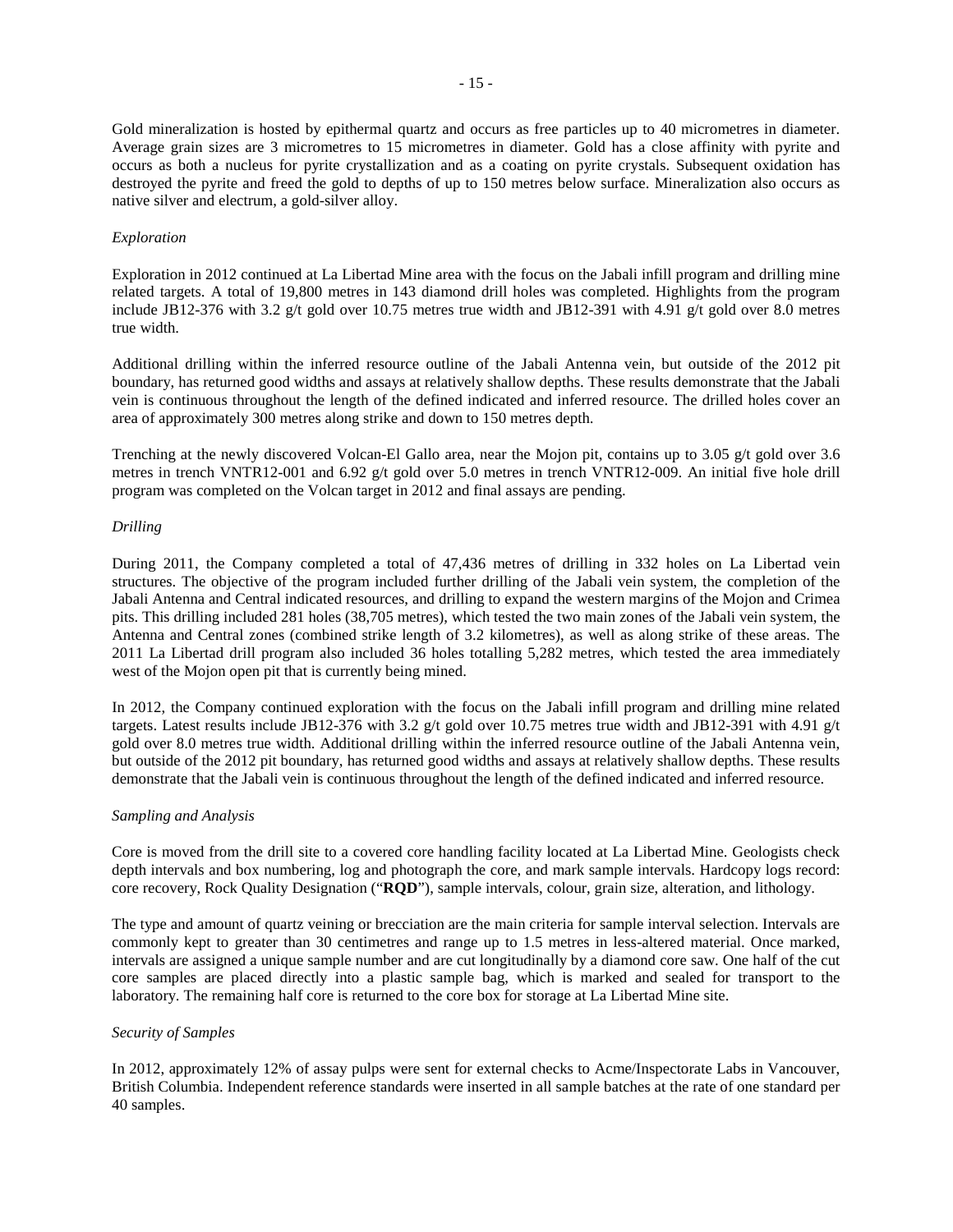Drill core and spent-ore material are transported to the on-site laboratory by Company personnel. All sample preparation and analysis is done in the on-site laboratory under direct supervision of an experienced metallurgist. Drill core is stored at the mine site in either an open yard or a drill core logging facility. Sample rejects are stored temporarily at the on-site laboratory or in a separate storage facility. All of these facilities are located within the mine site, a guarded facility closed to the public.

#### *Mineral Reserves and Mineral Resources*

The December 31, 2012 mineral reserve and mineral resource statement for La Libertad Mine was completed in March 2013 by Company personnel under the supervision of Brian Scott, P.Geo., Chief Geologist, and Peter Montano, P.E. (Colorado, USA), Senior Mine Engineer, each a Qualified Person as defined under NI 43-101. The updated mineral reserve and mineral resource statement as at December 31, 2012 incorporates results from the in-fill diamond drilling completed in 2011. In 2012, 150 diamond drill holes for a total of 19,667 metres were drilled on 10 targets, with the largest percentage focussed on drilling the Jabali vein system and infill drilling on the San Juan vein system.

Mineral reserves are reported at a 100% basis on four vein targets plus the remaining heap leach material referred to as "spent ore".

Mineral reserves increased from 558,158 ounces in December 31, 2011 to 648,200 ounces as of December 31, 2012. The increase in mineral reserves is the result of upgrading 206,000 ounces in 2012 from mineral resources to mineral reserves on the Jabali Central vein based on receiving the permit to mine. Mineral reserves at San Juan were removed from the mineral reserve category and added to mineral resources. Mineral reserves as of December 31, 2012 are reported within design pits above a cut-off grade defined by using a US\$1,350 gold price. Mineral reserves are reported fully diluted and 100% attributable to the Company. Higher energy and processing costs resulted in slightly higher cut-off grades between 0.69 and 0.81 g/t gold. With the exception of Jabali Central, the same design pits from the December 31, 2011 reporting period were carried over to the December 31, 2012 mineral reserve tabulation.

| <b>Target</b>  | <b>Tonnes</b> | Grade g/t Au | <b>Ounces Au</b> | <b>Kg Au</b> |
|----------------|---------------|--------------|------------------|--------------|
| Mojon          | 2,626,000     | 1.69         | 142.800          | 4,400        |
| Crimea         | 1,353,000     | 1.62         | 70,400           | 2,200        |
| Santa Maria    | 964,000       | 3.33         | 103,200          | 3,200        |
| Jabali Central | 2,410,000     | 2.66         | 206,100          | 6,400        |
| Spent Ore      | 4.530.000     | 0.86         | 125,700          | 3,900        |
| <b>Total</b>   | 11,883,000    | 1.70         | 648,200          | 20,100       |

#### Proven and Probable Reserves<sup>1,2,3,4,5</sup>

Notes:

(1) Mineral reserves reported at a US\$1,350 per ounce gold price within design pits.

(2) Cut-off grades and design pits based on 2013 budget costs.

(3) Mineral reserves reported are fully diluted. Average dilution for Mojon and Crimea deposits is 9%. At Santa Maria, average dilution is 15%. (4) Mineral reserves are reported above a cut-off grade of 0.67 g/t gold at Mojon, 0.69 g/t at Crimea and Santa Maria, 0.66 g/t gold for spent ore

and 0.81 g/t gold for spent ore and 0.81 g/t gold for Jabali Central.

(5) Mineral reserves numbers have been rounded to reflect the accuracy of the estimate and numbers may not add due to rounding.

La Libertad Mine measured, indicated and inferred mineral resource statements as of December 31, 2012 are shown in the tables below. Mineral resources are reported exclusive of mineral reserves and constrained within optimized pit shells using a US\$1,550 per ounce gold price and reported above variable cut-off grades of 0.58 to 0.76 g/t gold. Higher energy and processing costs compared to 2011 and similar metal prices combined to slightly reduce the size of the optimum pit shells. The reported resources are very similar to 2011 and are generally coincident within two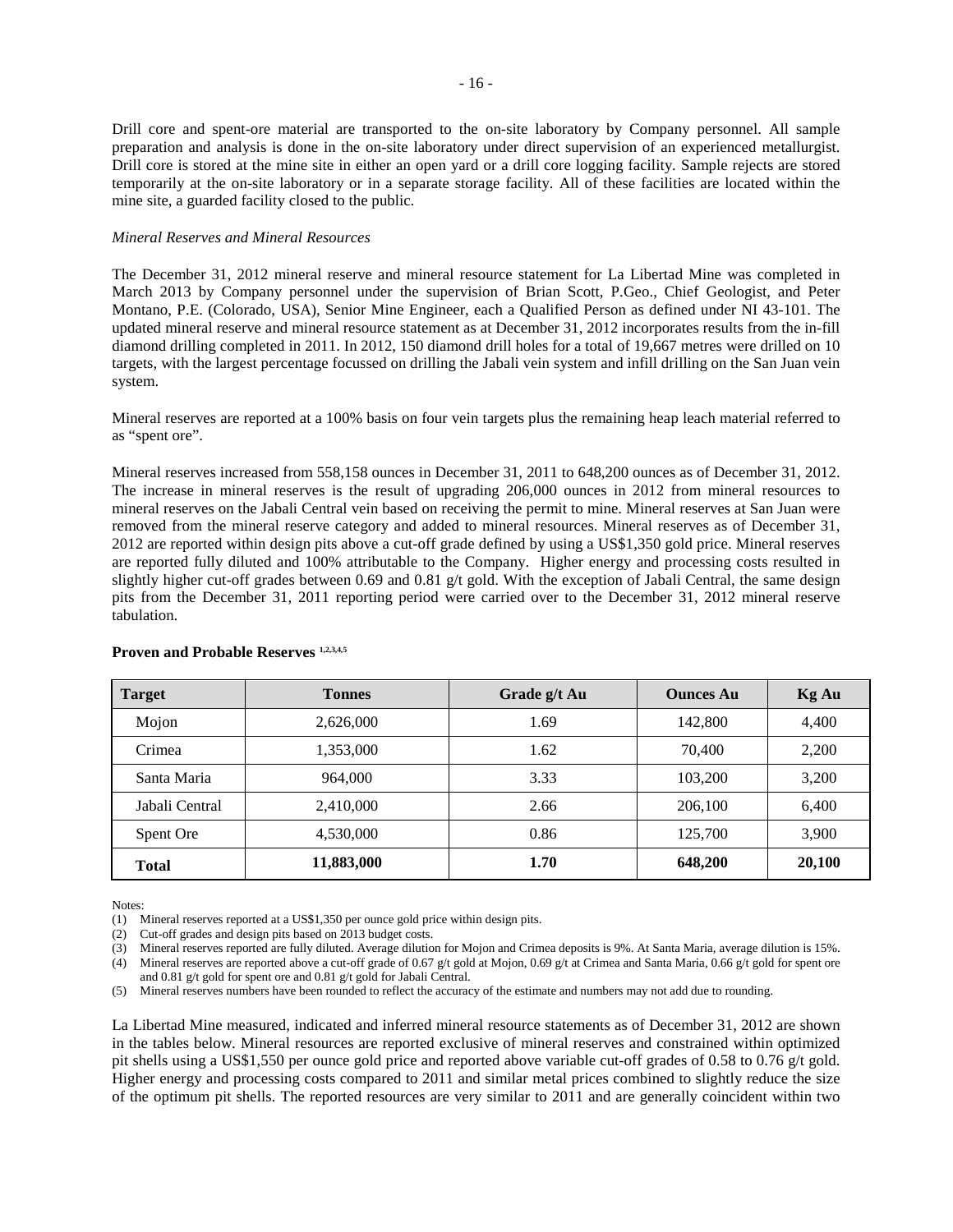model blocks/benches. Measured and indicated mineral resources increased at San Juan due in part to infill drilling in 2012 and re-classifying probable mineral reserves to indicated mineral resources. Lost ounces in reported resources are mostly due to higher cut-off grades as a result of higher operating costs.

| <b>Target</b>  | <b>Tonnes</b> | Grade g/t Au | <b>Ounces Au</b> | <b>Kg Au</b> |
|----------------|---------------|--------------|------------------|--------------|
| Mojon          | 2,147,000     | 1.77         | 121,600          | 3,800        |
| Crimea         | 278,000       | 1.52         | 13,600           | 400          |
| Santa Maria    | 186,000       | 2.56         | 15,300           | 500          |
| San Juan       | 312,000       | 5.61         | 56,300           | 1,800        |
| Jabali Central | 232,000       | 3.59         | 26,800           | 800          |
| Jabali Antenna | 1,504,000     | 4.91         | 237,300          | 7,400        |
| <b>Total</b>   | 4,659,000     | 3.14         | 470,900          | 14,700       |

# **Measured and Indicated Resources 1,2,3,4**

# **Inferred Resources 1,2,3,4**

| <b>Target</b>  | <b>Tonnes</b> | Grade g/t Au | <b>Ounces Au</b> | <b>Kg Au</b> |
|----------------|---------------|--------------|------------------|--------------|
| Mojon          | 131,000       | 1.38         | 5,800            | 200          |
| Crimea         | 176,000       | 1.89         | 10.700           | 300          |
| Santa Maria    | 23,000        | 3.15         | 2,300            | 100          |
| San Juan       | 551,000       | 3.15         | 55,800           | 1,700        |
| Jabali Central | 721,000       | 3.10         | 71,800           | 2,200        |
| Jabali Antenna | 954,000       | 4.62         | 141,600          | 4,400        |
| Spent Ore      | 2,436,000     | 0.70         | 54,800           | 1,700        |
| <b>Total</b>   | 4,992,000     | 2.14         | 342,800          | 10,600       |

Notes:

(3) Mineral resources that are not mineral reserves do not have a demonstrated economic viability. Due to the uncertainty which may be attached to inferred mineral resources, it cannot be assumed that all or any part of an inferred resource will be upgraded to an indicated or measured mineral resource as a result of continued exploration.

(4) Mineral resource numbers have been rounded to reflect the accuracy of the estimate and numbers may not add due to rounding.

The principal changes to the December 31, 2012 measured and indicated mineral resource statement are attributed to the conversion of Jabali Central indicated resources to mineral reserves as a result of receiving a permit to mine Jabali Central.

There was a slight overall 7% increase in inferred mineral resources as a result of infill and step-out drilling and subsequent new block model completed on the Jabali Antenna vein structure.

An increase in the cut-off grade at all zones resulted in slight reductions in ounces and increases of average grades.

<sup>(1)</sup> Mineral resources are exclusive of mineral reserves.

<sup>(2)</sup> Jabali, Antenna and Central zones' mineral resources are reported within US\$1,550 / ounce gold optimized pit shells above a cut-off grade of 0.70 g/t gold. Jabali resources include resources reported outside optimized pit shells but above a cut-off grade of 3.0 g/t gold. Mojon, Crimea, Santa Maria, and San Juan mineral resources are reported within optimized pit shells above a set of variable cut-off grades based on a gold price of \$1,550.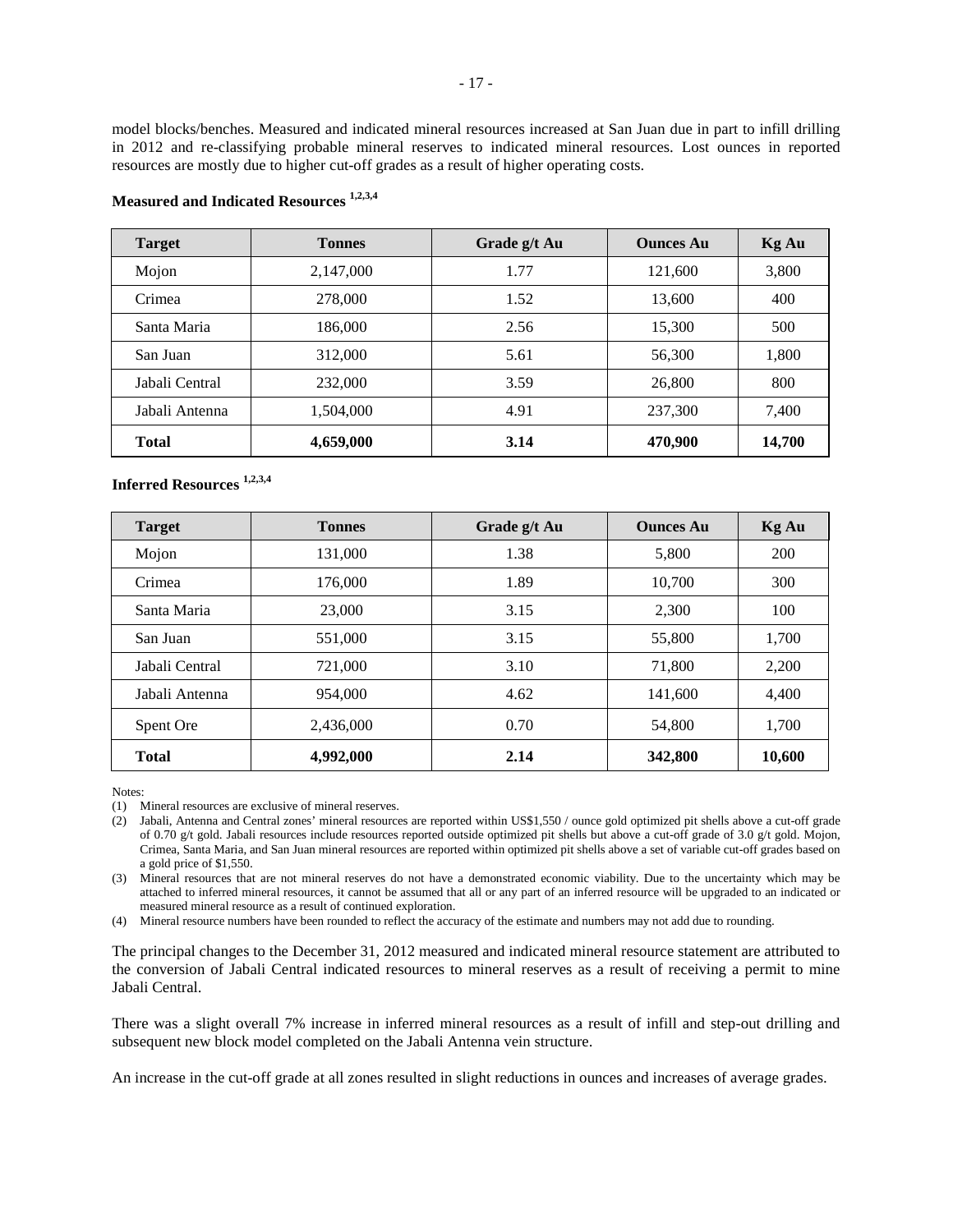In 2012, the Company drilled 77 diamond drill holes totalling 10,600 metres at Jabali, in addition to the 281 holes drilled in 2011. Drill spacing is approximately 30 to 40 metres in the core of the Jabali zones and 60 to 70 metres along the margins. Trenching was used as a guide to zone interpretation but not for grade interpolation.

# *Mining Operations*

La Libertad Mine was historically a conventional surface mining operation utilizing small to mid-size equipment to drill, blast, excavate, and remove ore and waste from several active open pits. Following the acquisition by the Company of Central Sun in March 2009, the Company commenced construction at La Libertad Mine in order to convert the processing facilities from heap leaching to conventional milling. The Company completed the conversion of La Libertad Mine and began processing ore on December 15, 2009, with the first doré bar being produced on January 5, 2010. In February 2010, La Libertad mill processed an average of approximately 3,900 tonnes of ore per day. The installation of a second ball mill, which was not included in the original plant design, was completed in August 2010 and the mine ramped up to 5,500 tonnes per day design throughput capacity in the fourth quarter of 2010.

Total production for 2012 from La Libertad was 108,935 ounces of gold. In the fourth quarter, 30,113 ounces of gold were produced. La Libertad Mine is projected to produce approximately 131,000 to 137,000 ounces of gold in 2013 at operating cash costs of approximately US\$560 to US\$590 per ounce.

#### *Exploration and Development*

La Libertad gold district has been explored by prospectors, small scale miners, and mining companies for the last 150 years. Numerous pits, adits, trenches and small shafts throughout the district delineate a 20 kilometres long and five kilometres wide mineralized system. La Libertad Mine area is the only segment of the district to have been explored at significant depth. The Company's land holdings offer an excellent opportunity to discover additional mineralization at similar grades as has been mined at La Libertad Mine.

The Company plans to undertake capital expenditures at La Libertad Mine in 2013 totaling approximately US\$31.4 million. Operating cash costs for 2013 are budgeted to increase over the 2012 budget due to higher strip ratios, higher energy, consumables, and contractor costs. Offsetting these costs is the significant ounce increase from the mill expansion and higher budgeted gold grade of 2.19 g/t and gold recoveries of 92%. The majority of this capital cost will be expended on preparation and equipment for surface mining of the Jabali Central pit, pre-stripping at the Santa Maria, Mojon and Jabali pits, and a plant expansion consisting of pebble crushing and additional leach tanks that will increase mill through-put by 10%.

The Company plans to spend approximately US\$4.7 million in 2013 on an exploration program that will include the drilling of 11,000 metres of diamond drilling at Mojon, San Juan and Jabali deep to explore future underground targets and to test targets generated by surface programs in the Volcan-El Gallo area in the southwest area of the property.

#### <span id="page-19-0"></span>**Limon Mine**

Certain portions of the following information has been derived from and are based on the assumptions, qualifications and procedures set out in: (i) the 2009 Limon Technical Report prepared by William Pearson, Ph.D., P.Geo., and Graham Speirs, P.Eng.; and (ii) the 2008 Limon Technical Report prepared by William Pearson, Ph.D., P.Geo., and Graham Speirs, P.Eng. For a more detailed overview of the Limon Mine please refer to the technical reports noted above, which are available on SEDAR at www.sedar.com.

#### *Property Description and Location*

The Limon Mine property consists of the 12,000 hectare "Mina El Limon" mineral concession that has a term of 25 years expiring in January 2027. Each mineral concession under the Nicaraguan Mining Code is subject to an agreement issued by the government of Nicaragua that includes the rights to explore, develop, mine, extract, export and sell the mineral commodities found and produced from the concession. The Company is required to submit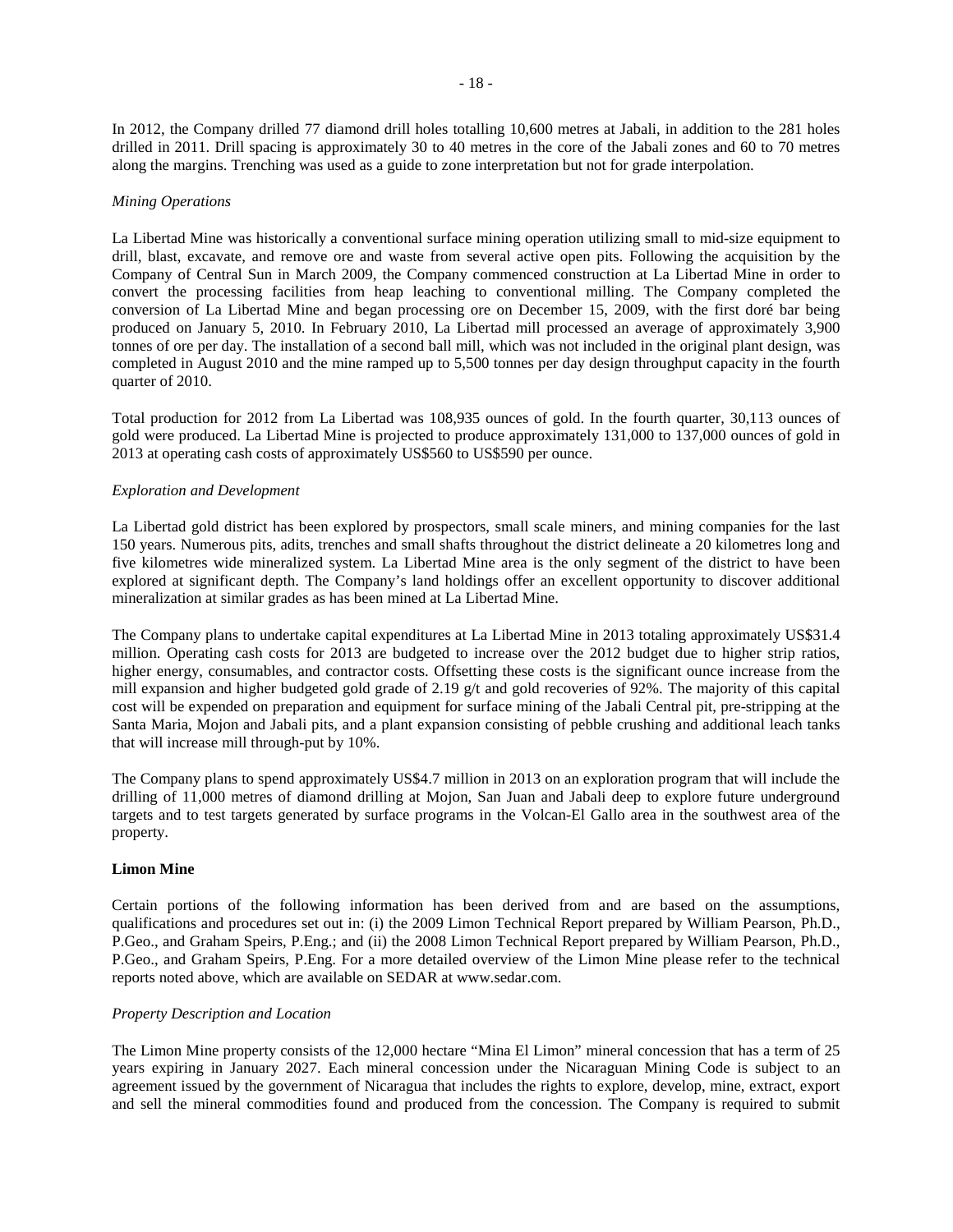annual reports of its activities and production statistics to the government. Escalating annual surface taxes are payable to the Nicaraguan government for the Mina El Limon mineral concession. The surface tax rate was US\$4.00 per hectare in 2009 and a maximum rate of US\$12.00 per hectare will be reached in 2012 and maintained through subsequent years.

The Company holds an indirect 95% interest in Triton Minera S.A. ("**Triton**"), which owns and operates the Limon Mine, and holds eight other mineral concessions, all at an exploration stage. The remaining 5% of Triton is held by IMISA**.**

The Limon Mine property is in northwestern Nicaragua approximately 100 kilometres northwest of Managua, the capital of Nicaragua. The property straddles the boundary of the municipalities of Larreynaga and Telica of the Department of Leon and the municipalities of Chinandega and Villa Nueva of the Department of Chinandega.

Triton directly owns or controls the surface rights for all of the property upon which are located the current mining, milling, tailings and related facilities at the Limon Mine. Triton also owns a portion of the surface rights for the properties. As required, Triton has negotiated and entered into access agreements with individual surface right holders in respect of those properties for which it does not hold the surface rights within the concession. All of the permits required for exploration, mining and milling activities are in place for the Limon Mine.

RG Exchangeco Inc., a subsidiary of Royal Gold, Inc., holds a 3% net smelter return ("**NSR**") royalty on the gold production from the Limon Mine and certain other concessions. The revenue from the Limon Mine is also subject to a 3% NSR on gold production payable to the Government of Nicaragua.

Internacional de Comercial S.A. holds a royalty equal to 5% of the net profit of Triton Mining (USA) LLC ("**Triton USA**"), an indirect subsidiary of the Company that holds a 47.5% interest in the Limon Mine. Net profit is defined as the excess of gross revenue (being all revenue received from the operation by Triton USA of its business) over expenses (being specified as costs incurred and charged as expenses by Triton USA arising from its business, including working capital and operating expenses, royalties paid, borrowing costs, taxes and general sales and administrative expenses).

# *Access, Climate, Local Resources, Infrastructure and Physiography*

The property is readily accessed by paved highway and a 15 kilometre gravel mine road with a total road distance from Managua of 140 kilometres. There are three local villages, Limon, Santa Pancha and Minvah, with an aggregate population of approximately 10,000 people which includes many of the employees of the Limon Mine. Leon, the second largest city in Nicaragua, is approximately 45 kilometres to the southwest of the Limon Mine.

The Limon Mine operates year round and is not normally affected by the typical seasonal climatic variations. The climate is tropical with a hot, wet season from May through November and a hotter, dry season from December through April. The mean annual temperature is 27°C with an average annual precipitation of two metres. The mining operations are in an area of low to moderate relief with elevations from 40 to 300 metres above mean sea level and plenty of flat areas for mine infrastructure. The area is covered with sparse vegetation, consisting predominantly of grasslands and scrub brush with widely spaced trees.

In general, Nicaragua has a moderately developed infrastructure of telecommunications, roads, airports and seaports and there is a fairly high literacy rate among the population with an ample supply of skilled and unskilled labour. Electrical power for the Limon Mine is obtained from the national grid system with backup generators at the mine site. Water, both industrial and potable, is drawn from local sources.

# *History*

Over the decades local artisanal miners, called "guiriceros", have been active throughout north-western Nicaragua, using manual grinding mills and mercury to process and recover gold from material obtained from rudimentary surface workings, scavenged from the old mine workings and even alluvial sediments.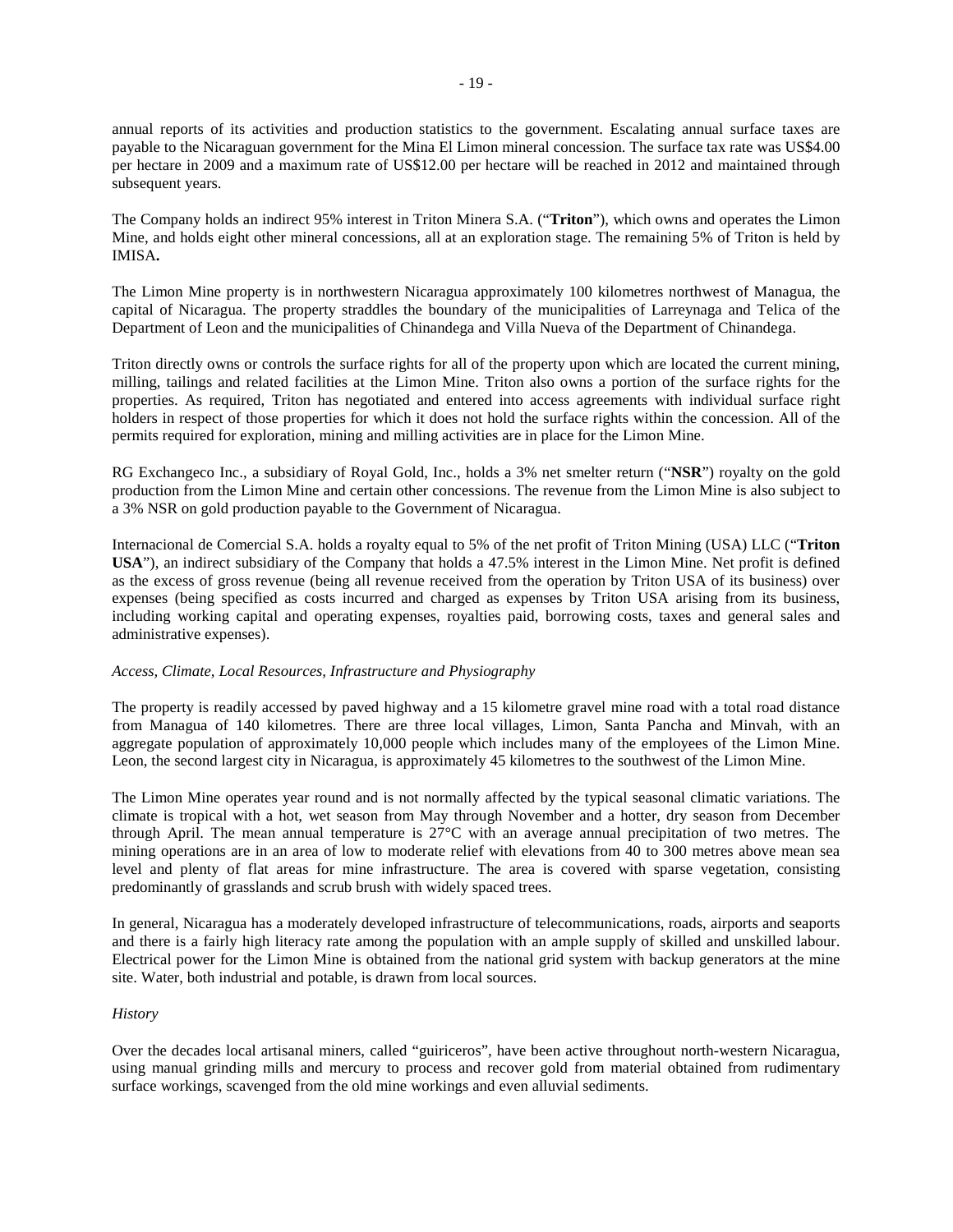Gold mining in the Limon district began in the 1800s and commercial production began in 1918. Production from the Limon Mine has been continuous since 1941. From 1941 to 1979, Noranda Inc. controlled the Limon Mine and produced just over 2.0 million ounces of gold from 4.1 million tonnes of ore. Production rates in this period started at 200 tonnes per day and increased to 345 tonnes per day. In 1979, the Sandinistas confiscated and nationalized the mine. Production under government control is reported to have been 280,000 ounces of gold from an estimated 1.9 million tonnes of ore.

# *Geological Setting*

Nicaragua can be divided into three major terraines. A northwest striking graben, 30 to 40 kilometres in width, parallels the Pacific coastline along the western side of the country. This graben hosts up to 16 active or recently active volcanoes and is the site of thick Quaternary to Recent volcanic deposits. To the southwest, between the graben and Pacific coast, a narrow belt, 10 to 20 kilometres in width, of Tertiary, Mesozoic and Palaeozoic rocks is preserved. To the northeast of the graben, the Tertiary, Mesozoic and Palaeozoic "basement" is overlain by a major unit of Tertiary volcanics; namely, the Coyol (Miocene-Pliocene) and Matagalpa (Oligocene-Miocene) Groups. The Coyol Group hosts the known vein gold deposits in Nicaragua, including the Limon Mine.

The Limon Mine, located along the eastern edge of the northwest striking graben, is within an area of low hills that is in contrast with the level plain of the graben floor. Approximately 50% of the area in the general vicinity of the Limon Mine is covered by a thin layer of Quaternary to Recent deposits of volcanic ash and alluvium. The Limon Mine concession is underlain by volcanic strata that are correlated with the Miocene-Pliocene Coyol Group that is present over extensive areas of western Nicaragua. Coyol Group rocks exposed on the Limon Mine concession range from intermediate to felsic composition volcanic and volcanoclastic strata that are cut by minor intermediate to felsic hypabyssal intrusive bodies.

#### *Mineralization*

Gold mineralization at the Limon Mine and northwestern Nicaragua is typical of low-sulphidation, quartz-adularia, epithermal systems. These deposits were formed at relatively shallow depth, typically from just below the surface to a little over one kilometre deep. To date this is the only style of gold mineralization that has been found and reported in the Tertiary rocks of northwestern Nicaragua. Silver is generally a commercially minor by-product of the gold mineralization. All gold production has been from quartz vein and quartz vein-breccia deposits hosted in linear structural features and is often accompanied minor pyrite and trace amounts of base metal sulphides. Gold is generally fine to very fine grained and relatively uniformly distributed throughout the higher grade parts of the veins. Only minor occurrences of disseminated or stockwork type epithermal precious metal mineralization have been reported. Mineral showings or deposits for other metals are not known in the area.

Three producing and past-producing vein systems account for almost all of the gold produced from the Limon Mine district; these are the Limon, Santa Pancha and Talavera systems. A large number of other weakly mineralized quartz veins have been identified and explored, some with minor development and production. The productive vein systems are approximately 1.0 to 2.0 kilometres long with vein widths from less than 1.0 metre to 25 metres. All economic gold mineralization found and mined to date lies within 400 metres of the surface. The productive and prospective elevations within the vein systems vary systematically across the district. Post-mineral faults locally disrupt and offset the veins.

# *Exploration*

The main focus of the exploration work on the Limon property to date has been on the Santa Pancha Pozo 5 area, located one km north of the current underground mining at Santa Pancha. The hanging wall structure appears to be the best host to mineralization where average true widths between 2 to 15 metres were intersected. Results demonstrate continuity of grade and width over a strike length of 1 kilometre and to depths of 230 metres. Of note are holes LIM-12-3648 with 5.65 g/t gold over 14.92 metres true width, LIM-12-3651 with 15.70 g/t gold over 4.92 metres true width, LIM-12-3655 with 5.70 g/t gold over 8.30 metres true width (all gold grades are uncapped).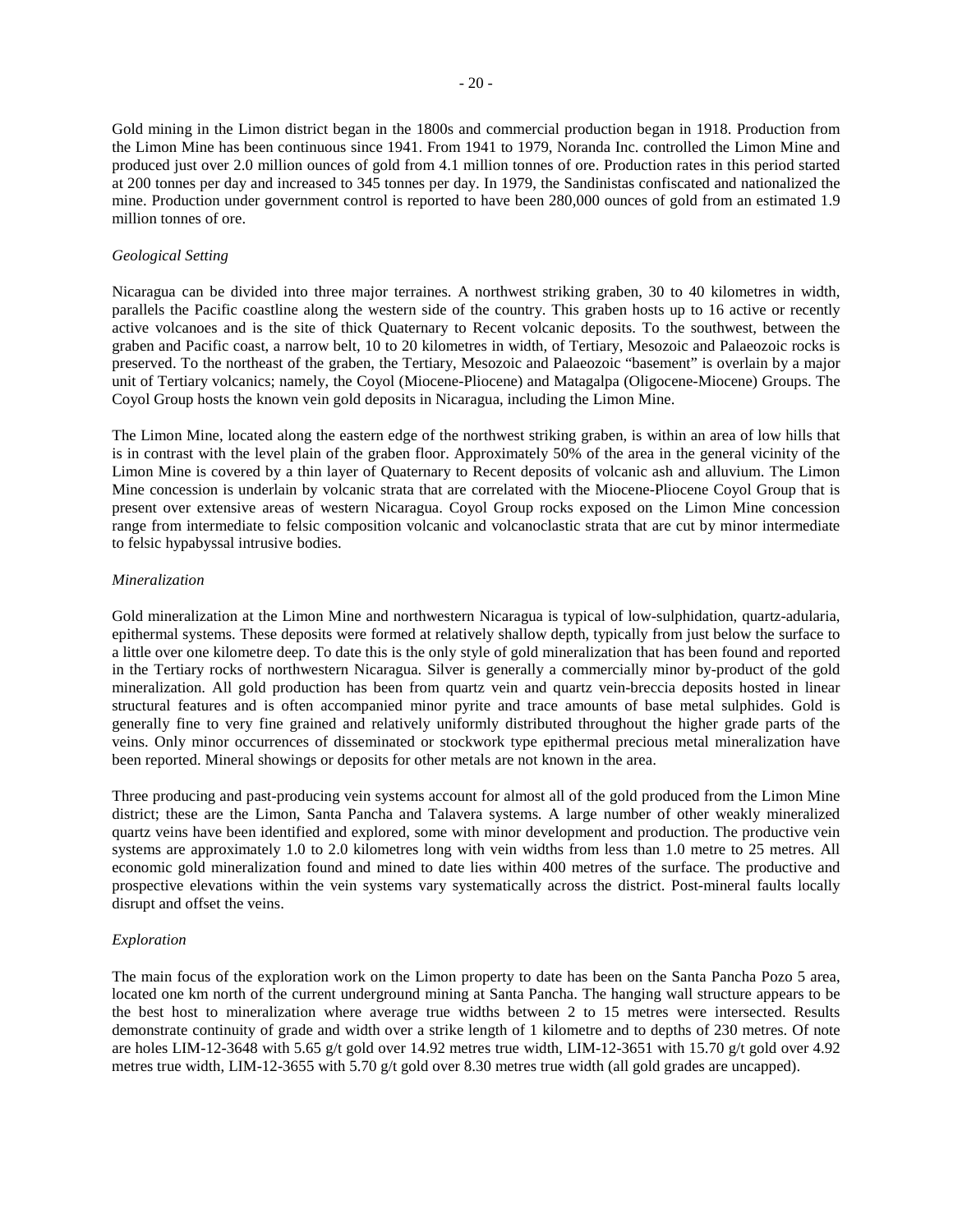Further south, the 4 to 10 metres average true width of the footwall structure returned some equally good grades. Holes contained up to 5.44 g/t gold over 6.58 metres true width (LIM-12-3691), 5.27 g/t gold over 10.03 metres true width (LIM-12-3692) and 17.23 g/t gold over 4.79 metres true width (LIM-12-373).

#### *Drilling*

The Limon Mine property exploration program carried out by the Company in 2012 consisted of 100 diamond drill holes totalling 16,538 metres. The program objectives were to look for near surface open pit resources (Babilonia, Mercedes, Aparejo) and test the northern portion of the Santa Pancha vein structure for un-mined segments of vein material on the Pozo 4&5 vein target. In addition, several verification holes were completed on regional vein targets to twin historic drill holes.

#### *Sampling and Analysis*

Materials sampled for mineral resource and mineral reserve estimation include drill core and underground workings. Drill core recovery at the Limon Mine is generally very good. Mineralized drill core intervals to be sampled are identified and marked by a geologist. Visual indicators of the intervals to be sampled includes quartz veins, silicified breccias, silicified rock and other altered zones identified by the geologist. Sample intervals are selected based on changes in mineralization style and are normally extended for two metres into unmineralized rock. Marked sample intervals are split or sawn in half. A technician collects a continuous sample of the split or sawn core; sample lengths vary from 0.5 metres to 1.5 metres.

Underground development workings that expose mineralized veins are routinely sampled using continuous chip samples taken at waist height perpendicular to vein contacts. Samples are taken for each round of advance, giving a sample spacing of approximately three metres along the vein strike. The complete width of the development drift is sampled. A sample is normally taken for each one metre of vein width; sample lengths may vary depending on the width of the vein and changes of geology. Sampling is by a trained technician under the supervision of the mine geologist. Materials sampled as part of ongoing exploration activities include soils, boulders, rock outcrops, trenches and drill core. A geologist either takes or supervises the taking of all samples. Exploration samples of rock outcrops and boulders are normally taken as discontinuous chip samples, while trench samples are taken as continuous chip samples. These exploration sample materials are used to detect the presence of precious metals for target identification and are not normally used for resource estimation.

#### *Security of Samples*

Exploration drill and trench samples are prepared at the Limon Mine laboratory. The Company employs stringent Quality Assurance/Quality Control ("**QA/QC**") procedures, including the insertions of certified standards, blanks and duplicates approximately every 25 samples. Pulverized drill and trench samples were shipped to Canada and assayed at ALS Chemex in North Vancouver, British Columbia. In 2012, approximately 12% of the Limon Mine exploration drill core samples were sent to Acme/Inspectorate Labs in Vancouver for check assay analysis.

Samples from the mining operation are delivered by the mine geologist or technician directly to the mine laboratory each day upon the completion of underground sampling. All drill core from surface and underground drill holes is taken one or more times per shift from the drill rigs directly to a secured drill logging and sampling area within the guarded area of the mine property by authorized personnel. Within 24 to 48 hours, the potentially mineralized core intervals are photographed, logged and sampled; and the samples are delivered directly to the mine laboratory. Each sample is assigned a unique sample number that allows it to be traced through the sampling and analytical procedures and for validation against the original sample site. In the case of exploration drill core the second half of the split core is stored on-site as a control sample, available for review and re-sampling if required. Mineralized core intervals from in-fill production holes are sampled as whole core.

#### *Mineral Reserves and Resources*

The December 31, 2012 mineral reserves and mineral resource statement for the Limon Mine property was completed in March 2013 by Company personnel under the supervision of Brian Scott, P.Geo., Chief Geologist, and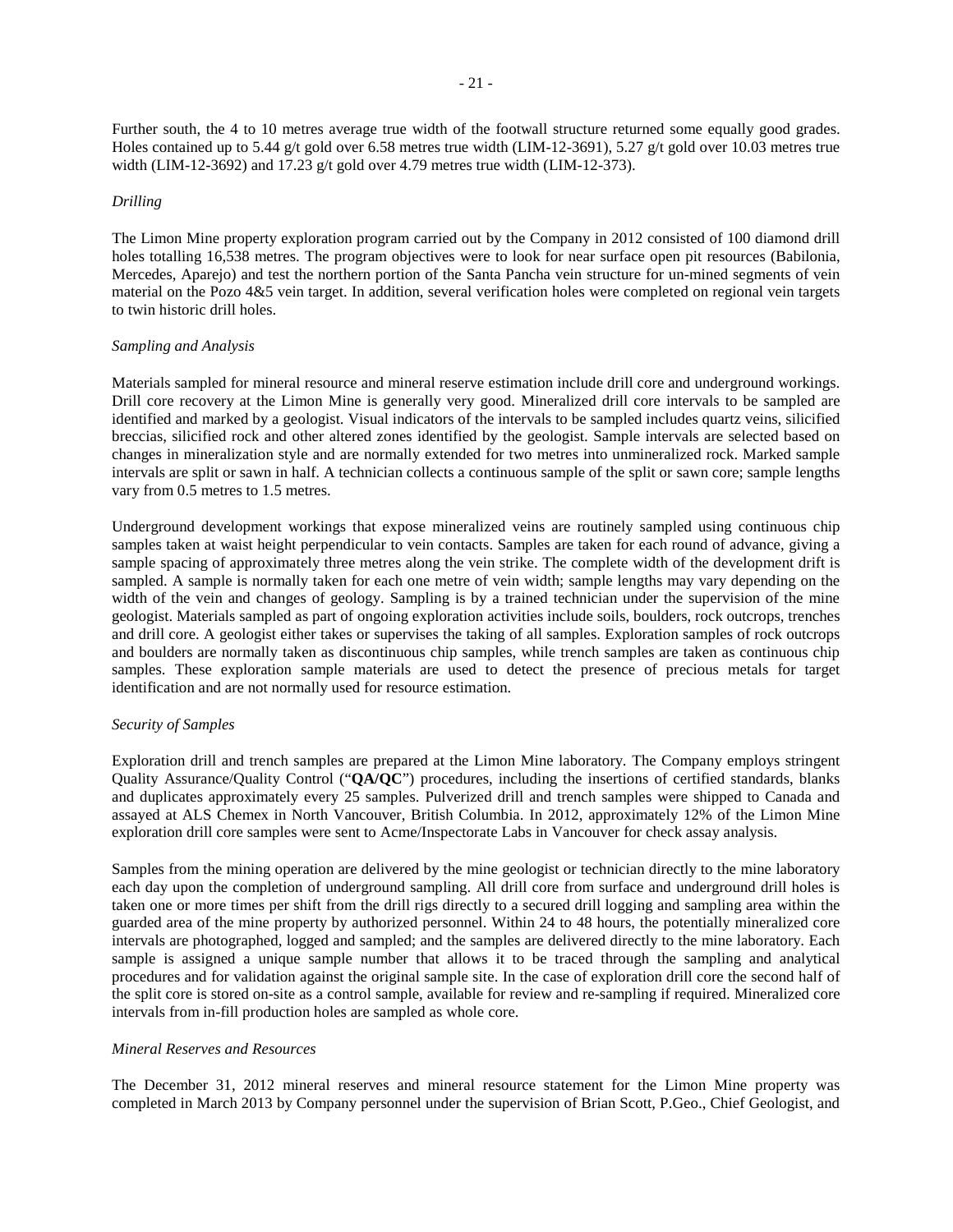Peter Montano, P.E. (Colorado, USA), Senior Mine Engineer, each a Qualified Person as defined under NI 43-101. The updated mineral reserve and mineral resource estimate as of December 31, 2012 incorporates results from the diamond drilling completed in 2012.

Mineral reserves and resources are reported at a 95% ownership basis. Mineral reserves as of December 31, 2012 are reported for three areas on the Limon property. These areas include the Santa Pancha, Veta Nueva and Santa Emilia Sur vein structures. The Santa Pancha structure includes both underground and open pit mineral reserves and resources and contains approximately 80% of the reported reserve ounces. Mineral reserves decreased slightly (approximately 10%) from December 31, 2011 due to depletion from small open pit mineral reserves along the Santa Pancha structure. Mineral reserves increased on the Veta Nueva open pit mineral reserve on the basis of a larger open pit design.

| <b>Zone</b>           | Cut-off Grade $(g/t)$ | <b>Tonnes</b> | Au $g/t$ | <b>Ounces Au</b> | <b>Kg Au</b> |
|-----------------------|-----------------------|---------------|----------|------------------|--------------|
| Santa Pancha 8-2-1 UG | 3.10                  | 973,000       | 4.61     | 144,100          | 4,500        |
| Veta Nueva Main OP    | 1.75                  | 145,000       | 5.38     | 25,100           | 800          |
| Veta Nueva Main UG    | 3.10                  | 187,000       | 5.28     | 31,800           | 1,000        |
| Tajo Pozo 4 South     | 1.75                  | 7,000         | 4.28     | 1,000            |              |
| Santa Emilia Sur      | 1.75                  | 64,000        | 5.38     | 11,100           | 300          |
| <b>Grand Total</b>    |                       | 1,376,000     | 4.82     | 213,100          | 6,600        |

# **Proven & Probable Reserves 1,2,3,4,5,6**

Notes:

(1) Mineral reserves reported at a US\$1,250 per ounce gold price within design pits.

(2) Cut-off grades and optimized design pits based on 2013 budget costs.

(3) Mineral reserves reported are fully diluted.

(4) Mineral reserves are reported above a series of variable cut-off grades based on haulage distance to mill facility and type of mining. Cut-off grades vary from 3.1 g/t gold for underground reserves to 1.75 g/t gold for open pit reserves.

(5) Mineral reserves reported based on 95% ownership.

(6) Mineral reserve numbers have been rounded to reflect the accuracy of the estimate and numbers may not add due to rounding.

# **Measured and Indicated Resources 1,2,3,4,5**

| <b>Vein Structure</b> | Avg COG | <b>Tonnes</b> | Grade g/t Au | <b>Ounces Au</b> | <b>Kg Au</b> |
|-----------------------|---------|---------------|--------------|------------------|--------------|
| Santa Pancha 8-2-1 UG | 2.70    | 631,000       | 3.92         | 79,600           | 2,500        |
| Pozo $4 \& 5$ UG      | 2.70    | 1,247,000     | 5.35         | 214,500          | 6,700        |
| Veta Nueva Main UG    | 2.70    | 121,000       | 3.90         | 15.200           | 500          |
| Santa Emilia Sur UG   | 2.70    | 73,000        | 4.63         | 10,800           | 300          |
| Veta Nueva West UG    | 2.70    | 91,000        | 4.06         | 11,900           | 400          |
| Babilonia South OP    | 1.60    | 78,000        | 3.93         | 9.800            | 300          |
| <b>Grand Total</b>    |         | 2,241,000     | 4.74         | 341,800          | 10,700       |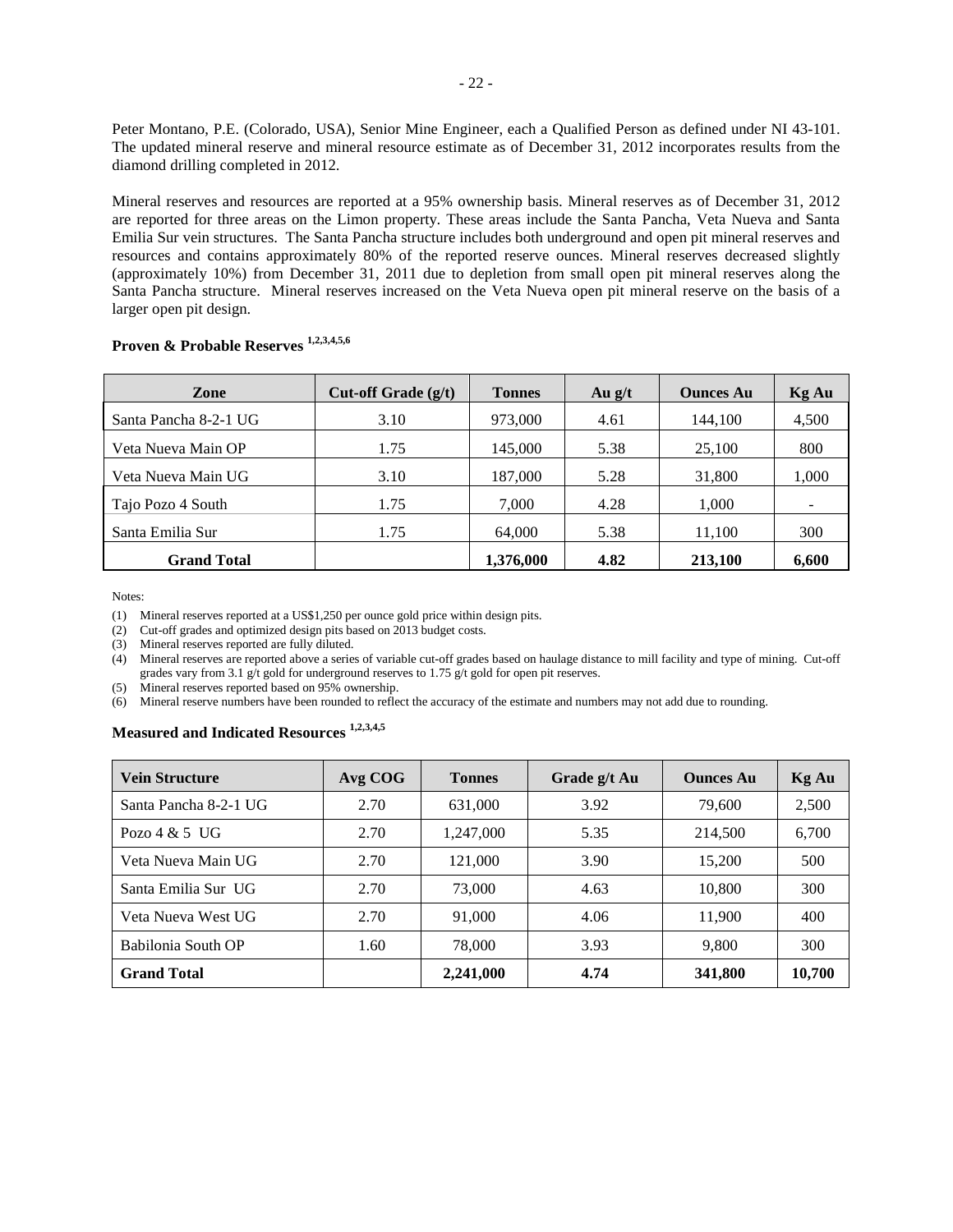| Inferred Resources 1,2,3,4,5,6 |  |
|--------------------------------|--|
|--------------------------------|--|

| <b>Vein Structure</b> | COG  | <b>Tonnes</b> | Au $g/t$ | <b>Ounce Au</b> | Kg Au                    |
|-----------------------|------|---------------|----------|-----------------|--------------------------|
| Santa Pancha 8-2-1 UG | 2.70 | 151,000       | 3.74     | 18,100          | 600                      |
| Pozo $4 & 5$ UG       | 2.70 | 515,000       | 4.78     | 79.100          | 2,500                    |
| Veta Nueva West UG    | 2.70 | 11,000        | 3.35     | 1.200           | $\overline{\phantom{a}}$ |
| Veta Nueva Main UG    | 2.70 | 22,000        | 3.29     | 2,300           | 100                      |
| Atravasada UG         | 2.70 | 40,000        | 5.52     | 7.100           | 200                      |
| Babilonia South OP    | 1.60 | 23,000        | 3.63     | 2.700           | 100                      |
| <b>Grand Total</b>    |      | 762,000       | 4.52     | 110,500         | 3,500                    |

Notes:

(1) Mineral resources are exclusive of mineral reserves.

(2) Underground mineral resources are reported above a cut-off grade of 2.7 g/t gold.

(3) Open pit mineral resources (Tajo's) are reported above a cut-off grade of 1.6 g/t gold.

(4) Mineral resources that are not mineral reserves do not have a demonstrated economic viability. Due to the uncertainty which may be attached to inferred mineral resources, it cannot be assumed that all or any part of an inferred resource will be upgraded to an indicated or measured mineral resource as a result of continued exploration.

(5) Mineral reserves and mineral resources reported based on 95% ownership.

(6) Mineral resource numbers have been rounded to reflect the accuracy of the estimate and numbers may not add due to rounding.

For the December 31, 2012 Limon Mine block model resource estimates, the epithermal vein/breccia/stockwork zones were modeled on vertical cross sections and levels. Drill holes, trench data and underground sampling were used for geological interpretation and estimation. Three dimensional wireframes were created from these interpretations and filled with three dimensional blocks. The block size was 2 by 5 by 5 metres for all models. Assays were capped based on log probability plots.

Measured and indicated resources as of December 31, 2012 increased 130% from December 31, 2011 to 2,359,000 tonnes grading 4.74 g/t for 360,000 ounces of gold (on a 100% basis). Mineral resources are reported from open pit and underground targets on the Santa Pancha, Veta Nueva, Santa Emilia Sur and Babilonia veins. Infill drilling in 2012 on the aforementioned vein structures contributed to the increased mineral resource estimate. The Santa Pancha 4 & 5 vein structures contributed the most to the increased mineral resource. Santa Pancha 4&5 is the northerly extension of the Santa Pancha 8-2-1 structure that was historically mined. In 2012, the Company drilled 55 drill holes for 12,300 metres and intersected well defined vein mineralization in portions of the hanging wall of the Santa Pancha  $4 \& 5$  structure. Infill drilling to better define the grade and continuity of the vein system will continue in 2013.

#### *Mining Operations*

The Santa Pancha vein system has become the primary source for underground exploitation of ore. Access for underground mining at Santa Pancha is provided for by a ramp system that branches at the 90 metre level into both north and central ramps. The deepest level of the mine is at approximately 170 metres below surface. Two raises support the mine ventilation system and also one of them serves as an emergency escapeway. Future mining at Santa Pancha will require deepening the mine and expanding the mine along strike. Dewatering is a critical component of mining at Santa Pancha and pumps are currently working in two of the existing shafts to ensure that water levels are maintained at safe levels below the deepest workings. Continued deep development in Santa Pancha and improvements in this dewatering system represent a significant portion of the capital estimate for the next few years.

The Limon Mine mill is a nominal 1,000 tonnes per day CIP gold recovery plant. The mill throughput capacity has increased to 1,100 tonnes per day due to automation improvements made to the mill in 2011. Run of mine ore is hauled by truck from five small open pits (all of them located within a radius between one and five kilometres from the process plant) and the Santa Pancha Mine (six kilometres from the process plant). Ore is stockpiled in front of the primary crusher or dumped directly into the 36-tonne capacity dump hopper feeding the jaw crusher. This stockpile is used to blend the various ore sources to maintain a consistent grade in the mill feed.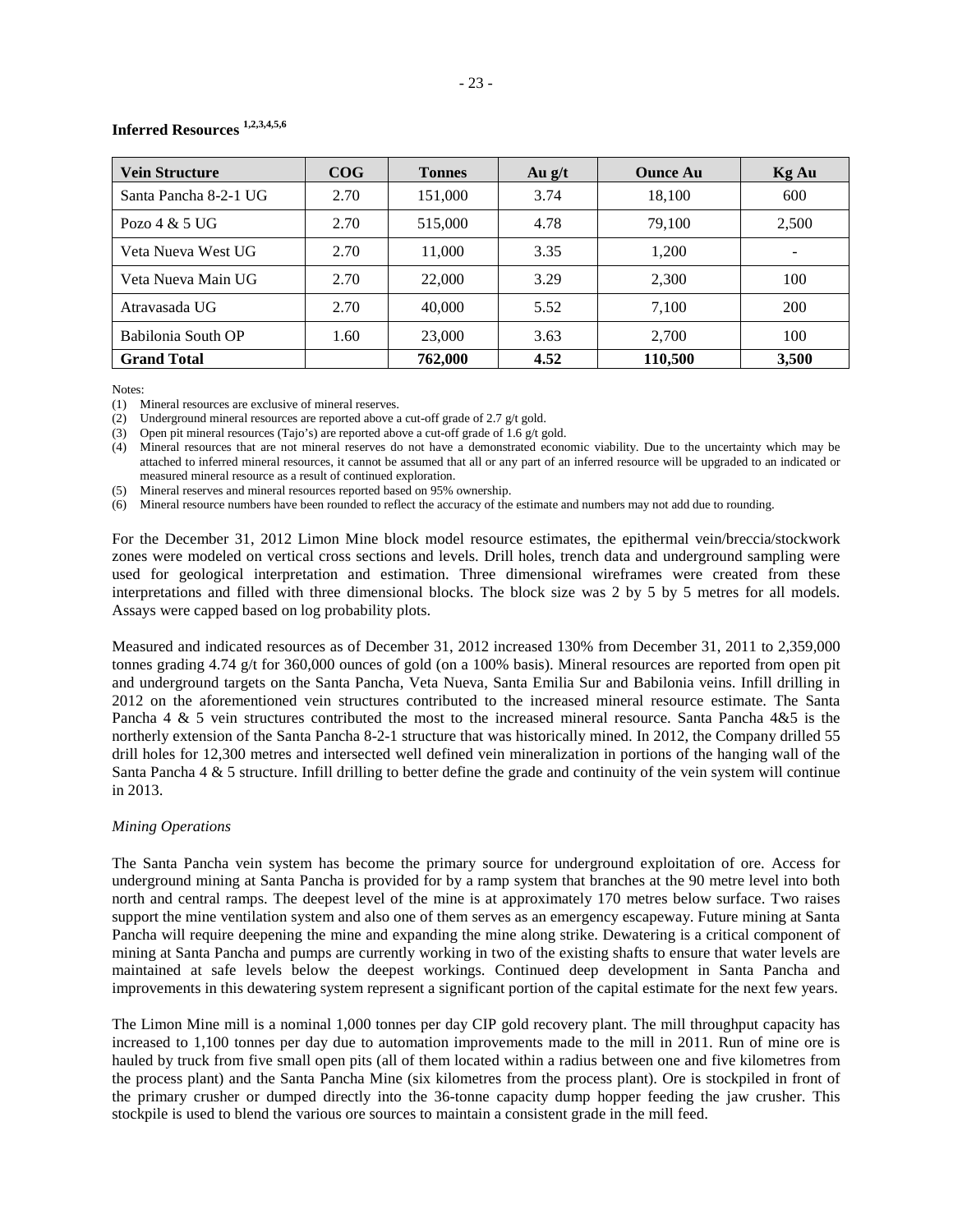|                   | <b>Units</b>         | 2012   | 2011   | 2010   | 2009   | 2008   | 2007   |  |
|-------------------|----------------------|--------|--------|--------|--------|--------|--------|--|
| <b>Mill Feed</b>  | (000t)               | 391    | 381    | 343.0  | 260.5  | 289.0  | 287.7  |  |
| <b>Head Grade</b> | $(g/t \text{ gold})$ | 4.2    | 4.1    | 4.2    | 4.4    | 4.9    | 5.1    |  |
| <b>Recovery</b>   | $(\%)$               | 92.6   | 90.0   | 88.7   | 86.0   | 84.9   | 78.5   |  |
| Gold<br>Recovered | (oz)                 | 48,950 | 45,037 | 40,125 | 31,464 | 33,880 | 36,702 |  |

The Company reported gold production of 48,950 ounces in 2012. Production from the Limon Mine for 2012 and for each of the five previous years is as follows:

For 2013, the Limon Mine is projected to produce approximately 54,000 to 58,000 ounces of gold at operating cash costs of approximately US\$715 to US\$745 per ounce. The increase in budgeted gold production in 2013 over 2012 is the result of delivering higher grade ore primarily from the Santa Pancha underground and Veta Nueva open pit to the mill and improved through-put and recovery at the process plant by expanding the leach tank capacity.

# *Exploration and Development*

The Company's exploration budget for the Limon Mine property for 2013 is approximately \$5.74 million to fund approximately 17,000 metres of drilling. The program includes completing the infill drilling along the Pozo 4-5 structure plus drill testing regional targets. The Company plans to undertake capital expenditures at the Limon Mine in 2013 totaling approximately \$21.7 million. The majority of this capital expenditure will fund underground mine development, mill upgrades, plant expansion and development work on the Santa Pancha and Pavon projects.

#### <span id="page-25-0"></span>**Masbate Mine**

Certain portions of the following information have been derived from and are based on the assumptions, qualifications and procedures set out in the Masbate Technical Report. For a more detailed overview of the Masbate Mine, please refer to the Masbate Technical Report, which is available under CGA's profile on SEDAR at [www.sedar.com.](http://www.sedar.com/)

# *Project Description and Location*

The Masbate Mine is located near the northern tip of the island of Masbate, 360 kilometres south-east of the country's capital of Manila. The Company indirectly owns the Masbate Mine through its 100% ownership of Philippine Gold Ltd., 40% of Filminera Resources Corporation ("**FRC**") and 100% of Philippine Gold Processing & Refining Corporation ("**PGPRC**"). The remaining 60% of FRC is owned by a Philippine registered company, Zoom Mineral Holdings Inc. ("**Zoom**"), in which the Company has a 40% interest. The Company also holds an option to acquire the remaining 60% of Zoom, and in accordance with Philippine law, determine a new Philippine holder of the interest.

FRC holds the mineral tenements that include the Masbate Mine gold deposit. The mining claims and applications cover an area of approximately 10,807 hectares. The Company also holds an interest, through Vicar Mining Corporation, in the highly prospective Pajo MPSA, immediately to the north of the Colorado Pit which covers an area of 786 hectares. PGPRC, which is indirectly wholly-owned by the Company, has developed and owns the process plant on the island of Masbate and is responsible for the sale of all gold. PGPRC and FRC have a contractual relationship, which includes PGPRC purchasing ore from FRC whilst maintaining joint financial and legal liability for the social and environmental obligations under Philippine law.

CGA has obtained an Environmental Compliance Certificate ("**ECC**") 9804-003-120C for the Masbate Mine, pursuant to which it carries out an Environmental Protection and Enhancement Program for the life of the mine. This program is approved by the Department of Environment and Natural Resources (the "**DENR**"), and is required to be updated annually. The Masbate Mine remains in compliance with all material environmental laws and regulations. During 2012, CGA continued to monitor activities in association with the DENR biannual site reviews by the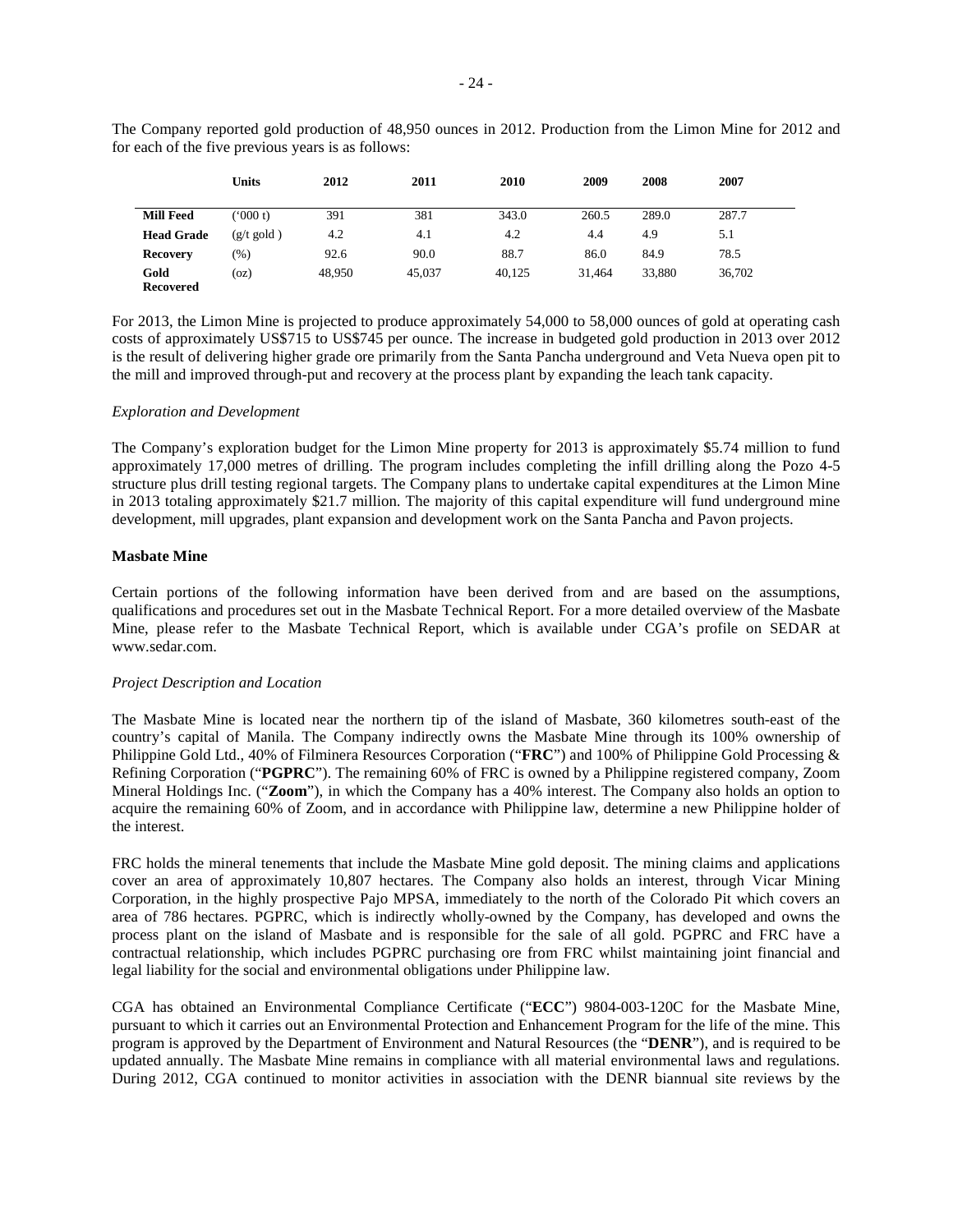multipartite monitoring team and internal environmental monitoring to measure compliance with the statutory requirements.

FRC has obtained and maintained the key agreements, permits, licences and certificates for its mining operations. These include the MPSA 095-97-V and the ECC referenced above. Other appropriate permits have been obtained and maintained relating to operations. Some of the key permits are as follows:

- Mining covenants pertaining directly to the day to day mining operation. They include the MPSA's of the claims, mineral processing permit, explosive storage and handling permits, and safety permits.
- Ore Transport and Export Permits and Commodity Clearance to allow for the transport of the gold dore out of the Philippines.
- Electrical and mechanical permits.
- Additional environmental permits including, a waste water discharge permit to discharge waste water into the tailings impounding facility and various facility pollution permits, including the power plant emissions permit.
- Administrative permits cover areas such as the hospital, aerodrome, port, mayor's/business permit and radio transmissions. An important item is the right to water from the Guinobatan, Lanang and Bangon rivers.
- Real estate permits cover right-of-way agreements with local parties.

The Philippines is a highly regulated environment and there are a significant number of permits required. These permits are issued for varying periods and need to be regularly renewed. Although we have a dedicated permitting team that constantly monitors progress, we are also reliant on the various regulatory bodies issuing the required permits.

# *Access, Climate, Local Resources, Infrastructure and Physiography*

The Masbate Mine lies within the municipality of Aroroy, Masbate Province, in the Philippines. The project can be accessed by a commercial airline service which flies daily to Masbate City (population of approximately 85,000) and a 70 kilometre drive on a partially sealed road to the project site. Alternate access to the site from Masbate City is via a one hour boat ride. The site is equipped with a barge loading jetty where heavy equipment and consumables are delivered and offloaded.

The climate is tropical with a wet season and a hot, dry season. The wet season commences during June and lasts until February. Typhoons are frequent and commonly associated with heavy rainfall. Even during the dry season, the area experiences occasional typhoons. Average temperatures range from 28°C to 33°C during the wet season and 30°C to 35°C during the dry season.

Limited resources and facilities are available in the nearby town of Aroroy and in Masbate City. Technical services and items of significance are available in either Cebu or Manila. The Company recruits skilled and semi-skilled labourers from the areas local to the Masbate Mine for its work force. A digital satellite communications package provides phone, email and facsimile coverage to the mine site. Mobile telephone coverage is available throughout the majority of the mining and exploration areas. A multi-channel radio network is utilised for operations communication within the mine and process plant. The project area is well serviced by existing infrastructure. A 300 person camp is provided together with a staff housing compound for staff employees, with additional temporary/construction housing available locally for non-staff personnel. Water for processing and fresh drinking water is provided from the existing dam on the Guinobatan River and bores proximal to the dam. There is a port and an airstrip at the site and unsealed roads link the deposit to the provincial capital of Masbate City.

# *History*

In 1936, the Masbate Consolidated Mining Company was formed, incorporating several of the smaller mines at the project. The company operated until 1941 but mining ceased during the war. There was no significant renewal of mining activity until 1979 when Atlas Consolidated Mining and Development Corporation ("**Atlas**") formed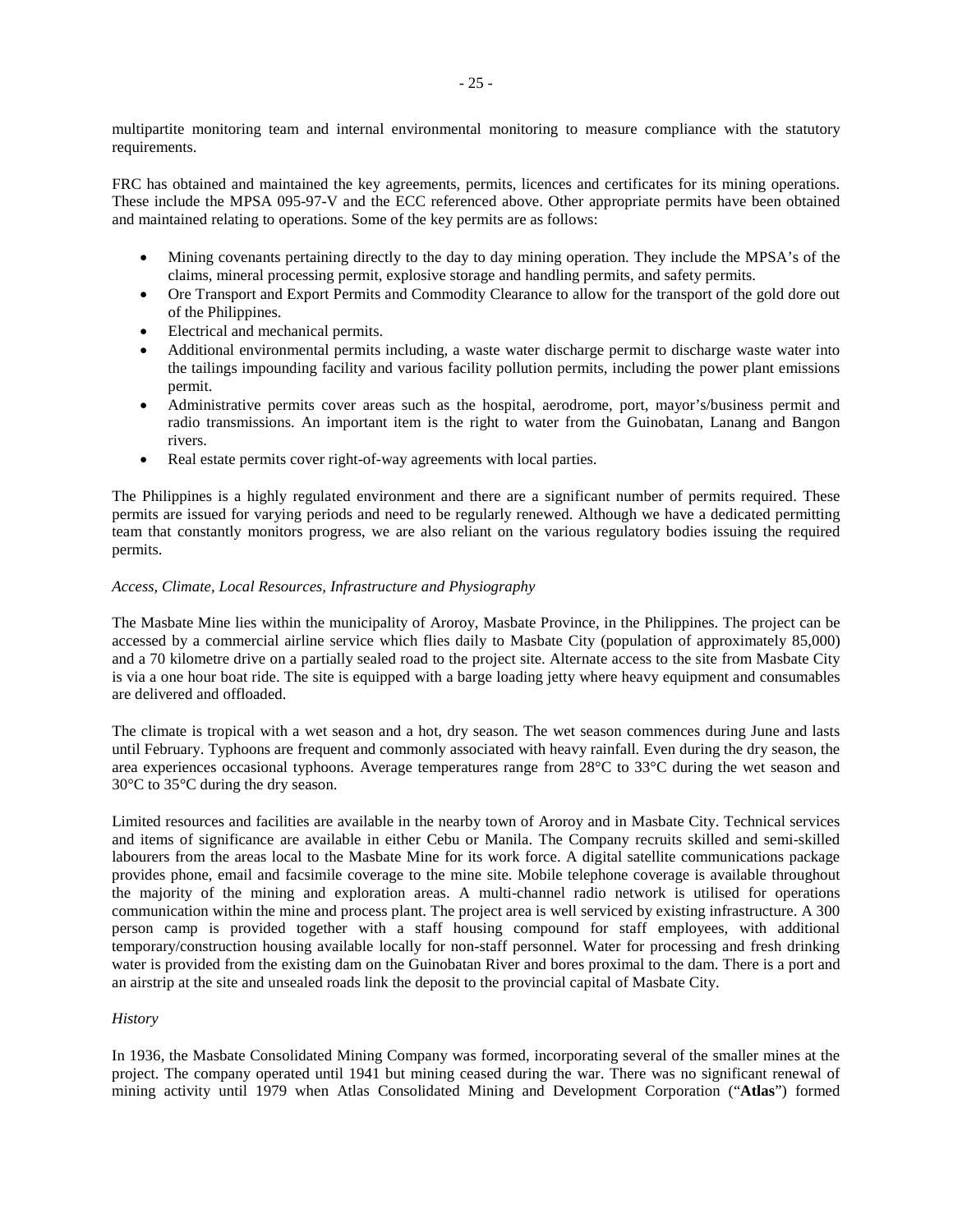Masbate Gold Operations ("**MGO**"), constructed a mill and associated infrastructure and commenced open pit and, later, underground mining. Atlas mined the Masbate gold deposit between April 1980 and 1994.

In 1995, London Fiduciary Trust PLC, later renamed Philippine Gold PLC ("**PGO**") agreed with Atlas to purchase 100 % of MGO. The MGO claims and assets were then transferred to FRC. During 1997 and 1998, FRC conducted an extensive programme of diamond and reverse-circulation drilling with the intention of upgrading the project's gold resources to comply with the JORC Code standard for the reporting of ore resources and reserves and to complete a bankable feasibility study. FRC completed its first in-house feasibility study in December 1997. During 1999 and 2000 a series of corporate transactions saw the eventual acquisition of PGO by Thistle Mining, Inc. ("**Thistle**"). Late in 2000, PGO commenced a phase of development activities to increase the then current resource and reserve base of the project and to finalise a bankable feasibility study. On March 19, 2007, CGA acquired 100% of Thistle's interest in the Masbate Mine. On January 31, 2013, the Company acquired 100% of CGA's interest in the Masbate Mine.

# *Geological Setting*

The Philippine Archipelago forms part of the Western Circum-Pacific Rim, an island arc system lying at the junction of three crustal plates. It is a complex agglomeration of discrete terranes, ophiolitic slabs of oceanic origin and continental margin fragments, brought together by strike-slip fault displacement and by convergence and interaction of oceanic plates since late Mesozoic time (150 million years ago). All the major deposits in the Philippines are found along mobile orogenic belts, commonly in clusters and are predominantly the products of epithermal mineralization associated with episodic magmatism and intrusive rock emplacement, either into breccia or shear structures or in the form of porphyry deposits. The mineralizing events have been dated from early Cretaceous (110 million years ago) to Miocene (20 million years ago).

The oldest rock units recognized in Masbate Island are the pre-Cretaceous Mt. Manapao Basalt and the Boracay formation, which represent deep marine volcanic flows and the corresponding pelagic capping of an ophiolitic basement, respectively. The Late Eocene-Oligocene Mandaon formation unconformably overlies this ophiolitic sequence and is intruded by the Middle Oligocene Aroroy Diorite. These rock units are, in turn, overlain by volcanic and clastic sequences of the Late Oligocene to Early Middle Miocene Sambulawan formation.

# *Exploration*

During 2009, the results of the 996.8 kilometre line helicopter geophysical survey (magnetics and radiometrics) of the Masbate exploration tenements were received. In May 2009, additional processing, modelling and interpretation of the survey data was also undertaken. The processing and modelling results show that the known Masbate mineralization (Main Vein, Colorado etc.) has a direct radiometric (potassium) and magnetic response. Using this signature a large 4 kilometre strike length potassium anomaly and associated magnetic vein response at Pinanaan, east of Main Vein was defined and showed potential for additional gold mineralization. In the south of the tenement additional targets occur at Bart AG, Balete, and David Sun. Magnetic inversion models also inferred a porphyry centre in the east of the Masbate tenement, in an area where previous small scale copper mining has taken place, and represent a possible porphyry copper style exploration target.

Exploration continued during 2012 and was concentrated on the following areas:

- upgrading of inferred resources;
- resource infill drilling:
- resource drilling at Pajo Hill;
- close to mine targets outside current resources;
- grass roots regional exploration including surface mapping, stream sediment sampling, and rock chip sampling; and
- an IP survey over a Cu-Au porphyry target at Baleno.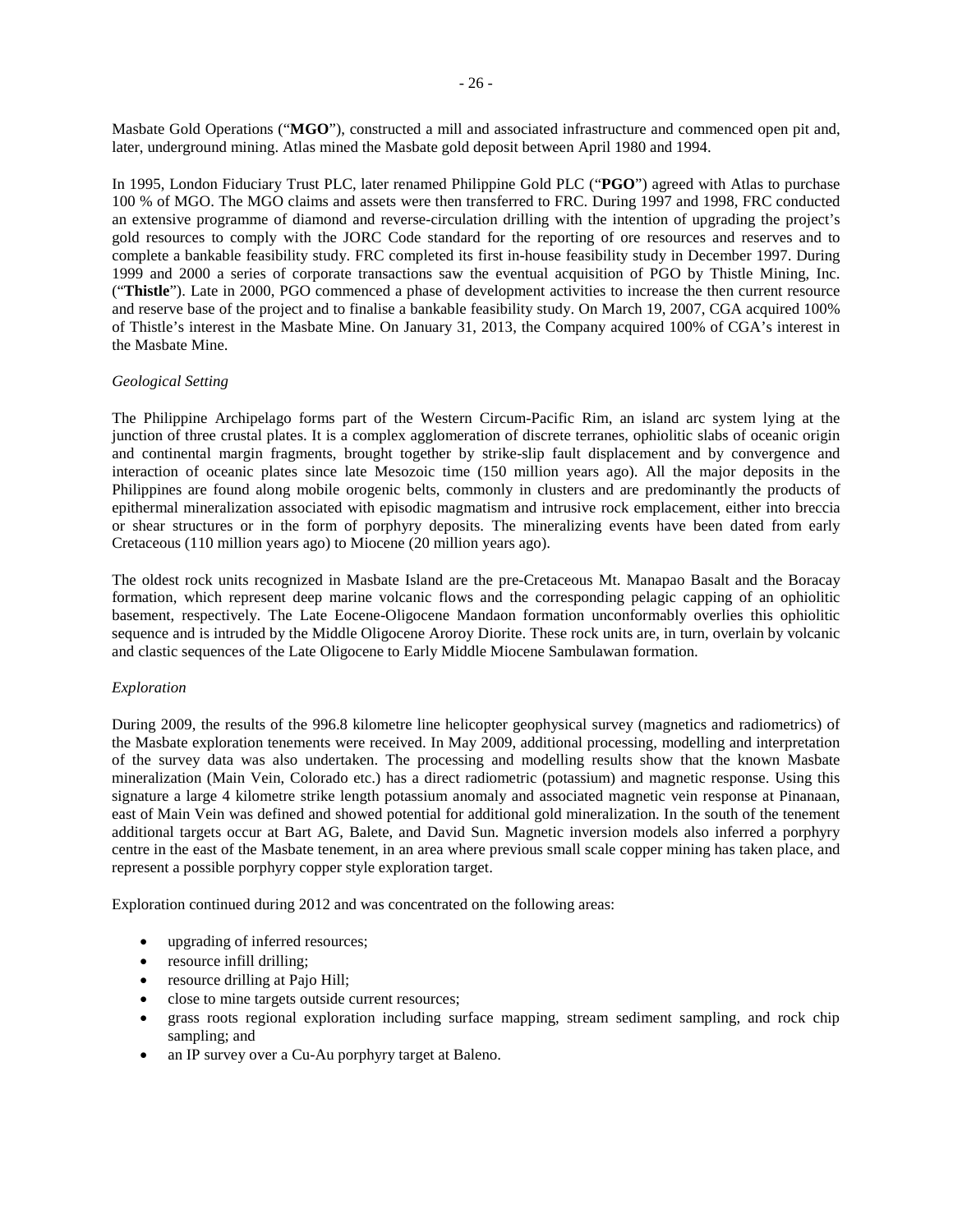The exploration has been targeting both inferred extensions of the ore bodies and close to mine targets outside the current resource envelope. The results to date are considered to be very encouraging in that relatively wide intervals of mineralization have been encountered in areas outside the current indicated resource envelope.

#### *Mineralization*

Gold mineralization at the Masbate Mine is hosted by quartz and quartz-calcite veining. Quartz veining is developed in all of the lithologies described above. Individual mineralized veins can be traced up to three kilometres; the known system extends over a strike of more than 10 kilometres from Balete in the south to Pajo in the north. The more significant vein networks vary in width from 1 metre up to 20 metres. At Main Vein, where different structural orientations intersect, a broad zone of alteration or brecciation often occurs resulting in mineralized zones up to 75 metres wide. Mineralized vein networks extend to a depth of at least 300 metres below the topographic surface. In most instances the total depth of mineralization has yet to be established.

Drill hole logging and field mapping show a complex evolution of veining with multiple episodes of vein opening that changes over time from quartz and chalcedonic quartz dominant veins to calcite dominant veins. Textural evidence indicates high fluid was present in the mineralizing system at times during its evolution. Gold is introduced in several stages: in early greyish, sulphide rich quartz, as well as in later sulphide poor chalcedony and calcite veining. Un-deformed mineralized quartz veining is uncommon at the Masbate Mine. Typically quartz reefs are strongly overprinted by cataclastic deformation and alteration within fault zones. Quartz veins predominantly strike NW-SE and that plus textural information indicate that the fault zones now observed at the Masbate Mine represent renewed brittle deformation of earlier structures that hosted mineralization.

Gold (more correctly, electrum) is typically observed as less than 10 micron inclusions within pyrite or goethite, at the margins of pyrite and other sulphide phases, or more rarely, as free particles up to 500 micron in size. Analysis of residual gold in tailings suggests a small amount of gold at Masbate is present within silicate minerals.

#### *Drilling*

FRC was granted a 52.3 square kilometre exploration permit in 2010. The permit is contiguous to the tenements currently being exploited by the Masbate Mine. During 2012, a total of 397 holes totalling 79,722 metres of diamond core and reverse circulation drilling were completed. A total of 15 different targets were drilled in the 2012 program and the results from 2,754 holes including 42 trenches were used for the mineral resource update including results from 605 new holes since the last model update in 2011.

Regional mapping and sampling was conducted over an area of 47 square kilometres, with over 2,000 stream samples and 1,254 rock chip samples taken. A geophysical IP survey was also conducted in the Baleno district over a three square kilometre area.

High grade gold mineralization was intersected in January 2013 on the Montana North vein located 200 metres northwest of the current resource. Drillhole MONRC021 intersected 9.0 metres true width grading 24.43 g/t gold. The vein is open to the northwest and plans are underway to step-out drill this new high grade target.

#### *Sampling and Analysis*

During 2012, 141,533 grade control samples were collected and submitted for analysis. Grade control programmes throughout the period were conducted by dedicated reverse circulation ("**RC**") drill rigs and within the mining cycle, standardised to a consistent 6 metre x 12 metre drill pattern spacing and 10 metre vertical depth. Grade control drill samples are collected at 1 metre down hole intervals using a rig mounted, Metzke cone splitter. Grade control samples are analysed onsite at a purpose built laboratory operated by SGS Philippines Incorporated ("**SGS**") since April 2009. Samples are dried, crushed to 75% passing 2 millimetres, split to one kilogram and pulverized to 85% passing 75 micrometre. Determination of gold content is then done using fire assay of a 50 gram charge with an atomic absorption spectroscopy (AAS) finish. The stated detection limit is 0.01 g/t gold.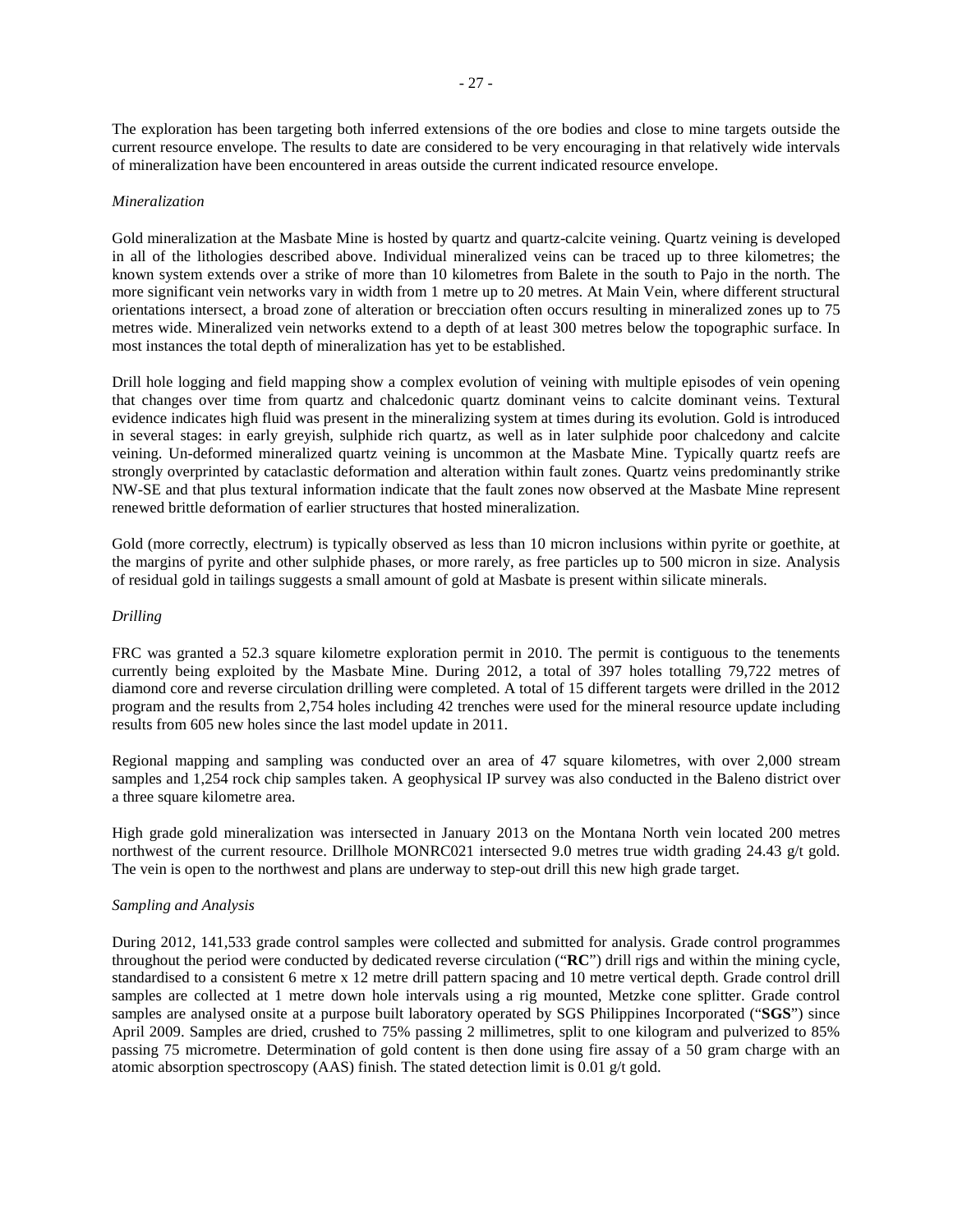Assay performance was monitored by the use of Certified Reference Material ("**CRM**") and blank material inserted as part of regular grade control sample submissions. In addition, the onsite laboratory regularly reports the results of independent SGS QA/QC protocols. A small number of grade control samples were dispatched to McPhar Laboratories in Manila during a period where sample volumes exceeded the processing capacity of the onsite laboratory.

During 2012, 46,579 RC, 29,028 diamond core, 1,627 rock chip, and 2,788 stream sediment exploration samples were collected and submitted for analysis. Exploration drilling programmes through the period were conducted by multi-purpose RC/coring drill rigs and primarily in-filled and extended results from previous campaigns of historically mined deposits. Holes varied in length up to a maximum of 251 metres RC and 1036 metres HQ core. Rock chip and stream sediment samples were taken during the course of a regional mapping and sampling program carried out by contractors Geological & Technical Services ("**GTS**"). Samples were taken following documented protocols developed jointly by FRC and GTS. Exploration drill samples were collected at one metre intervals. Two of the rigs were equipped with automatic cone splitters that produce a three kilogram sample, for the remainder of the rigs whole samples were collected from the rig cyclone in plastic bags and a subsequent three kilogram split was taken using a Jones riffle splitter. Wet sample intervals were dried before splitting. Representative drill cuttings were washed, geologically logged and retained for future reference.

Assay performance was monitored by the use of CRM, blank material and duplicate samples inserted as part of regular exploration sample submissions. In addition, both the Intertek McPhar and SGS Laboratories' regularly report the results of independent QA/QC protocols.

# *Security of Samples*

All samples that were sent to McPhar Laboratories in Manila were placed inside large polyethylene bags properly labelled, weighed and inspected by independent regulatory officials onsite before shipment. Sample dispatches were transported to Manila in sealed containers to avoid chances of tampering.

Samples sent to SGS Tianjin from the mobile sample preparation unit on site are packed into labelled cardboard cartons. After inspection by independent regulatory officials' onsite, the cartons are sealed with tamper proof seals and shipped by road and air to their final destination.

Grade control samples are delivered to the onsite SGS laboratory located within the high security processing plant area with restricted access. Transport of samples from the field to the laboratory is completed by authorised personnel only and all security procedures are followed when these samples are in transit.

# *Mineral Reserves and Mineral Resources*

Mineral reserves for the Masbate Mine are reported as of December 31, 2012. The proven and probable mineral reserves for the Masbate Mine as of December 31, 2012 are 113.48 million tonnes at a grade of 0.82 g/t gold for 2.999 million ounces of contained gold. Proven and probable reserves are based on the 2011 CGA block model and reported within existing 2011 design pits. Remaining mineral reserves within the existing design pits are tabulated based on end of December 2012 topographic surfaces. Mineral reserves are tabulated using the same cost factors, mining dilution, recovery factors and cut-off grade ranges as those used for the October 2011 reporting period. The Company intends to update the design pits using the new 2013 mineral resource block model and report new mineral reserves in mid-2013 using updated costs, recovery information and cut-off grade data.

The proven and probable mineral reserve estimate is based on a gold price of US\$1,300 per ounce and also includes a mining dilution of 5% and a mining recovery allowance of 97.5%. The reserves will be sourced from 5 major independent pits and a number of smaller surrounding pits. Mineral reserves are reported above a series of variable cut-off grades ranging from 0.36 g/t to 0.43 g/t gold.

Stockpile ore balances are derived from truck volume movements to individual stockpiles with grade estimated according to industry accepted practices including RC grade control sampling, fire assay and grade estimation into ore control blocks. Active stockpiles are surveyed on a monthly basis and stockpile volumes estimated using digital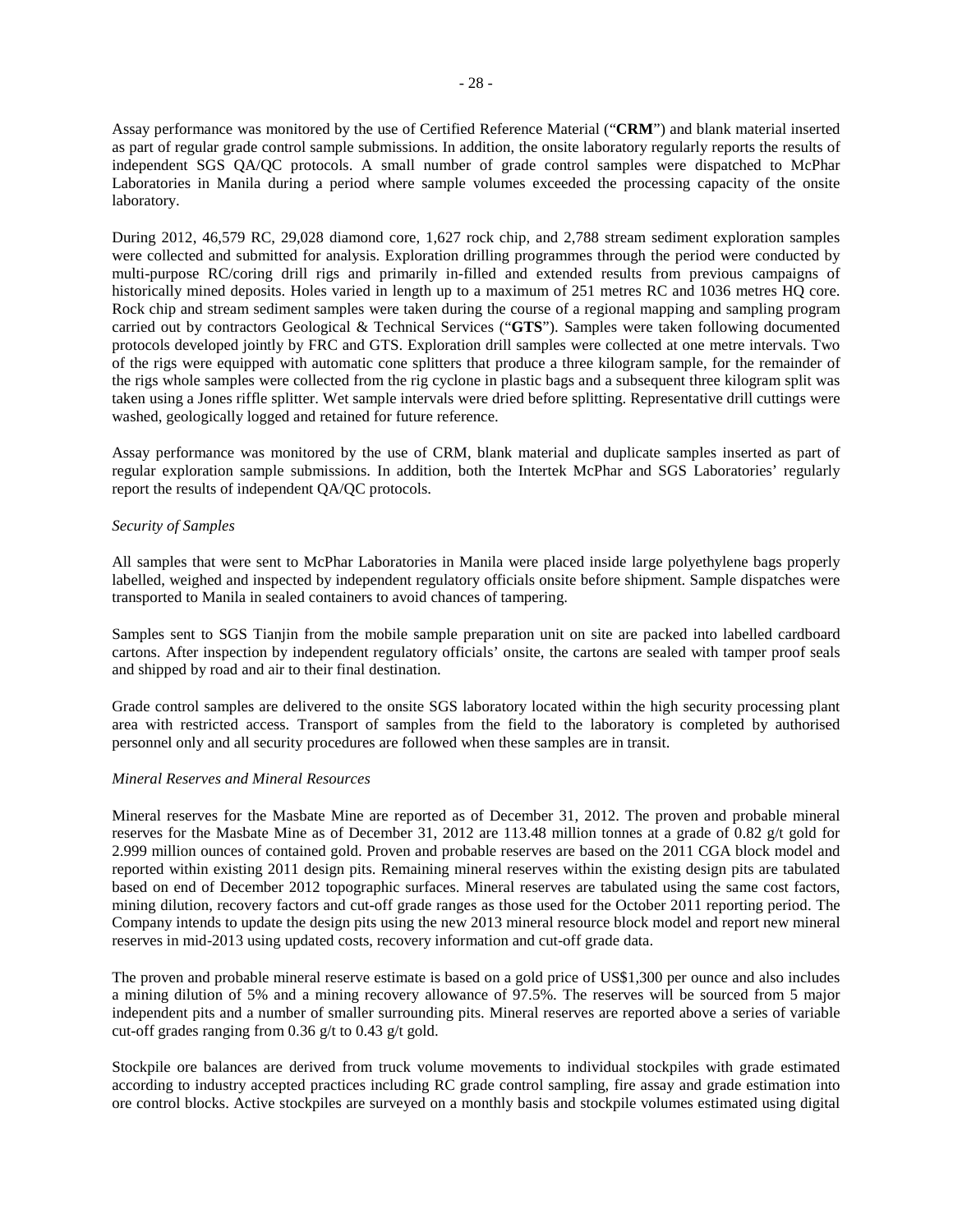| <b>Vein Structure</b> | <b>Tonnes</b> | Au $g/t$ | <b>Ounces Au</b> | Kg Au  |
|-----------------------|---------------|----------|------------------|--------|
| Main Vein             | 51,976,000    | 0.92     | 1,536,600        | 47,600 |
| Colorado              | 40,010,000    | 0.77     | 983,100          | 30,700 |
| HMB-East              | 5,446,000     | 0.87     | 151,200          | 4,700  |
| HMB-West              | 1,201,000     | 1.40     | 54,300           | 1,700  |
| Syndicate             | 592,000       | 1.00     | 19,000           | 600    |
| Stockpile             | 14,258,000    | 0.56     | 255,200          | 8000   |
| <b>TOTAL</b>          | 113,483,000   | 0.82     | 2,999,400        | 93,300 |

# **Proven and Probable Reserves as of December 31, 2012 1,2,3,4,5,6,7**

Notes:

(1) Gold Price =  $\text{USD } $1,300 \text{ per ounce}$ 

(2) Mining dilution of 5 % applied at a grade of 0.17 g.t gold.

(3) Mining recovery  $= 97.5\%$ 

(4) Cut-off Grades: Oxide =  $0.36$  g/t, transitional =  $0.39$  g/t and fresh rock =  $0.43$  g/t gold.

(5) Metallurgic Recovery Data used: oxide =  $88\%$ , transitional =  $82\%$  and fresh rock =  $74\%$ 

(6) Mineral reserves are inclusive of mineral resources.

(7) Mineral reserve numbers have been rounded to reflect the accuracy of the estimate and numbers may not add due to rounding.

Mining Associates Limited ("**MA**") was commissioned in August 2012 to prepare an update on MA's October 2011 NI 43-101 mineral resource estimate for the Masbate Mine. The update was to be based on additional drilling within the deposit over the previous year and to include advances in the understanding of the controls on mineralization and gold distribution. The update was to meet current operational requirements and to be reconciled to actual production. The report uses drill data as at August 28, 2012 and mined surfaces as at August 31, 2012, giving it an effective date of August 31, 2012. Mineral resources are reported as global mineral resources not constrained by whittle pit shells so a direct comparison can be made to the previous publically reported CGA mineral resource disclosure. The Company is in the process of running whittle pits on the new 2013 block model and will disclose a new mineral reserve estimate constrained within design pits later in 2013.

The updated mineral resource estimate completed in February 2013 is based on a geologic model developed on cross sections and incorporated into a three dimensional block model. A total of 2,754 drill holes (including 42 trenches) were used including an additional 605 drill holes completed since the last 2011 block model update. A total of 30,686 in-pit grade control samples were also used for the grade estimate update. Individual assays were variably capped by domain and data type, veins were generally capped at 12 g/t gold and lower grade peripheral "halo" mineralization was capped at 5.9 g/t gold.

Grade estimation into blocks was completed using ordinary kriging using a maximum of 24 samples, minimum of five and maximum of four composites per drill hole. Measured resources are reported within 12 metres of grade control drill samples, indicated resources used a kriging slope value of 0.55 and less than 50 metres to the nearest drill hole. Inferred resources are classified as those blocks estimated with two drill holes within 200 metres and limited to 100 metres vertically from a drill hole.

Stockpile resources are were tabulated by onsite personnel at the Masbate Mine and confirmed by MA. All stockpile resources are classified as measured except for COL SB4 which was classified as indicated. High grade stockpile material has an average grade greater than 0.70 g/t gold whereas low grade (LG) stockpile material refers to material with an average grade between 0.40 g/t and 0.70 g/t gold. Ore stockpile balances are derived from mining truck movements to individual stockpiles, with grade estimated via industry standard grade control methods (RC drill sampling, FAA assay, conditional simulation of in situ material collated in mineable ore blocks).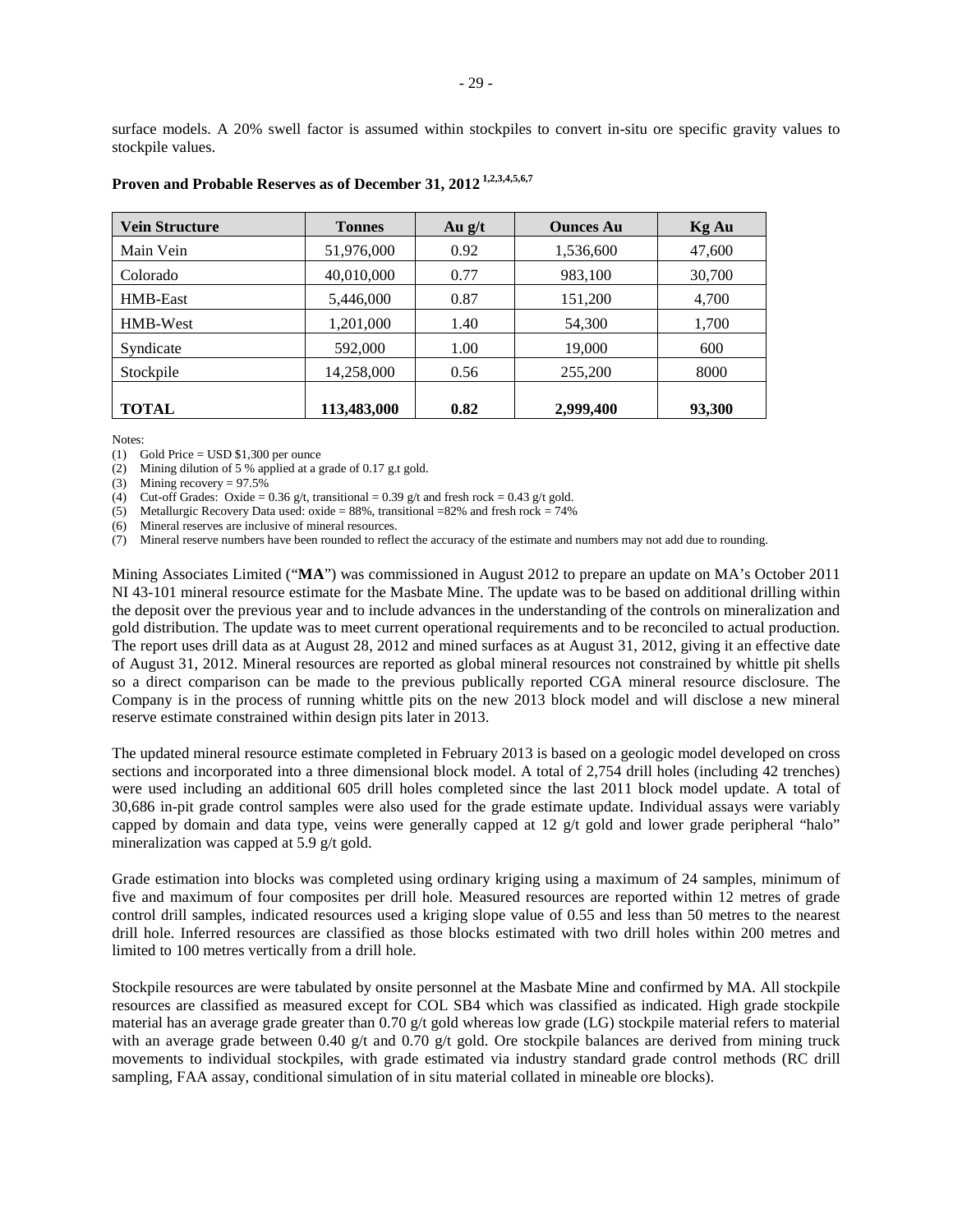Specific gravity of in situ material has been estimated from drill core samples collected from resource drilling, with periodic sampling of rock samples collected during mining. Specific gravity of ore material varies from 2.37 to 2.55 with measurements completed using the water displacement method with a waxed rock sample. A 20% swell factor

| <b>Vein Structure</b> | <b>Tonnes</b> | $g/t$ Au | <b>Ounces Au</b> | <b>Kg Au</b> |
|-----------------------|---------------|----------|------------------|--------------|
| Colorado              | 41,299,000    | 0.86     | 1,139,000        | 35,500       |
| Main Vein             | 113,205,000   | 0.92     | 3,354,100        | 104,300      |
| <b>HMB</b>            | 16,191,000    | 0.93     | 482,000          | 15,000       |
| Montana               | 2,843,000     | 1.43     | 130,900          | 4,100        |
| Old Lady              | 8,038,000     | 0.82     | 211,200          | 6,600        |
| Pajo                  | 6,664,000     | 0.77     | 164,000          | 5,100        |
| <b>HG Stockpile</b>   | 344,000       | 0.88     | 9,700            | 300          |
| LG Stockpile          | 13,914,000    | 0.55     | 246,000          | 7,700        |
| <b>TOTAL</b>          | 202,499,000   | 0.88     | 5,737,900        | 178,500      |

#### **Measured and Indicated Resources as of December 31, 20121,2,3,4**

is assumed to convert in situ specific gravity values to stockpile values.

Notes:

(1) Measured and indicated mineral resources are based on the new B2Gold 2013 Block model.

(2) Measured and indicated mineral resources are reported above a cut-off grade of 0.36  $g/t$  gold.

(3) Mineral resources are not constrained by a pit shell.

(4) Mineral resource numbers have been rounded to reflect the accuracy of the estimate and numbers may not add due to rounding.

# **Inferred Mineral Resources as of December 31, 20121,2,3,4,5,6**

| <b>Vein Structure</b> | <b>Tonnes</b> | $g/t$ Au | <b>Ounces Au</b> | <b>Kg Au</b> |
|-----------------------|---------------|----------|------------------|--------------|
| Main Vein             | 47,178,000    | 0.68     | 1,035,500        | 32,200       |
| Colorado              | 8,774,000     | 0.70     | 196,900          | 6,100        |
| <b>HMB</b>            | 6,410,000     | 0.70     | 144,600          | 4,500        |
| Montana               | 1,943,000     | 0.93     | 57,800           | 1,800        |
| Old Lady              | 3,094,000     | 0.59     | 59,000           | 1,800        |
| Pajo                  | 4,919,000     | 0.66     | 104,700          | 3,300        |
| <b>TOTAL</b>          | 72,318,000    | 0.69     | 1,598,500        | 49,700       |

Notes:

(1) Inferred mineral resources are based on the new B2Gold 2013 Block model.

(2) Inferred mineral resources are reported above a cut-off grade of 0.36 g/t gold.

(3) Inferred mineral resources are not constrained by a pit shell.

(4) Inferred mineral resources are not mineral reserves and do not have demonstrated economic viability.

(5) Due to the uncertainty that may be attached to inferred mineral resources it cannot be assumed that all or any part of an inferred mineral resource will be upgraded to an indicated or measured mineral resource category as a result of ongoing exploration.

(6) Mineral resource numbers have been rounded to reflect the accuracy of the estimate and numbers may not add due to rounding.

#### *Mining Operations and Production*

The Masbate Mine is an open pit mine with the first gold pour being made on May 12, 2009. Commercial production at the Masbate Mine commenced on July 1, 2009. The Masbate Mine is projected to produce up to 200,000 ounces of gold annually over the current mine life of 15 years with the potential to extend beyond current projections given the significant exploration upside. The Company expects to release updated guidance for the Masbate Mine later in 2013.

The ore is processed through a standard carbon in pulp cyanide leach circuit. The plant consists of a single toggle jaw crusher, a 6 megawatt SAG Mill and two 3.6 megawatt ball mills. Tailings are disposed of in an engineered dam two kilometres from the processing plant. Gold is produced in dore bars and shipped to a refinery for sales.

Production for the year ended December 31, 2012 was 10,085,300 cubic metres total material (12,639,300 tonnes total low grade and high grade), with 6,656,717 tonnes milled producing 194,466 ounces of gold. Cash operating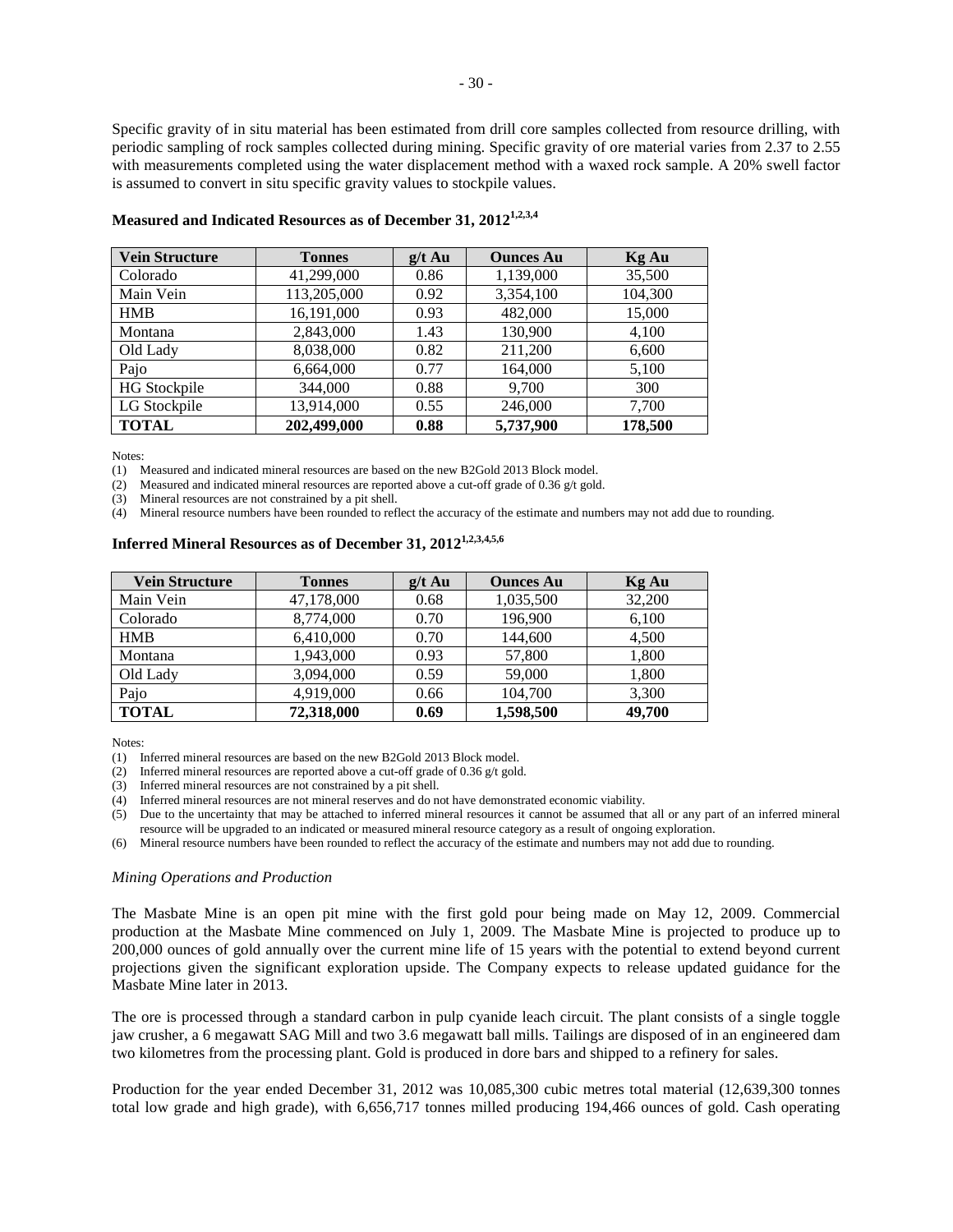costs (before taxes) for the year ended December 31, 2012 were approximately US\$800 per ounce. Following the successful commissioning of the secondary crushing circuit a further optimisation study was commenced to further determine alternatives to the expansion plan that would utilise existing crushing and grinding equipment. The Company is in the process of evaluating the various alternatives for expansion, including additional metallurgical testing and mineral reserve and resource updates. A decision on expansion is expected in late 2013.

# *Exploration and Development*

A 2013 exploration program totaling \$11 million is underway with five drill rigs currently working. The 2013 exploration program will comprise reserve and resource drilling on numerous mine veins including Main Vein, Colorado, Panique and Montana as well as exploration drilling designed to outline new resources on near mine veins outside of the current reserve/resource such as Pajo and the high grade Montana North vein. Exploration drilling is also planned for the Bart Ag and Balete veins located 12 kilometres southeast of the mine. In addition to drilling, geochemical sampling and follow-up trenching will be carried out on a number of priority target areas outside of the current resource.

# **Otjikoto Project**

Certain portions of the following information have been derived from and are based on the assumptions, qualifications and procedures set out in: (i) the Otjikoto Technical Report; and (ii) the Otjikoto Feasibility Study. For a more detailed overview of the Otjikoto Project please refer to the Otjikoto Feasibility Study, which is available under the Company's profile on SEDAR at www.sedar.com.

# *Property Description, Location and Ownership*

The Otjikoto Project is located approximately 70 kilometres from the town of Otjiwarongo and 50 kilometres from the town of Otavi within the Province of Otjozondjupa in the north-central part of the Republic of Namibia, approximately 300 kilometres north of Windhoek, the country's capital.

On December 5, 2012 the Namibian Ministry of Mines and Energy ("**MME**") granted Auryx Gold Namibia (Proprietary) Limited, later renamed to B2Gold Namibia (Proprietary) Limited ("**B2Gold Namibia**"), the Otjikoto mining license, ML 169. B2Gold Namibia is owned indirectly 92% by B2Gold and 8% by EVI, a Namibian black empowerment company. The mining license ("**ML**") was granted in accordance with the *Minerals (Prospecting and Mining) Act of 1992* (the "**Namibian Minerals Act**") and covers an area of 6,933.99 hectares. The license is valid for a term of 20 years with expiry of December 4, 2032. The license can be renewed for a further 20 years upon application to the MME. The ML requires payment of an annual fee, development of a works program, environmental compliance, commitment to seek local suppliers for fuel and lubricants, approval of the product takeoff agreement, and payment of taxes by permanent employees in Namibia. Mine production is subject to royalties at 3% of net market value payable to the Namibian state.

The mining license ML 169 is situated within Exclusive Prospecting License ("**EPL**") 2410. EPL 2410 covers an area of 54,125 ha (inclusive of the ML) and is in good standing, with renewal for an additional two years granted by the MME on September 14, 2012. An annual fee of N\$6,000 and filing of quarterly exploration reports with the MME and bi-annual environmental reports with the Ministry of Environment and Tourism ("**MET**") are required to keep the license in good standing. Exploration is conducted under the terms of an ECC issued by the MET on June 20, 2002. A renewal ECC application was submitted to the MET on January 31, 2013, in accordance with requirements of 2012 changes to the environmental laws of Namibia. Three additional EPL's are held by B2Gold Namibia in the area.

In 2011, the farms Wolfshaag, Otjikoto, Gerhardshausen and Okaputa Nord I were purchased and consolidated by Auryx Properties Holdings (Proprietary) Limited, later renamed as B2Gold Namibia Property (Proprietary) Limited ("**B2Gold Namibia Property**"). The ML and all proposed infrastructure are situated on the B2Gold Namibia Property farms. In addition, the Otjikoto Project has all the permits required for the start of construction.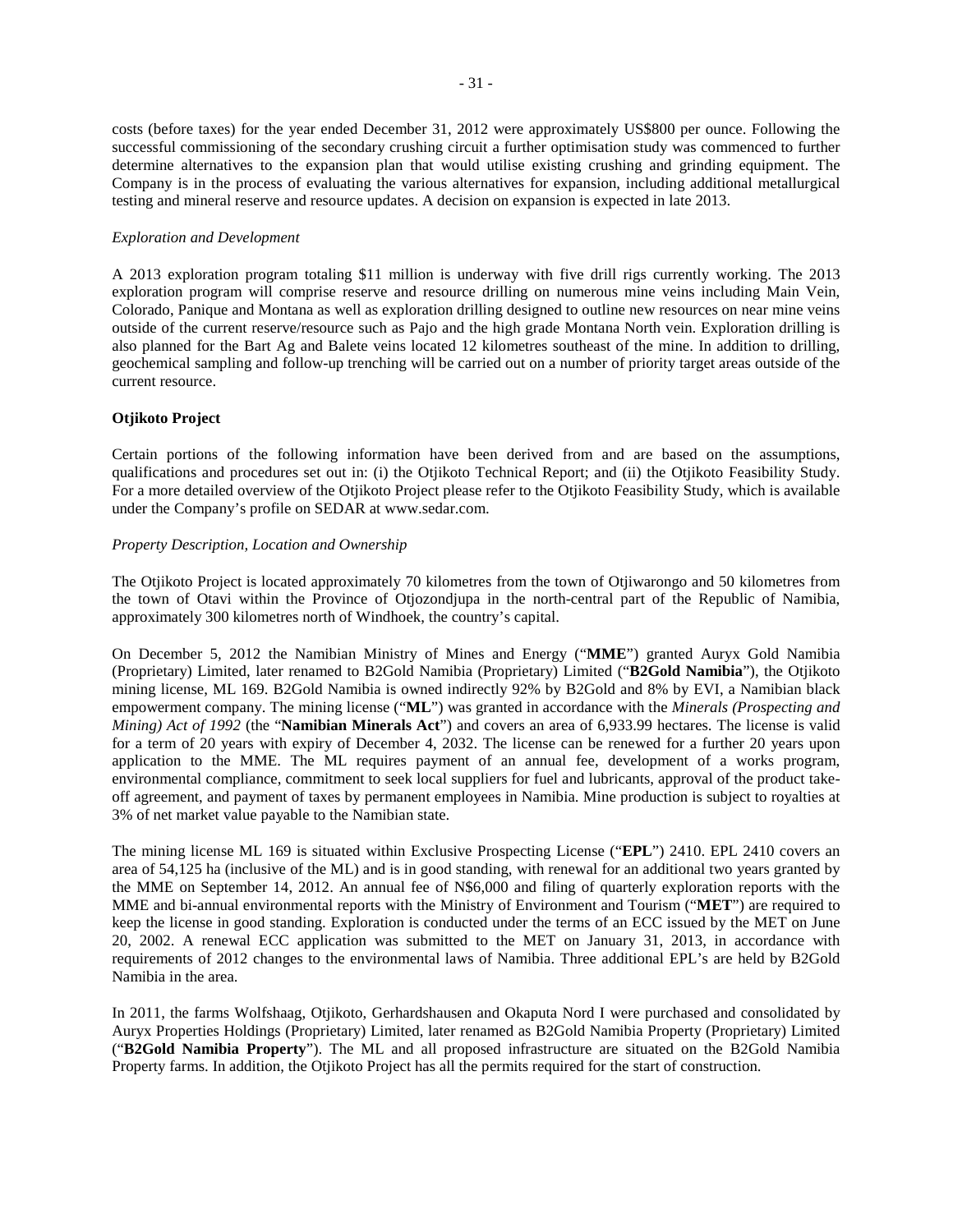The Namibian Minerals Act royalty is 3% of the net sales of gold and silver. The value-added tax ("**VAT**") is 15% VAT on domestic goods and services and 16.5% on imported goods and services. A refund on the 15% VAT on domestic goods and services is expected to be approved and the expected refund period is estimated to be two months.

#### *Access, Climate, Local Resources, Infrastructure and Physiography*

The Otjikoto Project can be accessed off the main B1 road, a primary paved road from both the Otavi and Otjiwarongo directions. Otjiwarongo lies approximately 70 kilometres southwest from the Otjikoto Project and Otavi is approximately 50 km to the northeast and both are situated on the B1.

The Otjikoto Project area is characterized by low rainfall with extreme temperature ranges and unique climatic factors influencing the natural environment and biodiversity. In general, the climatic conditions at the Otjikoto Project site allow for year-round construction and mine operations.

The surface rights of the farms on which the mining will take place are owned by the Company through its subsidiary B2Gold Namibia Property. The existing surface rights cover four farms which have been consolidated into two farms. There is more than sufficient surface area for the mine, waste dumps, plant, tailings pond, associated infrastructure and any other requirements for construction and operations.

The local topography is flat with a gentle slope towards the north-west with freely draining soils. The site is located at an elevation of 1,500 to 1,510 metres above mean sea level, just north of a local surface water divide. There are no well-defined surface water drainage features on the site and no major surface water flow or defined channel flow is expected other than local events after heavy rainfall. The greater part of the Otjikoto Project area falls within the Tree and Shrub savannah zone, which is listed as the dominant vegetation type in central Namibia. There are no plant species of sufficient conservation concern in any of the above habitats and due to the relatively low sensitivity of the vegetation present no special mitigation measures are necessary. Permits have been obtained and removal of vegetation is in progress in the proposed areas for the construction camp, designed roads, open pit, wasted dump area, tailing pond area, process plant site, mine shop area and other infrastructure.

#### *History*

A number of mineral companies have explored the area for base metals in the mid-1960s to the mid-1980s, including mapping and drilling, all with limited success. There is no recorded history of gold focused exploration activity within or adjacent to the Otjikoto Project until the deposit was discovered by Avdale Namibia (Proprietary) Ltd. in 1999 as the result of a base metal exploration program initiated by Anglovaal Mining Ltd. in 1995. Between 1999 and 2011, a series of operators completed numerous airborne and ground geophysical and geochemical surveys and drilled 305 rotary air blast, 458 reverse circulation and 624 diamond drill holes totalling 173,156 metres on the Otjikoto Project.

# *Geological Setting*

The Otjikoto deposit is located within the Damara Mobile Belt, which forms part of the Pan–African Mobile Belt system. The Damara Mobile Belt consists of two branches, one running approximately parallel to the present Namibian coastline, while the second branch strikes north-eastwards and is referred to as the "Intracratonic Branch". Otjikoto is located within the northern portion of the Intracratonic Branch.

The Otjiwarongo-Otavi regional area is located in the Northern Central Zone and Northern Zone ("**NZ**") of the Damara tectonostratigraphic zones. The Otjikoto exploration properties lie predominantly within the NZ. The edge of the Northern Platform is to the north of the property in the vicinity of Kombat Mine. The Otjikoto area is predominantly underlain by lithologies belonging to the Neoproterozoic Swakop Group of the Damara Orogen. The Okonguarri Formation, of the Swakop Group, hosts the gold mineralization and is overlain and underlain by distinctive glacial diamictite horizons, the Ghaub and Chuos formations, respectively. The Okonguarri Formation is principally composed of thick units of dark grey carbonaceous marble, biotite-schist, graphitic schist and calcsilicate horizons.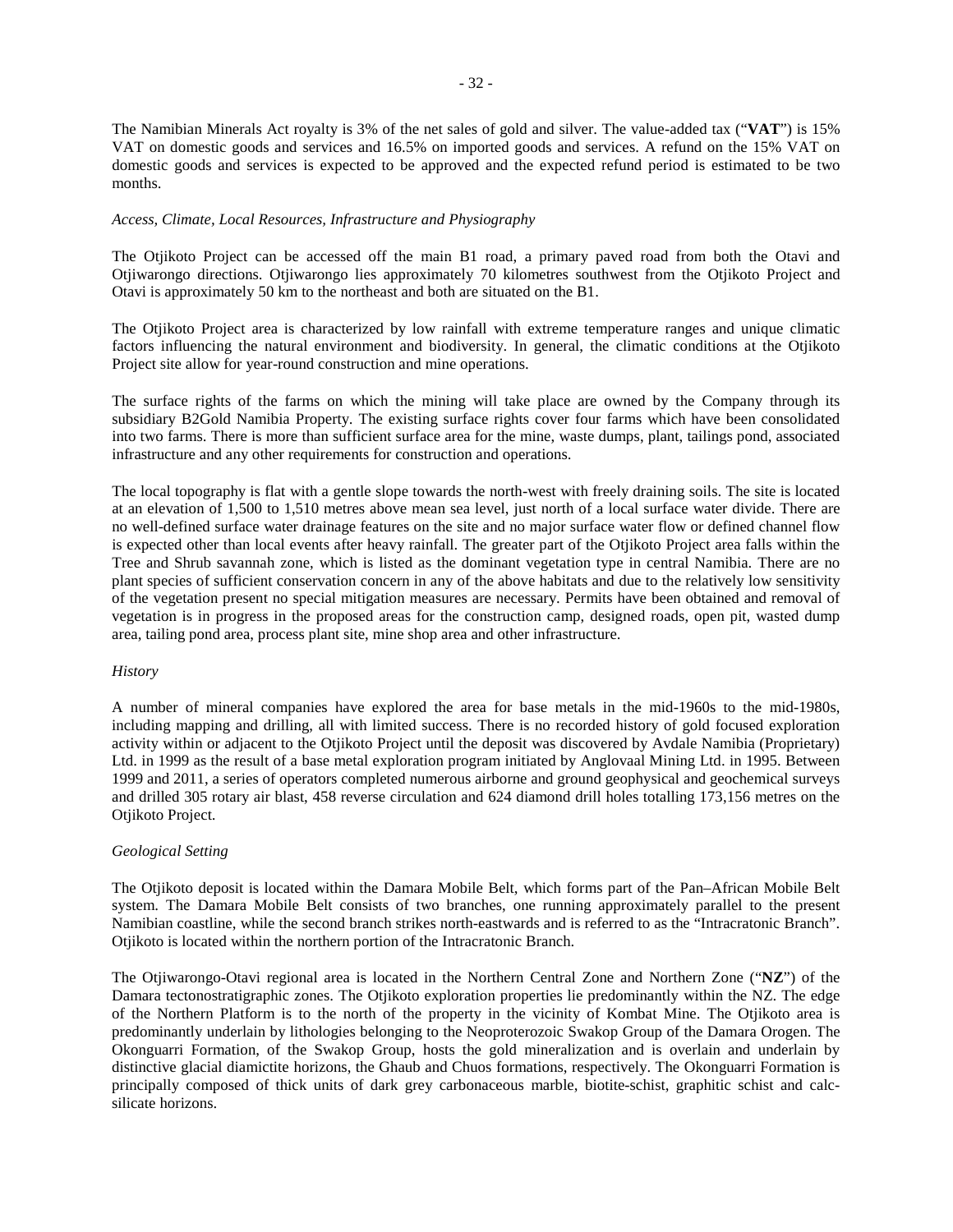#### *Mineralization*

Gold in the main Otjikoto deposit is hosted by a NNE striking sheeted sulphide (+ magnetite) - quartz+carbonate vein system. The system has been traced over a strike length of 2.3 kilometres, to a depth of 475 metres below surface. The vein swarm is lying at an angle of 20° to 30° to deep-seated NNE trending linear structures, which could be an extensional array that formed as a result of late Damara dextral movement. All significant hydrothermal gold deposits, as well as most leucogranite-hosted uranium mineralization in central Namibia that have been discovered to date, are hosted within these NNE trending corridors. The gold occurs in a series of thin (commonly less than 10 centimetres) sheeted veins in the schist and granofels (meta-marls) of the Upper and Middle Okonguarri Formation. The majority of the veins lie parallel to an S0/S1 transposition foliation which approximates bedding, and the term "bedding" is used in the rest of the Otjikoto Feasibility Study for simplicity.

The Otjikoto Project gold deposit lithology has been divided into three lithostratigraphic units. The OTC albititehornfels unit hosts most of the mineralized vein system and is underlain by the 6 metres to 10 metres thick unmineralized OTB calcitic marble. The albitized OTA fels (~30 metres thick), which hosts minor bedding-parallel veins with irregularly distributed gold values, occurs between the OTB marble and the footwall marble (~20 metres thick). The OTA fels and the OTB marble are part of the Middle Okonguarri Formation and the OTC is the basal unit of the Upper Okonguarri Formation.

Gold occurs within the vein system as coarse native gold with a size variation from 5 micrometres to 400 micrometres, with the median at about 100 micrometres. No specific location for gold has been noted. It has been observed adjacent to and within sulphides, along fractures, adjacent to and within garnets, within magnetite, on the edges of amphiboles and chlorite, and as free gold in quartz and carbonate.

#### *Exploration*

To date mineral exploration work throughout the Otjikoto Project has relied mainly on airborne and ground geophysical surveys to target drilling as the bedrock geology of the area is largely covered by 10 to 15 metre calcrete units. Most historic, regional exploration work focused on base metal exploration.

In 2010, and the first half of 2011, Auryx drill tested targets 900 metres to the northeast and 400 metres to the east of the resource area, as well as targets immediately proximal to the resource. Three new zones of gold mineralization were identified: the East 1 shoot, the West 1 shoot, and the southwest hangingwall zone. The southwest hangingwall zone is a near surface, stratabound zone. The West 1 shoot is a narrow, structurally controlled zone parallel to the West shoot and the Main shoot, the main mineralized bodies of the Otjikoto resource. This drilling also defined two distinct zones of massive iron-oxides ("**Fe-oxides**") overlying and peripheral to the Otjikoto gold deposit. Both zones occur at and near surface and have been named the Main Magnetite Zone ("**MMZ**") and the Magnetite 1 Zone ("**M1Z**"). The MMZ is a 5 metre to 30 metre thick unit of semi-massive to massive Fe-oxides. It is currently drill defined to dimensions of 400 metres long by 250 metres wide. It sub-crops on its western margin and extends to about 80 metres depth on its eastern "drill defined" margin. The MMZ is still open to the north and south. The M1Z is a 5 metre to 20 metre thick unit of semi-massive to massive Fe-oxides. It is currently drill defined to dimensions of 300 metres long by 250 metres wide and is still open to the east and south. M1Z lies within the modelled pit boundaries and overlies the downplunge extensions of gold mineralization.

In September 2011, Auryx discovered the Wolfshag zone, which occurs a few hundred meters to the northeast of the pit and was intercepted in five drill holes representing 400 metres of strike/plunge and is open along strike and dip. The Wolfshag shoot is hosted in a different, lower stratigraphic unit than the Main and West shoots, which increases the number of potentially mineralized units at the Otjikoto Project. Furthermore, the fold controlled model increases the amount of stratigraphy deemed favourable for hosting mineralized shoots as the fold repeated horizons are expected to be intersected at depth beneath the pit. As described below, the Wolfshag shoot is currently 950 metres long and open along strike and dip.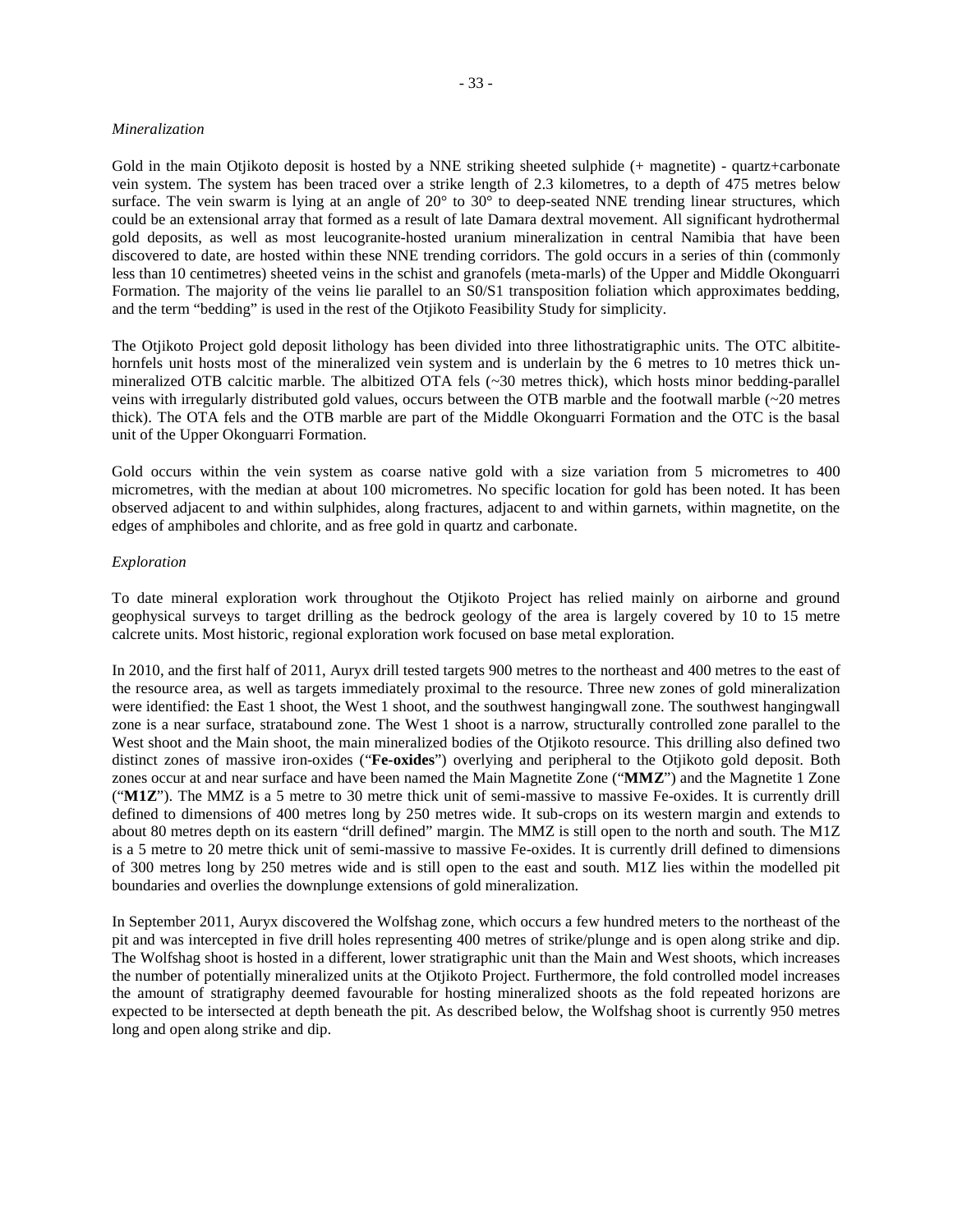# *Drilling*

In 2012, a total of 199 holes, totalling 26,000 metres, were drilled on the Otjikoto Project. Feasibility drilling included 60 holes for condemnation of proposed infrastructure sites, 38 holes for collection of metallurgical test samples, 17 holes for geotechnical studies and the remainder as infill drilling and for geostatistical studies. There are currently three diamond core rigs active on the project with two rigs drilling at Otjikoto and a third rig drilling on regional exploration targets.

Exploration drilling has been principally focused on the recently discovered Wolfshag zone. The zone is situated immediately to the northeast of the proposed open pit on the main Otjikoto deposit. The Wolfshag zone has been intersected for an additional 550 metres and now has a known minimum strike length of 950 metres. Significant new results from the Wolfshag zone drilling include:

- OTG25D with 19.81 metres grading 15.00 g/t gold, including 10.03 metres at 21.60 g/t gold;
- WH31 with 16.00 metres grading 7.45 g/t gold;
- WH12-061 with 18.0 metres grading 5.90 g/t gold; and
- WH38 with 19.00 metres grading  $1.88$  g/t gold.

#### *Sampling and Analysis*

RC drilling was employed for the Otjikoto Project deposit evaluation sampling as part of the dataset used for mineral resource estimation. RC sample material was routed from the bit to the drill rods' inner-tube and went via a hose to a cyclone. The one metre samples were split in half in a two-step process through a large riffler to achieve homogenization and Left ("L") and Right ("R") samples obtained. Each of these samples was again split in half through two smaller rifflers, producing four sub-samples (i.e. L1, L2 and R1, R2). All rifflers are cleaned with compressed air after splitting of each one metre sample. The L1 and R1 samples are bagged in separate A3 size thick polyurethane bags and are transported to the core yard facility. The L2 sample is dry screened using a 2 millimetre sieve and the +2 millimetre sample placed in a clearly labelled 500 millilitre plastic bottle, which is transported to the core yard for additional detailed geological logging or retained as a reference sample. In the field, the R2 sample is wet screened using a 2 millimetre sieve and the +2 millimetre fraction logged for drilling control and geological information.

The core is oriented and a low point-line placed on the maximum dip of the prevalent dip of the fabric. Minimum sample length is 30 centimetres for HQ and 40 centimetres for NQ sized core. The majority of the sampling on the project was done at one metre sample intervals with samples labeled according to hole number and depth of end of sample. In 2012, the protocols were revised with the sampling done based on geology and a numeric sample tag system was started with information on each sample marked in the detailed logs and the tag books, in addition to on the core and boxes, as a further check on sampling. Three to five metres of material is sampled above and below the mineralized zones and sampled continuously. In narrow mineralized zones that are separated by more than three metres a gap in the sampling is allowed. Sample start and end points are marked on the core and on the core boxes adjacent to the samples. A quarter split of core is done for field duplicates.

Over the course of the project a total of 11,243 measurements have been collected of the specific gravity ("**SG**") or bulk density of the various rock types of the deposit. The SG data was collected utilizing two different methodologies: (i) Pycnometer laboratory determinations on RC and drill core pulp samples, and (ii) Immersion ("**Archimedes**") methodology either on whole or half core with 2,633 measurements taken with wax coated and 3,242 on un-waxed. Archimedes SG samples were collected for the complete hole for numerous holes. In 2012, a program of systematic sampling was undertaken whereby representative samples were taken of all lithologies, and at regular intervals (every 25 metres), from a series of holes scattered throughout the deposit. "Composite" samples were also collected, consisting of the measurement of all cores within the one to two metre mineralized zones.

QA/QC procedures have been in place since the start of the Otjikoto Project. During the life of the project, the following external (geological) controls samples have been routinely inserted: (i) blanks for monitoring of contamination and sample mix ups, (ii) certified reference materials to monitor the accuracy of the laboratory, and (iii) duplicates to monitor laboratory precision. In addition to the geological QA/QC samples inserted and evaluated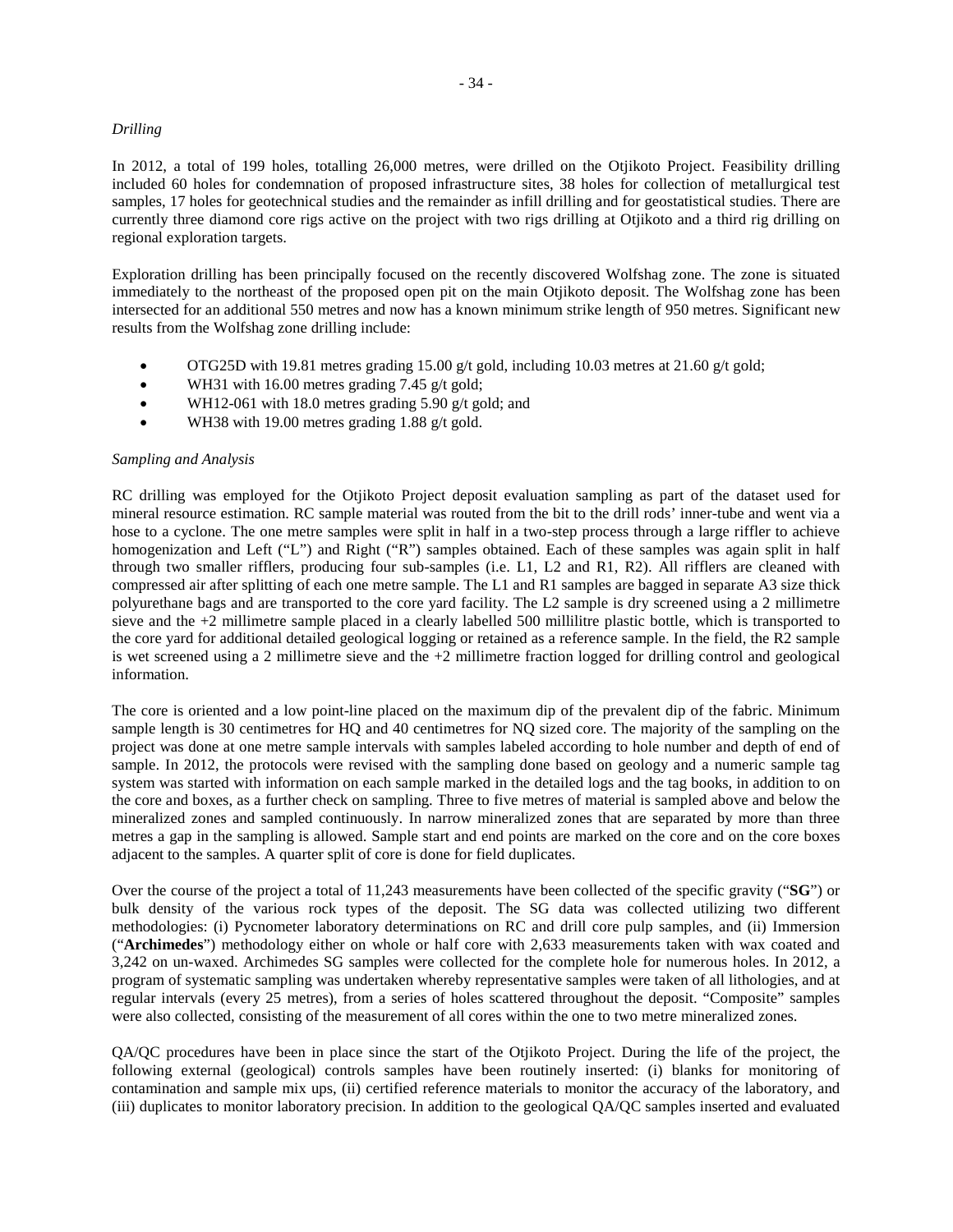during the course of the project, the individual laboratories provide their internal QA/QC information with each Certificate of Analysis ("**COA**") and, in the case of Genalysis, also as a laboratory quarterly summary QA/QC report. Monthly QA/QC reports are prepared documenting the laboratory performance.

Data was verified by the qualified person responsible for data verification during several site visits throughout 2012. The qualified person reviewed geological data for the project, sampling density, drill collar and downhole survey information, current sampling and analytical procedures and related QA/QC program, SG determination procedures and data and the mineral resource model. Laboratory performance was reviewed by Mr. Tom Garagan through examination of monthly QA/QC reports. These reports provide documentation of the vetting of every COA and actions taken, tracking of the laboratory performance and verification of primary laboratory quality (biases) through comparison of external referee data.

#### *Security of Samples*

Only authorized drill and Company personnel are allowed at the drilling sites. All RC samples are collected at the RC rig by Company personnel and transported directly to the Company's core yard in Otjiwarongo. Unloading of the core tube is controlled by the driller and site geologists. Checks are done at the site to ensure all core is placed in the boxes correctly prior to shipping. The drill geologist and senior personnel sign-off on the detailed daily drill reports at site and take possession of the core at that time. Core is transported directly to the secure Otjiwarongo core yard by Company personnel. The Otjiwarongo core yard is surrounded by a security fence with the office and complex alarmed and monitored by a local independent security firm.

Sample shipments are controlled by the Company's Exploration Operations and Database Managers. Transportation to the laboratory is done by an independent bonded courier company (ACT Logistics) with appropriate sign-off documentation accompanying each shipment at both shipping and receiving. Sample shipment damage, if any, is noted by the laboratory upon reception and Company personnel immediately notified. Additionally, the laboratory immediately notifies the Company of any discrepancies between sample submittal information, shipment weights and samples received by the laboratory. Any issues are addressed before preparation of the samples start. All logged and sampled drill core is kept in the core yard or secure storage facilities in Otjiwarongo. Representative core intervals are missing for portions of holes used for metallurgical and geotechnical testing.

#### *Mineral Reserve and Mineral Resource Estimates*

The mineral reserve for the Otjikoto Project was generated as part of the Otjikoto Feasibility Study. The mineral reserve is based on a block model resource and mine plan that envisions open pit mining using conventional hard rock mining techniques. The qualified person for the mineral reserve estimate is Mr. Hermanus Kriel, Pr. Eng, B. Eng, MBL, QP (Mining).

The probable mineral reserves for the Otjikoto Project are 29.4 million tonnes of ore at a diluted grade of 1.42  $g/t$ resulting in 1.3 million ounces (39.3 million grams) of produced gold at a stripping ratio of 5.59:1 (on a 100% basis). The life of mine is 12.46 years assuming a plant throughput of 2.5 million tonnes per annum, and a plant commissioning ramp-up of 1.96 million tonnes per annum for the first year of production and 2.34 million tonnes per annum for the second year of production. All figures quoted are above a gold cut-off grade of 0.4g/t gold.

In the current geologic model, mineralized zone outlines were based on logged lithology, vein percentage and gold grades. Interpretations of mineralized zones were created using lithology, vein percent, sulphide abundance and gold grade at a nominal 0.4 g/t gold cut-off. Grades slightly below 0.4 g/t gold were included along the margins of zones or along strike/dip for the sake of continuity. The 0.4 g/t gold threshold was chosen because (i) the proximity to a natural break that distinguishes mineralized from non-mineralized material at approximately  $0.25$ - $0.35$  g/t gold, (ii) 0.4 g/t gold is near but below the proposed cut-off grade (at the time of modeling the proposed cut-off was  $\sim$ 0.5 g/t gold), and (iii) historically 0.4 g/t gold grade shells have been used for the Otjikoto Project. Gold grades were estimated into a 3D block model using a mix of ID3 (inverse distance to the power of three) and OK (Ordinary Kriging) estimation methods. A single indicator was used to better define high grade mineralization at a threshold of approximately 0.8 g/t gold.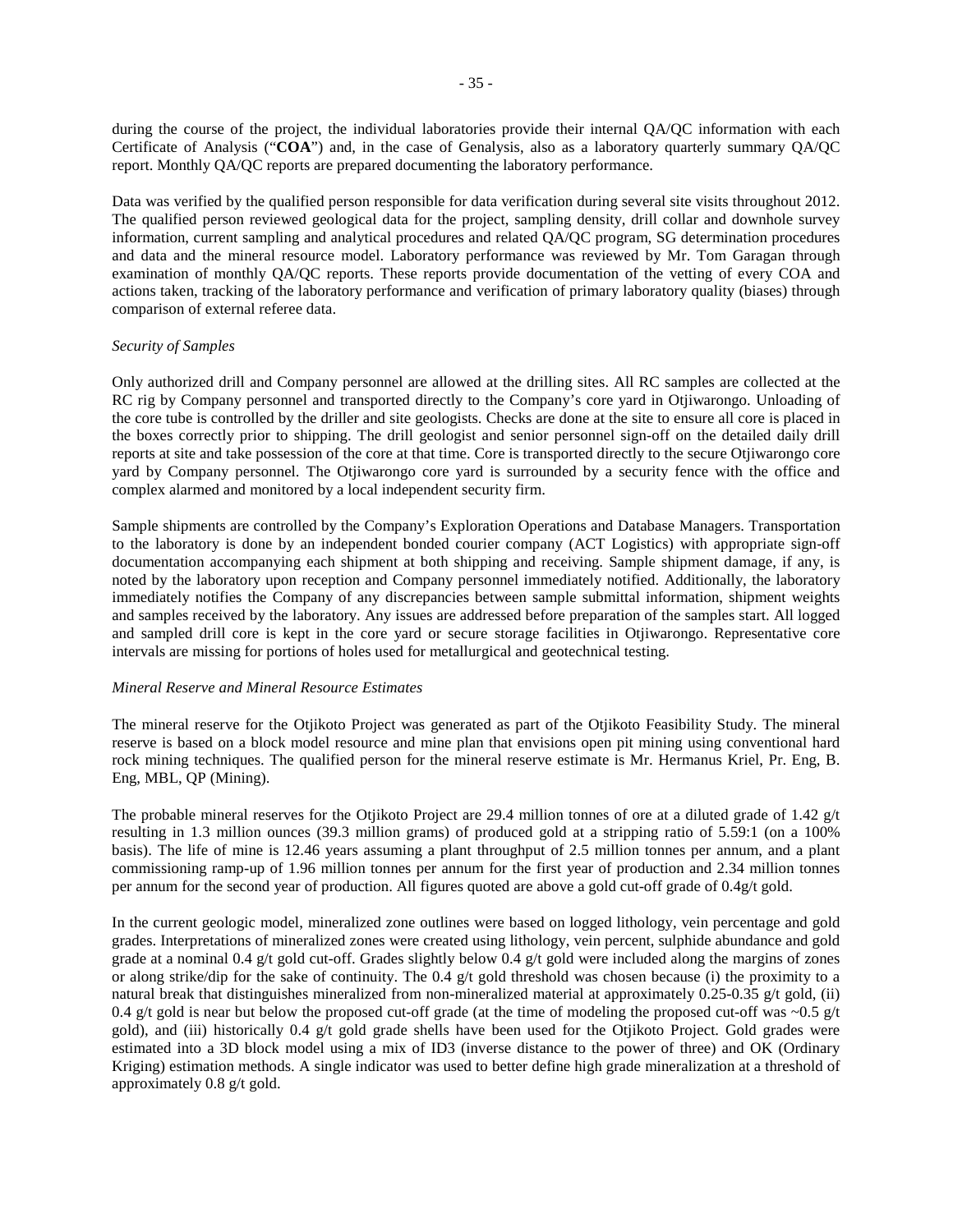The total remaining mineral resources exclusive of the mineral reserve (below the design pit) for the Otjikoto Project at a 0.4 g/t gold cut off within a \$1,600 per ounce optimized pit are 3.77 million tonnes at 1.02 g/t gold for 123,568 ounces of gold in the indicated mineral resource category and 2.28 million tonnes at 1.48 g/t gold for 108,808 ounces of gold in the inferred mineral resource category on a 100% basis.

Mineral resources are not mineral reserves and do not have a demonstrated economic viability. Due to the uncertainty that may be attached to inferred mineral resources, it cannot be assumed that all or any part of an inferred resource will be upgraded to an indicated or measured mineral resource as a result of continued exploration.

## *Process and Metallurgy*

As part of the Otjikoto Feasibility Study, an extensive testwork programme was undertaken in order to establish the process design parameters, formulate the process flowsheet and evaluate ore variability. The design basis of the selected process is based on a gravity/whole ore leach flowsheet at a nominal treatment rate of 2.5 million tonnes per annum and a 25% design factor on the crusher, conveyors, mills, mainstream pumps and piping, cyanide destruction circuit and thickeners to allow for a possible future expansion to 3.0 million tonnes per annum with minimal additional capital expenditure. The process plant and design as detailed in the Otjikoto Feasibility Study is based on the recovery of gold by gravity concentration followed by an intensive leach circuit, and a cyanide leach process for gold recovery from gravity tailings.

Run-of-mine ore from the open pit operations will be delivered by 100 tonne trucks to the primary crusher. The ore will be fed to a crushing plant which consists of a gyratory crusher and conveyor system that feeds the coarse ore stockpile. Material will be reclaimed from the stockpile and treated in a grinding circuit which is comprised of a primary SAG mill and a secondary ball mill. The entire ball mill discharge stream will be treated in a gravity concentration circuit for recovery of coarse free gold. The gravity concentrate will be processed in an intensive leach circuit.

The gravity tailings product will be thickened to 45% solids and treated in a cyanide leach circuit. The leach product stream is pumped to a CIP circuit for recovery of gold in solution. The tailings stream from the CIP circuit is treated in a cyanide destruction circuit using the SO2/Air process, before being pumped to a lined tailing storage facility. Gold is recovered from the CIP circuit loaded carbon in a split Anglo-American Research Laboraties elution circuit. Gold solutions from the gravity intensive leach circuit and elution circuit are treated in an electrowinning process followed by smelting to produce dore bars. Average life-of-mine gold recoveries are estimated to be 95.6%.

### *Production Forecast*

The mine plan is based on probable mineral reserves of 29.4 million tonnes at a grade of  $1.42 \text{ g/t}$  containing 1,341,000 ounces of gold at a stripping ratio of 5.59:1 to be mined over an initial 12 year period. All necessary government permits and licenses have been received. Construction has commenced and is scheduled for completion in the fourth quarter of 2014 when mill production will begin.

The current average annual production for the first five years is expected to be approximately 141,000 ounces of gold per year at an average operating cash cost of \$524 per ounce and for the life of mine approximately 112,000 ounces of gold per year at an average operating cash cost of \$689 per ounce.

## *Financial Metrics*

The financial modeling for the Otjikoto Project indicates robust economics. At a gold price of \$1,550 per ounce, the Otjikoto Project is projected to yield a positive after-tax net present value of \$243.4 million at a discount rate of 5%. The internal rate of return after-tax is projected to be 23.6%. The project has a 32 month pay-back period after first gold production.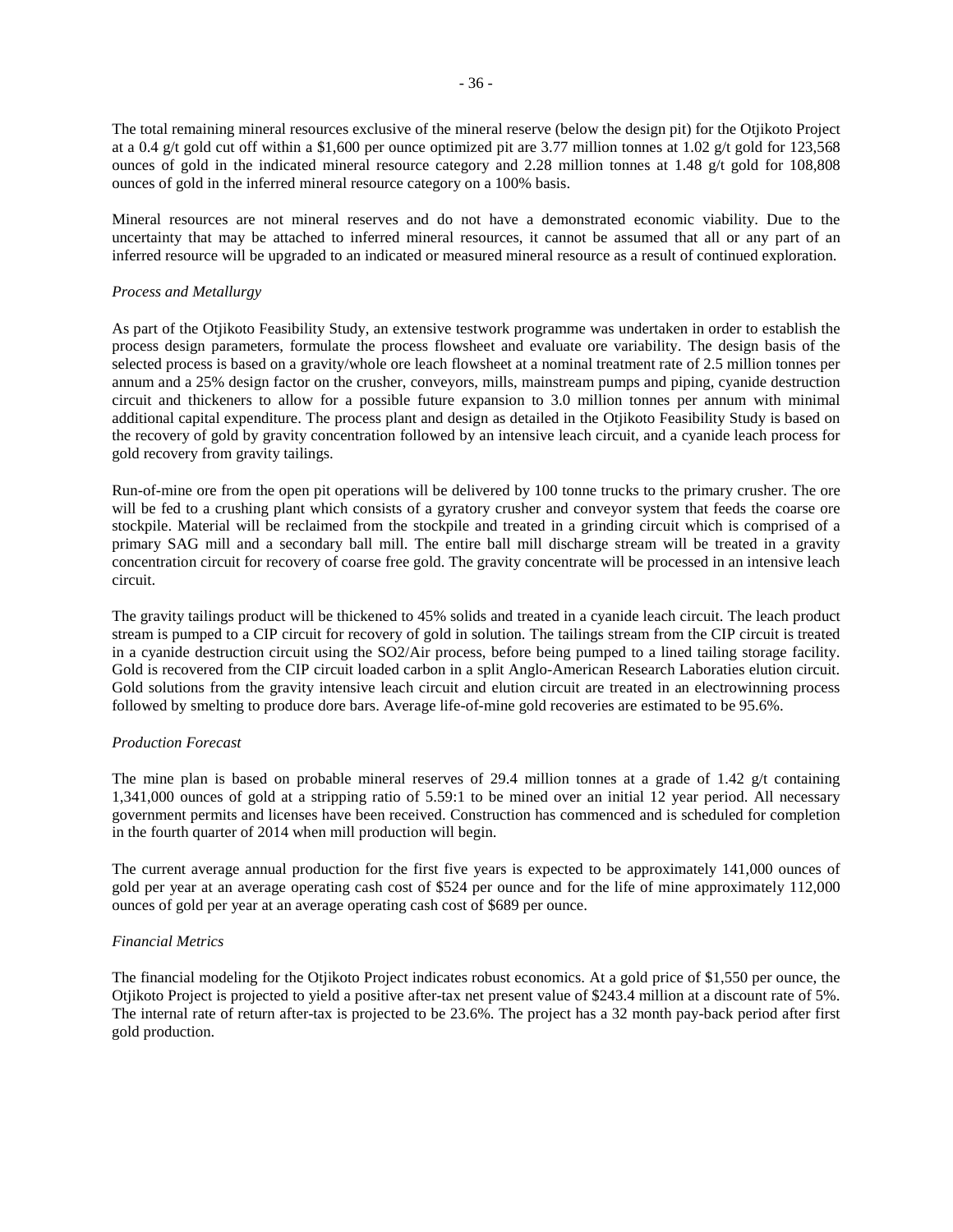## *Exploration and Development*

On January 10, 2013, the Company announced the commencement of construction at the Otjikoto Project. The 2013 construction and development budget for the Otjikoto Project totals approximately \$134.4 million. Total prepreproduction capital costs are estimated to be \$244.2 million. Construction is scheduled for completion in the fourth quarter of 2014 when mill production will begin and the first gold production from the Otjikoto Project is scheduled. A further \$8.0 million has been budgeted in 2013 for exploration to fund 24,145 metres of infill and regional exploration drilling. The Company's geology team believes there is significant exploration upside at the Otjikoto gold project as indicated by the Wolfshag zone drill results.

## **Gramalote Property**

Certain portions of the following information has been derived from and are based on the assumptions, qualifications and procedures set out in 2012 Gramalote Technical Report prepared under the supervision of Donald E. Hulse, P.E., a Qualified Person as defined in NI 43-101. For a more detailed overview of the Gramalote property, please refer to the 2012 Gramalote Technical Report, which is available on SEDAR at www.sedar.com.

## *Property Description and Location*

The Gramalote property is located near the town of Providencia, Colombia within the municipalities of San Roque and San Jose del Nus, Department of Antioquia, Republic of Colombia, approximately 230 kilometres northwest of the Colombian capital of Bogota and approximately 110 kilometres northeast of Medellin.

Pursuant to the terms of the Shareholders' Agreement for an incorporated joint venture Gramalote Limited dated May 15, 2008 (the "**Gramalote Shareholders Agreement**"), as a result of the Company electing not to complete a feasibility study on the Gramalote property by June 30, 2010, the ownership percentages were adjusted such that AngloGold and the Company have a 51% and 49% interest, respectively, in the Gramalote property. On August 12, 2010, the Company and AngloGold entered into an amending agreement to the Gramalote Shareholders Agreement (the "**Gramalote Amending Agreement**") pursuant to which AngloGold retained a 51% interest and became manager of the joint venture project. The Company retained a 49% interest and each party has equal representation on the joint venture management committee, which require unanimous approval for each annual program and budget for exploration and development of the Gramalote property.

The project area is covered by 17 contiguous claim blocks totalling 35,321.74 hectares. The claims presently include 16 registered concession contracts totalling 25,908.84 hectares and one integrated mining concession contract totalling 9,412.90 hectares that has been accepted by, and is pending registration with, the national mining registry. The claims are registered, or are in the process of being registered, in the name of Gramalote (Colombia) Limited ("**Gramalote Branch**"), the Colombian branch of Gramalote BVI that has been formed to hold all of the Gramalote mineral claims. Gramalote Branch has purchased surface rights in the majority of the property area, including areas for exploration, drilling, proposed infrastructure and proposed exploitation. Gramalote Branch has also secured surface access agreements with the remaining property owners in the area of the concession for planned exploration, drilling and infrastructure investigations. Surface rights have also been purchased for proposed environmental compensation and re-settlement areas. Additional surface rights have also been obtained for the establishment of a commercial mining project and additional property negotiations are in progress.

### *Access, Climate, Local Resources, Infrastructure and Physiography*

The Gramalote Project is situated along the valley of the Nus River, 1.5 kilometres southwest of the village of Providencia, Antioquia. Topography along the Nus valley is relatively subdued although locally steep and incised. Elevations in the Gramalote area range from 800 to 1,500 metres above sea level, while general elevations over the Antioquian plateau are generally between 2,300 and 2,500 metres above sea level. Climate at Gramalote is accordingly mildly tropical with daytime temperatures throughout the year averaging about 24°C. Yearly rainfall averages about 200 centimetres and falls mostly during punctuated rainy seasons extending from March to May and from September to December.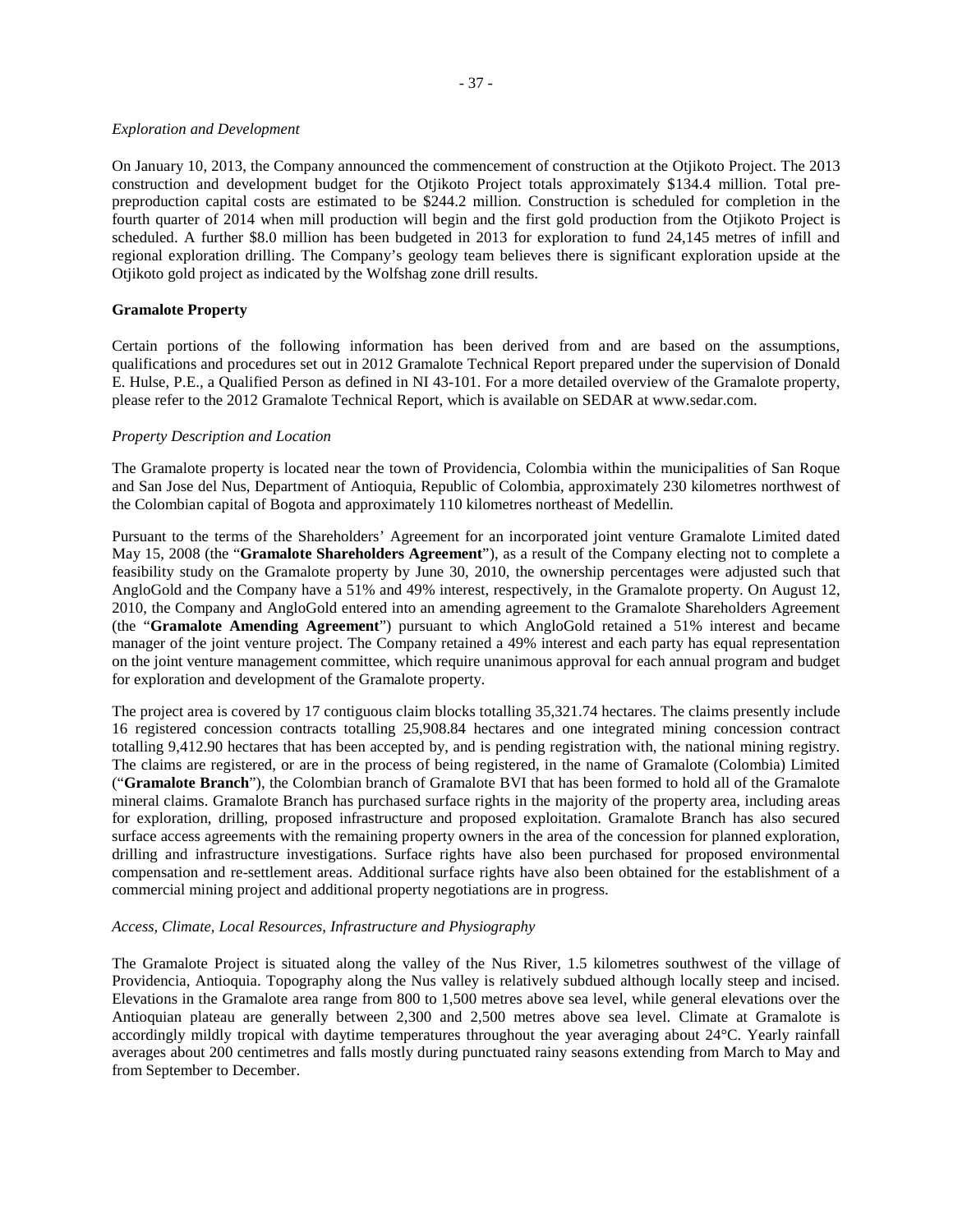Infrastructure surrounding the Gramalote Project is excellent with direct, paved highway access from Bogota, as well as from the city of Medellin. An historic freight/passenger railway line (presently inactive) and high tension electricity pass within one kilometre of the project area. The paved highway and railway continue to Puerto Berrio located on the Magdalena River some 55 kilometres to the east. Puerto Berrio provides direct fluvial access to a major open ocean port on the Caribbean coast at Barranquilla. Additionally, the Gramalote Project area is surrounded by gravel roads which connect a dense small town rural and farm population to the Nus Valley infrastructure, the Magdalena River to the east and Medellin to the west.

Based upon a Colombian entry point at the nation's capital in Bogota, access to the Gramalote Project is achieved by travel to Medellin via commercial jet aircraft service from Bogota to Medellin (approximately 1 hour flight). The project is located approximately 110 kilometres along paved road west-northwest of Medellin via the town of Cisneros to the town of Providencia (approximately 3 hours).

### *History*

Gold mining within the Gramalote property likely pre-dates the early Spanish colonial period (16<sup>th</sup> century), however, the early discovery of gold at Gramalote is not well documented. Continuous exploitation in the Gramalote Ridge area dates from the late 19<sup>th</sup> century with production from the region generally dominated by alluvial and hydraulic techniques. Modern day mineral titles covering part of the known mineralization at Gramalote were owned by the Aristizabal family until 2005 when the existing title was ceded to the Grupo Nus and subsequently became part of the joint ventures with AngloGold and the Company.

#### *Geological Setting*

The Gramalote Project is located in the northern portion of South America, in the Central Cordillera of Colombia between the Magdalena Valley to the east and the Cauca-Patia Graben to the west. The terrane is primarily comprised of a metamorphic basement complex and the Antioquia Batholith. The Cajamarca-Valdivia basement terrane consists of early Paleozoic metamorphic rocks and ophiolitic oceanic volcanic and intrusive rocks.

Gold and silver mineralization in the Gramalote Project area occurs within an intrusive hosted structurallycontrolled quartz stockwork system within the Cretaceous Antioquia Batholith in Central Colombia. The sinistral shear zones trending east-northeast and dipping sub-vertically are believed to be an important control on mineralization at Gramalote Ridge. Gold mineralization is associated with stockwork veining and in particular quartz with fine-pyrite veins, quartz-carbonate veins, and quartz with coarse pyrite veins. In the Gramalote Ridge area, mineralization has been defined by surface sampling and drilling over a strike length of 1,100 metres and vertically to 450 metres below the topographic surface.

### *Mineralization*

The Gramalote Project exhibits a structurally controlled mineralization in the form of veins, up to 10 centimetres wide, sheeted veins and local stockworks with alteration selvages around veins and veinlets. These veins yield gold assays up to 80 ppm gold. The various veins and veinlets that occur at the deposit can be discriminated according to their mineralogy, morphology and internal structures. In the Gramalote deposit, the quartz – pyrite – chalcopyrite – vein types are the most important in terms of gold mineralization where gold and chalcopyrite both commonly fill fractures in pyrite.

At Gramalote Project, the style of mineralization, the widespread nature and abundance of outlying targets, and the clear structural control upon mineralization at both a local and regional scale, all suggest that Gramalote is part of a district-scale mineralizing event. Given the regional-scale surface geochemical (stream sediment, rock and soil sample) results and accompanying geological observations, the Company has concluded that numerous additional strong gold anomalies exist within the Gramalote Project area that deserve additional definition via prospecting and grid-based rock and soil sampling.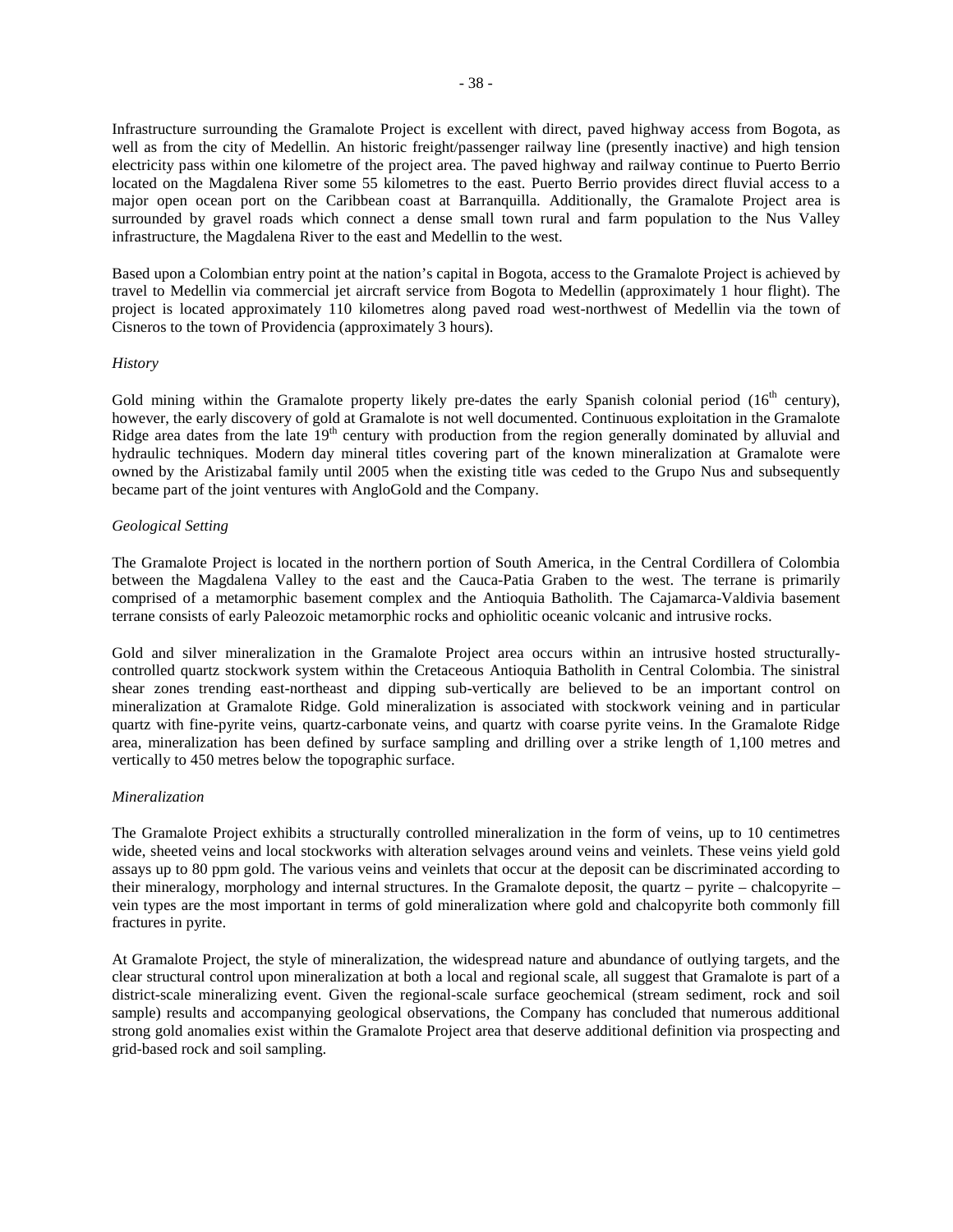## *Exploration and Drilling*

Prefeasibility and exploration work recommenced at the Gramalote Project in the second half of 2010 with exploration, infill drilling and metallurgical test sample drilling and preliminary engineering investigations. Highlights from the 2012 and 2011 prefeasibility and exploration work to date on the Gramalote Project property include positive metallurgical test results showing in excess of 95% recovery and encouraging drill results from Gramalote Central and outside targets indicating the potential for a larger resource. The exploration strategy in 2012 was focused on infill drilling of Gramalote Central and exploration drilling in Monjas West with the aim to add new inferred resources to the project. A total of \$99.6 million (100% basis) has been spent and 55,130 metres of diamond drilling has been completed in 189 holes since AngloGold became operator in September 2010 including 24,489 metres drilled in 2012.

Both the Company and AngloGold's surface exploration and drilling programs have successfully outlined a significant gold system and resource (see *"Mineral Resources"* below) known as Gramalote Central extending over an area of more than one square kilometre centered about Gramalote Ridge. A total of 14,251 metres in 37 holes have been completed in the infill and resource expansion drill program on Gramalote Central resource area since October 2010 including 5,255 metres in 14 holes in 2012. The results to date of the drilling correlates well with the previous drilling on Gramalote Central and show the potential to increase the resource and 2012 results include up to 10.0 metres at 2.06 g/t gold in hole GR-138, 22.0 metres at 0.83 g/t gold in hole GR-143, 82.0 metres at 0.71 g/t gold in hole GR-144 and 74.0 metres at 4.06 g/t gold in hole GR-146. Hole GR-143 is a 200 metre step-out to the east and shows good potential to increase the existing resource. The high grade values in hole GR-146 will increase grade and ounces in the south-central area of the resource as the values were intersected underneath all previous drilling and remain open at depth. Infill and resource expansion drilling with three core rigs continues on Gramalote Central with the goal of increasing ounces in the resource and converting the resource from inferred into indicated. Exploration drill results indicate the Gramalote Central Zone remains open.

Exploration drilling since 2010 has been carried out on six drill targets located within four kilometre of the current Gramalote Central mineral resource including Monjas West, Trinidad South, Monjas East, Limon, Topacio and La Maria with the aim to add new inferred resources. All of these targets have similar geological, alteration and mineralization characteristics to Gramalote Central. Since October 2010 a total of 24,130 metres in 70 drill holes have been completed on the six satellite targets including 7,327 metres in 21 holes in 2012 at Monjas West and La Maria. Results to date clearly indicate the upside potential for more gold mineralization on the large Gramalote property.

Positive gold intersections have been returned in Monjas West located two kilometres west southwest along strike of Gramalote Central resource. A total of 11,270 metres in 32 holes have been drilled at Monjas West (4,98 metres in 15 holes in 2012) with results up to 56.0 metres at 0.94 g/t gold (including 14.0 metres at 1.66 g/t gold and 12.0 metres at 1.45 g/t gold) in hole MW-05, 30.0 metres at 1.35 g/t gold in hole MW-24, 20.0 metres at 1.88 g/t gold in hole MW-03, 22.0 metres at 0.93 g/t gold in hole MW-04 and 12.0 metres at 1.75g/t gold in hole MW-09 and 22.0 metres at 1.92 g/t Au and 6.2 metres at 1.94g/t Au in hole MW-023.

Additionally, in 2012 five new metallurgical holes totalling 1,137 metres were drilled in Gramalote Central, Monjas West and Trinidad, three new geotechnical holes totaling 1,220 metres were drilled in Gramalote Central resource area and 45 condemnation and infrastructure holes totaling 7,226 metres were completed in the Palestina tailings dump area and San Antionio waste rock dump areas.

## *Sampling and Analysis*

The Gramalote Project drill samples have been analyzed for gold by ALS Chemex analytical laboratory in Lima, Peru. The analytical methods employed were fire assay fusion and atomic absorption spectroscopy on 50 grams of nominal sample weight (ALS Chemex internal code AU-AA24), and fire assay fusion and gravimetric analysis on 50 grams of nominal sample weight (ALS Chemex Internal code AU-GRA22).

Multi-element analysis included HF-HNO3-HClO4 acid digestion with HCl leach. The analytical methods employed were inductively coupled plasma - atomic emission spectroscopy (ICP - AES) and inductively coupled plasma mass spectrometry (ICP-MS) (ALS Chemex internal codes ME-MS61 and ME-ICP61).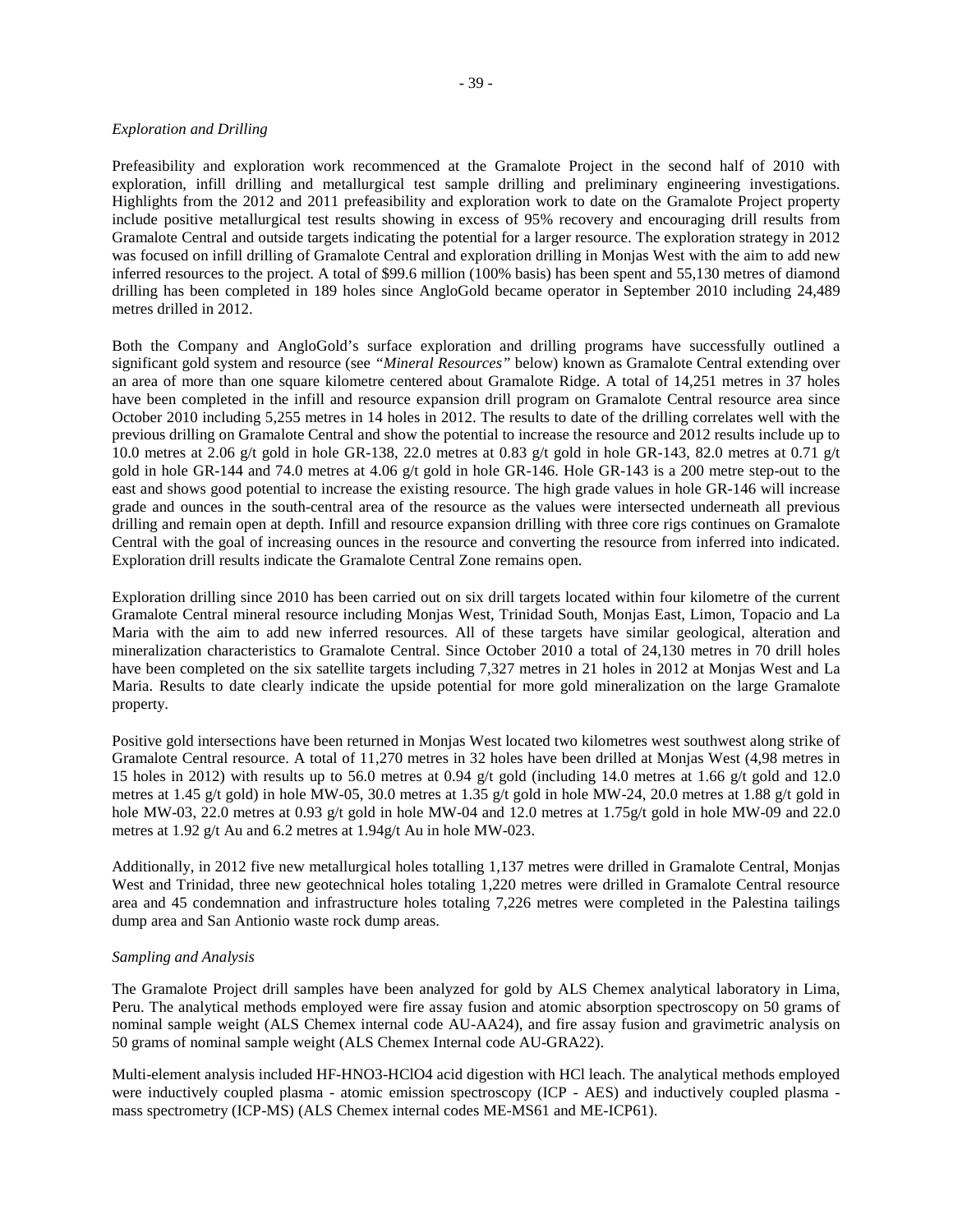#### *Security of Samples*

Drill core is transferred from the drill sites to the storage area where they are immediately logged and sampled. Samples are transported from the project site to the AngloGold warehouse located in Funza (Cundinamarca), and then shipped directly to the preparation laboratory.

During the AngloGold 2006-2007 campaign, QA/QC procedures included the insertion of coarse blanks, certified standard material and coarse reject duplicates, as well as pulp duplicates (inserted by the laboratory), each every 25 samples. The Company adjusted the QA/QC protocols to insert the reference material and duplicate samples every 35 to 40 samples for the B2Gold 2008 campaign. The 2010-2011 drill campaign reverted back to the reference material and duplicate samples being inserted every 25 samples. For sample batches where a failure is identified the selected samples related to the failed standard are re-assayed. This selection is based on the reported sample grade related to the standard reference grade, the fire assay batch limits, and the positions in the sample sequence of the failed and passed standards.

### *Mineral Resources*

On April 24, 2012, the Company announced that AngloGold completed a new mineral resource estimate for the Gramalote Central Zone and Trinidad Zone. Total measured and indicated mineral resources at Gramalote Central at a 0.25 g/t gold cut-off, within a US\$1,600 per ounce gold optimized Whittle pit consist of 97.1 million tonnes grading 0.81 g/t gold for a total of 2.54 million ounces of gold (on a 100% basis). The Gramalote Central and Trinidad inferred mineral resource is 95.7 million tonnes grading 0.44 g/t gold for a total of 1.36 million ounces of gold using similar parameters as the measured mineral resources and indicated mineral resources. The Company filed the 2012 Gramalote Technical Report in respect of the mineral resource estimate on June 11, 2012.

The Gramalote mineral resource estimate is supported by 41,732 metres of diamond drilling in 126 drill holes completed in 2007 to 2011 and 441 metres of sampling from an underground tunnel. A total of 7,019 metres of diamond drilling in 20 holes drilled by the Company in 2008 was used in the Trinidad resource calculation. Average drill hole spacing used in the mineral resource was 25 metres by 25 metres for measured mineral resource, 50 metres by 50 metres for indicated mineral resource and 100 metres by 100 metres for inferred mineral resource. AngloGold monitored the QA/QC program of the data collected in 2010 through 2012.

At the end of 2012, AngloGold provided an updated mineral resource using the same 2011 block model and reporting resources within a US\$2,000 whittle pit shell above a cut-off grade of 0.15 g/t gold.

B2Gold's guidance for reporting mineral resources as of December 31, 2012 uses a gold price of US\$1,550 per ounce of gold. At this gold price, the resulting cut-off grade of 0.20 g/t gold was calculated using AngloGold's whittle pit assumptions and parameters. The total measured and indicated mineral resources for the Gramalote Project reported within the US\$2,000 AngloGold pit shell and reported above a cut-off grade of 0.20 g/t gold is 98.12 million tonnes grading 0.81g/t gold for a total of 2.55 million ounces of gold (on a 100% basis). This represents less than a one percent difference from the measured and indicated mineral resource reported in the 2012 Gramalote Technical Report.

The total inferred mineral resource for the Gramalote and Trinidad projects reported above a 0.20 g/t gold cut-off grade within AngloGold's US\$2,000 pit shell is 148.58 million tonnes grading 0.36 g/t gold for 1.73 million ounces of gold (on a 100% basis). This represents an increase of 0.37 million ounces from the 2012 Gramalote Technical Report that reported inferred mineral resources above a cut-off grade of 0.25 g/t gold with a USD \$1,600 whittle pit shell.

Drilling was completed in 2012 on the Monjas West area proximal to the Gramalote central deposit but the drill density completed to date does not meet the Company's requirement for reporting as an inferred mineral resource.

The mineral resource estimate was prepared under the supervision of Mr. Vaughan Chamberlain, FAusIMM, Senior Vice President, Geology and Metallurgy, AngloGold Ashanti Limited and a Qualified Person as defined under NI 43-101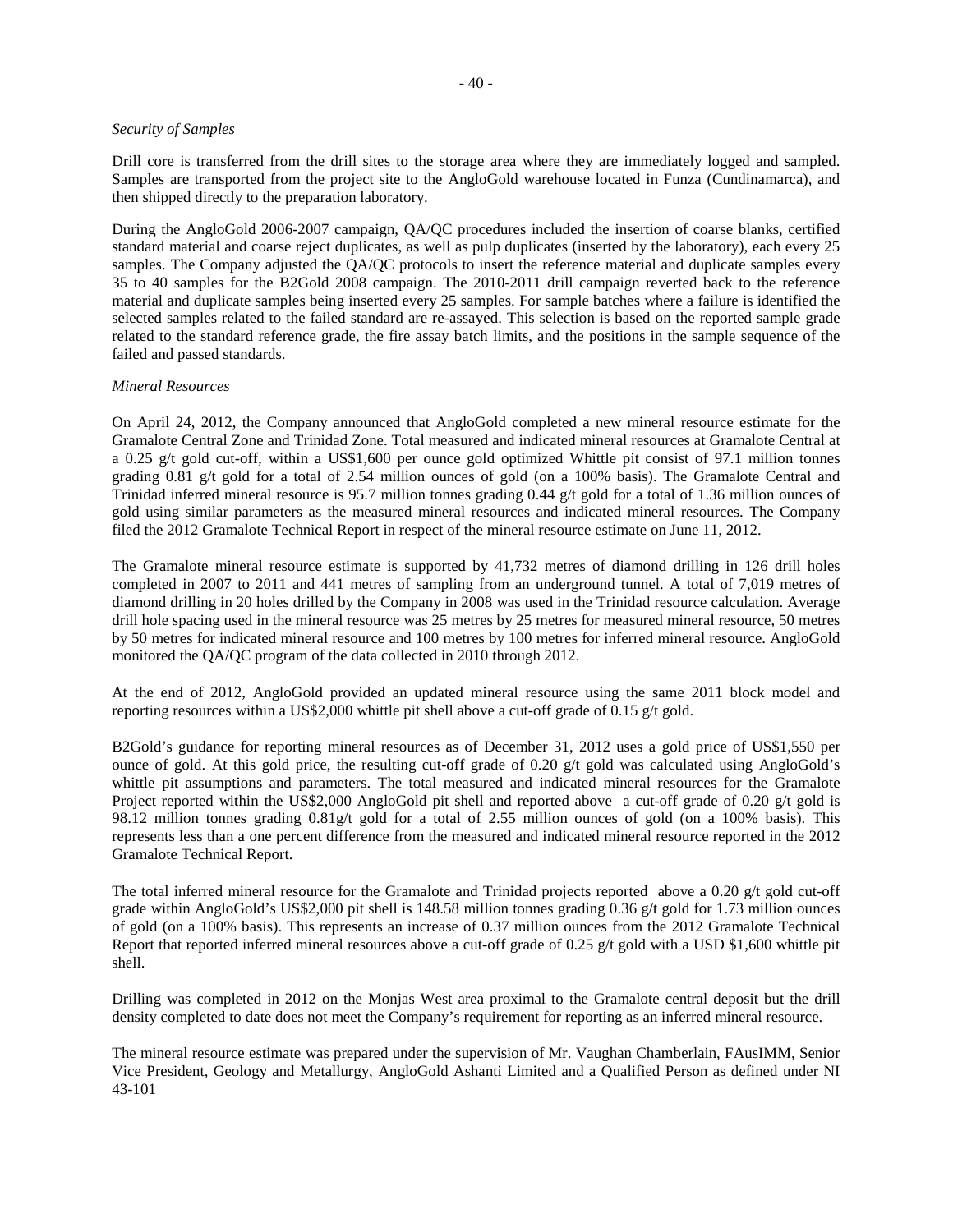#### *Exploration and Development*

The Gramalote Project had a 2012 joint venture prefeasibility and exploration budget of \$62 million (100%) which funded 21,700 metres of diamond drilling for the exploration of additional targets on the property, drilling associated with infrastructure and infill drilling, as well as prefeasibility work, environmental studies, metallurgical test work and engineering. The goal of this budget was to complete the prefeasibility study by November 2012. During the execution of this program, a number of potential upside issues were identified and a supplemental budget was approved to provide sufficient time to complete the test work and engineering associated with the identified opportunities. This supplemental budget of \$26.1 million (100%) also included trade-off studies to confirm the optimum size of the project, additional land acquisitions, community and social obligations, exploration and development drilling, and covered the period from December 2012 through February 2013. Each joint venture partner has funded their share of expenditures pro rata. Based on positive exploration results, exploration and development drilling will continue through July 2013 to better define the mineral resource and assure that the optimum plant size is determined. Work programs and engineering associated with the completion of the Environmental Impact Assessment ("**EIA**") will also be completed during this period so the EIA can be submitted to government authorities in May 2013 which is critical to the overall project schedule. As a result of this additional work, the final prefeasibility results will be completed in the third quarter of 2013. This will allow sufficient time for the inclusion of new information, an updated mineral resource estimate and potential modifications to the prefeasibility study. The final feasibility study is scheduled to be completed by the fourth quarter of 2014. The Company is currently in discussions with AngloGold to agree on work programs and budget from March 2013 through August 2013, when a decision will be made on advancing the Gramalote Project to final feasibility.

## *Other Exploration Properties and Interests*

#### Cebollati Property

The Cebollati Property is located in the Department of Lavalleja, 180 kilometres northeast of Montevideo in southern Uruguay and consists of 10 claims totalling approximately 34,200 hectares. The claims are comprised of one exploration license totalling 163 hectares, one exploration application totalling 163 hectares, five prospection licenses totalling 14,808 hectares and three prospection license applications totalling 19,066 hectares. The Cebollati Property has excellent paved road access approximately eight kilometres from a highway in rolling farm country. Under the terms of the Cebollati Option Agreement, the Company earned an 80% interest in the Cebollati Property by paying US\$1 million in stages and has agreed to fund all exploration work through feasibility. Additional obligations include the completion of a feasibility study, a per ounce gold payment and a net smelter royalty for additional production. The Company has made all cash purchase payments under the Cebollati Option Agreement and has earned an 80% interest in the Cebollati Property.

During 2012, the Company's exploration activities at the Cebollati Property included detailed trenching work on the main property, the drilling of 2,400 metres in 22 holes, and regional exploration over the Company's claims, including completing a comprehensive airborne magnetic and radiometric geophysical survey. Detailed trenching contained up to 5.95 g/t gold over 38.90 metres and drilling intersected up to 5.81 g/t over 2.55 metres. The work done in 2012 indicated the mineralization occurs in a series of shallowly plunging pipe shaped bodies. Exploration in 2013 is budgeted at US\$380,000 for Phase I and will focus on detailed mapping and re-logging of existing holes to determine the down plunge direction of mineralization. Further drilling will depend on the results of the detailed work.

#### Calibre Joint Venture – Borosi Property

Pursuant to an Option Agreement with Calibre dated July 21, 2009, as amended on June 18, 2010 and October 19, 2010, the Company has the right to earn up to a 65% interest in potential mining projects in the Borosi gold-silvercopper prospect in northeast Nicaragua. Effective September 31, 2012, the Company had earned a 51% interest in the property. The Company may increase its interest in specific project areas to 65% by funding a preliminary feasibility study of the viability of a mining project in that area.

The Borosi property is located in the Bonanza-Rosita-Siuna areas of northeast Nicaragua, the "Mining Triangle" of Nicaragua, which is estimated to have had historical production totalling more than 5 million ounces of gold, 4 million ounces of silver, 158,000 tons of copper and 106,000 tons of zinc. The initial exploration had focused on the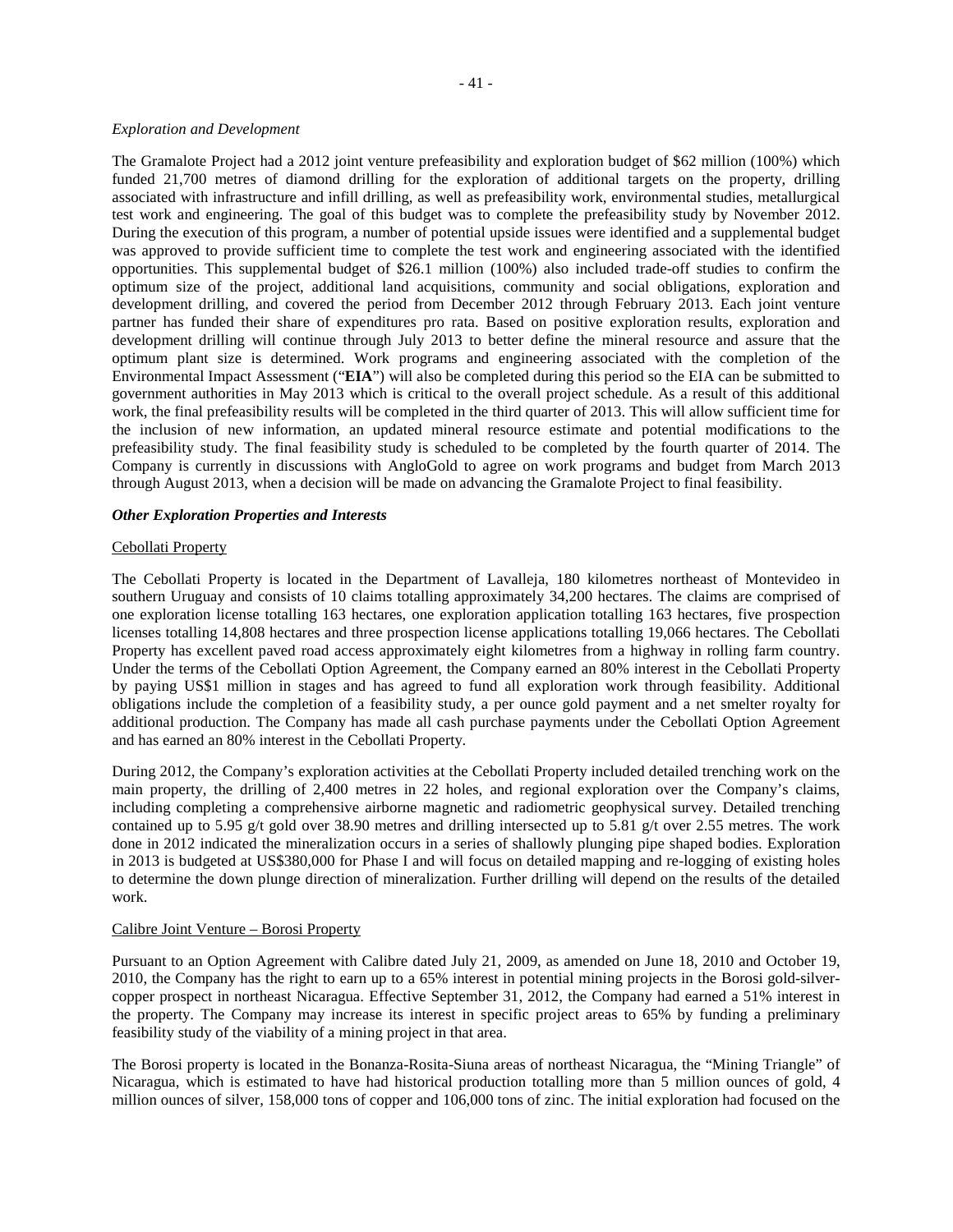Eastern Epithermal, Bonanza and Rosita Gold Camps with geological mapping, prospecting, soil surveying and trenching. In 2011, the Company and Calibre announced drill results that discovered significant porphyry style gold and copper mineralization at the Primavera project within the Borosi concessions in north east Nicaragua. A phase II drilling program was completed in 2012, totalling 9,475 metres of drilling, for a total overall drilling program of 13,000 metres for 30 drill holes. The bulk of the phase II program was focused on the nearby soil geochemical anomalies at Copper Hill and a prominent structural target to the south of the main Primavera Zone. In addition, several drill holes south and west of the main Primavera Zone showed anomalous gold-copper values associated with porphyry style mineralization at depths exceeding 500 metres. Most importantly, the drilling indicates that the porphyry system continues to the north beneath alluvial cover. A comprehensive geophysical program was completed during 2012, with both air magnetic and radiometric surveys flown over the claim area.

Highlights of the Phase II program include drill hole PR-12-016 which confirmed shallow continuity of porphyry style mineralization on the west side of the main Primavera Zone with 201.35 metres of 0.77 g/t gold and 0.36% copper, including 57.85 metres of 1.08 g/t gold and 0.49% copper. PR-12-024 and several other drill holes crossed two major post mineral faults to the west and north of the main Primavera Zone and intersected anomalous zones also associated with porphyry style mineralization. Mineralization extends to the two faults and further work needs to be carried out to determine the degree of fault offset. Results from drill hole PR-12-024 indicate that the system continues to the north beneath alluvial cover. Hole 24 yielded several deep intervals including 17 metres of 0.39 g/t gold from 595 to 612 metres, 1.1 metres at 18.28  $g/t$  gold, and 1.5 metres 11.95  $g/t$  gold. These intervals were all associated with vein and stockwork mineralization in intrusion breccia and diorite although the high grades for gold are unusual. More drilling will be required in this area under the alluvium where the geophysical data indicate the presence of a large magnetic low. Drilling to the south at Copper Hill has intersected zones of skarn and hornfels similar to the style of mineralization and alteration at the Santa Rita deposit in nearby Rosita which produced over 3 million pounds of copper, 177,737 ounces of gold, and 2,629,720 ounces of silver. Additional drilling may be needed to test for possible skarn deposits which are commonly associated with porphyry systems. The skarn mineralization lies about 1.5 km to the southwest. Additional soil sampling is underway in this area.

The 2013 exploration program for Primavera has a Phase I budget of \$2 million. This will fund 1,500 metres of drilling, geophysical interpretation as well as detailed mapping and geological interpretation. The Company is commencing a surface mapping and trenching program to help locate the potential continuation of the main zone beyond the faults.

### Trebol and Pavon Properties

The Company entered into an Option Agreement with Radius dated December 23, 2009 under which the Company earned a 60% interest in the Trebol, Pavon and San Jose exploration properties in Nicaragua (six concessions with 25 year terms covering approximately 242,000 hectares). On August 10, 2012, the Company acquired the remaining 40% interest in the Trebol and Pavon properties and issued to Radius as consideration 4,815,894 Common Shares. In addition, the Company has entered into an agreement to make certain contingent payments to Radius that relate to the mineral reserves established on the Trebol property. As part of the transaction, the Company and Radius terminated all other aspects of the existing arrangements entered into between the parties in December 2009 in respect of the Trebol, Pavon and San Pedro properties.

The Trebol property, located in northeastern Nicaragua, is a low sulphidation epithermal hot springs district consisting of numerous strong gold anomalies spanning over 14 kilometres of strike length. In 2011, the Company drilled 37 holes totalling 3,208 metres on the Trebol property. The 2011 drilling campaign cut mineralization in the Cerro Domingo, Paola and Trebol North Zones with drill holes containing up to 1.96 g/t gold over 28.55 metres in hole TR-11-014 in the Cerro Domingo Zone, up to 8.86 g/t gold over 7.75 metres in hole TR-11-028 in the Paola Zone and up to 13.08 g/t gold over 7.00 metres in hole TR-11-047 in the Trebol North Zone. The Company discovered the Trebol East Zone located three kilometres east of the main Trebol trend in 2011. In 2012, the Company drilled 1,480 metres in 23 holes to test the Trebol East Zone. Drilling in the Trebol East Zone contained up to 0.77 g/t gold over 18.25 metres in hole TR-12-050 and 0.75 g/t gold over 12.4 metres in hold TR-12-056. Drilling and trenching has outlined a low-grade north-south mineralized zone at least 1.5 kilometres long.

The Pavon property, located in central Nicaragua, is a low sulphidation system discovered by Radius in 2003. Seventy one historical diamond drill holes totalling approximately 10,700 metres tested several veins occurring over a strike length of six kilometres, with results that include 10.3 g/t gold over 16.8 metres in hole PADH-005B in the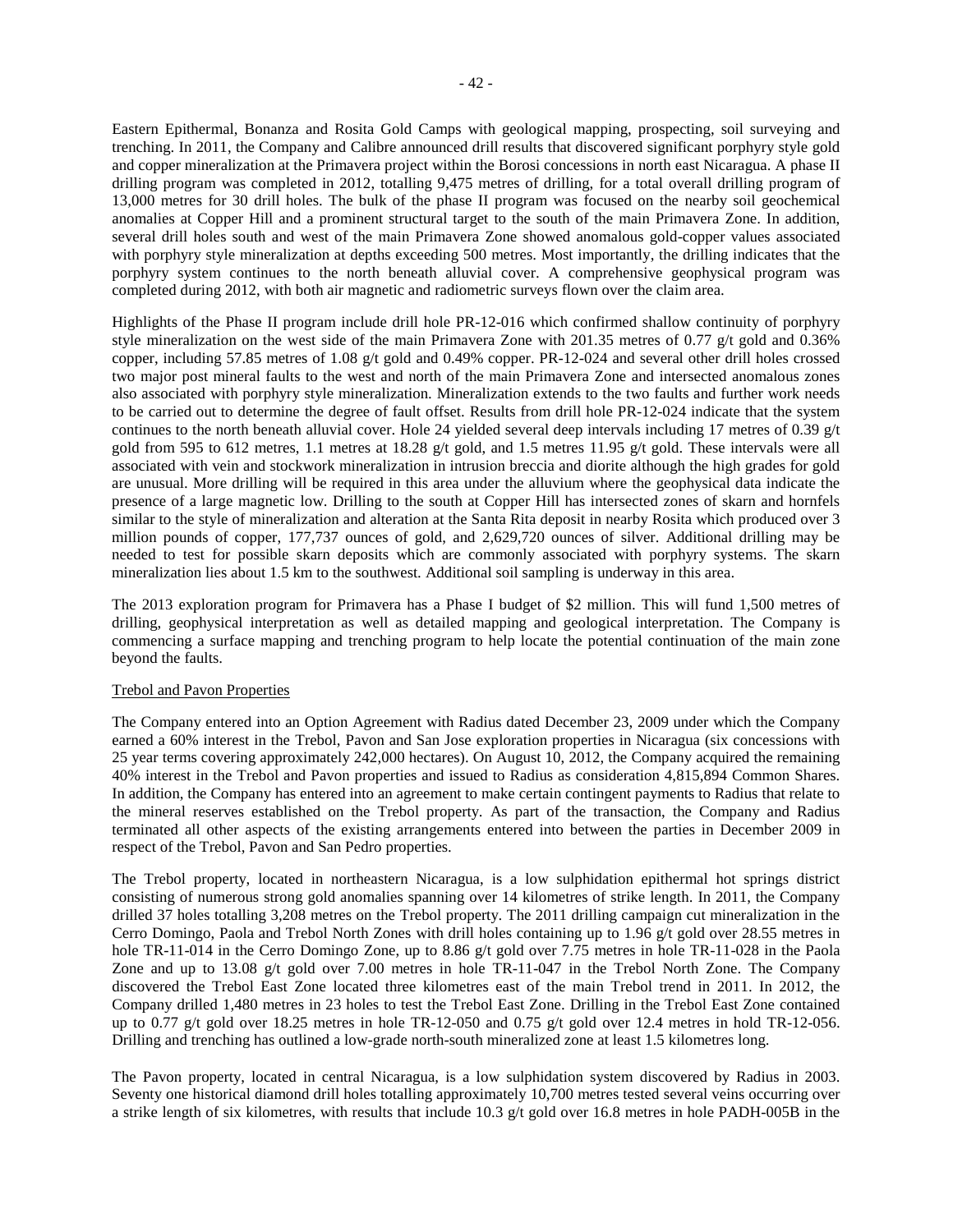north zone and up to 6.7 g/t gold over 11 metres in hole PADH-01 in the south zone. During 2009 and 2010, the Company further explored the Pavon North and South Zones with 56 trenches totalling 1,608 metres. No exploration was conducted on the Pavon property in 2012.

The 2013 exploration budget of US\$103,000 on the Trebol property and US\$50,000 on the Pavon property is to fund economic studies.

### Bellavista Property

The Bellavista Property is located within the Costa Rican "Gold Belt", approximately 70 kilometres northeast of San José. The Company holds an exploitation concession covering a 7 square kilometre area. The Bellavista mine was previously operated by Glencairn Gold Corporation ("**Glencairn**") as an open pit mine and heap leach operation. Mining operations were suspended by Glencairn in July 2007 due to indications of a potential massive ground movement, which in part were caused by water saturation due to abnormally high rainfall during the preceding several years. Immediately following the suspension of mining operations, Glencairn undertook a program of rinsing the heap leach with fresh water to remove cyanide from the heap, and a monitoring program to evaluate ground movement concerns. In October 2007, a landslide at the Bellavista mine occurred resulting in damage to the east side of the heap leach pad and the recovery plant. The preventative measures taken by Glencairn averted a potential environmental disaster.

Since October 2007, Glencairn and the Company have conducted a number of mitigation measures, extensive monitoring programs and site reclamation. Tetra Tech Inc., working directly for the Secretaria Tecnica National Ambiental ("**SETENA**"), which is the lead regulatory agency in Costa Rica, recently completed environmental and closure audits that show that the landslide area has remained stable since the initial movement in October 2007 and there has been no contamination of surface and groundwater as a result of this incident. Several areas on the site outside of the main landslide area experienced some ground movement and these were repaired prior to the 2012 rainy season. As well, a small slide near the entrance to the mine was repaired in May 2012. The Company's reclamation activities continue with the planting of over 1,000 trees on portions of the waste dump area and with work programs focused on controlling runoff from rain storms and keeping water levels from building up in the slide area. The Company is investigating various alternatives relating to the Bellavista Property, including the potential for re-opening the mine on the Bellavista Property using different technologies, including a milling and carbon-in-leach process. In 2012, the Company's field programs focused on site monitoring, and the installation of new drainage channels in the pond areas.

A conceptual study describing the potential new process, the preferred location of new facilities and a number of alternatives for using waste material to reinforce the landslide was submitted to SETENA in December 2009. Further development plans and the collection of baseline data were initiated. The Company has been actively working with the local municipality of Miramar and seven local communities in the area on a number of social programs, including potable water improvements for Miramar, improvements to local meeting halls and improvements and additions to local schools.

Although Costa Rica recently passed a new law prohibiting open pit mining, the new law states that the rights of existing operations will be protected and "grandfathered". The Company has filed an application with SETENA that would establish the terms of reference for constructing a new beneficiation plant approximately seven kilometres from the existing plant site. This application has been rejected by SETENA and the administrative appeal process of this decision has been completed with the rejection being upheld. The Company is now reviewing other alternatives to reopen the mine and other potential options for obtaining value from the property.

## **RISK FACTORS**

*The exploration, development and mining of natural resources are highly speculative in nature and are subject to significant risks. The risk factors noted below do not necessarily comprise all those faced by the Company. Additional risks and uncertainties not presently known to the Company or that the Company currently considers immaterial may also impair the business, operations and future prospects of the Company. If any of the following risks actually occur, the business of the Company may be harmed and its financial condition and results of operations may suffer significantly.*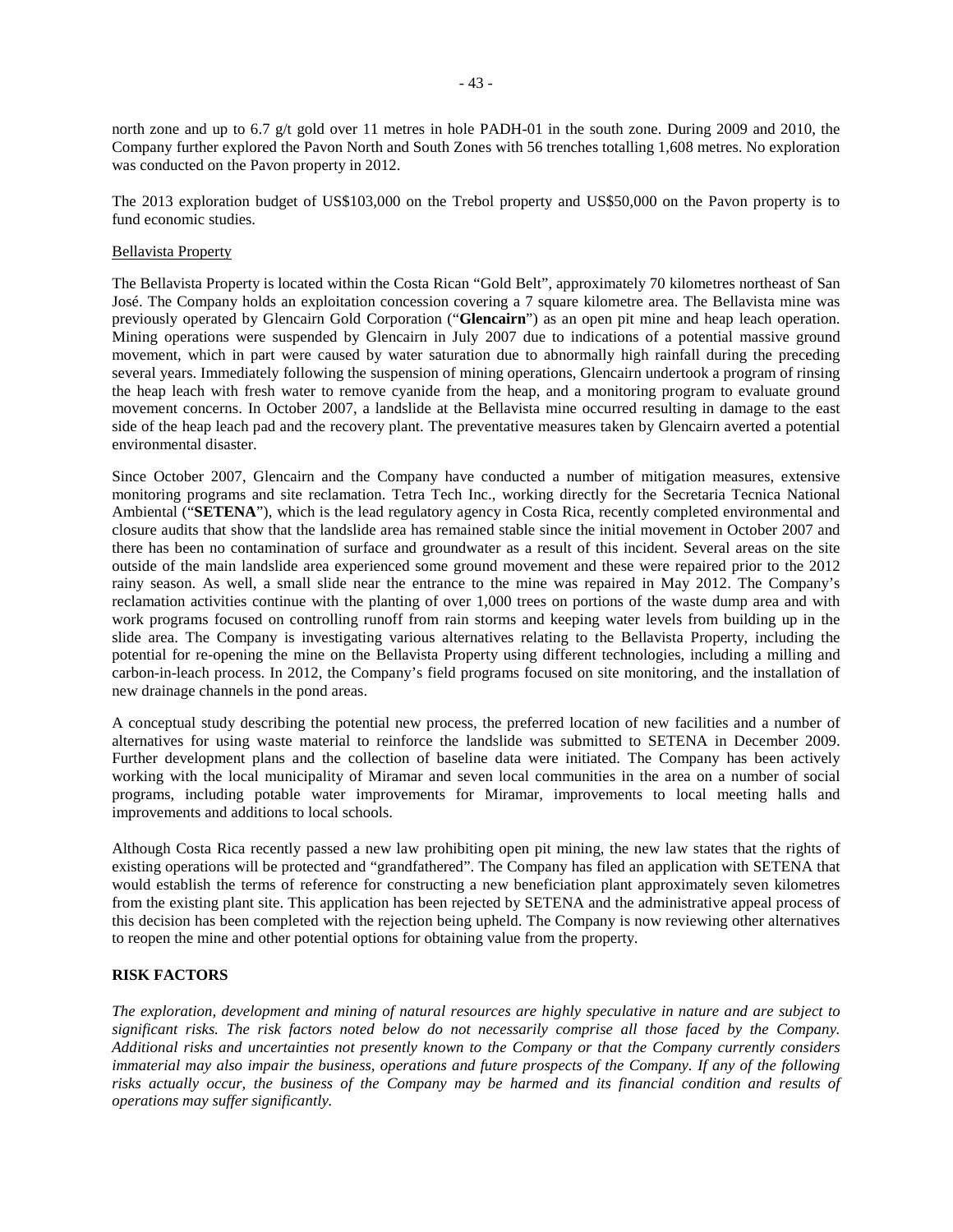#### **Exploration, Development and Operating Risks**

Mining operations generally involve a high degree of risk. The Company's operations are subject to all the hazards and risks normally encountered in the exploration, development and production of gold, including unusual and unexpected geologic formations, seismic activity, rock bursts, cave-ins, flooding, pit wall failure and other conditions involved in drilling and removal of material, any of which could result in damage to, or destruction of, mines and other producing facilities, damage to life or property, environmental damage and possible legal liability. Although steps to minimize risk are being taken, milling operations are subject to hazards such as fire, equipment failure or failure of retaining dams around tailings disposal areas that may result in environmental pollution and consequential liability.

The exploration for and development of mineral deposits involves significant risks that even a combination of careful evaluation, experience and knowledge may not eliminate. While the discovery of an ore body may result in substantial rewards, few properties that are explored are ultimately developed into producing mines and no assurance can be given that minerals will be discovered in sufficient quantities or having sufficient grade to justify commercial operations or that funds required for development can be obtained on a timely basis. Major expenses may be required to locate and establish mineral reserves, to develop metallurgical processes and to construct mining and processing facilities at a particular site. It is impossible to ensure that the exploration or development programs planned by the Company will result in a profitable commercial mining program. The economics of developing gold and other mineral properties are affected by many factors including the cost of operations, variations of the grade of ore mined, fluctuations in the price of gold or other minerals produced, costs of processing equipment and such other factors as government regulations, including regulations relating to royalties, allowable production, importing and exporting of minerals and environmental protection. The exact effect of these factors cannot be accurately predicted but the combination of these factors may result in the Company not receiving an adequate return on invested capital.

There is no certainty that the expenditures made by the Company towards the search and evaluation of mineral deposits will result in discoveries or development of commercial quantities of ore.

#### **Production and Cost Estimates**

The Company has prepared estimates of future production, operating costs and capital costs for La Libertad Mine, Limon Mine and Masbate Mine. The Company cannot give any assurance that such production or cost estimates will be achieved. Actual production and costs may vary from the estimates depending on a variety of factors, many of which are not within the Company's control. These factors include, but are not limited to, actual ore mined varying from estimates of grade, tonnage, dilution, and metallurgical and other characteristics; short-term operating factors such as the need for sequential development of ore bodies and the processing of new or different ore grades from those planned; mine failures, slope failures or equipment failures; industrial accidents; natural phenomena such as inclement weather conditions, floods, droughts, rock slides and earthquakes; encountering unusual or unexpected geological conditions; changes in power costs and potential power shortages; exchange rate and commodity price fluctuations; shortages of principal supplies needed for operations, including explosives, fuels, water and equipment parts; labour shortages or strikes; civil disobedience and protests; and restrictions or regulations imposed by governmental or regulatory authorities or other changes in the regulatory environments. Failure to achieve production or cost estimates or material increases in costs could have a material adverse impact on the Company's future cash flows, profitability, results of operations and financial condition.

## **Uncertainty in the Estimation of Mineral Reserves and Mineral Resources**

The figures for mineral reserves and mineral resources contained in this Annual Information Form are estimates only and no assurance can be given that the anticipated tonnages and grades will be achieved, that the indicated level of recovery will be realized or that mineral reserves can be mined or processed profitably. There are numerous uncertainties inherent in estimating mineral reserves and mineral resources, including many factors beyond the Company's control. Such estimation is a subjective process, and the accuracy of any reserve or resource estimate is a function of the quantity and quality of available data and of the assumptions made and judgments used in engineering and geological interpretation. Short-term operating factors relating to the mineral reserves, such as the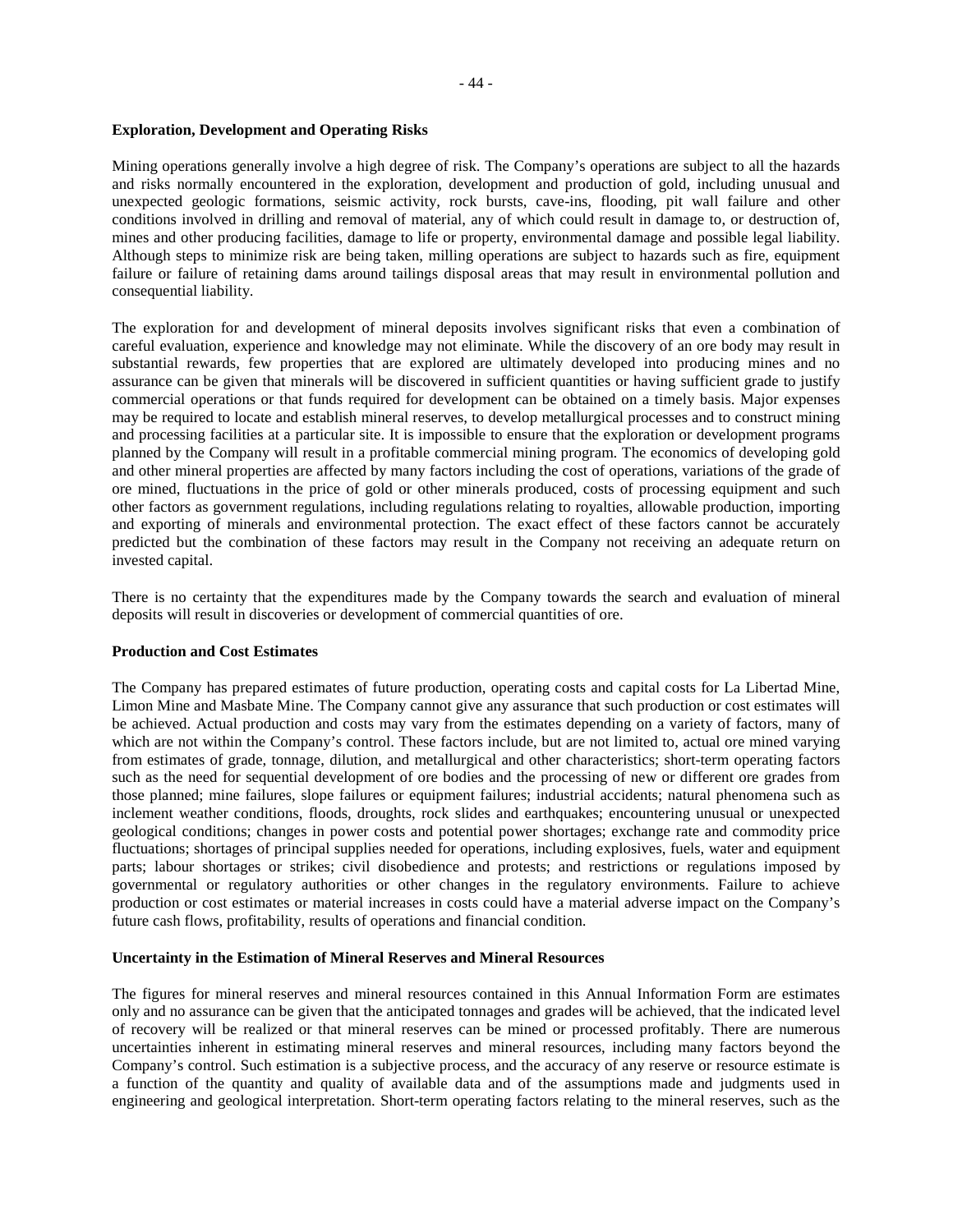need for orderly development of the ore bodies or the processing of new or different ore grades, may cause the mining operation to be unprofitable in any particular accounting period. In addition, there can be no assurance that gold recoveries in small scale laboratory tests will be duplicated in larger scale tests under on-site conditions or during production.

Fluctuation in gold prices, results of drilling, metallurgical testing and production and the evaluation of mine plans subsequent to the date of any estimate may require revision of such estimates. The volume and grade of mineral reserves mined and processed and the recovery rates may not be the same as currently anticipated. Any material reductions in estimates of mineral reserves and mineral resources, or of the Company's ability to extract these mineral reserves, could have a material adverse effect on the Company's operations, financial condition and results of operations.

Inferred mineral resources that are not mineral reserves do not have demonstrated economic viability. Due to uncertainty that may attach to inferred mineral resources, there is no assurance that inferred mineral resources will be upgraded to measured and indicated resources or proven and probable reserves as a result of continued exploration.

## **Commodity Prices**

The profitability of the Company's operations will be dependent upon the market price of mineral commodities. Mineral prices fluctuate widely and are affected by numerous factors beyond the control of the Company. The level of interest rates, the rate of inflation, world supply of mineral commodities, consumption patterns, sales of gold by central banks, forward sales by producers, production, industrial and jewellery demand, speculative activities and stability of exchange rates can all cause significant fluctuations in prices. Such external economic factors are in turn influenced by changes in international investment patterns, monetary systems and political developments. The prices of mineral commodities have fluctuated widely in recent years. Current and future price declines could cause commercial production to be impracticable.

The Company's future revenues and earnings also could be affected by the prices of other commodities such as fuel and other consumable items, although to a lesser extent than by the price of gold. The prices of these commodities are affected by numerous factors beyond the Company's control.

## **Foreign Countries and Mining Risks**

The Company's exploration, development and production activities are currently conducted in Nicaragua, the Philippines, Namibia, Colombia and Uruguay and, as such, the Company's operations are exposed to various levels of political, economic and other risks and uncertainties. These risks and uncertainties vary from country to country and include, but are not limited to, terrorism, hostage taking, military repression, extreme fluctuations in currency exchange rates, high rates of inflation, labour unrest, the risks of war or civil unrest, expropriation and nationalization, uncertainty as to the outcome of any litigation in foreign jurisdictions, uncertainty as to enforcement of local laws, renegotiation or nullification of existing concessions, licences, permits and contracts, illegal mining, changes in taxation policies, restrictions on foreign exchange and repatriation, and changing political conditions, currency controls and governmental regulations that favour or require the awarding of contracts to local contractors or require foreign contractors to employ citizens of, or purchase supplies from, a particular jurisdiction or require equity participation by local citizens.

The Company has interests in exploration and development properties that are located in developing countries, including Nicaragua, the Philippines, Namibia, Colombia, and Uruguay, and the mineral exploration and mining activities of the Company may be affected in varying degrees by political instability and governmental legislation and regulations relating to foreign investment and the mining industry. Changes, if any, in mining or investment policies or shifts in political attitude in Nicaragua, the Philippines, Namibia, Colombia or Uruguay may adversely affect the Company's operations or profitability. Operations may be affected in varying degrees by government regulations with respect to, but not limited to, restrictions on production, price controls, exchange controls, export controls, currency remittance, income or other taxes, expropriation of property, foreign investment, maintenance of claims, environmental legislation, land use, land claims of local people, water use and mine safety.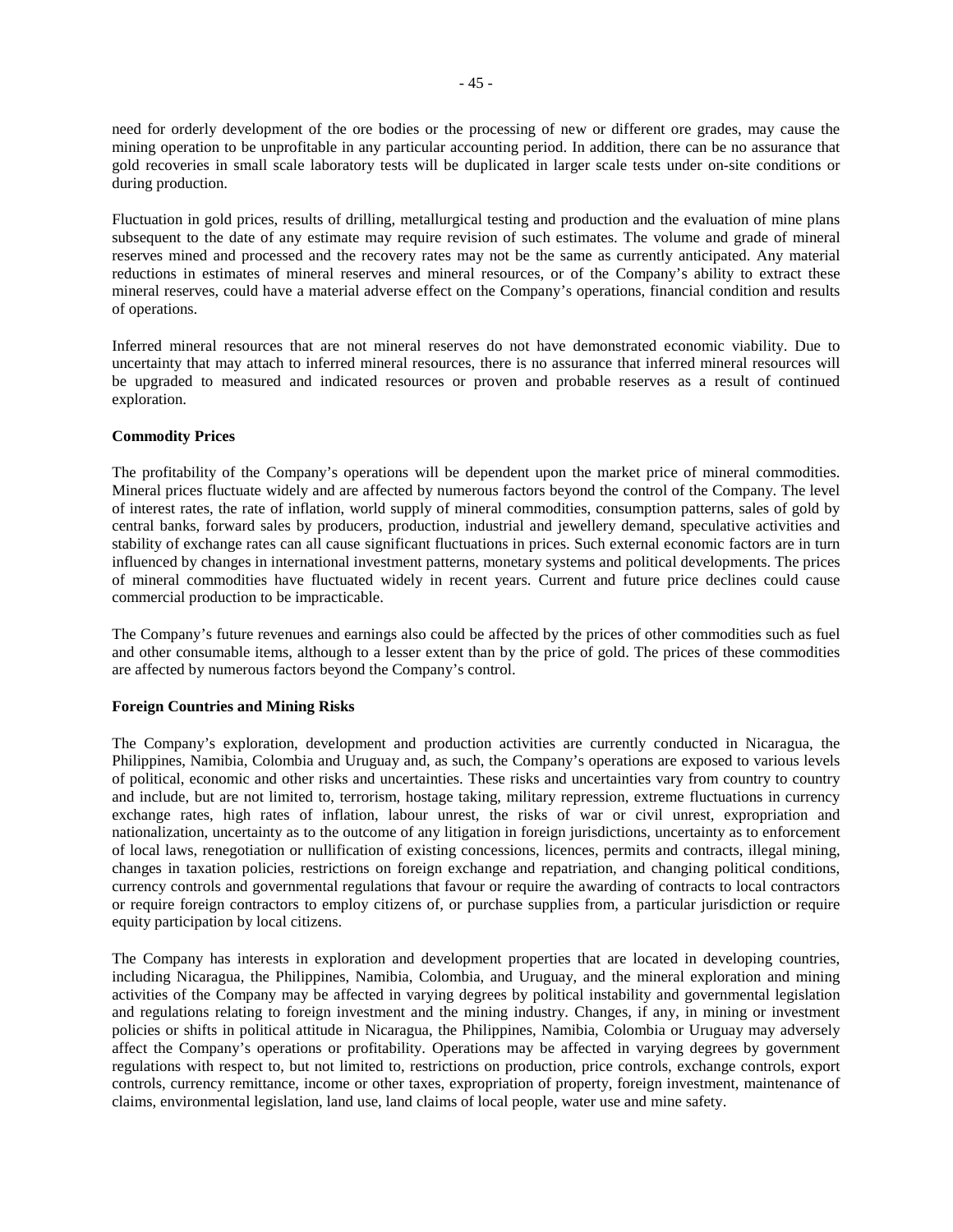Failure to comply with applicable laws, regulations, and permitting requirements may result in enforcement actions thereunder, including orders issued by regulatory or judicial authorities causing operations to cease or be curtailed, and may include corrective measures requiring capital expenditures, installation of additional equipment, or remedial actions. Parties engaged in mining operations may be required to compensate those suffering loss or damage by reason of the mining activities and may have civil or criminal fines or penalties imposed for violations of applicable laws or regulations. Amendments to current laws, regulations and permits governing operations and activities of mining companies, or more stringent implementation thereof, could have a material adverse impact on the Company and cause increases in capital expenditures or production costs or reduction in levels of production at producing properties or require abandonment or delays in development of new mining properties.

The occurrence of these various factors and uncertainties cannot be accurately predicted and could have an adverse effect on the Company's business, financial condition and results of operations.

#### *Environmental Compliance*

The Company's operations are subject to local laws and regulations regarding environmental matters, the use or abstraction of water, and the discharge of mining wastes and materials. Any changes in these laws could affect the Company's operations and economics. Environmental laws and regulations change frequently, and the implementation of new, or the modification of existing, laws or regulations could harm the Company. The Company cannot predict how agencies or courts in foreign countries will interpret existing laws and regulations or the effect that these adoptions and interpretations may have on the Company's business or financial condition.

The Company may be required to make significant expenditures to comply with governmental laws and regulations. Any significant mining operations will have some environmental impact, including land and habitat impact, arising from the use of land for mining and related activities, and certain impact on water resources near the project sites, resulting from water use, rock disposal and drainage run-off. No assurances can be given that such environmental issues will not have a material adverse effect on the Company's operations in the future. While the Company believes it does not currently have any material unsatisfied environmental obligations, exploration activities may give rise in the future to significant liabilities on the Company's part to the government and third parties and may require the Company to incur substantial costs of remediation. Additionally, the Company does not maintain insurance against environmental risks. As a result, any claims against the Company may result in liabilities the Company will not be able to afford, resulting in the failure of the Company's business. Failure to comply with applicable laws, regulations, and permitting requirements may result in enforcement actions there-under, including orders issued by regulatory or judicial authorities causing operations to cease or be curtailed, and may include corrective measures requiring capital expenditures, installation of additional equipment, or remedial actions. Parties engaged in exploration operations may be required to compensate those suffering loss or damage by reason of the exploration activities and may have civil or criminal fines or penalties imposed for violations of applicable laws or regulations and, in particular, environmental laws.

Amendments to current laws, regulations and permits governing operations and activities of exploration companies, or more stringent implementation thereof, could have a material adverse impact on the Company and cause increases in expenditures and costs or require abandonment or delays in developing new mining properties.

#### *Institution of Restrictions on Repatriation of Earnings*

There are currently no restrictions on the repatriation from the countries in which the Company operates of earnings to foreign entities. However, there can be no assurance that restrictions on repatriations of earnings from these countries will not be imposed in the future. Exchange control regulations require that any proceeds in foreign currency originated on exports of goods from Colombia (including minerals) be repatriated to Colombia. However, purchase of foreign currency is allowed through any Colombian authorized financial entities for purposes of payments to foreign suppliers, repayment of foreign debt, payment of dividends to foreign stockholders and other foreign expenses.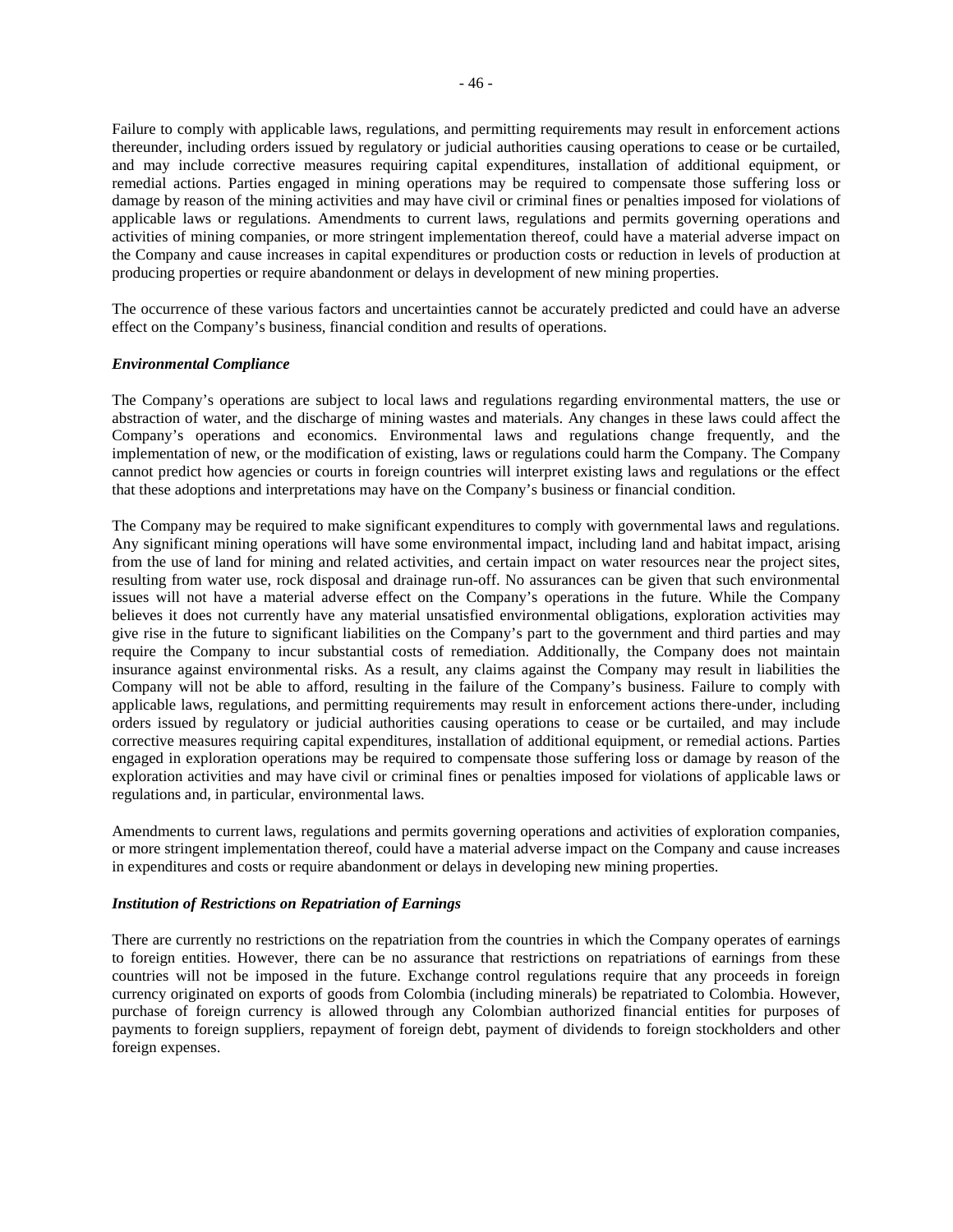### *Currency Risks*

The Company's operations in foreign countries are subject to currency fluctuations and such fluctuations may materially affect the Company's financial position and results. The Company reports its financial results in U.S. dollars and incurs expenses in U.S. dollars, Canadian dollars, Nicaraguan córdobas, Philippine pesos, Namibian dollars and Colombian pesos. As the exchange rates between the Nicaraguan córdoba, Philippine peso, Namibian dollar, Colombian peso and Canadian dollar fluctuate against the U.S. dollar, the Company will experience foreign exchange gains and losses.

#### *Colombian Economic Environment*

The status of Colombia as a developing country may make it difficult for the Company to obtain any required financing for the Company's projects. Notwithstanding the progress achieved in restructuring Colombian political institutions and revitalizing its economy, the present administration, or any successor government, may not be able to sustain the progress achieved. While the Colombian economy has experienced growth in recent years, such growth may not continue in the future at similar rates or at all. If the economy of Colombia fails to continue its growth or suffers a recession, the Company's exploration efforts may be affected.

Further, Colombia has in the past experienced a difficult security environment as well as political instability. In particular, various illegal groups that may be active in and around regions in which the Company is present may pose a credible threat of terrorism, extortion and kidnapping, which could have an adverse effect on the Company's operations in such regions. In the event that continued operations in these regions compromise the Company's security or business principles, the Company may withdraw from these regions on a temporary or permanent basis, which in turn, could have an adverse impact on the Company's results of operations and financial condition. No assurances can be given that the Company's plans and operations will not be adversely affected by future developments in Colombia. Any changes in regulations or shifts in political attitudes are beyond the control of the Company and may adversely affect the Company's business.

### *Namibian Economic Environment*

The Namibian economy is highly dependent on the mining sector, which, in 2010, was estimated at approximately 11% of gross domestic product ("**GDP**"). This makes the Namibian economy vulnerable to adverse commodity price fluctuations. Namibia is also highly dependent on foreign imports, particularly in relation to food and fuel. In addition, Namibia is a member of the Southern African Customs Union ("**SACU**"), which provides for a common external tariff and guarantees free movement of goods between its member states. A high proportion of Namibia's trade is conducted with SACU members, and, in 2011, SACU revenue accounted for approximately 25% of Namibia's total Government revenue. Accordingly, the Namibian Government is highly dependent on SACU revenue, but Namibia's share of the SACU revenue is expected to gradually decline in the foreseeable future, as a result of which the Namibian government may be compelled to introduce additional taxes or increase current tax rates.

### *Philippine Regulatory Environment*

The Constitution of the Philippines provides that all natural resources are owned by the State which may enter into a coproduction, joint venture or production sharing agreement with citizens of the Philippines or corporations or associations whose capital is at least 60% owned by Philippine citizens. Commonwealth Act No. 108, as amended (the "**Anti-Dummy Act**"), provides penalties for, amongst others: (a) Filipinos who permit aliens to use them as nominees or dummies so that the aliens could enjoy privileges otherwise reserved for Filipinos or Filipino corporations, and (b) aliens or foreigners who profit from the adoption of these dummy relationships. It also penalises the act of falsely simulating the existence of minimum stock or capital as owned by citizens of the Philippines or any other country in cases in which a constitutional or legal provision requires that before a corporation or association may exercise or enjoy a right, franchise or privilege, not less than a certain percentage of its capital must be owned by such citizens.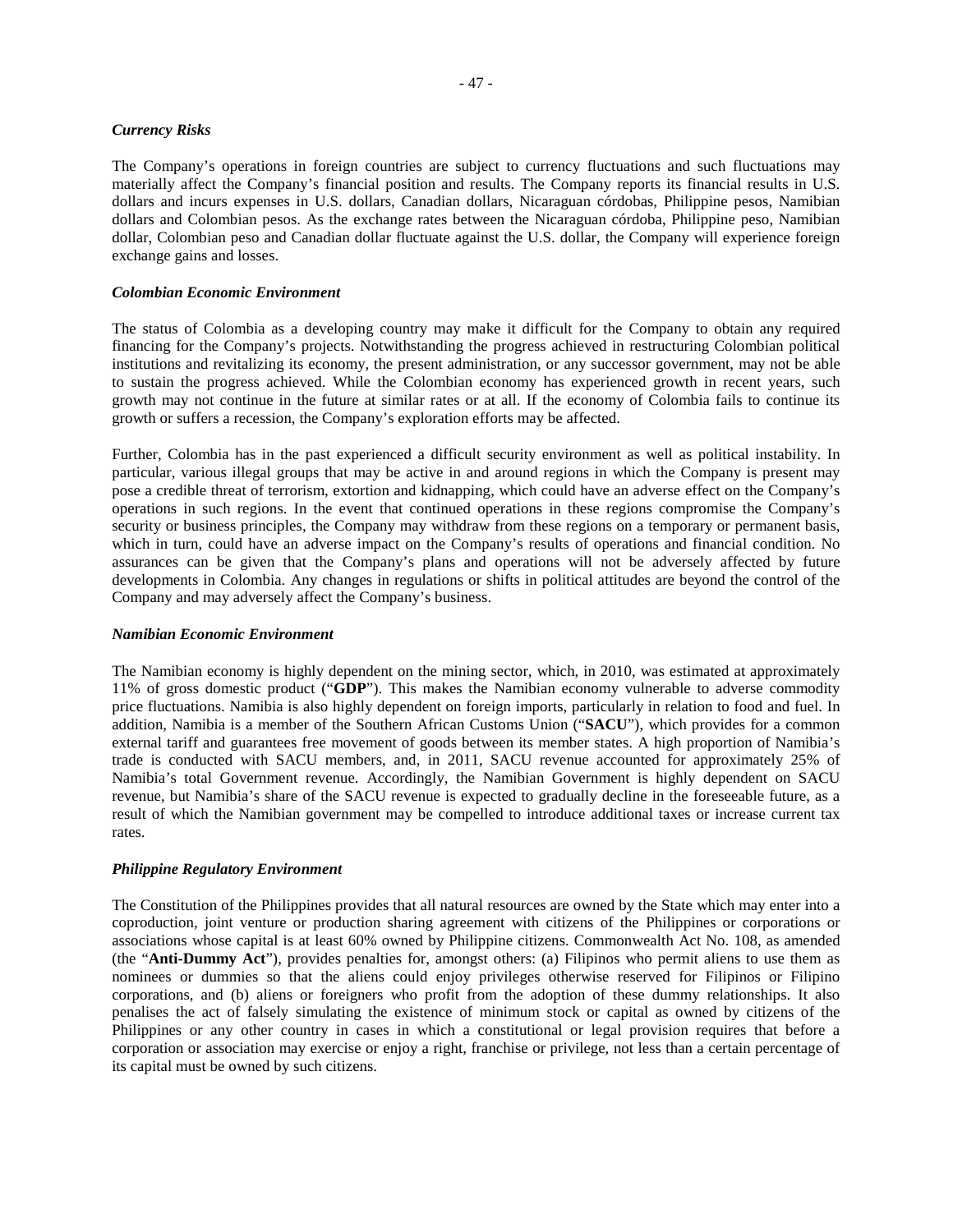The Anti-Dummy Act likewise prohibits aliens from intervening in the management, operation, administration or control of nationalised business or enterprises, whether as officers, employees or labourers, with or without remuneration, except that aliens may take part in technical aspects only, provided (a) no Filipino can do such technical work, and (b) it is with express authority from the Secretary of Justice. The Anti-Dummy Act also allows the election of aliens as members of the boards of directors or the governing bodies of corporations or associations engaged in partially nationalised activities in proportion to their allowable participation or share in the capital of such entities. Although the Company believes its structure complies with all Philippine regulations, there is a risk that, given the limited precedents to date in the country, it could be changed or challenged.

## **Labour and Employment Matters**

Production at the Company's mining operations is dependent upon the efforts of the Company's employees and the Company's relations with its unionized and non-unionized employees. In addition, relations between the Company and its employees may be affected by changes in the scheme of labour relations that may be introduced by the relevant governmental authorities in those jurisdictions in which the Company carries on business. Changes in such legislation or in the relationship between the Company and its employees may have a material adverse effect on the Company's business, financial condition and results of operations.

The Limon Mine has experienced labour issues in the past, including work stoppages or suspension of operations due to legal or illegal strikes or illegal road blockades. Although there were no work stoppages in 2011, they remain a potential issue for the Company and time may be lost to strikes (legal and illegal). The Company is continuing to seek a permanent solution to these disruptions; however, there can be no assurance that a permanent solution will be found and the Company will not have to suspend operations again.

In Namibia, due to high levels of unemployment, and restrictive immigration policies applied by the Namibian Ministry of Home Affairs, it may be difficult for the Company to obtain employment permits for skilled personnel that may be required in exploration or mining operations. In addition, Namibia suffers from high levels of poverty and unemployment. Although Namibia spends a significant proportion (the highest single budget amount) on education, education initiatives and programmes may take time to take effect. Currently, a significant proportion of the Namibian work-force can be classified as unskilled or semi-skilled labourers, as a result of which it may be difficult for employers to find skilled personnel for specialised tasks.

### **Outside contractor risk**

Certain of the Company's mining and exploration activities, particularly those in the Philippines, are conducted by outside contractors. As a result, the Company's operations at these sites will be subject to a number of risks, some of which will be outside the Company's control, including:

- negotiating agreements with contractors on acceptable terms;
- the inability to replace a contractor and its operating equipment in the event that either party terminates the agreement;
- reduced control over such aspects of operations that are the responsibility of the contractor;
- failure of a contractor to perform under its agreement with the Company;
- interruption of operations in the event that a contractor ceases its business due to insolvency or other unforeseen events;
- failure of a contractor to comply with applicable legal and regulatory requirements, to the extent that it is responsible for such compliance; and
- problems of a contractor with managing its workforce, labour unrest or other employment issues.

In addition, the Company may incur liability to third parties as a result of the actions of a contractor. The occurrence of one or more of these risks could have a material adverse effect on the Company's business, results of operations and financial condition.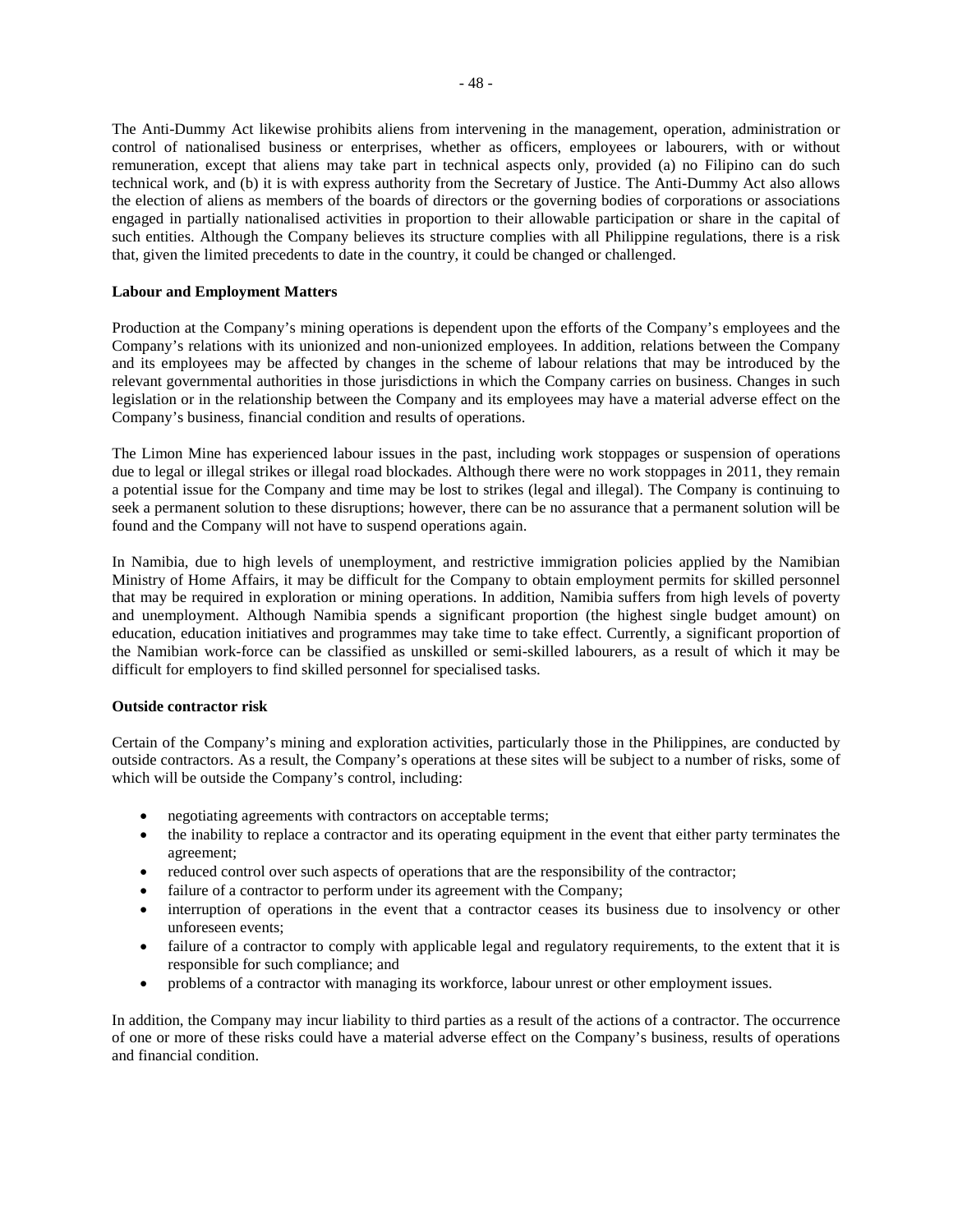#### **Environmental and other Regulatory Requirements**

The activities of the Company are subject to environmental regulations promulgated by government agencies from time to time. Environmental legislation generally provides for restrictions and prohibitions on spills, releases or emissions of various substances produced in association with certain mining industry operations, such as seepage from tailings disposal areas, which would result in environmental pollution. A breach of such legislation may result in imposition of fines and penalties. In addition, certain types of operations require the submission and approval of environmental impact assessments. Environmental legislation is evolving towards stricter standards, and enforcement, fines and penalties for non-compliance are becoming more stringent. An environmental assessment of a proposed project carries a heightened degree of responsibility for companies and their directors, officers and employees. The cost of compliance with changes in governmental regulations has a potential to reduce the profitability of operations.

The current mining and exploration activities of the Company require permits from various governmental authorities and such operations are, and will be, governed by laws and regulations governing exploration, labour standards, occupational health, waste disposal, toxic substances, land use, environmental protection, safety, mine permitting and other matters. Companies engaged in mining and exploration activities generally experience increased costs and delays as a result of the need to comply with applicable laws, regulations and permits. There can be no assurance that all permits that the Company may require for mining and exploration will be obtainable on reasonable terms or on a timely basis, or that such laws and regulations would not have an adverse effect on any project that the Company may undertake. The Company believes it is in substantial compliance with all material laws and regulations which currently apply to its activities. However, there may be unforeseen environmental liabilities of the Company resulting from exploration and/or mining activities and these may be costly to remedy.

#### **Joint Ventures**

A number of the properties in which the Company has an interest are the subject of joint venture arrangements with other mining companies and will be subject to the risks normally associated with the conduct of joint ventures. The existence or occurrence of one or more of the following circumstances and events could have a material adverse impact on the viability of the Company's interests held through joint ventures, which could have a material adverse impact on the Company's results of operations and financial conditions:

- inability to exert influence over certain strategic decisions made in respect of joint venture properties;
- disagreement with joint venture participants on how to develop and operate mines efficiently;
- inability of participants to meet their obligations to the joint venture or third parties; and
- litigation between participants regarding joint venture matters.

### **Additional Funds**

Future exploration, development, mining, and processing of minerals from the Company's properties could require substantial additional financing. No assurances can be given that the Company will be able to raise the additional funding that may be required for such activities, should such funding not be fully generated from operations. To meet such funding requirements, the Company may be required to undertake additional equity financing, which would be dilutive to shareholders. Debt financing, if available, may involve certain restrictions on operating activities or other financings. There is no assurance that such equity or debt financing will be available to the Company or that they would be obtained on terms favourable to the Company, if at all, which may adversely affect the Company's business and financial position. Failure to obtain sufficient financing may result in delaying or indefinite postponement of exploration, development, or production on any or all of the Company's properties, or even a loss of property interests.

## **Hedging risk**

In compliance with the conditions required by the debt financiers of the Masbate Mine, a variety of financial instruments (such as gold forward sales contracts and gold put options) have been used from time to time to reduce exposure to unpredictable fluctuations in the project life revenue streams. With the acquisition of CGA, the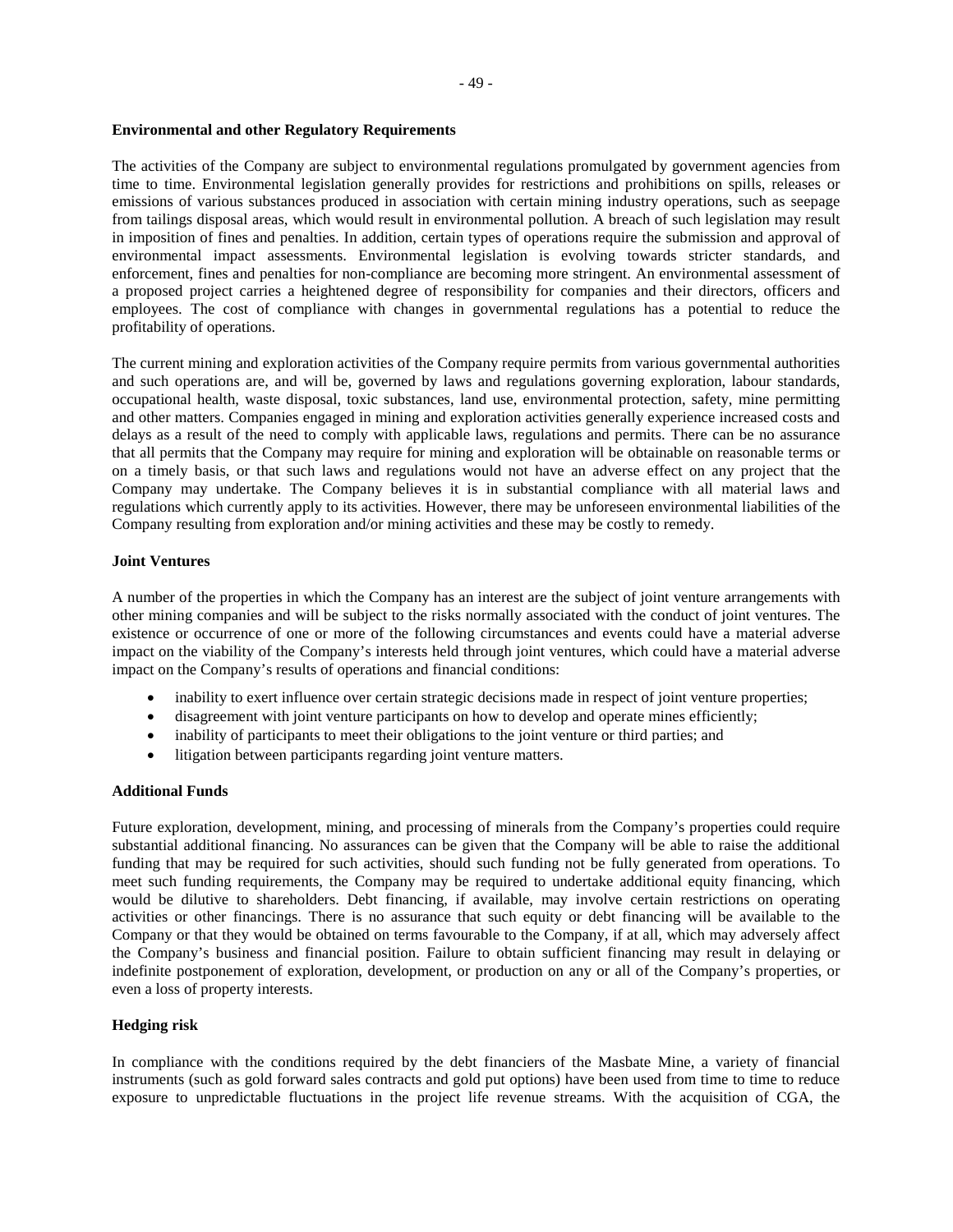Company assumed these hedging programs. Within this context, the hedging programs undertaken are structured with the objective of retaining as much upside to the gold price as possible, but in any event, by limiting hedging commitments to no more than 50% of CGA's gold reserves. CGA also entered into a number of other derivative instruments including interest rate swaps and fuel hedging contracts. In the event the Company cannot deliver into these contracts due to insufficient gold production at the Masbate Mine, the Company could be exposed to material market adjustments that could cause material liquidity requirements that may not be able to be funded from the cashflow from operations.

### **Principal Properties Located in Adverse Climates**

Certain of the Company's operations are located in remote areas and are affected by adverse climate issues, resulting in technical challenges for conducting both geological exploration and mining operations. Although the Company benefits from modern mining technology for operating in such areas with adverse climate, the Company may sometimes be unable to overcome problems related to weather and climate either expeditiously or at a commercially reasonable cost, which could have a material adverse effect of the Company's business and results of operations.

#### **Infrastructure**

Mining, development and exploration activities depend on adequate infrastructure, including reliable roads, power sources and water supply. The Company's inability to secure adequate water and power resources, as well as other events outside of its control, such as unusual weather, sabotage, government or other interference in the maintenance or provision of such infrastructure, could adversely affect the Company's operations and financial condition.

In Namibia, although there has not yet been any electric power blackouts, Namibia may, in the short term, experience electricity shortages, *inter alia* on account of the (i) demand for electricity is increasing, both on account of growth in GDP as well as on account of increased mining operations; (ii) the contracts for the supply of electricity with neighbouring countries (particularly South Africa) may expire between 2012 and 2015, and may not be renewed due to electricity shortages in these neighbouring countries; and (iii) projects for addressing electricity demand are in the preliminary stages, may take several years to complete, may not be financed easily or at all, and may experience delays or cancellations. In addition, Namibia is an arid country, and water resources are scarce. Although the Government of Namibia currently pursues a seawater desalination project, Namibia may in the short term experience water shortages, *inter alia* on account of the following (i) demand for water is increasing, both on account of growth in GDP as well as on account of increased mining operations; and (ii) the seawater desalination project pursued by the Government may take several years to complete, may not be financed easily or at all, and may experience delays or cancellations.

#### **Small scale miners**

Small scale miners have been operating in Aroroy, Masbate since 1979 without the benefit of a valid mining or processing permits issued by the Government. Some of the mining and processing operations are within FRC's property, and there has been evidence of contamination from tailing and effluent discharges within the Masbate property boundary. Although FRC is not liable for their contamination, CGA has been diligent in attempting to limit the activities of these miners and informing the public about the risk of contamination. In line with attempts to limit and control their activities, CGA, in coordination with local and National government, began a process to enter into agreements with small scale miners. The agreements will require the formation of local cooperatives to legally apply for mining and processing permits and work on some areas of the Company's mineral tenements that are not suitable for large scale mining and limited to a definite period of time. There is also a natural conflict in objectives between small scale miners and the Company and FRC, as the small scale miners have no legal rights to mine and are keen to access as much ore as possible. In contrast, the Company and FRC have a stated position of allowing some level of activity, however, the Company and FRC require it to be contained to nominated areas only and subject to the law governing small scale mining in the country. Accordingly, there are risks that conflict can arise which could materially adversely affect the operations of the Company and/or FRC.

In Nicaragua, there is a long history of small scale miner activity throughout the country. Nicaraguan law provides that 1% of a concession be available for artisanal (non-mechanized) activity. At La Libertad, the Company has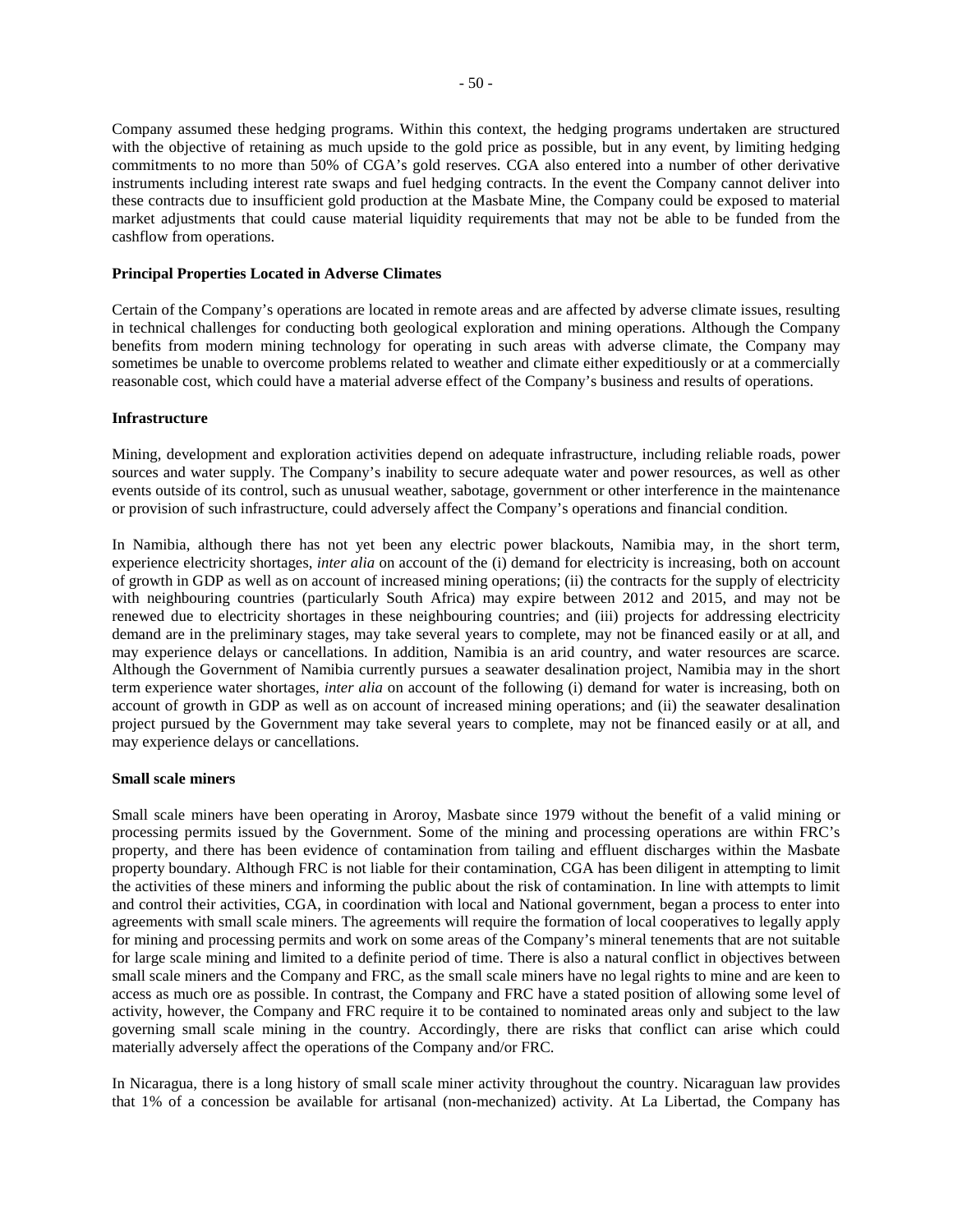executed several agreements with local cooperatives, and processes a portion of their output from areas that are mutually agreed upon. There is also independent artisanal mining being carried out. Small scale miner issues are managed by a specific specialized group at La Libertad Mine, and the focus has been to ensure that the Company and artisanal miners coexist within the concession. At Mina El Limon, there has been no artisanal activity in the active mining area, however in outlying non-producing concessions, there are some areas of extensive small scale miner workings. The number of artisanal miners has increased as the price of gold has increased.

## **Property Interests**

The ability of the Company to carry out successful mineral exploration and development activities and mining operations will depend on a number of factors. The section of this Annual Information Form under the heading "*Description of the Business*" identifies the Company's obligations with respect to acquiring and maintaining title to the Company's interest in certain of its current properties. No guarantee can be given that the Company will be in a position to comply with all such conditions and obligations, or to require third parties to comply with their obligations with respect to such properties. Furthermore, while it is common practice that permits and licenses may be renewed, extended or transferred into other forms of licenses appropriate for ongoing operations, no guarantee can be given that a renewal, extension or a transfer will be granted to the Company or, if they are granted, that the Company will be in a position to comply with all conditions that are imposed. A number of the Company's interests are the subject of pending applications to register assignments, extend the term, and increase the area or to convert licenses to concession contracts and there is no assurance that such applications will be approved as submitted.

The Company is satisfied based on due diligence conducted by the Company that its interests in the properties are valid and exist as set out in this Annual Information Form. There can be no assurances, however, that the interests in the Company's properties are free from defects or that the material contracts between the Company and the entities owned or controlled by foreign government will not be unilaterally altered or revoked. There is no assurance that the Company's rights and title interests will not be revoked or significantly altered to the detriment of the Company. There can be no assurances that the Company's rights and title interests will not be challenged or impugned by third parties. The Company's interests in properties may be subject to prior unregistered agreements or transfers and title may be affected by undetected defects or governmental actions.

Certain of the Company's property interests are also the subject of joint ventures that give the Company the right to earn an interest in the properties. To maintain a right to earn an interest in the properties, the Company may be required to make certain expenditures in respect of the property maintenance by paying government claim and other fees. If the Company fails to make the expenditures or fails to maintain the properties in good standing, the Company may lose its right to such properties and forfeit any funds expended to such time.

### **Dependence on Key Personnel**

The success of the Company will be largely dependent upon the performance of its key officers, employees and consultants. Locating and developing mineral deposits depends on a number of factors, not the least of which is the technical skill of the exploration, development and production personnel involved. The success of the Company is largely dependent on the performance of its key personnel. Failure to retain key personnel or to attract or retain additional key individuals with necessary skills could have a materially adverse impact upon the Company's success. The Company has not purchased any "key-man" insurance with respect to any of its directors, officers or key employees and has no current plans to do so.

## **Conflicts of Interest**

Certain directors and officers of the Company are or may become associated with other mining and mineral exploration industry companies which may give rise to conflicts of interest. In accordance with the BCBCA*,* directors who have a material interest in any person who is a party to a material contract or a proposed material contract with the Company are required, subject to certain exceptions, to disclose that interest and generally abstain from voting on any resolution to approve the contract. In addition, the directors and the officers are required to act honestly and in good faith with a view to the best interests of the Company. However, circumstances (including with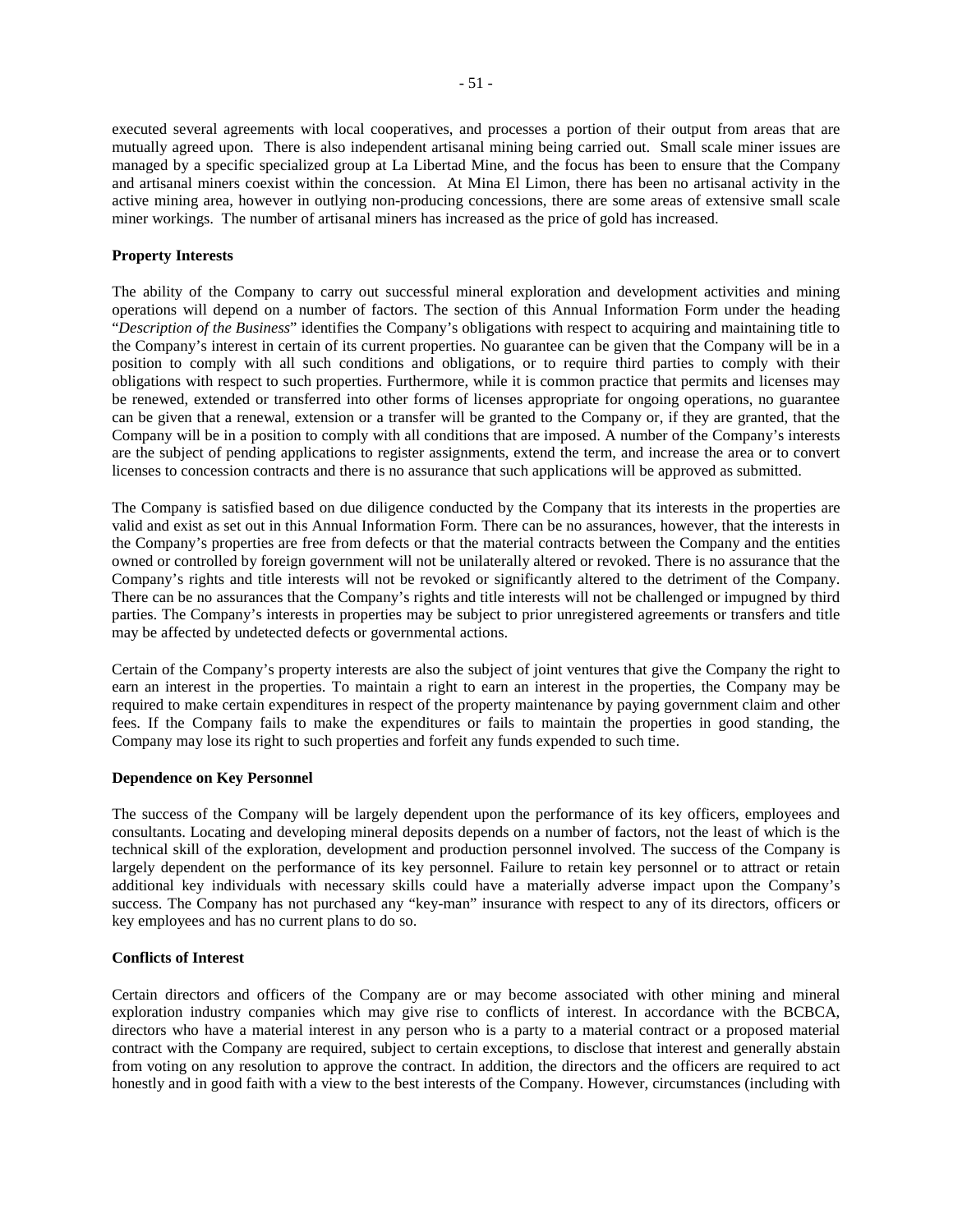respect to future corporate opportunities) may arise which are resolved in a manner that is unfavourable to the Company.

### **Insurance and Uninsured Risks**

The business of the Company is subject to a number of risks and hazards generally, including adverse environmental conditions, industrial accidents, labour disputes, unusual or unexpected geological conditions, ground or slope failures, cave-ins, changes in the regulatory environment and natural phenomena such as inclement weather conditions, floods and earthquakes. Such occurrences could result in damage to mineral properties or production facilities, personal injury or death, environmental damage to properties of the Company or others, delays in mining, monetary losses and possible legal liability.

Although the Company maintains insurance to protect against certain risks in such amounts as it considers to be reasonable, its insurance will not cover all the potential risks associated with its operations and insurance coverage may not continue to be available or may not be adequate to cover any resulting liability. It is not always possible to obtain insurance against all risks and the Company may decide not to insure against certain risks because of high premiums or other reasons. Moreover, insurance against risks such as environmental pollution or other hazards as a result of exploration and production is not generally available to the Company or to other companies in the mining industry on acceptable terms. Losses from these events may cause the Company to incur significant costs that could have a material adverse effect upon its financial performance and results of operations.

#### **Unknown Liabilities in Connection with Acquisitions**

As part of the Company's acquisitions, the Company has assumed liabilities and risks. While the Company conducted due diligence, there may be liabilities or risks that the Company failed, or was unable, to discover in the course of performing the due diligence investigations or for which the Company was not indemnified. Any such liabilities, individually or in the aggregate, could have a material adverse effect on the Company's financial position and results of operations.

### **Competition**

The mining industry is intensely competitive in all of its phases, and the Company competes with many companies possessing greater financial resources and technical facilities than itself with respect to the discovery and acquisition of interests in mineral properties, and the recruitment and retention of qualified employees and other persons to carry out its mineral production and exploration activities. Competition in the mining industry could adversely affect the Company's prospects for mineral exploration in the future.

#### **No History of Dividends**

The Company has not paid a dividend on its Common Shares since incorporation. The Company intends to continue to retain earnings and other cash resources for its business. Any future determination to pay dividends will be at the discretion of the board of directors and will depend upon the capital requirements of the Company, results of operations and such other factors as the board of directors considers relevant.

## **Price Volatility in Publicly Traded Securities**

In recent years, the securities markets in Canada have experienced a high level of price and volume volatility, and the market prices of securities of many companies have experienced wide fluctuations in price that have not necessarily been related to the operating performance, underlying asset values or prospects of such companies. There can be no assurance that continual fluctuations in price will not occur. The price of the Common Shares is subject to market trends and conditions generally, notwithstanding any potential success of the Company in creating revenues, cash flows or earnings.

In the past, following periods of volatility in the market price of a company's securities, shareholders have often instituted class action securities litigation against those companies. Such litigation, if instituted, could result in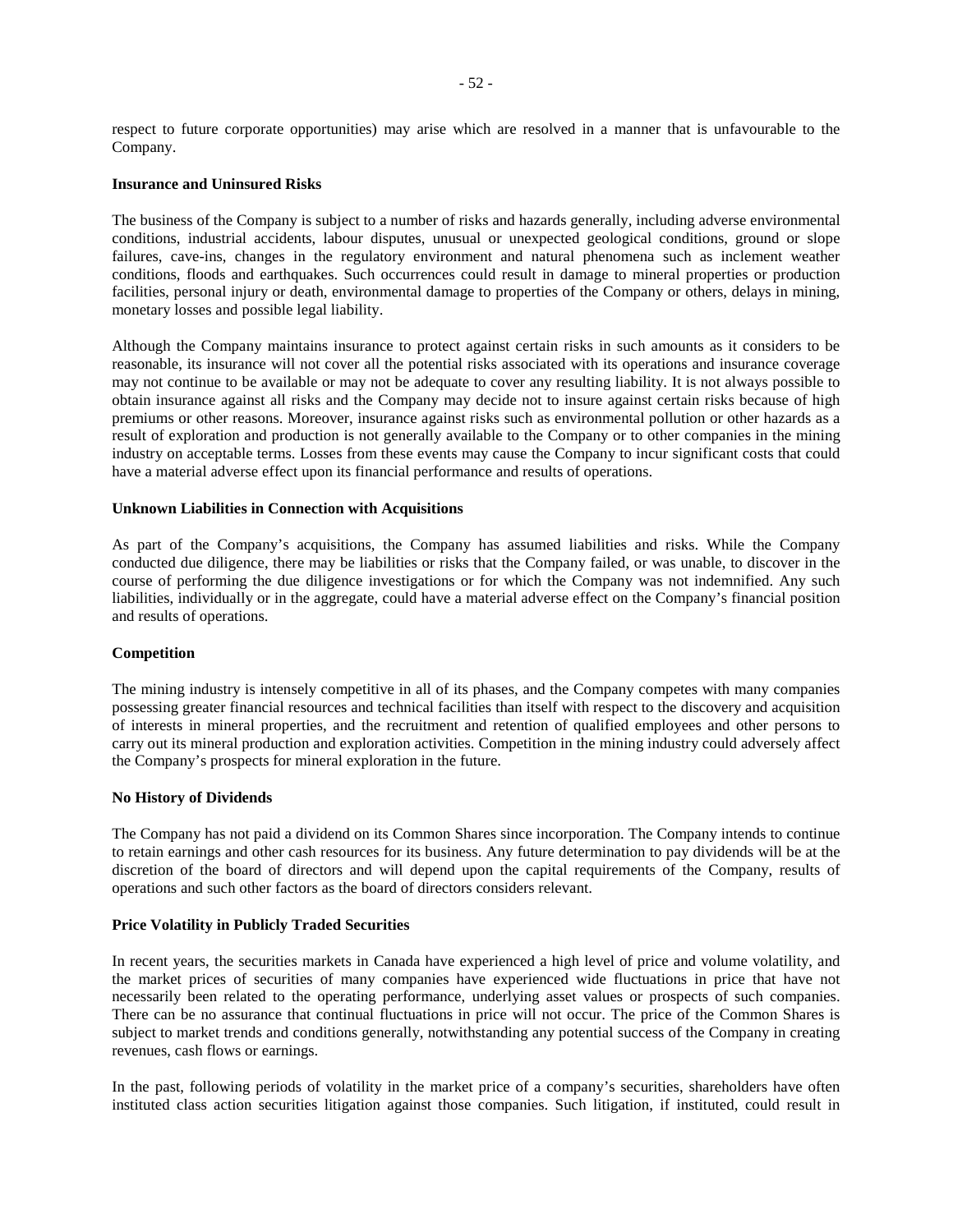substantial cost and diversion of management attention and resources, which could materially and adversely harm the Company and its financial position.

#### **Litigation Risk**

All industries, including the mining industry, are subject to legal claims, with and without merit. Defence and settlement costs of legal claims can be substantial, even with respect to claims that have no merit. Due to the inherent uncertainty of the litigation process, the litigation process could take away from management time and effort and the resolution of any particular legal proceeding to which the Company may become subject could have a material effect on the Company's financial position, results of operations or the Company's property development.

#### **Enforcement of Civil Liabilities**

A substantial part of the assets of the Company are located outside of Canada and certain of the directors and officers of the Company are resident outside of Canada. As a result, it may be difficult or impossible to enforce judgments granted by a court in Canada against the assets of the Company or the directors and officers of the Company residing outside of Canada.

#### **DIVIDENDS**

The Company has not declared any dividends or distributions on its Common Shares since its incorporation. The Company intends to retain its earnings, if any, to finance growth and expand its operations and does not anticipate paying any dividends or distributions in the foreseeable future. The board of directors may declare from time to time such cash dividends or distributions out of the monies legally available for dividends or distributions as the board of directors considers advisable. Any future determination to pay dividends or make distributions will be at the discretion of the board of directors and will depend on the capital requirements of the Company, results of operations and such other factors as the board considers relevant.

### **DESCRIPTION OF CAPITAL STRUCTURE**

The Company's authorized share capital consists of an unlimited number of Common Shares and an unlimited number of preferred shares. As at the date of this Annual Information Form, 646,003,332 Common Shares and no preferred shares are issued and outstanding (672,052,833 on a fully diluted basis).

#### **Common Shares**

Registered holders of Common Shares are entitled to receive notice of and attend all meetings of shareholders of the Company, and are entitled to one vote for each Common Share held. In addition, holders of Common Shares are entitled to receive on a *pro rata* basis dividends if, as and when declared by the board of directors and, upon liquidation, dissolution or winding-up of the Company, are entitled to receive on a *pro rata* basis the net assets of the Company after payment of debts and other liabilities, in each case subject to the rights, privileges, restrictions and conditions attaching to any other series or class of shares, including preferred shares, ranking in priority to, or equal with, the holders of the Common Shares.

#### **Preferred Shares**

The preferred shares without par value may at any time and from time to time be issued in one or more series. The board of directors may from time to time by resolution determine the maximum number of preferred shares of any such series or determine there is no maximum, determine the designation of the preferred shares of that series and amend the articles of the Company to create, define and attach, and if permitted by the BCBCA, alter, vary or abrogate, any special rights and restrictions to be attached to the preferred shares of that series. Except as provided in the special rights and restrictions attaching to the preferred shares, the holders of preferred shares will not be entitled to receive notice of, attend or vote any meeting of the shareholders of the Company. Holders of preferred shares will be entitled to preference with respect to payment of dividends on such shares over the Common Shares, and over any other shares of the Company ranking junior to the preferred shares with respect to payment of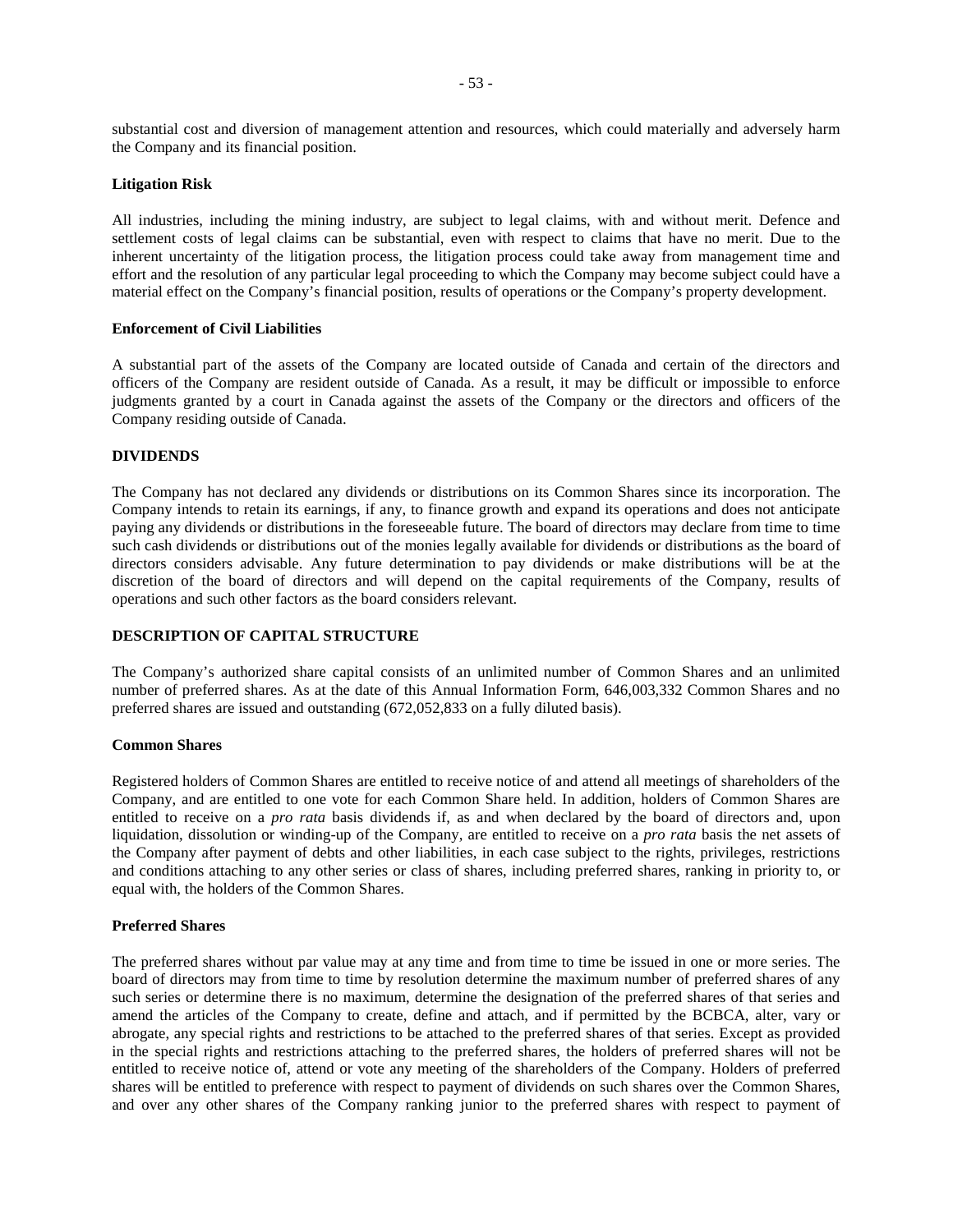dividends. In the event of liquidation, dissolution or winding-up of the Company, holders of preferred shares will be entitled to preference with respect to distribution of the property or assets of the Company over the Common Shares and over any other shares of the Company ranking junior to the preferred shares with respect to the repayment of capital paid up on, and the payment of any or all accrued and unpaid cumulative dividends whether or not earned or declared, or any or all declared and unpaid non-cumulative dividends, on the preferred shares.

## **Stock Options**

In 2010, the board of directors and the shareholders of the Company approved the adoption of an amended and restated stock option plan (the "**Stock Option Plan**") for the benefit of directors, employees and consultants of the Company. The purpose of the Stock Option Plan is to provide eligible persons with an opportunity to purchase common shares of the Company and to benefit from the appreciation in the value of such common shares. The Stock Option Plan increases the Company's ability to attract the individuals of exceptional skill by providing them with the opportunity, through the exercise of stock options, to benefit from the growth of the Company. The board of directors has the authority to determine the directors, officers, employees and consultants to whom options will be granted, the number of options to be granted to each person and the price at which common shares may be purchased, subject to the terms and conditions set forth in the Stock Option Plan.

On May 6, 2011, the board of directors approved a further amendment to the Stock Option Plan (the "**Amended Plan**"), subject to shareholder and regulatory approval, and on June 10, 2011, the shareholders of the Company approved the Amended Plan.

Messrs. Clive Johnson, Mark Corra, Roger Richer, Tom Garagan, Dennis Stansbury and George Johnson, who are executive officers of the Company, and Robert Cross, Chairman of the board of directors, have voluntarily adopted a policy of not accepting stock options granted under the Amended Plan.

Key provisions of the Amended Plan include:

- (a) the eligible participants are any director, officer, employee, or consultant of the Company or any of its associated affiliated, controlled or subsidiary companies;
- (b) the maximum number of Common Shares issuable pursuant to options granted under the Amended Plan will be a number equal to 7.5% of the issued and outstanding Common Shares on a non-diluted basis at any time;
- (c) a restriction that no more than 7.5% of the total number of issued and outstanding Common Shares may be issuable to insiders of the Company pursuant to options granted to insiders under the Amended Plan, together with all of the Company's other previously established and outstanding or proposed share compensation arrangements;
- (d) a restriction that no more than 5% of the total number of issued and outstanding Common Shares may be issuable to any one individual within a one-year period pursuant to options granted under the Amended Plan, together with all of the Company's other previously established and outstanding or proposed share compensation arrangements, unless the Company has obtained disinterested shareholder approval;
- (e) a restriction that no more than 1% of the total number of issued and outstanding Common Shares may be issuable to the non-employee directors of the Company, as a group, within a one-year period pursuant to options granted to the non-employee directors under the Amended Plan, together with all of the Company's other previously established and outstanding or proposed share compensation arrangements;
- (f) the vesting period of all options shall be determined by the board of directors;
- (g) options may be exercisable for a period of up to a maximum term of ten years, such period to be determined by the board of directors of the Company and the options are non-transferable and nonassignable;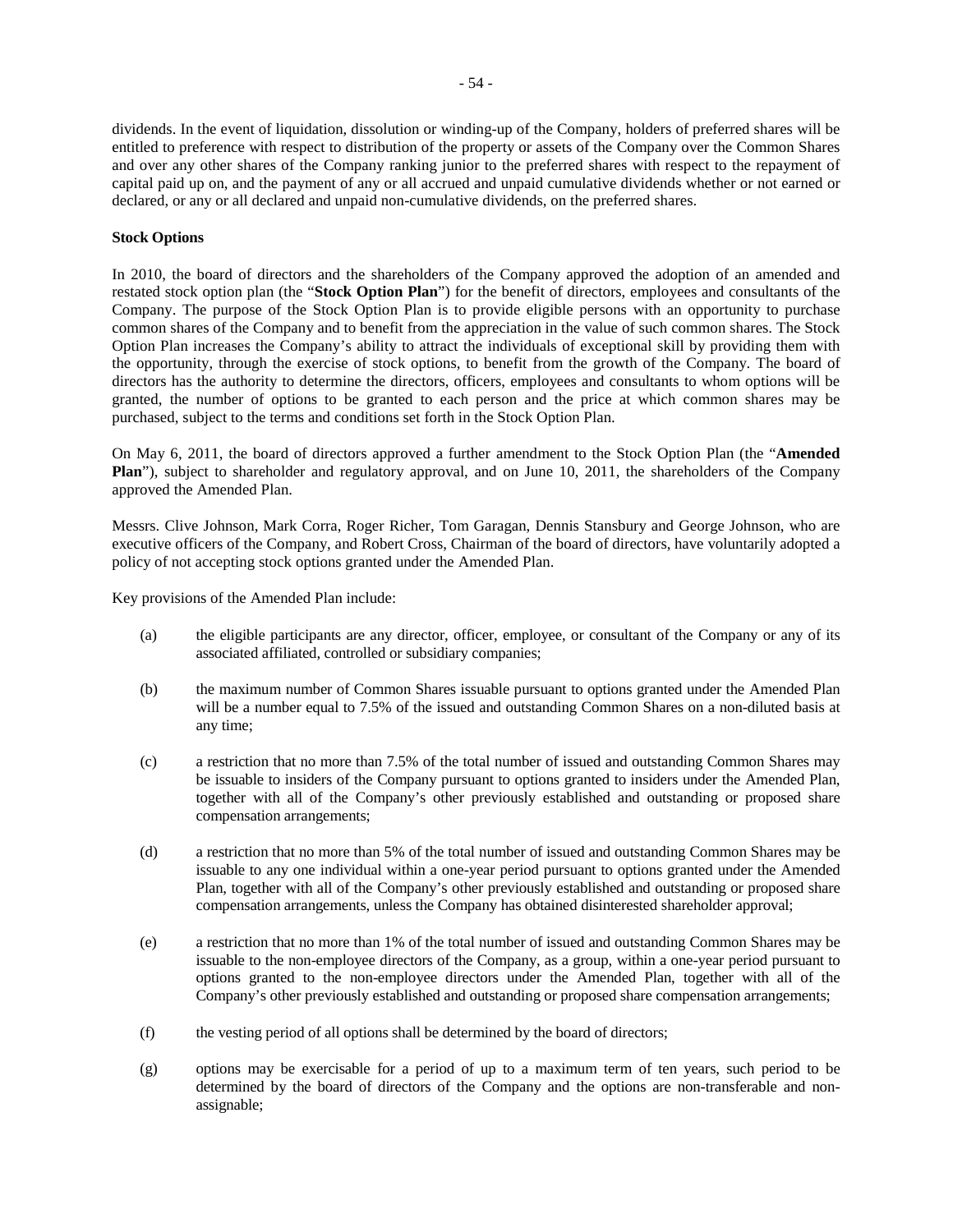- (h) the board of directors shall fix the exercise price of each option at the time the option is granted, provided that such price is not lower than the closing market price on the trading day prior to the grant of such options, or such other minimum price as may be required by the Toronto Stock Exchange ("**TSX**");
- (i) options held by optionees who are terminated without cause are subject to an accelerated expiry term for those options which requires that options held by those individuals expire on the earliest of: (i) the original expiry term of such options; (ii) 90 days after the optionee ceases active employment with the Company, (iii) 90 days after the date of delivery of written notice of retirement, resignation or termination; or (iv) the expiration date fixed by the board of directors;
- (j) options held by an individual who ceases to be employed by the Company for cause or is removed from office or becomes disqualified from being a director will terminate immediately;
- (k) in the event that the expiry date of an option falls within a "black-out period" (a period during which certain persons cannot trade common shares pursuant to a policy of the Company respecting restrictions on trading), or immediately following a black-out period, the expiration date is automatically extended to the date which is the tenth business day after the end of the black-out period;
- (l) in the event of death of an optionee, any option held as at the date of death is immediately exercisable for a period of 12 months after the date of death or prior to the expiry of the option term, whichever is sooner;
- (m) upon the announcement of a transaction which, if completed, would constitute a change of control of the Company and under which Common Shares of the Company are to be exchanged, acquired or otherwise disposed of, including a takeover bid, all options that have not vested will be deemed to be fully vested and exercisable, solely for the purposes of permitting the optionees to exercise such options in order to participate in the change of control transaction;
- (n) options that expire unexercised or are otherwise cancelled will be returned to the Amended Plan and may be made available for future option grant pursuant to the provisions of the Amended Plan; and
- (o) the board of directors may, from time to time, subject to applicable law and prior shareholder approval, if required, of the TSX or any other applicable regulatory body, suspend, terminate discontinue or amend the Amended Plan; and
- (p) the board of directors of the Company, without prior approval of the shareholders of the Company and the TSX or any regulatory body having authority of the Company, will not be entitled to: (i) increase the maximum percentage of Common Shares issuable by the Company pursuant to the Amended Plan; (ii) amend an option grant for an option held by an insider to effectively reduce the exercise price or extend the expiry date of such options; (iii) make a change of eligible participants which would have the potential of broadening or increasing participation by insiders; (iv) add any form of financial assistance; (v) add a deferred or restricted share unit or any other provision that results in an eligible participants receiving Common Shares while no cash consideration is received by the Company; or (vi) amend any of the amendment provisions of the Amended Plan.

As at the date of this Annual Information Form, the following options were outstanding under the Amended Plan, each exercisable to purchase one Common Share:

| <b>Number</b> | <b>Exercise Price (\$)</b> | <b>Expiry Date</b>         |
|---------------|----------------------------|----------------------------|
| 204,800       | 1.57                       | June 25, 2013              |
| 68,500        | 1.57                       | July 1, 2013               |
| 2,514,563     | 2.40-4.00                  | July 13, 2015-July 2, 2016 |
| 2,870,450     | 0.80                       | August 3, 2014             |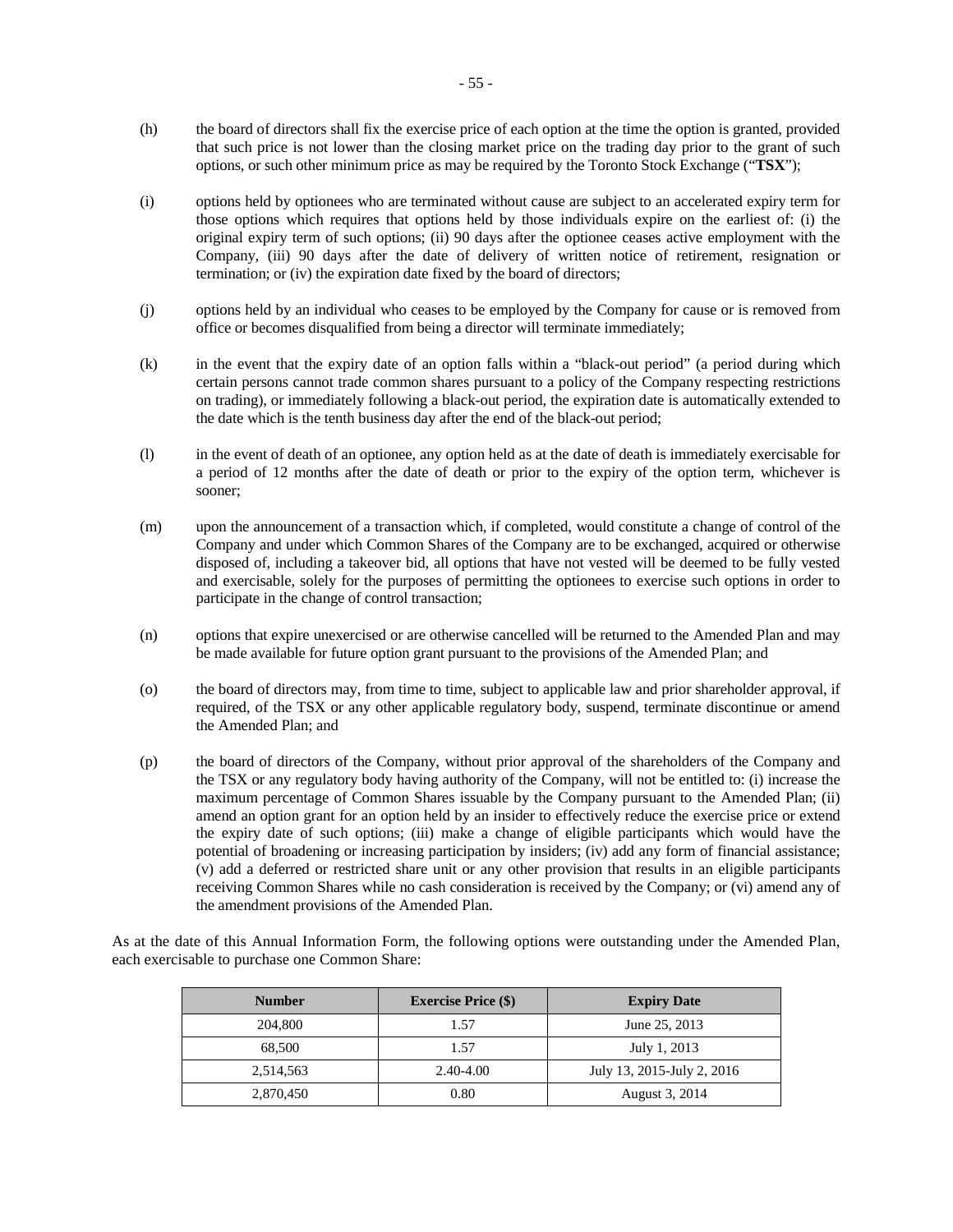| <b>Number</b> | <b>Exercise Price (\$)</b> | <b>Expiry Date</b> |  |
|---------------|----------------------------|--------------------|--|
| 80,400        | 1.27                       | January 21, 2015   |  |
| 210,000       | 1.25                       | February 8, 2015   |  |
| 195,000       | 1.33                       | March 8, 2015      |  |
| 170,000       | 1.44                       | June 2, 2015       |  |
| 20,000        | 1.63                       | August 10, 2015    |  |
| 47,200        | 1.85                       | October 4, 2015    |  |
| 200,000       | 1.97                       | October 19, 2015   |  |
| 1,625,250     | 2.45                       | November 7, 2015   |  |
| 122,400       | 2.57                       | November 30, 2015  |  |
| 698,625       | 2.31                       | January 20, 2016   |  |
| 728,750       | 3.11                       | May 30, 2016       |  |
| 175,000       | 3.19                       | June 28, 2016      |  |
| 815,000       | 3.08                       | August 4, 2016     |  |
| 351,800       | 3.24                       | October 23, 2016   |  |
| 9,525,755     | 3.10                       | January 18, 2017   |  |
| 400,000       | 3.93                       | March 4, 2017      |  |
| 180,000       | 3.06                       | May 8, 2017        |  |
| 360,000       | 3.18                       | July 12, 2017      |  |
| 435,000       | 3.92                       | October 8, 2017    |  |
| 1,200,000     | 3.80                       | January 29, 2018   |  |

### **Restricted Share Unit Plan**

On May 6, 2011, the Company's board of directors approved a Restricted Share Unit Plan (the "**RSU Plan**"), subject to the receipt of shareholder and regulatory approvals, which approvals were obtained by June 10, 2011. Adoption of the RSU Plan was part of the Company's continuing effort to build upon and enhance long term shareholder value. The RSU Plan reflects the Company's commitment to a long term incentive compensation structure that aligns the interests of its employees with the interests of its shareholders.

Restricted share units (the "**RSU**s") may be granted by the Company's Compensation Committee, which has been appointed to administer the RSU Plan to directors, executive officers and employees of the Company (the "**Designated Participants**"). The Committee is entitled to exercise its discretion to restrict participation under the RSU Plan. As at the date of this Annual Information Form, the Company has issued 2,851,008 RSU's under the RSU Plan. Accordingly, 5,148,992 RSU's remain available for grant under the RSU Plan.

The following is a summary of the key features of the RSU Plan:

#### *Awarding RSUs*

- The number of RSUs granted will be credited to the Designated Participant's account effective on the grant date.
- The Compensation Committee will have the discretion to credit a Designated Participant with additional RSUs equal to the aggregate amount of any dividends that would have been paid to the Designated Participant if the RSUs had been Common Shares, divided by the market value of the Common Shares on the date immediately preceding the date on which the Common Shares began to trade on an ex-dividend basis.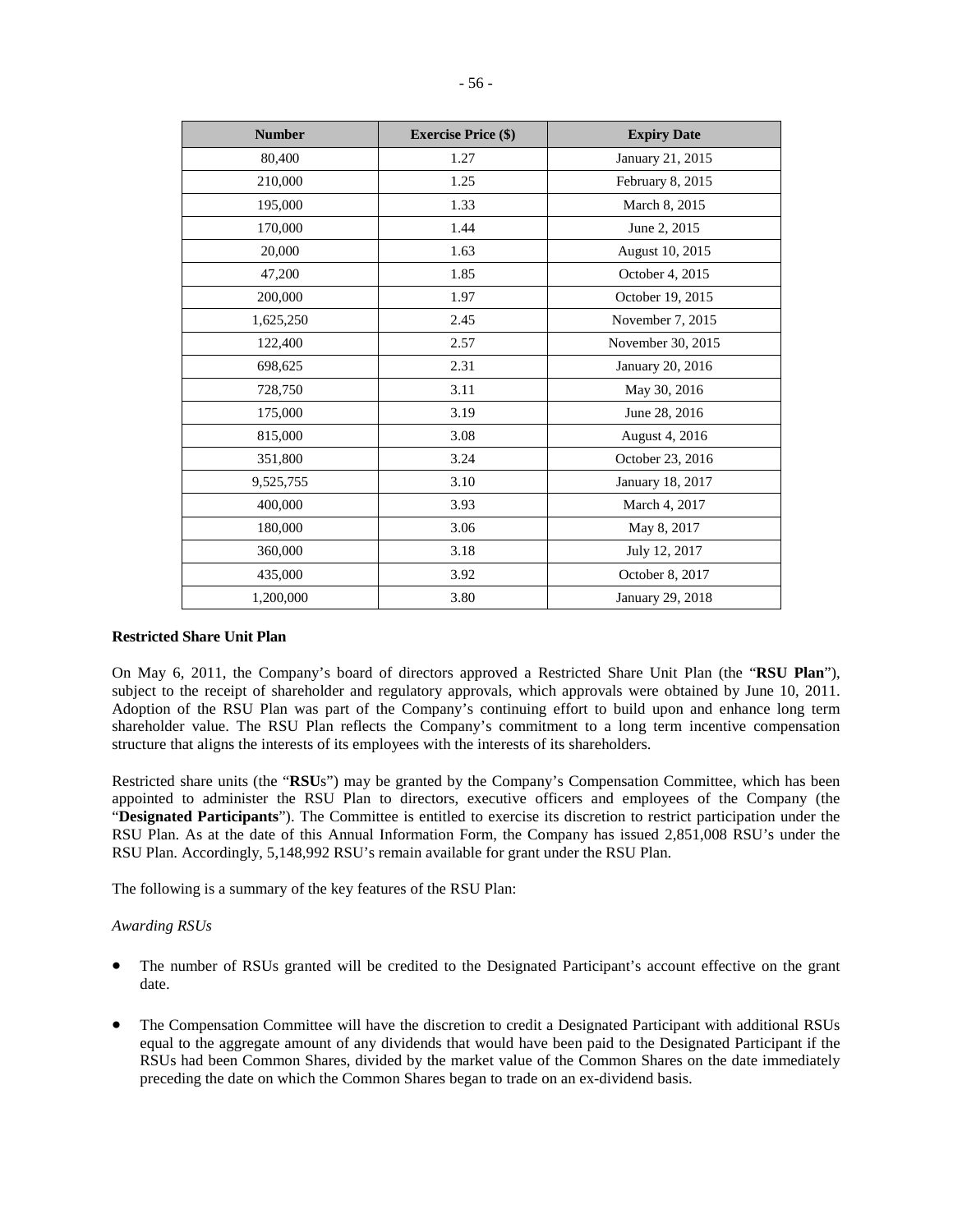- 8,000,000 Common Shares of the Company will be reserved for issuance under the RSU Plan.
- The maximum number of Common Shares issuable to insiders, at any time, pursuant to the RSU Plan, together with all of the Company's other security based compensation arrangements, is 7.5% of the Company's issued and outstanding Common Shares at any time.
- The maximum number of Common Shares issuable to insiders within any one year period pursuant to the RSU Plan, together with all of the Company's other security based compensation arrangements, is 7.5% of the Company's issued and outstanding Common Shares at any time.
- The maximum number of Common Shares issuable to non-employee directors pursuant to the RSU Plan, together with all of the Company's other security based compensation arrangements, is 1% of the Company's issued and outstanding Common Shares at any time.
- Any rights with respect to RSUs will not be transferable or assignable other than for normal estate settlement purposes.

### *Vesting*

- Unless otherwise determined by the Compensation Committee, one-third (1/3) of the RSUs will vest on each of the first, second and third anniversaries of the date that the RSUs are granted.
- In the event that a Designated Participant dies, retires, becomes disabled or is terminated without cause prior to the vesting of the RSUs, the RSUs will vest on a pro rata basis based on the date that employment is terminated and the time remaining until the applicable vesting date.
- If a Designated Participant is terminated for cause or resigns without good reason, his or her RSUs will immediately expire as of the date of termination.

### *Redemption*

• Each RSU entitles the holder, subject to the terms of the RSU Plan, to receive a payment in fully-paid Common Shares of the Company and will be redeemed 5 days after the RSU is fully vested. Each RSU will be redeemed for one Common Share.

### *Change of Control*

- If there is a corporate transaction that results in any person or group of persons acquiring more than 20% of the Company's outstanding Common Shares or substantially all of the Company's assets, or the incumbent members of the board of directors no longer constitute a majority of the board, a change of control will have occurred for the purposes of the RSU Plan.
- In the event of a change of control, for Designated Participants whose employment thereafter ceases for any reason other than resignation without good reason or termination for cause, the RSUs will immediately be deemed to vest and the Company shall, at its option, issue Common Shares or pay a cash amount equal to the market value of such vested RSUs to the Designated Participant.
- In the event of a change of control, should the person or group acquiring the Common Shares of the Company not agree to assume all of the obligations of the Company under the RSU Plan, all unvested RSUs held by Designated Participants will immediately be deemed to vest and the Company shall, at its option, issue common shares or pay a cash amount equal to the market value of such vested RSUs to the Designated Participant.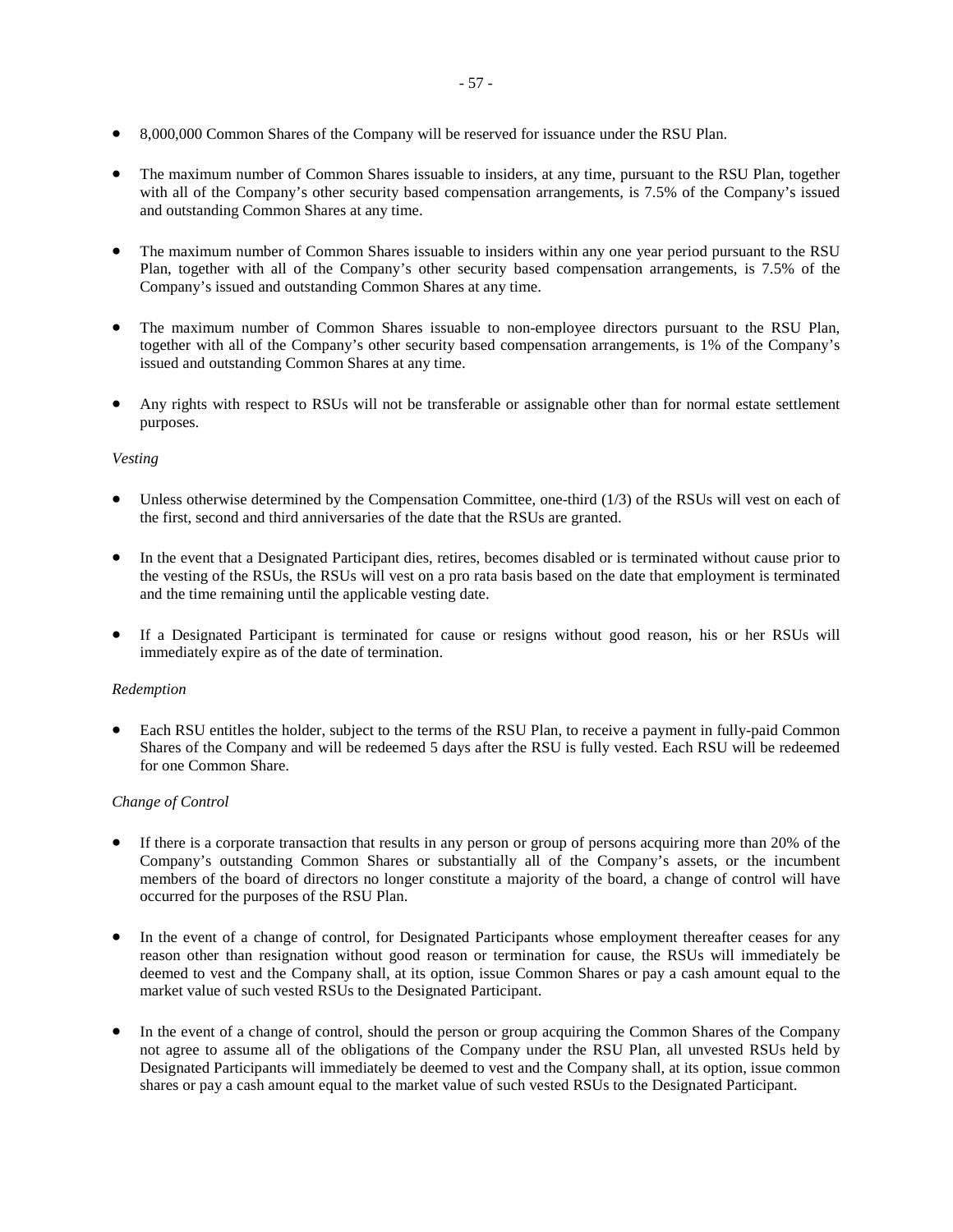#### *Amendment*

- The Board may amend, suspend or terminate the RSU Plan at any time without shareholder approval, unless shareholder approval is required by law or by the rules, regulations and policies of the TSX, provided that, without the consent of a Designated Participant, such amendment, suspension or termination may not in any manner adversely affect the Designated Participant's rights.
- Subject to the terms of the RSU Plan, the Board may approve amendments relating to the RSU Plan, without obtaining shareholder approval, to the extent that such amendment is (i) of a typographical, grammatical, clerical or administrative nature or is required to comply with applicable regulatory requirements; (ii) an amendment relating to administration of the RSU Plan and eligibility for participation under the RSU Plan; (iii) changes the terms and conditions on which RSUs may be or have been granted pursuant to the RSU Plan, including change to the vesting provisions of the RSUs; (iv) changes the termination provisions of an RSU or the RSU Plan; or (v) is an amendment of a "housekeeping nature".
- Shareholder approval will be required for: (i) increasing the number of securities issuable under the RSU Plan; (ii) making a change to the class of Designated Participants that would have the potential of broadening or increasing participation by insiders; (iii) amending the restriction on transferability of RSUs; (iv) permitting awards other than RSUs to be made under the RSU Plan; and (v) deleting or reducing the amendments that require shareholders' approval under the RSU Plan.

## **MARKET FOR SECURITIES**

#### **Trading Price and Volume**

The Common Shares of the Company are listed for trading on the TSX under the symbol "BTO". The following table sets out the market price range and trading volumes of the Common Shares on the TSX for the periods indicated.

| Year |            | <b>High</b> | <b>Low</b> | <b>Volume</b>   |
|------|------------|-------------|------------|-----------------|
|      |            | $($)$       | $($)$      | (no. of shares) |
|      | March 1-28 | 3.33        | 2.73       | 148,521,929     |
|      | February   | 3.94        | 2.94       | 96,188,077      |
| 2013 | Januarv    | 4.02        | 3.48       | 73,288,200      |
|      | December   | 3.78        | 3.28       | 43,724,903      |
|      | November   | 4.20        | 3.33       | 42,702,555      |
|      | October    | 4.24        | 3.77       | 60,000,368      |
|      | September  | 4.38        | 3.67       | 95, 363, 765    |
|      | August     | 4.13        | 3.16       | 25,632,535      |
|      | July       | 3.51        | 3.09       | 27,053,615      |
|      | June       | 3.76        | 2.85       | 39,782,215      |
|      | May        | 3.85        | 2.64       | 66,835,623      |
|      | April      | 4.55        | 3.28       | 48,532,395      |
| 2012 | March      | 4.31        | 3.71       | 50.376.623      |

On March 28, 2013, the closing price of the Common Shares on the TSX was \$3.09 per share.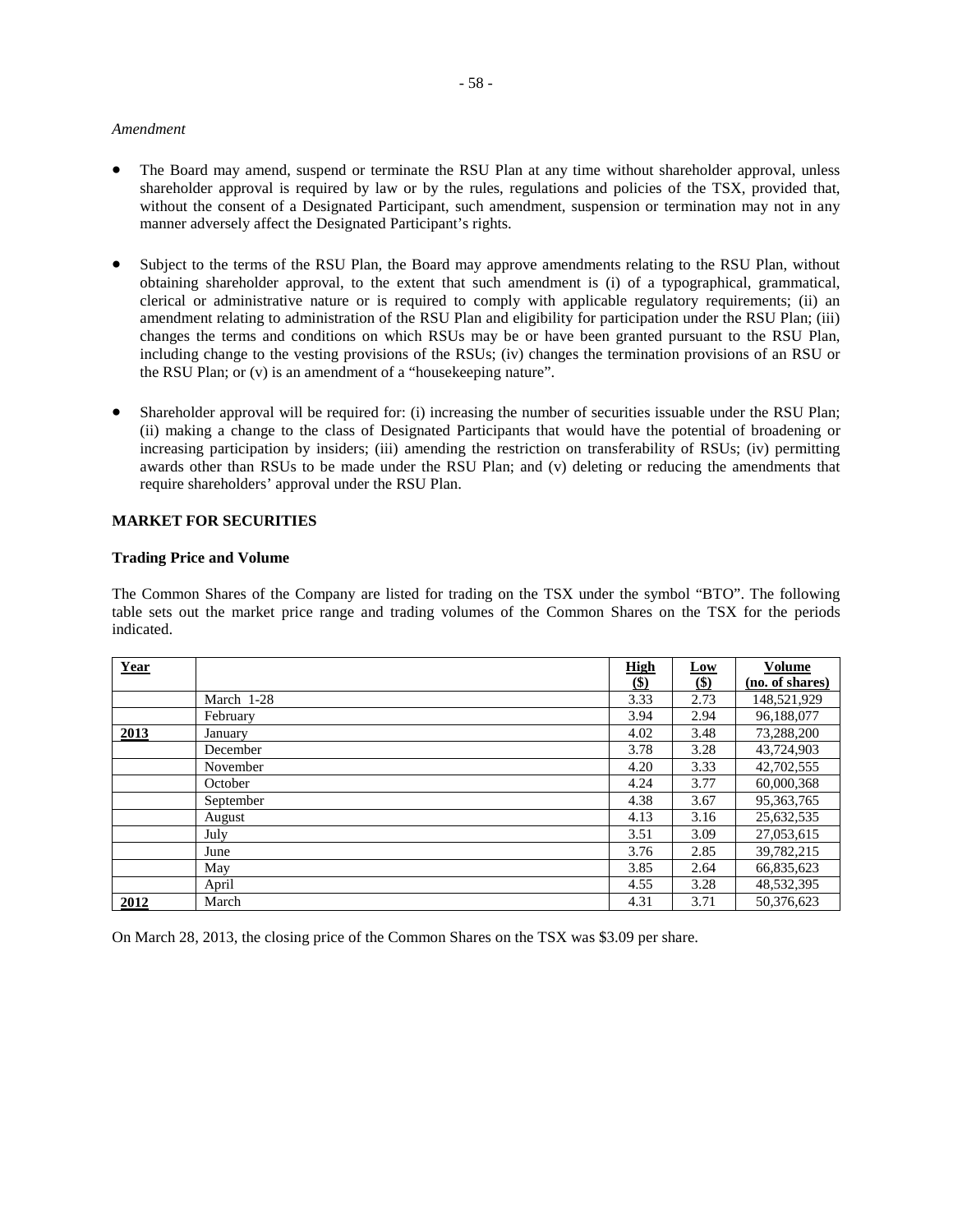## **Prior Sales**

The following table summarizes the issuances of stock options by the Company within the 12 months prior to the date of this Annual Information Form.

| Date of Issue    | <b>Number of Securities</b> | <b>Security</b> | Price per<br><b>Security (\$)</b> |
|------------------|-----------------------------|-----------------|-----------------------------------|
| May 9, 2012      | 180,000                     | Options         | 3.06                              |
| July 13, 2012    | 390,000                     | Options         | 3.18                              |
| October 10, 2012 | 435,000                     | Options         | 3.92                              |
| January 30, 2013 | 1,200,000                   | Options         | 3.80                              |

#### **DIRECTORS AND EXECUTIVE OFFICERS**

The following table sets forth the name, municipality, province or state of residence, position held with the Company, the date of appointment of each director and executive officer, principal occupation within the immediately preceding five years and the shareholdings of each director and executive officer of the Company. The statement as to Common Shares beneficially owned, or controlled or directed, directly or indirectly, by the directors and executive officers named below is in each instance based upon information furnished by the person concerned and is as at the date of this Annual Information Form. Directors of the Company hold office until the next annual general meeting of the shareholders or until their successors are duly elected or appointed.

| Name and<br><b>Municipality</b><br>of Residence                          | <b>Position with Company</b>                              | Principal<br><b>Occupation During</b><br><b>Past Five Years</b>                                                                                                 | Director/Officer<br><b>Since</b> | Number of<br><b>Voting</b><br>Securities <sup>(1)</sup> |
|--------------------------------------------------------------------------|-----------------------------------------------------------|-----------------------------------------------------------------------------------------------------------------------------------------------------------------|----------------------------------|---------------------------------------------------------|
| Clive Johnson <sup><math>(7)</math></sup><br>British Columbia.<br>Canada | President, Chief Executive<br><b>Officer and Director</b> | President, Chief Executive Officer of<br>the Company; formerly the Chairman,<br>President and Chief Executive Officer<br>of Bema Gold Corporation ("Bema")      | December 17, 2006                | 8,580,570 <sup>(2)</sup>                                |
| Robert Cross <sup>(5) (6)</sup><br>British Columbia.<br>Canada           | Chairman and Director                                     | Serves as independent director and, in<br>some cases, non-executive Chairman<br>of public companies principally in the<br>resource sector.                      | October 22, 2007                 | 2,399,593                                               |
| Robert Gayton <sup>(4)(5)</sup><br>British Columbia,<br>Canada           | Director                                                  | Consultant to various public<br>companies since 1987; formerly Vice<br>President of Finance with Western<br>Silver Corporation from 1995 to 2004                | December 17, 2006                | 453,000                                                 |
| John Ivany <sup>(4)(6)</sup><br>Alberta, Canada                          | Director                                                  | Retired; formerly Executive Vice<br>President of Kinross from 1995 to<br>2006                                                                                   | November 20, 2007                | 800,000                                                 |
| Jerry Korpan <sup>(7)</sup><br>London, England                           | Director                                                  | Formerly Executive Director of<br>Emergis Capital S.A., based in<br>Antwerp, Belgium; formerly<br>Managing Director of Yorkton<br>Securities in London, England | November 20, 2007                | 1,000,000                                               |
| Barry<br>Rayment <sup>(4)(5)(7)</sup><br>California, USA                 | Director                                                  | Mining industry consultant; formerly<br>the President of Mining Assets<br>Corporation from 1993 to 2010                                                         | October 22, 2007                 | $600,000^{(3)}$                                         |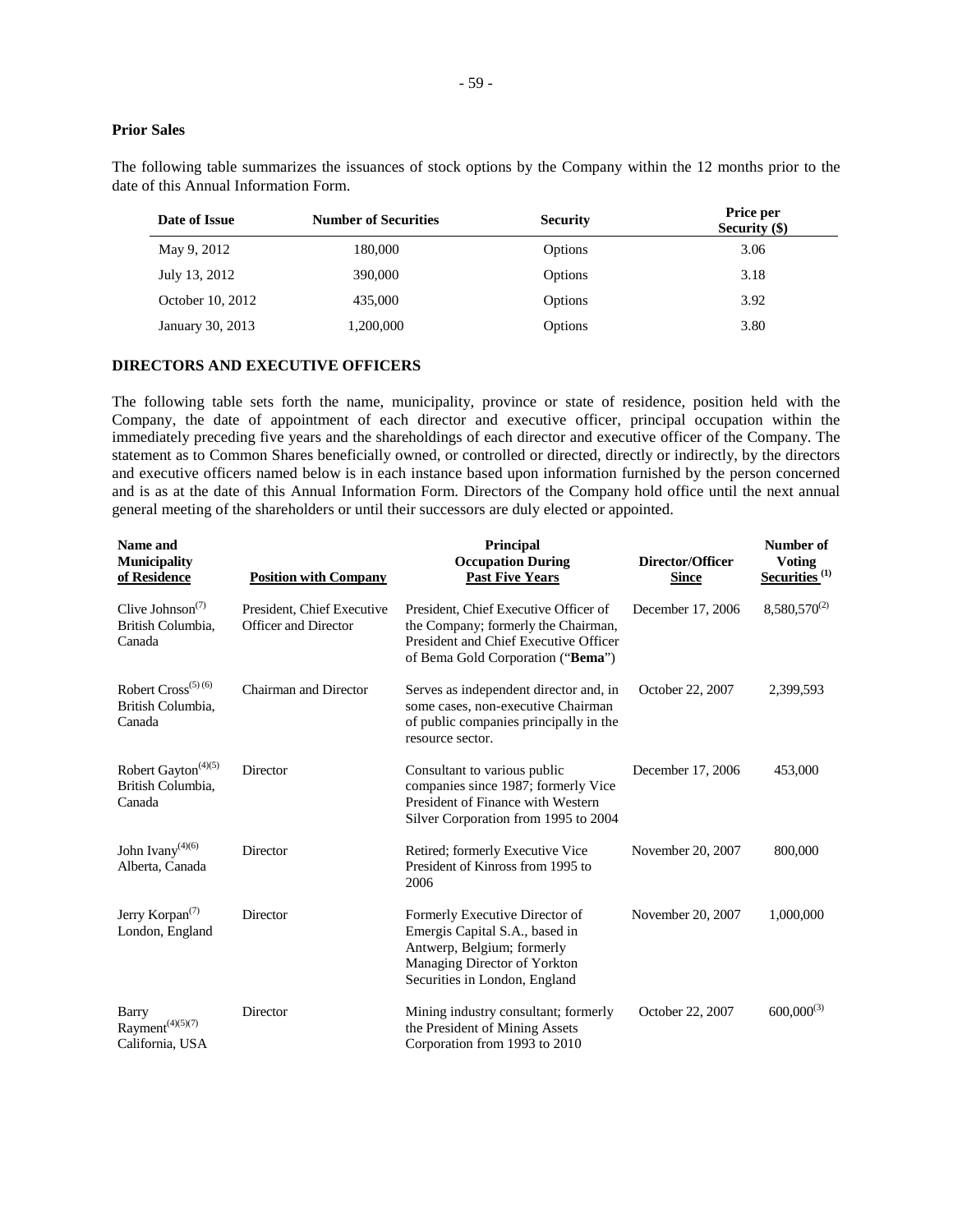| Name and<br><b>Municipality</b><br>of Residence  | <b>Position with Company</b>                                              | Principal<br><b>Occupation During</b><br><b>Past Five Years</b>                                                                                                                 | Director/Officer<br><b>Since</b> | Number of<br><b>Voting</b><br>Securities <sup>(1)</sup> |
|--------------------------------------------------|---------------------------------------------------------------------------|---------------------------------------------------------------------------------------------------------------------------------------------------------------------------------|----------------------------------|---------------------------------------------------------|
| Bongani Mtshisi<br>Johannesburg,<br>South Africa | Director                                                                  | CEO of BSC Resources Ltd. from<br>October 2005 to present                                                                                                                       | December 22, 2011                | 37,600                                                  |
| Michael Carrick<br>Perth, Australia              | Director                                                                  | President and CEO of Ratel Group<br>Limited ("Ratel Group"); former<br>President and CEO of CGA                                                                                 | January 31, 2013                 | Nil                                                     |
| Roger Richer<br>British Columbia,<br>Canada      | <b>Executive Vice President.</b><br>General Counsel and<br>Secretary      | <b>Executive Vice President, General</b><br>Counsel and Secretary of the<br>Company; formerly the Vice President<br>of Administration, General Counsel<br>and Secretary of Bema | December 17, 2006                | $5,433,582^{(2)}$                                       |
| Mark Corra<br>British Columbia.<br>Canada        | Senior Vice President of<br>Finance and Chief<br><b>Financial Officer</b> | Senior Vice President of Finance and<br>Chief Financial Officer of the<br>Company; formerly the Vice President<br>of Finance of Bema                                            | December 17, 2006                | $5,682,332^{(2)}$                                       |
| Tom Garagan<br>British Columbia,<br>Canada       | Senior Vice President of<br>Exploration                                   | Senior Vice President of Exploration<br>of the Company; formerly the Vice<br>President of Exploration of Bema                                                                   | March 8, 2007                    | $5,693,582^{(2)}$                                       |
| Dennis Stansbury<br>Nevada, USA                  | Senior Vice President of<br>Development and<br>Production                 | Senior Vice President of Development<br>March 8, 2007<br>and Production of the Company;<br>formerly the Vice President of<br>Development and Production of Bema                 |                                  | 3,949,132                                               |
| George Johnson<br>Washington, USA                | Senior Vice President of<br>Operations                                    | Senior Vice President of Operations of<br>the Company; formerly the Senior<br>Vice President of Operations of Bema                                                              | August 11, 2009                  | 500,000                                                 |

#### Notes:

(1) The information as to the nature of Common Shares beneficially owned, or controlled or directed, directly or indirectly, by the directors and executive officers, not being within the knowledge of the Company, has been furnished by such directors and officers.

(2) Messrs. Johnson, Richer, Corra and Garagan are the trustees of the Incentive Trust (the "**Trustees**") that holds 3,955,000 Common Shares. The number of Common Shares beneficially owned, or controlled or directed, directly or indirectly by each of Messrs. Johnson, Richer, Corra and Garagan as set forth in the table above includes 863,750 Common Shares (an aggregate of 3,455,000 Common Shares) that are held pursuant to a declaration of trust dated June 29, 2007 between the Company and the Trustees, which was established to hold options and shares of the Company to be allocated to directors, officers, employees and service providers of the Company as determined by the Trustees.

(3) 600,000 Common Shares are held through the Barry D. Rayment and Celia M. Rayment Trust, of which Mr. Rayment is a trustee.

- (4) Member of the Audit Committee.
- (5) Member of the Compensation Committee.
- (6) Member of the Corporate Governance and Nominating Committee.
- (7) Member of Health, Safety, Environment & Social Committee.

#### **Shareholdings of Directors and Executive Officers**

As at the date of this Annual Information Form, the directors and executive officers of the Company, as a group, beneficially owned, or controlled or directed, directly or indirectly, 34,229,391 Common Shares, representing approximately 5.3% of the issued and outstanding Common Shares of the Company.

#### **Biographical Information**

The following is a brief description of each of the executive officers and directors of the Company (including details with regard to their principal occupations for the last five years).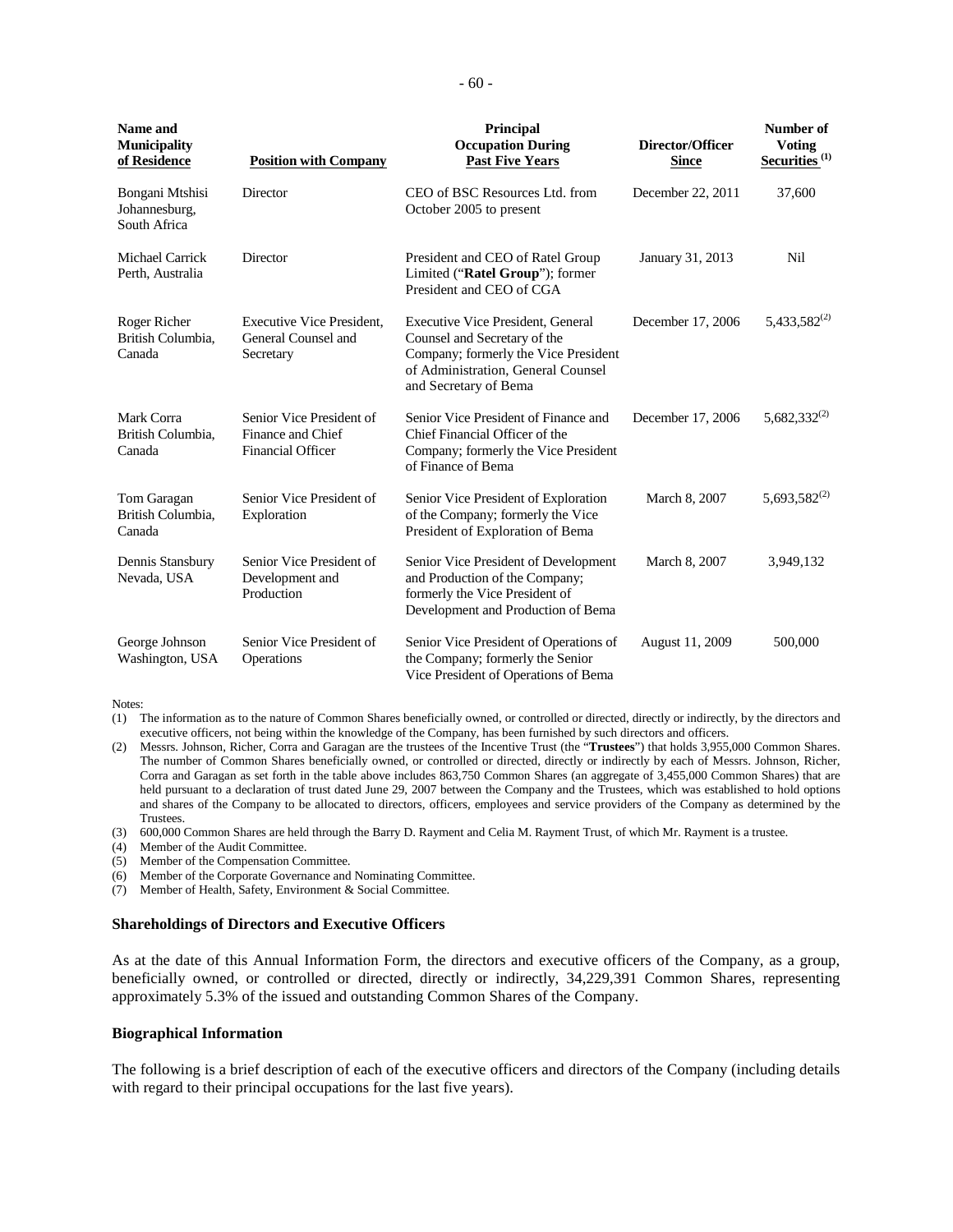#### *Executive Officers*

#### *Clive Johnson — President, Chief Executive Officer and Director*

Clive Johnson was involved with Bema and its predecessor companies since 1977. When Bema was created by the amalgamation of three Bema group companies in 1988, Mr. Johnson was appointed the President and Chief Executive Officer. Mr. Johnson was the driving force in Bema's transition from a junior exploration company to an international intermediate gold producer. Mr. Johnson oversees the long-term strategy and development as well as the day-to-day activities of the Company.

#### *Roger Richer —Executive Vice President, General Counsel and Secretary*

Roger Richer has over 25 years of experience in mining law, corporate finance and international business transactions and practices. He has a Bachelor of Arts and a Bachelor of Law degree from the University of Victoria. Mr. Richer was with Bema since its inception in 1987. Until June 2008, Mr. Richer had also served as the President of Consolidated Puma Minerals Corp., a TSX-V listed company. Mr. Richer manages the legal affairs, corporate records and corporate governance of the Company.

#### *Mark Corra — Senior Vice President of Finance and Chief Financial Officer*

Mark Corra has over 30 years mining experience. Mr. Corra is a Certified Management Accountant, with a diploma in financial management from the British Columbia Institute of Technology. Mr. Corra was with Bema since 1990, initially as Controller and subsequently as Vice President of Finance. Prior to Bema, Mr. Corra spent 11 years in accounting at Placer Dome. Mr. Corra oversees the financial reporting, cash management and tax planning of the Company and financial compliance and reporting to the regulatory authorities.

## *Tom Garagan — Senior Vice President of Exploration*

Tom Garagan is a geologist with over 30 years of experience. Mr. Garagan was with Bema since 1991 and was appointed Vice President of Exploration in 1996. He has worked in North and South America, East and West Africa and Russia. Mr. Garagan was instrumental in several discoveries, including the Cerro Casale and Kupol deposits. Mr. Garagan has a Bachelor of Science (Honours) degree in geology from the University of Ottawa. Mr. Garagan is responsible for all aspects of the Company's exploration, including technical review of new acquisitions.

#### *Dennis Stansbury — Senior Vice President of Development and Production*

Dennis Stansbury is a mining engineer with over 35 years of engineering, construction, production and management experience at surface and underground mines in ten different countries. After working for a number of gold mining companies in South America and the United States, he joined Bema as Vice President South America in 1994 and was appointed Vice President of Development and Production in 1996.

### *George Johnson — Senior Vice President of Operations*

George Johnson is a mining engineer with over 35 years of experience in underground and open pit mine construction and operations management. He joined Bema in 1999 after 16 years with Hecla Mining Company and following the takeover of Bema by Kinross, Mr. Johnson managed the construction and completion of the of the Kupol mine in Northeastern Russia. Mr. Johnson has a degree in mining engineering from the University of Washington. Mr. Johnson is responsible for overseeing all of the development and production activities of the Company.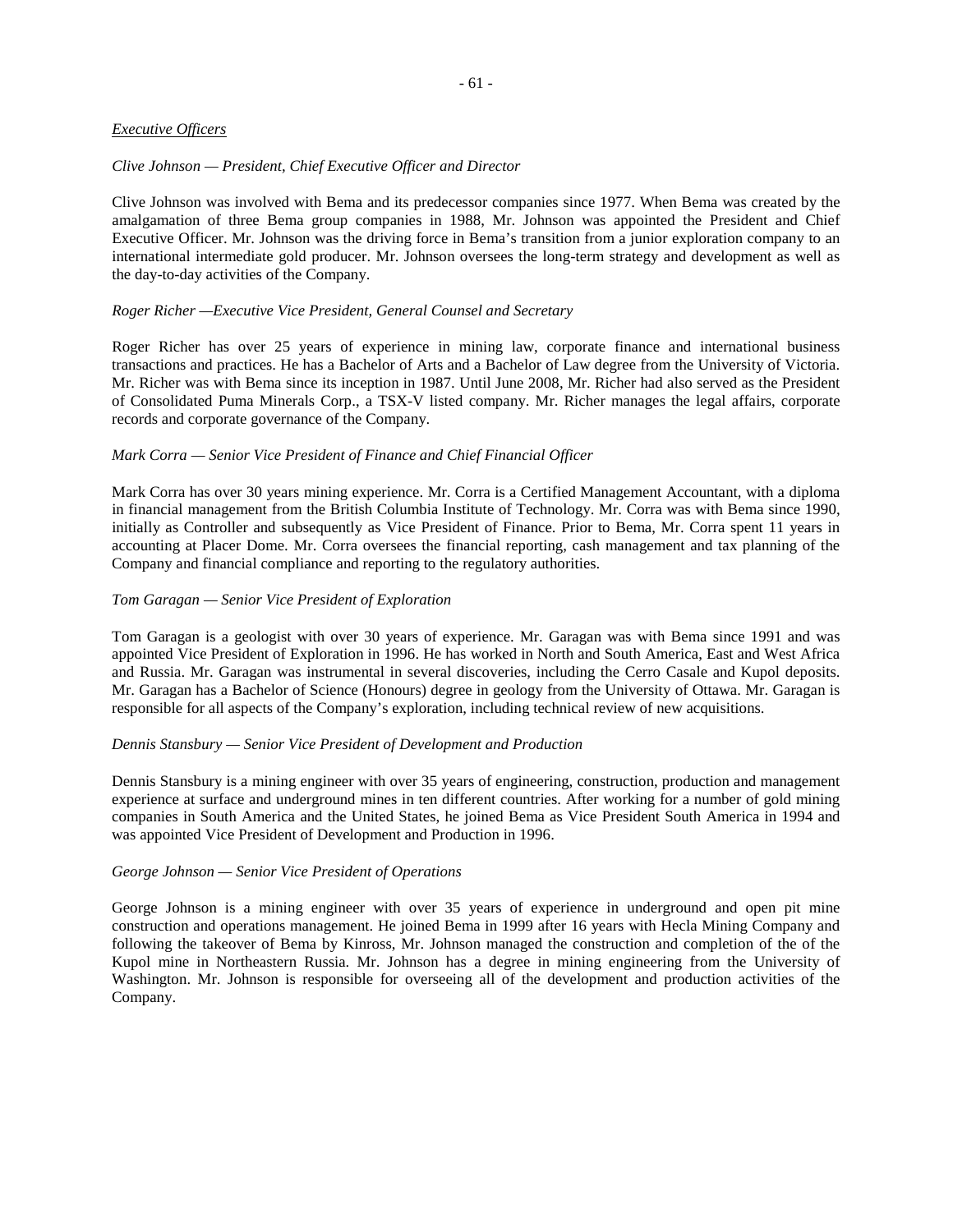## *Directors*

#### *Robert Cross*

Robert Cross has more than 20 years of experience as a financier in the mining and oil & gas sectors. He is a cofounder and Non-Executive Chairman of Bankers Petroleum Ltd., co-founder and Chairman of Petrodorado Energy Ltd., and until October 2007, was the Non-Executive Chairman of Northern Orion Resources Inc. Between 1996 and 1998, Mr. Cross was Chairman and Chief Executive Officer of Yorkton Securities Inc. From 1987 to 1994, he was a Partner, Investment Banking with Gordon Capital Corporation in Toronto. Mr. Cross has an Engineering Degree from the University of Waterloo and received his MBA from Harvard Business School in 1987.

### *Robert Gayton*

Dr. Robert Gayton is a Chartered Accountant and has acted as a consultant to various public companies since 1987. He was Chief Financial Officer with Western Silver Corporation from 1995 to 2004 and was a director of Western Silver Corporation from 2004 to 2006 and a director of Bema from 2003 to 2007. Dr. Gayton was Vice President of Finance of Doublestar Resources Ltd. from 1996 to 2006 and a director from 2000 to 2007. He was a director of Northern Orion Resources Inc. from 2004 to 2007. Each of these companies was subsequently acquired by way of takeover. Dr. Gayton is currently a director and chair/member of the audit and other committees of Nevsun Resources Ltd., Amerigo Resources Ltd., Silvercorp Metals Inc., Eastern Platinum Ltd. and Western Copper and Gold Corporation.

#### *John Ivany*

John Ivany retired from Kinross in 2006 having served as Executive Vice President since 1995. Prior to this, Mr. Ivany held executive positions with several resource companies including Noranda Inc., Hemlo Gold Mines Ltd., Prime Resources Corp. and International Corona Corporation. He is currently a director of Allied Nevada Gold Corp. and Eurogas International Inc., and an advisor to Canaccord Genuity Corp.

## *Jerry Korpan*

Jerry Korpan is based in London, England. He was Managing Director of Yorkton Securities UK until 1999 and a director of Bema from 2002 to 2007 and was the Executive Director of Emergis Capital S.A., a company operating out of Antwerp, Belgium until 2011. Mr. Korpan is currently a director of Mitra Energy Limited, an independent oil company operating in South East Asia, and Midas Gold Corporation.

### *Barry Rayment*

Dr. Barry Rayment is a mining geologist with 35 years of experience in base and precious metal exploration and development. Dr. Rayment obtained his Ph.D. in Mining Geology at the Royal School of Mines, London. He is the former President of Bema from 1990 to 1993 and a director of Bema from 1988 to 2007. Dr. Rayment was the President of Mining Assets Corporation, a private company, which provided consulting services to the mining industry between 1993 and 2010. He is currently a mining industry consultant based in Laguna Beach, California. Dr. Rayment is currently a director of Americas Bullion Royalty Corp.

### *Bongani Mtshisi*

Bongani Mtshisi is a Mining Engineer by training with more than 12 years of experience working in key commodity sectors such as platinum, gold, diamond, nickel and copper (Anglo Platinum, Debeers/HUF joint venture and Sub Nigel Gold). Mr. Mtshisi is currently the CEO of BSC Resources Ltd. ("**BSC**"), a company that is involved in the exploration and development of copper and nickel commodities in South Africa. Mr. Mtshisi was also a founding member of Auryx, a leader in Namibian gold exploration and development, focused on generating shareholder value through the acquisition, discovery, growth, and development of gold resources. Mr. Mtshisi has a National diploma in Metalliferous Mining and a National Certificate in Project Management from The Technikon Witwatersrand in South Africa.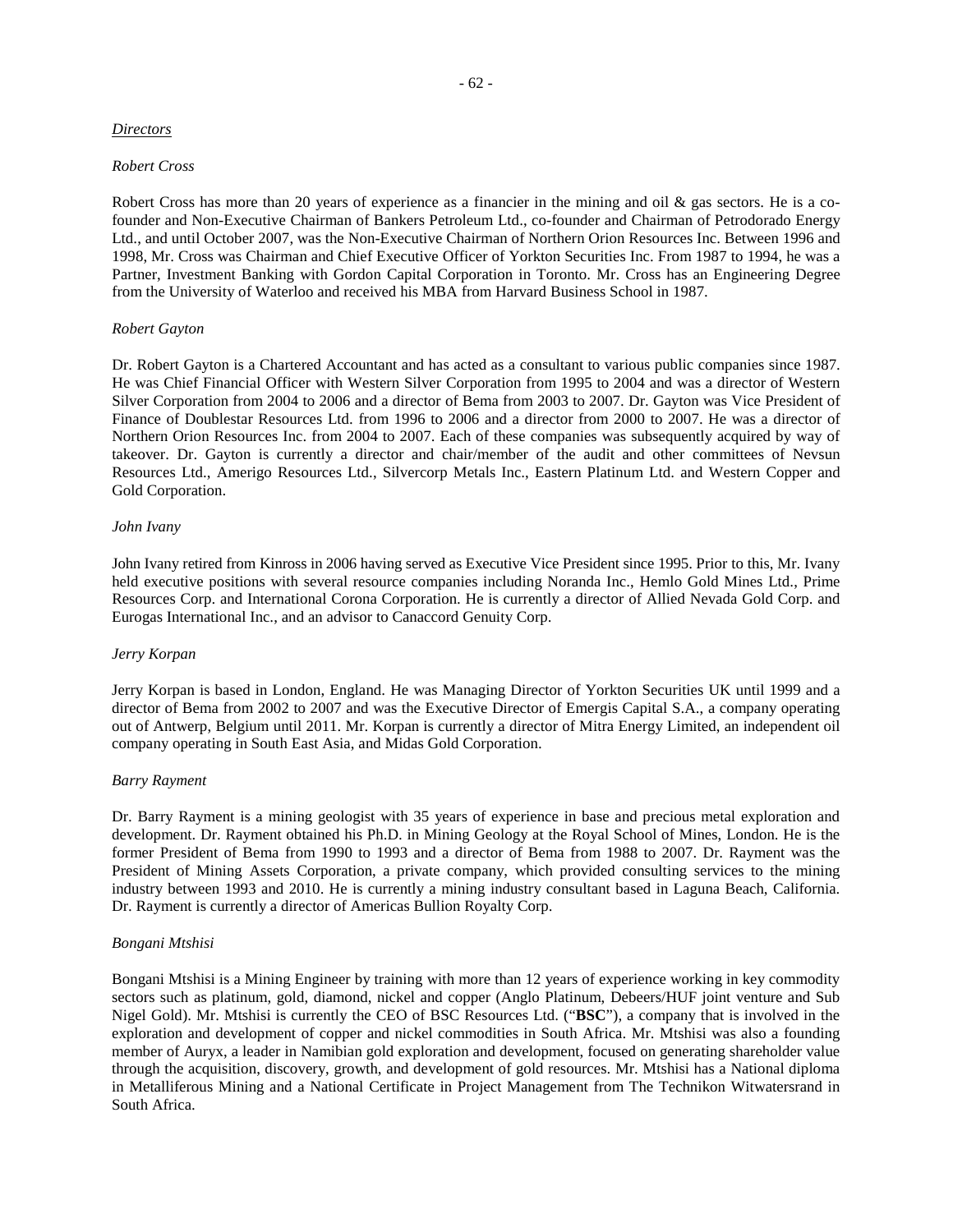## *Michael Carrick*

Michael Carrick is a Chartered Accountant with over 20 years of experience in the resources sector. He is currently Chairman of Ratel Group and was previously Chairman and CEO of CGA, Chairman of AGR Limited and CEO of Resolute Limited, an Australian listed company. Prior to joining Resolute Limited, Mr. Carrick was a senior international partner of Arthur Andersen. He has been responsible for the development of seven major gold mines in five countries, including the development of the first major gold mines in Tanzania and Mongolia, and most recently the largest gold mine in the Philippines.

## **Cease Trade Orders or Bankruptcies**

Except as outlined below:

- (a) no director or executive officer of the Company is, as at the date of this Annual Information Form, or was within 10 years before the date of this Annual Information Form, a director, chief executive officer or chief financial officer of any company (including the Company), that:
	- (i) was subject to an order that was issued while the director or executive officer was acting in the capacity as director, chief executive officer or chief financial officer; or
	- (ii) was subject to an order that was issued after the director or executive officer ceased to be a director, chief executive officer or chief financial officer and which resulted from an event that occurred while that person was acting in the capacity as director, chief executive officer or chief financial officer.

For the purposes of this subsection (a), "order" means a cease trade order, an order similar to a cease trade order or an order that denied the relevant company access to any exemption under securities legislation, and in each case that was in effect for a period of more than 30 consecutive days.

- (b) no director or executive officer of the Company, or a shareholder holding a sufficient number of securities of the Company to affect materially control of the Company:
	- (i) is, as at the date of this Annual Information Form, or has been within the 10 years before the date of this Annual Information Form, a director, chief executive officer or chief financial officer of any company (including the Company) that, while that person was acting in that capacity, or within a year of that person ceasing to act in that capacity, become bankrupt, made a proposal under any legislation relating to bankruptcy or insolvency or was subject to or instituted any proceedings, arrangement or compromise with creditors or had a receiver, receiver manager or trustee appointed to hold its assets; or
	- (ii) has, within the 10 years before the date of this Annual Information Form, become bankrupt, made a proposal under any legislation relating to bankruptcy or insolvency, or was subject to or instituted any proceedings, arrangement or compromise with creditors, or had a receiver, receiver manager or trustee appointed to hold the assets of the director, executive officer or shareholder.

Robert Gayton, a director of the Company, was a director and officer of Newcoast Silver Mines Ltd. at the date of a cease trade order issued by the British Columbia Securities Commission ("**BCSC**") on September 30, 2003 and by the Alberta Securities Commission ("**ASC**") on October 31, 2003 for failure to file financial statements. The orders were revoked on October 23, 2003 and March 25, 2004, respectively.

John Ivany, a director of the Company, was an officer of Kinross at the date of a cease trade order issued by the Ontario Securities Commission on April 14, 2005, which superseded a temporary cease trade order dated April 1, 2005 for failure to file its financial statements. The order was revoked on February 22, 2006.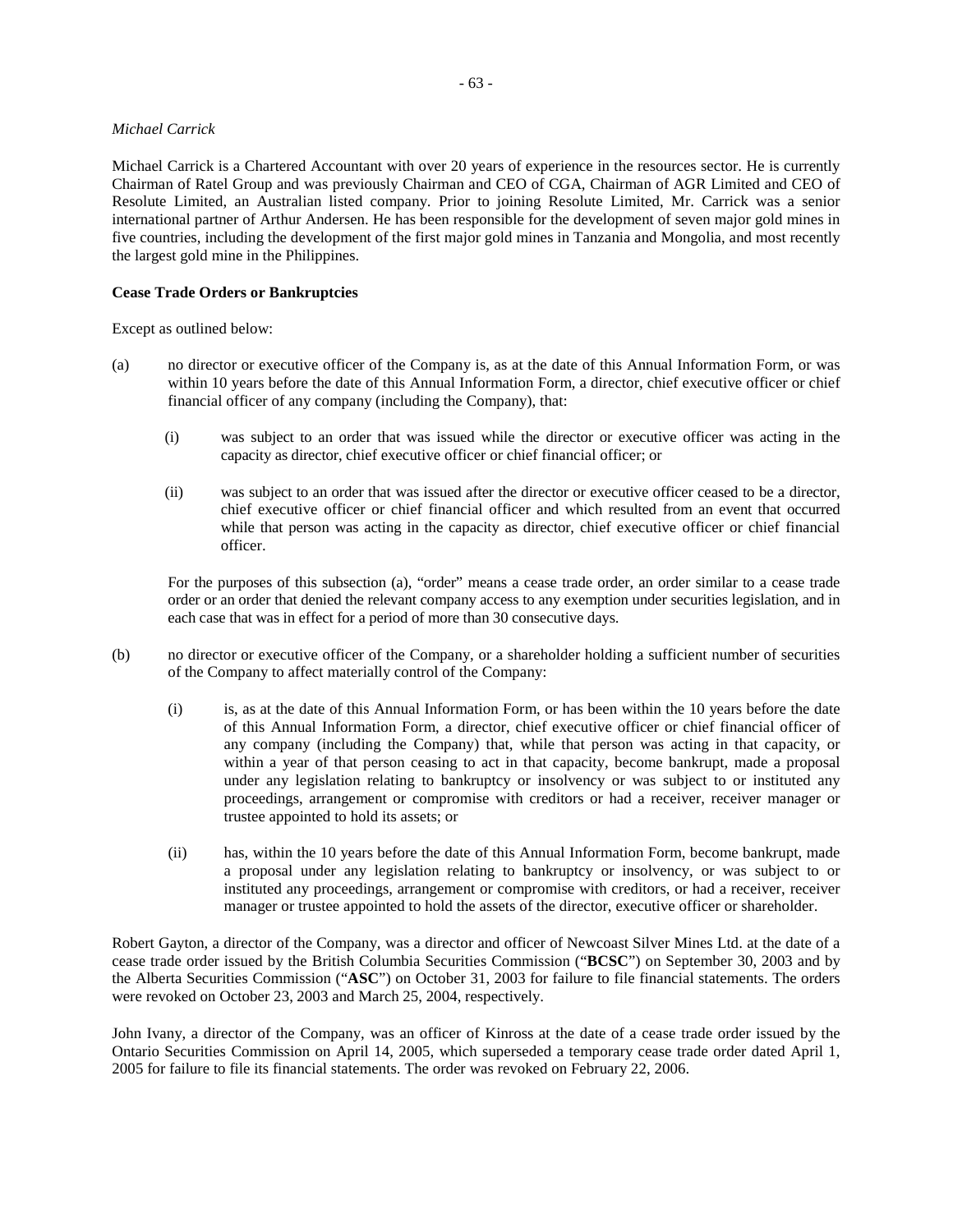The foregoing information, not being within the knowledge of the Company, has been furnished by the respective directors, officers and shareholders holding a sufficient number of securities of the Company to affect materially control of the Company.

## **Penalties or Sanctions**

Except as outlined above under "*Cease Trade Orders or Bankruptcies*" and as set forth below, no director or executive officer of the Company, or a shareholder holding a sufficient number of securities of the Company to affect materially the control of the Company, has been subject to:

- (a) any penalties or sanctions imposed by a court relating to securities legislation or by a securities regulatory authority or has entered into a settlement agreement with a securities regulatory authority; or
- (b) any other penalties or sanctions imposed by a court or regulatory body that would likely be considered important to a reasonable investor in making an investment decision regarding the Company.

John Ivany, a director of the Company, was the subject of enforcement proceedings by the ASC in Re: Cartaway Resources Corp. In its order dated February 22, 2001, the ASC found that Mr. Ivany, as Chief Executive Officer of Cartaway Resources Corp., had allowed the issuance of a press release that contained a material factual error in violation of the securities laws of the Province of Alberta. As a result, Mr. Ivany was prohibited from acting as a director or officer of any "junior issuer" for a period of five years and ordered to pay costs in the amount of C\$20,000.

Mr. Ivany was subject to a ruling by the BCSC dated December 19, 1990 in connection with his position as a director and officer of Prime Resources Corporation ("**Prime**") and Calpine Resources Inc. ("**Calpine**"). The BCSC found that Prime and Calpine, as applicable, contravened the *Securities Act* (British Columbia) by: (a) failing to provide material disclosure of drilling results prior to granting or repricing options; (b) failing to disclose, on a timely basis, information regarding a private placement by Calpine where Prime was the purchaser of two million units and the effect of the private placement on the control of Calpine (Calpine was also found to have misled the Vancouver Stock Exchange by representing that the private placement was to be brokered by Prime Equities and that there were no material changes in the affairs of Calpine not previously disclosed); and (c) failing to disclose, on a timely basis, a default by Canarim Investment Corporation under a guaranteed agency agreement in respect of one million units under a public offering of Prime. The BCSC ruling suspended Mr. Ivany from trading in shares for a period of one year.

The foregoing information, not being within the knowledge of the Company, has been furnished by the respective directors, officers and shareholders holding a sufficient number of securities of the Company to affect materially control of the Company.

### **Conflicts of Interest**

The Company's directors and officers may serve as directors or officers of other companies or have significant shareholdings in other resource companies and, to the extent that such other companies may participate in ventures in which the Company may participate, the directors of the Company may have a conflict of interest in negotiating and concluding terms respecting the extent of such participation. In the event that such conflict of interest arises at a meeting of the Company's board of directors, a director who has such a conflict will abstain from voting for or against the approval of such participation or such terms. From time to time several companies may participate in the acquisition, exploration and development of natural resource properties thereby allowing for the participation in larger programs, permitting involvement in a greater number of programs and reducing financial exposure in respect of any one program. It may also occur that a particular company will assign all or a portion of its interest in a particular program to another of these companies due to the financial position of the company making the assignment. In accordance with the BCBCA, the directors of the Company are required to act honestly, in good faith and in the best interests of the Company. In determining whether or not the Company will participate in a particular program and the interest therein to be acquired by it, the directors will primarily consider the degree of risk to which the Company may be exposed and its financial position at that time.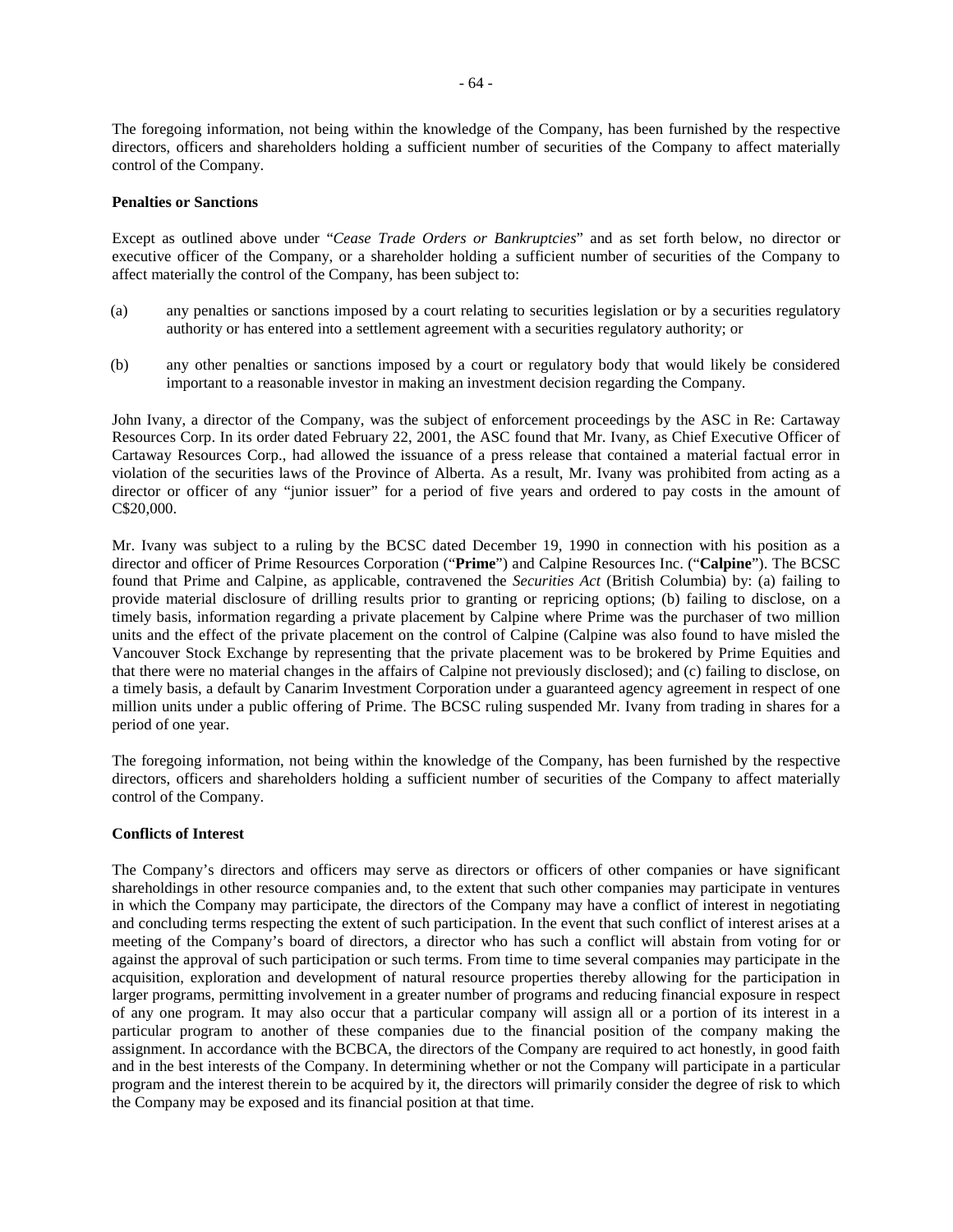The directors and officers of the Company are aware of the existence of laws governing the accountability of directors and officers for corporate opportunity and requiring disclosures by the directors of conflicts of interest and the Company will rely upon such laws in respect of any directors' and officers' conflicts of interest or in respect of any breaches of duty by any of its directors and officers. All such conflicts will be disclosed by such directors or officers in accordance with the BCBCA and they will govern themselves in respect thereof to the best of their ability in accordance with the obligations imposed upon them by law. See "*Risk Factors*". The directors and officers of the Company are not aware of any such conflicts of interests.

## **AUDIT COMMITTEE**

The Company has established an Audit Committee that operates under a charter approved by the board of directors of the Company. A copy of the Audit Committee Charter is set out in full in Schedule A to this Annual Information Form. It is the board of directors' responsibility to ensure that an effective internal control framework exists within the Company. The Audit Committee has been formed to assist the board of directors to meet its oversight responsibilities in relation to the Company's financial reporting and external audit function, internal control structure and risk management procedures. In doing so, it will be the responsibility of the Audit Committee to maintain free and open communication between the Audit Committee, the external auditors and the management of the Company.

The Audit Committee will review the effectiveness of the Company's financial reporting and internal control policies and its procedures for the identification, assessment, reporting and management of risks. The Audit Committee will oversee and appraise the quality of the external audit and will review the Company's financial reporting and practices, accounting policies, and the competency of the Company's accounting department.

## **Composition of the Audit Committee**

All members of the Audit Committee are: (i) independent within the meaning of National Instrument 52-110 — *Audit Committees* ("**NI 52-110**"), which provides that a member shall not have a direct or indirect material relationship with the Company which could, in the view of the board of directors, reasonably interfere with the exercise of a member's independent judgment; and (ii) are considered to be financially literate under NI 52-110. The members of the Audit Committee are: Robert Gayton (Chairman), Barry Rayment and John Ivany.

The education and experience of each Audit Committee member that is relevant to the performance of his responsibilities as a member of the Audit Committee are as follows:

### *Barry D. Rayment, Ph.D.*

Dr. Rayment is a mining geologist with over 35 years of experience in base and precious metals exploration. Dr. Rayment was the President of Mining Assets Corporation, a private mineral consulting firm that provides geological services to the mining industry, between 1993 and 2010. He is currently a mining industry consultant and a director of a public exploration and mining company. He obtained a Ph.D in mining geology from the Royal School of Mines, London (1974).

#### *Robert J. Gayton, B.Comm. Ph.D, FCA*

Dr. Gayton is a Chartered Accountant and obtained a Ph.D in accounting/finance from the University of California, Berkeley in 1973. Dr. Gayton was a member of the business school faculties at Berkeley and the University of British Columbia from 1965 to 1974. In 1974, Dr. Gayton left academia to join Peat Marwick Mitchell (now KPMG LLP) and established their professional development program. He became a partner in 1976 and transferred to the audit practice in 1979. In 1987, Dr. Gayton left the firm to join a client and since that time has acted as financial advisor/officer to various resource based companies.

#### *John W. Ivany, LLB.*

Mr. Ivany has served as a director of the Company since 2007. Mr. Ivany has over 38 years of experience in the mining industry, having held executive positions with several resource companies.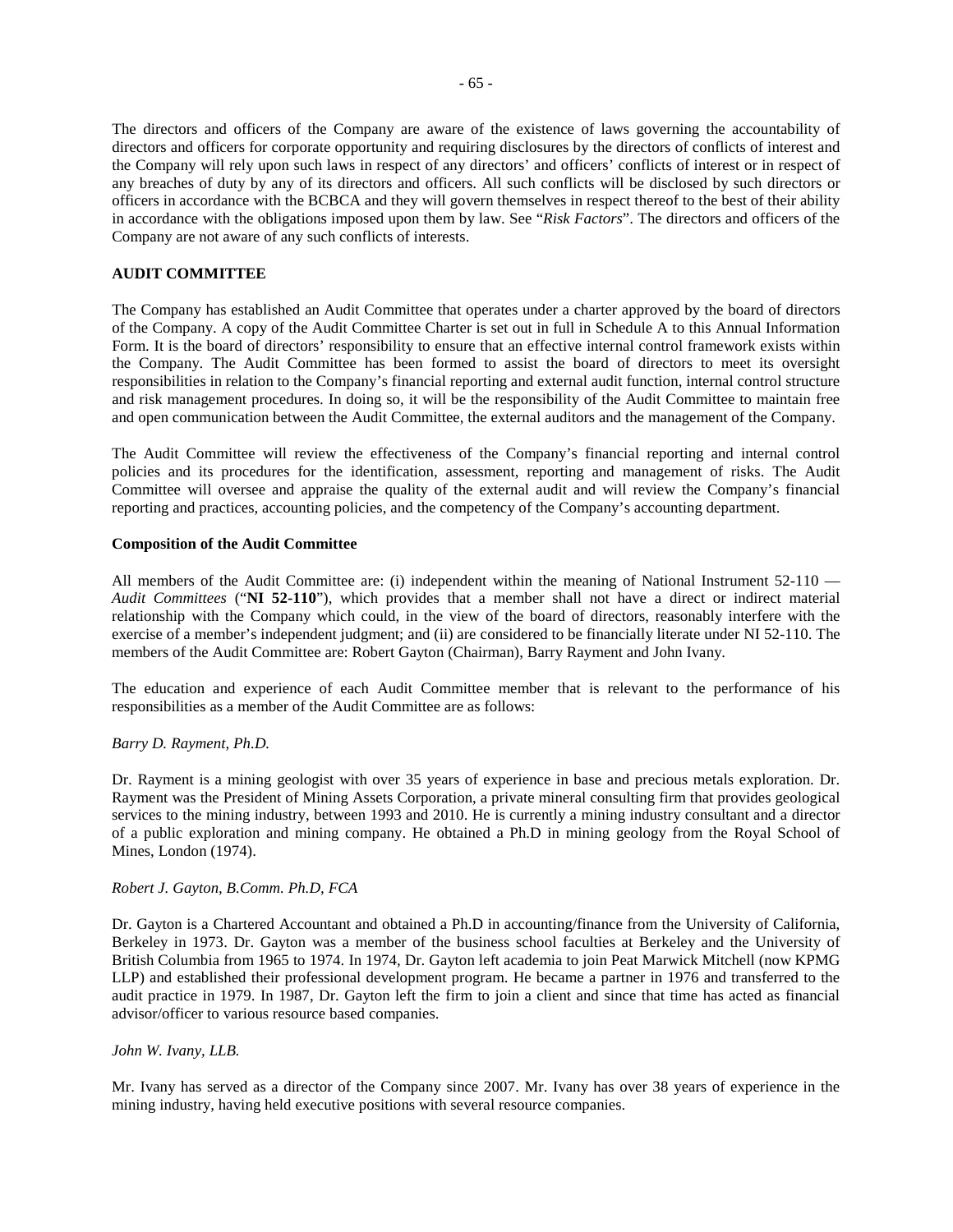#### **Audit Committee Oversight**

At no time since the commencement of the Company's most recently completed financial year was a recommendation of the Audit Committee to nominate or compensate an external auditor not adopted by the Company's board of directors.

#### **Reliance on Certain Exemptions**

At no time since the commencement of the Company's most recently completed financial year has the Company relied on the exemption in Section 2.4 of NI 52-110 (De Minimis Non-audit Services) or an exemption from NI 52-110, in whole or in part, granted under Part 8 of NI 52-110.

### **Pre-Approval Policies and Procedures**

The Audit Committee pre-approves all audit services to be provided to the Company by its independent auditors. The Audit Committee's policy regarding the pre-approval of non-audit services to be provided to the Company by its independent auditors is that all such services shall be pre-approved by the Audit Committee. Non-audit services that are prohibited to be provided to the Company by its independent auditors may not be pre-approved. In addition, prior to the granting of any pre-approval, the Audit Committee must be satisfied that the performance of the services in question will not compromise the independence of the independent auditors. All non-audit services performed by the Company's auditor for the fiscal year ended December 31, 2011 have been pre-approved by the Audit Committee of the Company. No non-audit services were approved pursuant to the *de minimis* exemption to the pre-approval requirement.

## **External Auditor Service Fees**

The aggregate fees billed by the Company's external auditors, PricewaterhouseCoopers LLP, in each of the last financial years are as follows:

| <b>Financial Year</b><br><b>Ending</b> | Audit Fees <sup>(1)</sup> | <b>Audit Related Fees</b> <sup>(2)</sup> | Tax $Fees^{(3)}$ | <b>All Other Fees</b> |
|----------------------------------------|---------------------------|------------------------------------------|------------------|-----------------------|
| 2012                                   | \$568,300                 | \$389,000                                | Nil              | Nil                   |
| 2011                                   | \$449,800                 | \$125,000                                | Nil              | Nil                   |

Notes:

(3) The aggregate fees billed for professional services rendered for tax compliance, tax advice and tax planning.

(4) The aggregate fees billed for products and services other than as set out under the headings "Audit Fees", "Audit Related Fees" and "Tax Fees".

### **LEGAL PROCEEDINGS**

CGA, as the former parent company of Ratel Gold Limited (now St. Augustine Gold and Copper Limited) ("**St. Augustine Gold**"), has been joined in proceedings in Ghana. The proceedings had been stayed in 2012 pending the outcome of arbitral proceedings in the London Court of Arbitration ("**LCIA**"), however the stay was subsequently overturned. The primary defendant, CAML Ghana Limited ("**CAML Ghana**") is appealing the decision and requesting to have the stay reinstated. The dispute involves Westchester Resources Limited ("**Westchester**") and CAML Ghana both Ghanaian entities, and relates to a joint venture agreement between them. Westchester is disputing CAML Ghana's claim that it holds a 51% interest in a joint venture property.

While neither Westchester nor CAML Ghana are related to CGA, Westchester has joined CGA in the dispute with CAML Ghana on the basis that St. Augustine Gold was once a subsidiary of CGA, even though CGA was not a

<sup>(1)</sup> The aggregate audit fees billed.

<sup>(2)</sup> The aggregate fees billed for assurance and related services that are reasonably related to the performance of the audit or review of the Company's financial statements which are not included under the heading "Audit Fees".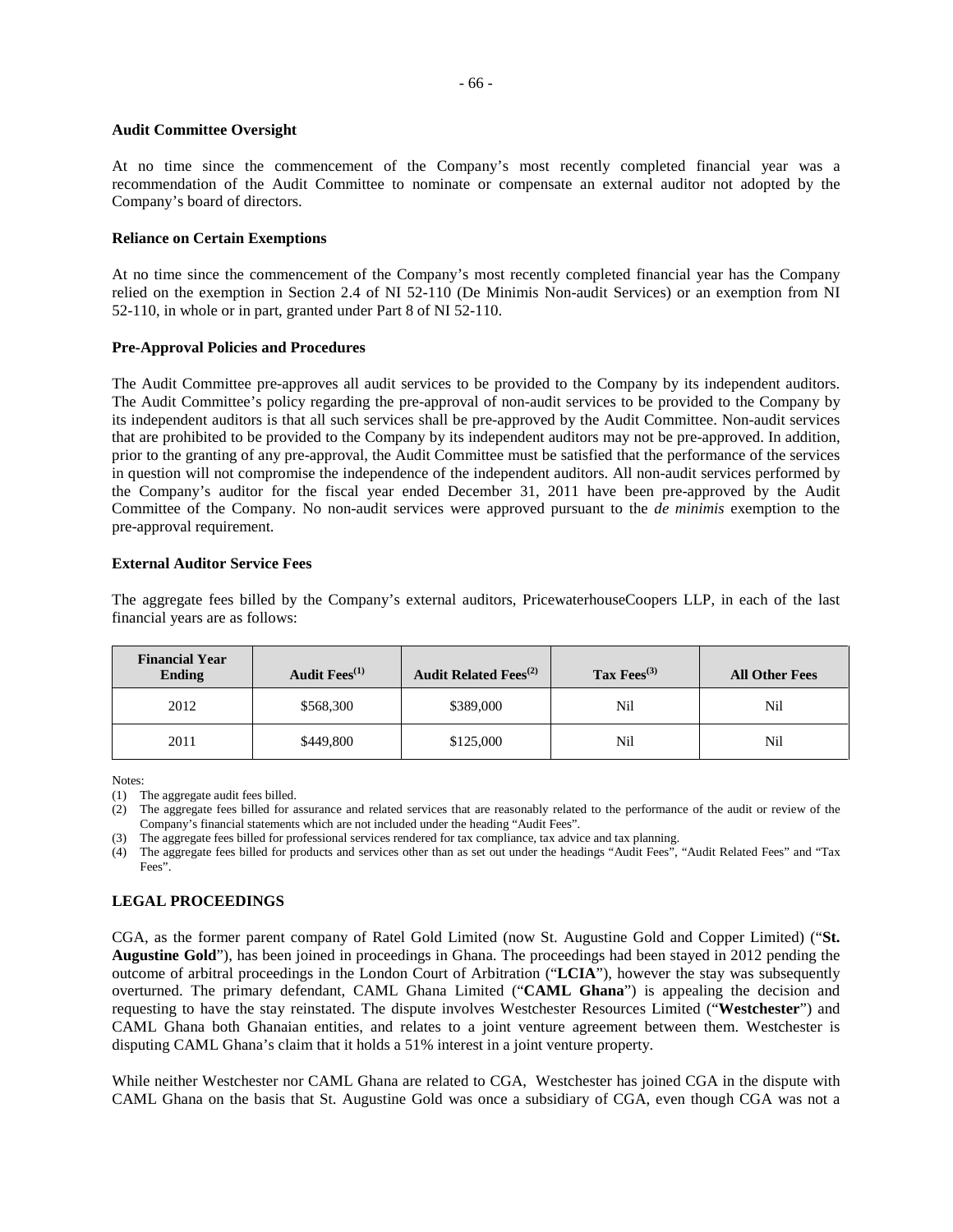party to the disputed documents or transactions. St. Augustine Gold had, subsequent to its listing on the TSX, entered into an agreement to acquire CAML Ghana and the joint venture interest was then moved to Ratel Group as part of the spin out to St. Augustine shareholders. However, due to the fact that government consent to the change of control of CAML Ghana was not obtained, the acquisition was ultimately terminated.

Subsequent to the proceedings in Ghana initially being stayed, CGA joined the LCIA arbitration in order to take advantage of any decision of the LCIA. The parties, including CGA, will seek to have the LCIA decision enforced in Ghana in order to prevent Westchester recommencing proceedings in Ghana.

Subsequent to filing its Statement of Defence in the LCIA Arbitration, Westchester advised the LCIA that is was withdrawing from the proceedings. The proceedings however are continuing and, notwithstanding Westchester's claim for substantial damages against all of the defendents, the Company does not believe that any allegation of actual breach of contract or law on the part of the Company (or its subsidiaries) has been made, and that there is no valid basis for any such claim. Accordingly, the Company believes its exposure to any adverse outcome is not material.

## **INTEREST OF MANAGEMENT AND OTHERS IN MATERIAL TRANSACTIONS**

No director, executive officer or shareholder holding on record or beneficially, directly or indirectly, more than 10% of the issued shares of the Company, or any of their respective associates or affiliates has any material interest, direct or indirect, in any transaction in which the Company has participated prior to the date of this Annual Information Form, or in any proposed transaction, which has materially affected or will materially affect the Company.

## **TRANSFER AGENT AND REGISTRAR**

The transfer agent and registrar for the Common Shares is Computershare Investor Services Inc. at its offices in Toronto, Ontario and Vancouver, British Columbia.

## **MATERIAL CONTRACTS**

Except for contracts entered into in the ordinary course of business, the only material contracts that the Company has entered in the financial year ended December 31, 2012, or before the last financial year but still in effect, are as follows:

- 1. Credit agreement dated for reference November 6, 2009, as amended February 12, 2010 and March 28, 2012, between the Company and Macquarie Bank Limited ("**Macquarie**") pursuant to which the Company obtained a credit facility in the amount of \$25,000,000.
- 2. Arrangement agreement dated November 10, 2011 between the Company and Auryx pursuant to which the Company agreed to acquire all of the issued and outstanding securities of Auryx.
- 3. Auryx Agreement.
- 4. Merger Agreement.

Copies of the above material contracts are available under the Company's profile on the SEDAR.

## **INTERESTS OF EXPERTS**

The persons referred to below have been named as having prepared or certified a report, valuation, statement or opinion described or included in a filing, or referred to in a filing, made under NI 51-102 during, or relating to, the Company's financial year ended December 31, 2012.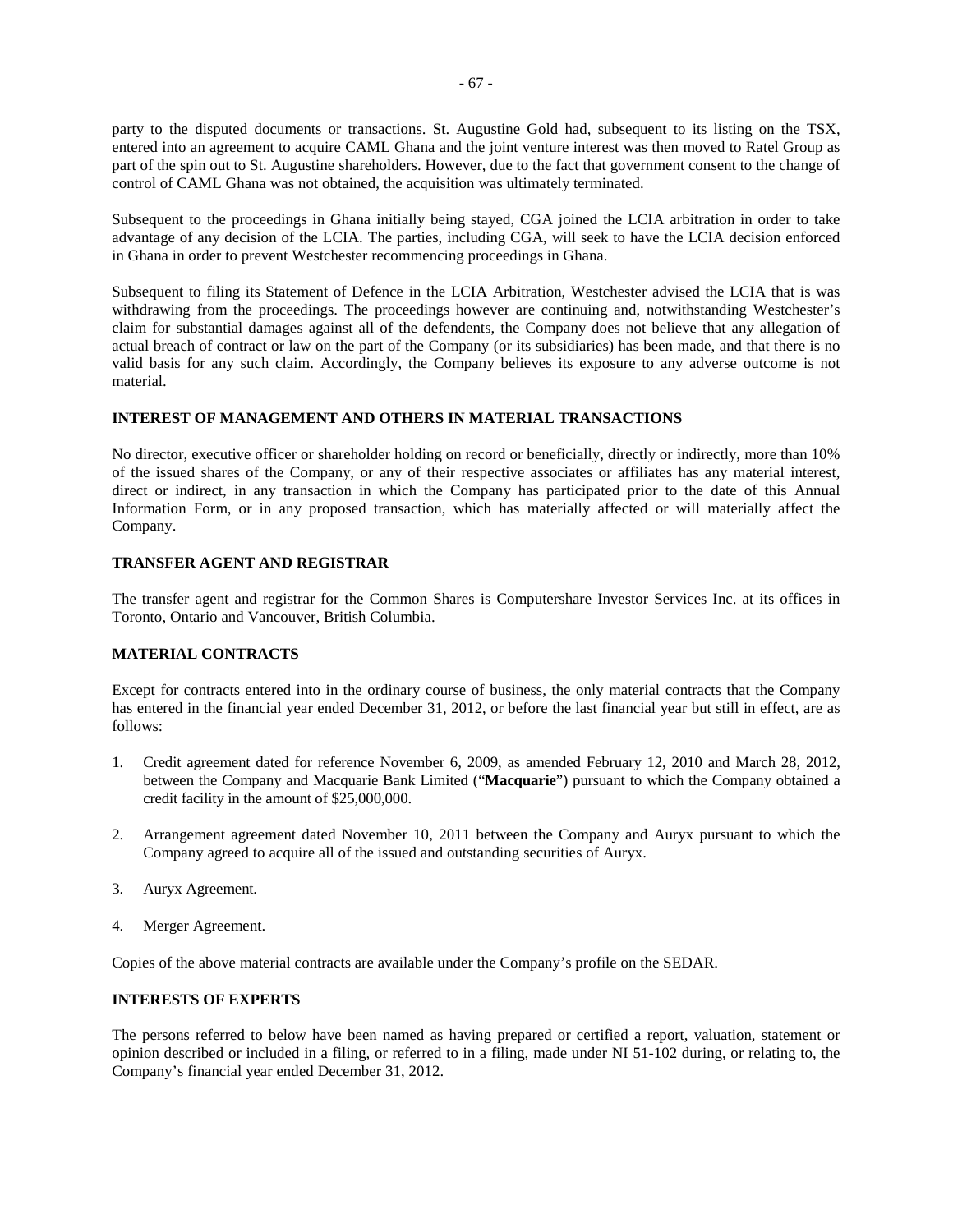William Pearson, Ph.D., P.Geo., and Graham Speirs, P.Eng., are the authors responsible for the 2009 Limon Technical Report.

Brian Scott, P.Geo., is the author responsible for the Jabali Technical Report.

Donald E. Hulse, P.E., is the author responsible for the 2012 Gramalote Technical Report.

William N. Pearson, Ph.D., P.Geo., and Graham Speirs, P.Eng., are the authors responsible for the 2008 Limon Technical Report.

William N. Pearson, Ph.D., P.Geo., and Graham Speirs, P.Eng., are the authors responsible for La Libertad Technical Report.

Bill Lytle, P.E., M.Sc., B.Sc., Tom Garagan, P.Geo, B.Sc., Alan Naismith, Pr.Eng., M.Eng., Hermanus Kriel, Pr.Eng., B.Eng., Glenn Bezuidenhout, Pr. Eng., FSAIMM, Graham Smith, Pr.Eng., B.Sc. Eng., Guy Wiild, Pr.Eng., M.Sc., B.Sc. and Werner Petrick, Certified Environmental Practitioner, B.Sc. Eng., M.Env. Mgt., are the authors responsible for the Otjikoto Feasibility Study.

Mark Wanless, Pr.Sci.Nat., and Shaun Crisp, Pr.Sci.Nat., are the authors responsible for the Otjikoto Technical Report.

To the knowledge of the Company, none of the persons above held, at the time of or after such person prepared the statement, report or valuation, any registered or beneficial interests, direct or indirect, in any securities or other property of the Company or of one of its associates or affiliates or is or is expected to be elected, appointed or employed as a director, office or employee of the Company or of any associate or affiliate of the Company.

PricewaterhouseCoopers LLP, Chartered Accountants, provided an auditor's report in respect to the Company's financial statements for the year ended December 31, 2012 dated March 27, 2013. PricewaterhouseCoopers LLP has advised the Company that they are independent with respect to the Company in accordance with the Rules of Professional Conduct of the Institute of Chartered Accountants of British Columbia.

## **ADDITIONAL INFORMATION**

Additional information, including that relating to directors' and officers' remuneration, principal holders of the Company's securities and securities authorized for issuance under equity compensation plans, interests of insiders in material transactions and corporate governance practices, is contained in the Company's management information circular for the annual general meeting of shareholders held on June 8, 2012.

Additional financial information is provided in the Company's comparative financial statements and management's discussion and analysis for the year ended December 31, 2012, which will be available under the Company's profile on the SEDAR website at www.sedar.com.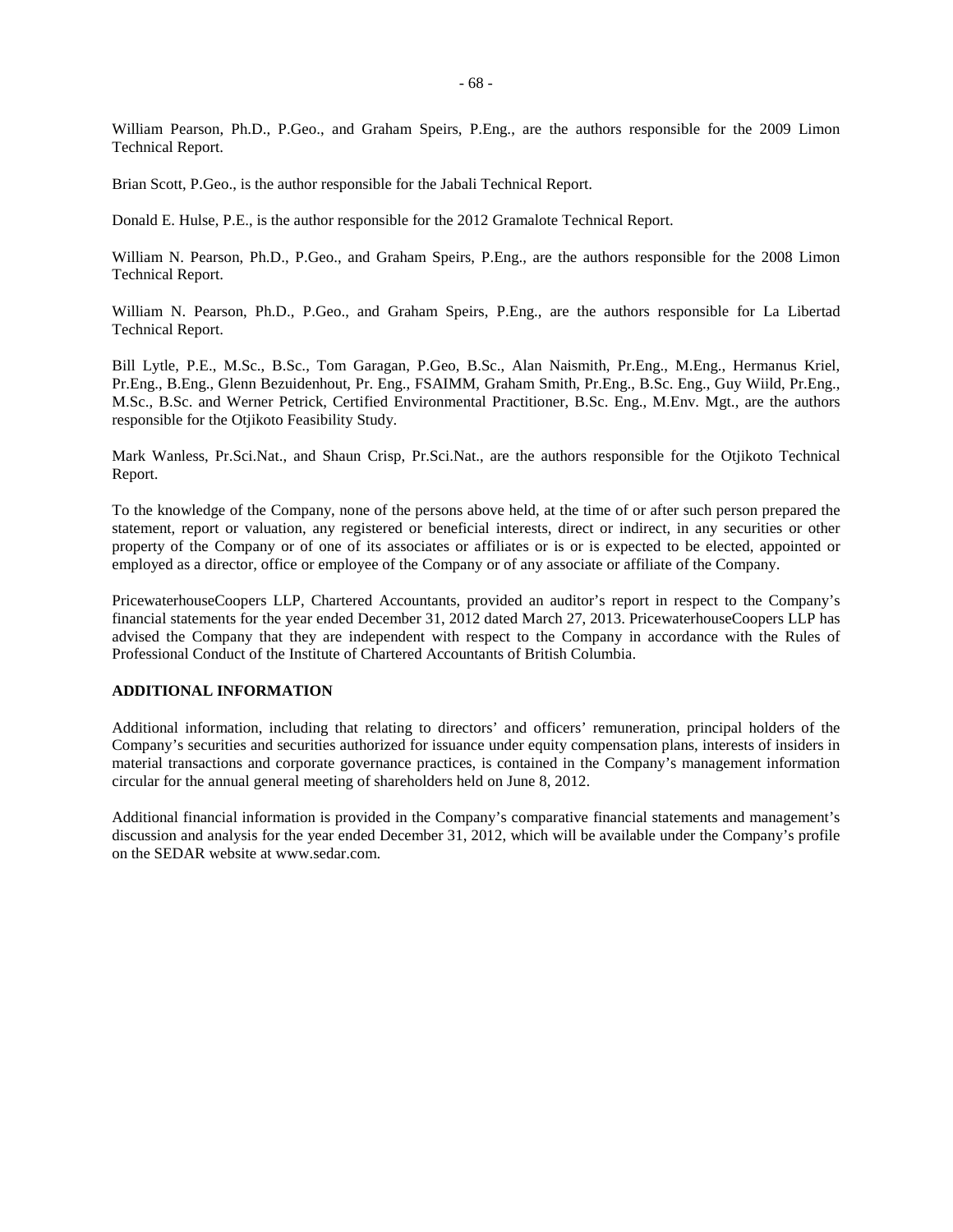Copies of all materials incorporated by reference herein and additional information relating to the Company are available under the Company's profile on the SEDAR website at www.sedar.com.

Dated March 28, 2013.

# **BY ORDER OF THE BOARD OF DIRECTORS**

"*Clive Johnson*"

Clive Johnson President & Chief Executive Officer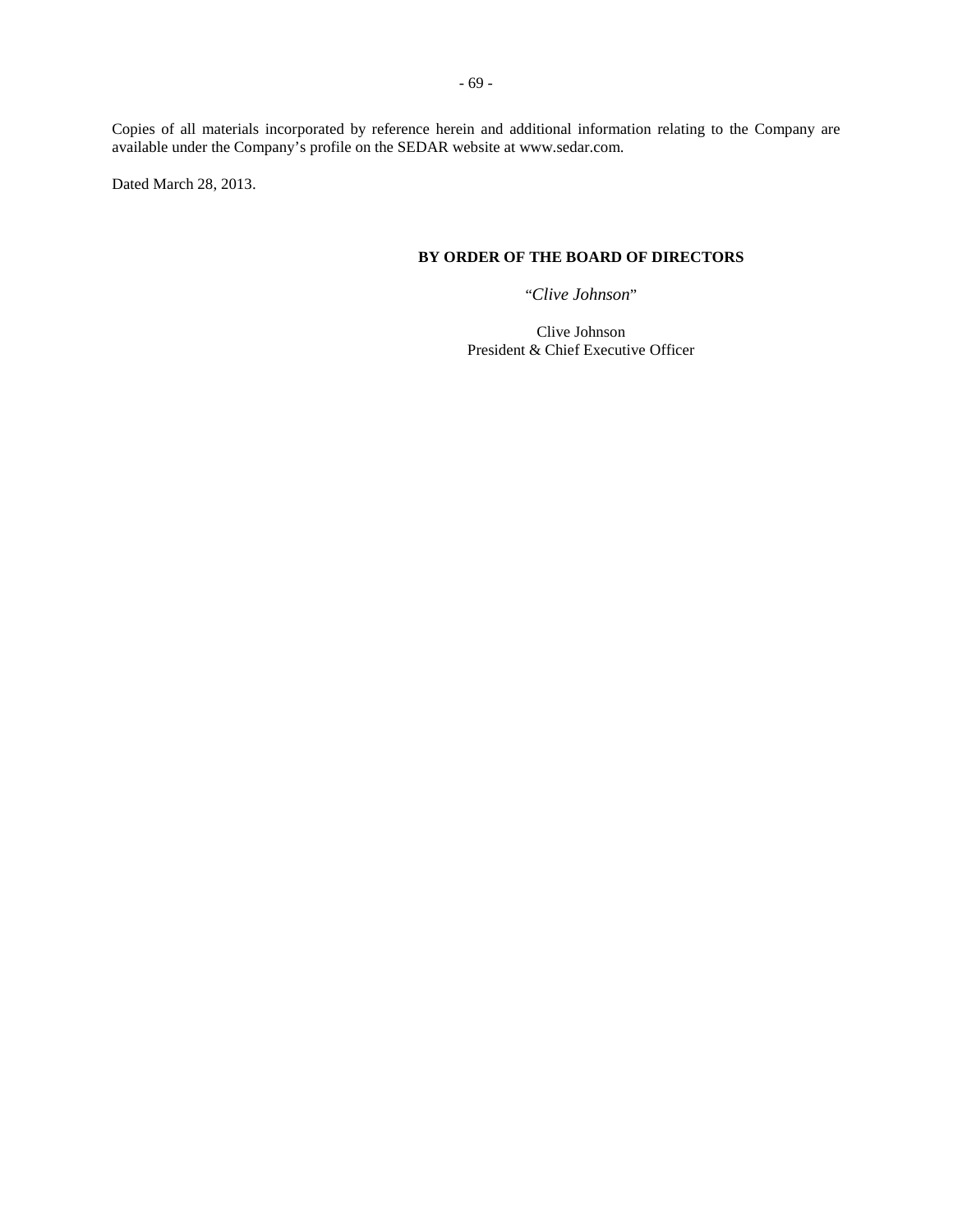

# **SCHEDULE A AUDIT COMMITTEE CHARTER**

# **Effective February 6, 2008**

## 1. **Overall Purpose/Objectives**

The Audit Committee (the "Committee") will assist the Board of Directors of the Company (the "Board") in fulfilling its responsibilities. The Committee will oversee the financial reporting process, the system of internal control and management of financial risks, the audit process, and the Company's process for monitoring compliance with laws and regulations and its own code of business conduct. In performing its duties, the Committee will maintain effective working relationships with the Board, management, and the external auditors and monitor the independence of those auditors. To perform his or her role effectively, each Committee member will obtain an understanding of the responsibilities of Committee membership as well as the Company's business, operations and risks.

# 2. **Authority**

- 2.1. The Board authorizes the Committee, within the scope of its responsibilities, to seek any information it requires from any employee and from external parties, to obtain outside legal or professional advice and to ensure the attendance of Company officers at meetings, as the Committee deems appropriate.
- 2.2. The Committee shall receive appropriate funding, as determined by the Committee, for payment of compensation to the external auditors and to any legal or other advisers employed by the Committee, and for payment of ordinary administrative expenses of the Committee that are necessary or appropriate in carrying out its duties.

## 3. **Composition, Procedures and Organization**

- 3.1. The Committee will be comprised of at least three members of the Board.
- 3.2. Except as permitted by all applicable legal and regulatory requirements:
	- (a) each member of the Committee shall be "independent" as defined in accordance with Canadian Multilateral Instrument 52-110 – *Audit Committee*; and
	- (b) each member of the Committee will be "financially literate" with the ability to read and understand a set of financial statements that present a breadth and level of complexity of accounting issues that are generally comparable to the breadth and complexity of the issues that can reasonably be expected to be raised by the Company's financial statements.

 $A-1$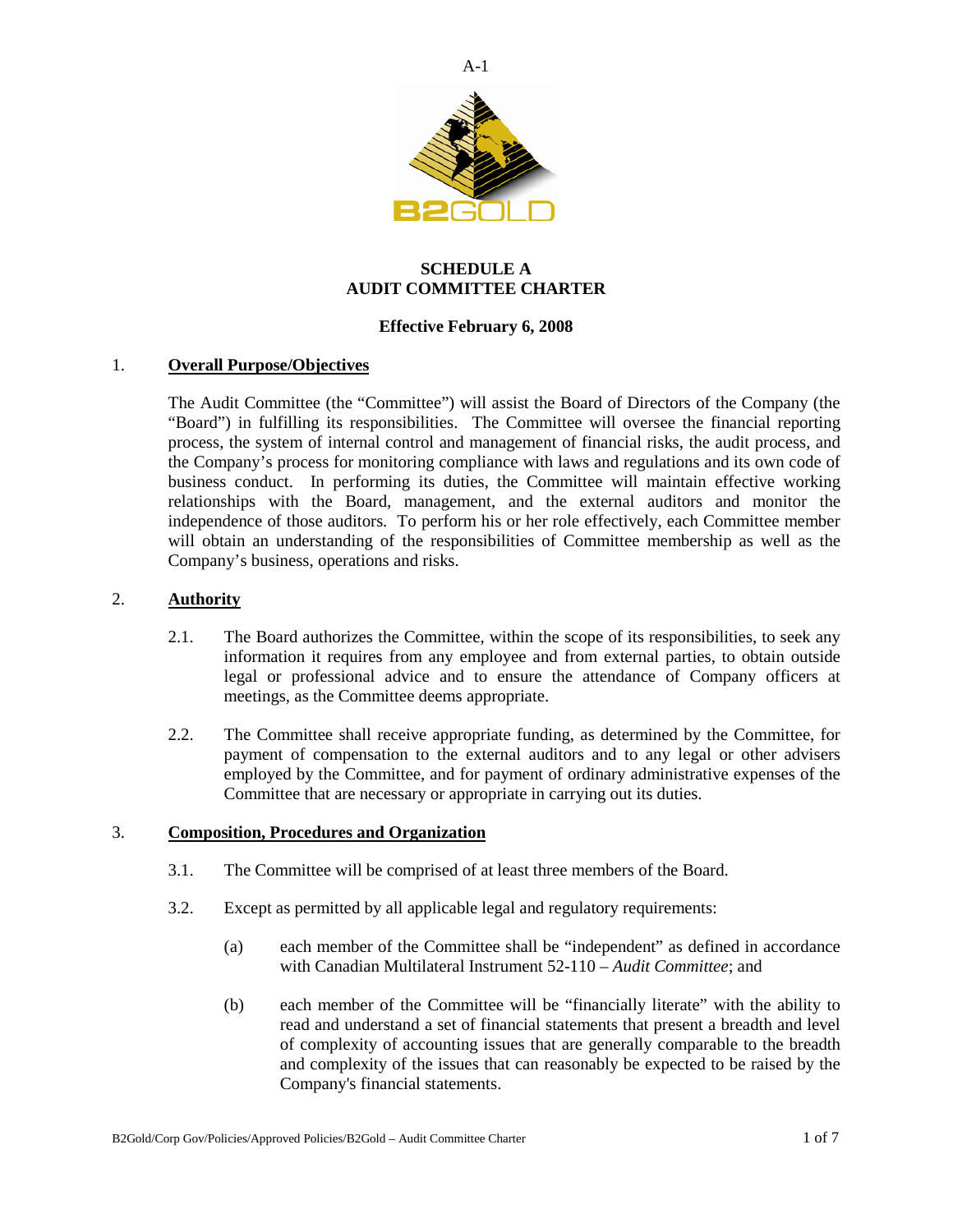

- 3.3. The Board, at its organizational meeting held in conjunction with each annual general meeting of the shareholders, will appoint the members of the Committee for the ensuing year. The Board may at any time remove or replace any member of the Committee and may fill any vacancy in the Committee.
- 3.4. The Committee shall elect from its members a Chairman. The Secretary shall be elected from its members, or shall be the Secretary, or the Assistant or Associate Secretary, of the Company.
- 3.5. Any member of the Committee may be removed or replaced at any time by the Board. A member shall cease to be a member of the Committee upon ceasing to be a director of the Company.
- 3.6. Meetings shall be held not less than quarterly. Special meetings shall be convened as required. External auditors may convene a meeting if they consider that it is necessary.
- 3.7. The times and places where meetings of the Committee shall be held and the procedures at such meetings shall be as determined, from time to time, by the Committee.
- 3.8. Notice of each meeting of the Committee shall be given to each member of the Committee. Subject to the following, notice of a meeting shall be given orally or by letter, telex, telegram, electronic mail, telephone facsimile transmission or telephone not less than 48 hours before the time fixed for the meeting. Notice of regular meetings need state only the day of the week or month, the place and the hour at which such meetings will be held and need not be given for each meeting. Members may waive notice of any meeting.
- 3.9. The Committee will invite the external auditors, management and such other persons to its meetings as it deems appropriate. However, any such invited persons may not vote at any meetings of the Committee.
- 3.10. A meeting of the Committee may be held by means of such telephonic, electronic or other communications facilities as permit all persons participating in the meeting to communicate adequately with each other during the meeting.
- 3.11. The majority of the Committee shall constitute a quorum for the purposes of conducting the business of the Committee. Notwithstanding any vacancy on the Committee, a quorum may exercise all of the powers of the Committee.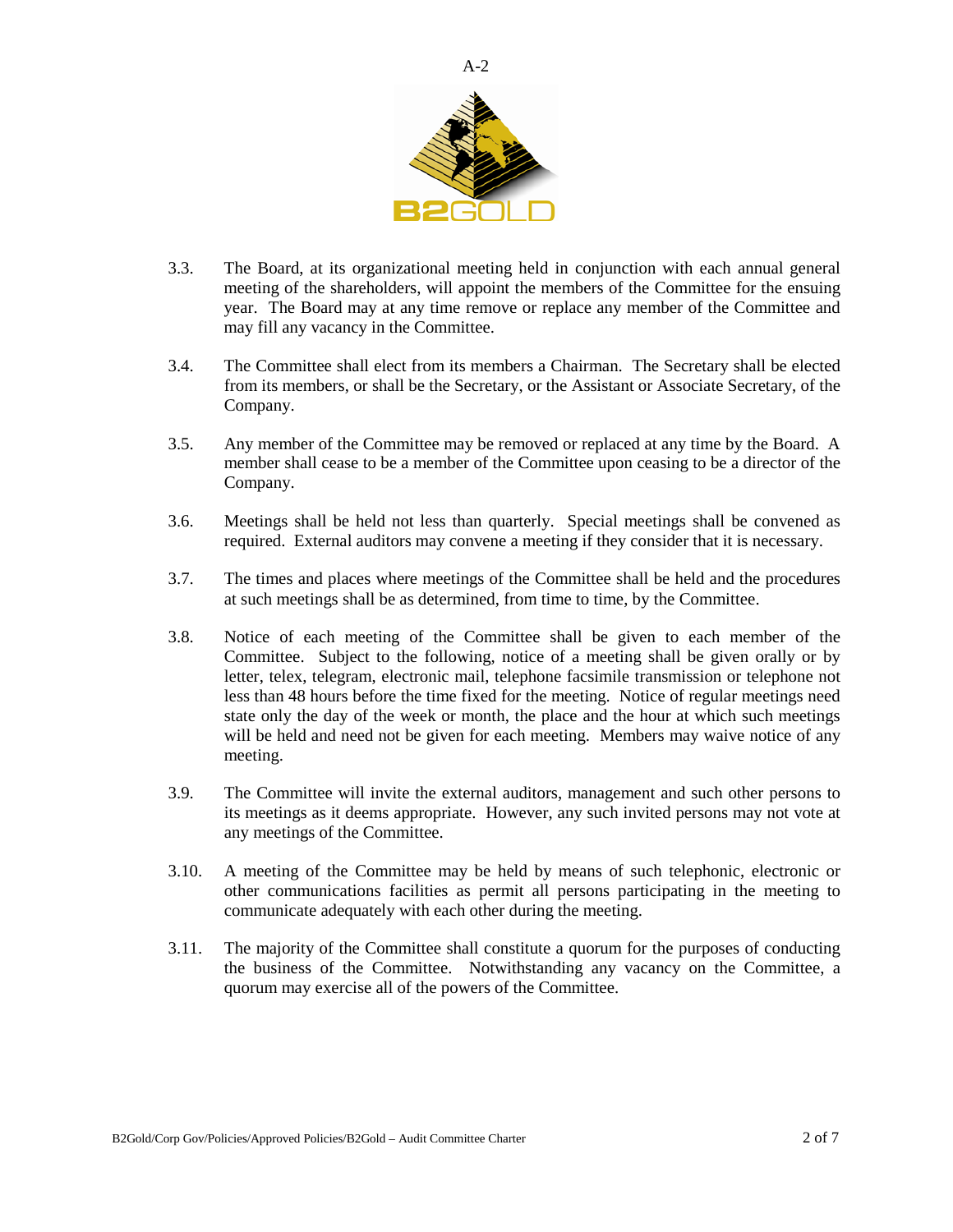

- 3.12. Any decision made by the Committee shall be determined by a majority vote of the members of the Committee present or by consent resolution in writing signed by each member of the Committee. A member will be deemed to have consented to any resolution passed or action taken at a meeting of the Committee unless the member dissents.
- 3.13. A record of the minutes of, and the attendance at, each meeting of the Committee shall be kept. The approved minutes of the Committee shall be circulated to the Board forthwith.
- 3.14. The Committee shall report to the Board on all proceedings and deliberations of the Committee at the first subsequent meeting of the Board, and at such other times and in such manner as the Board or the articles of the Company may require or as the Committee in its discretion may consider advisable.
- 3.15. The Committee will have access to such officers and employees of the Company and to such information respecting the Company, as it considers to be necessary or advisable in order to perform its duties and responsibilities.

## 4. **Roles and Responsibilities**

The roles and responsibilities of the Committee are as follows.

- 4.1. Oversee the accounting and financial reporting processes of the Company and the audits of the financial statements of the Company.
- 4.2. Review with management its philosophy with respect to controlling corporate assets and information systems, the staffing of key functions and its plans for enhancements.
- 4.3. Review the terms of reference and effectiveness of any internal audit process, and the working relationship between internal financial personnel and the external auditor.
- 4.4. Gain an understanding of the current areas of greatest financial risk and whether management is managing these effectively.
- 4.5. Review significant accounting and reporting issues, including recent professional and regulatory pronouncements, and understand their impact on the financial statements, reviewing with management and the external auditor where appropriate.
- 4.6. Review any legal matters which could significantly impact the financial statements as reported on by the General Counsel and meet with outside counsel whenever deemed appropriate.

 $A-3$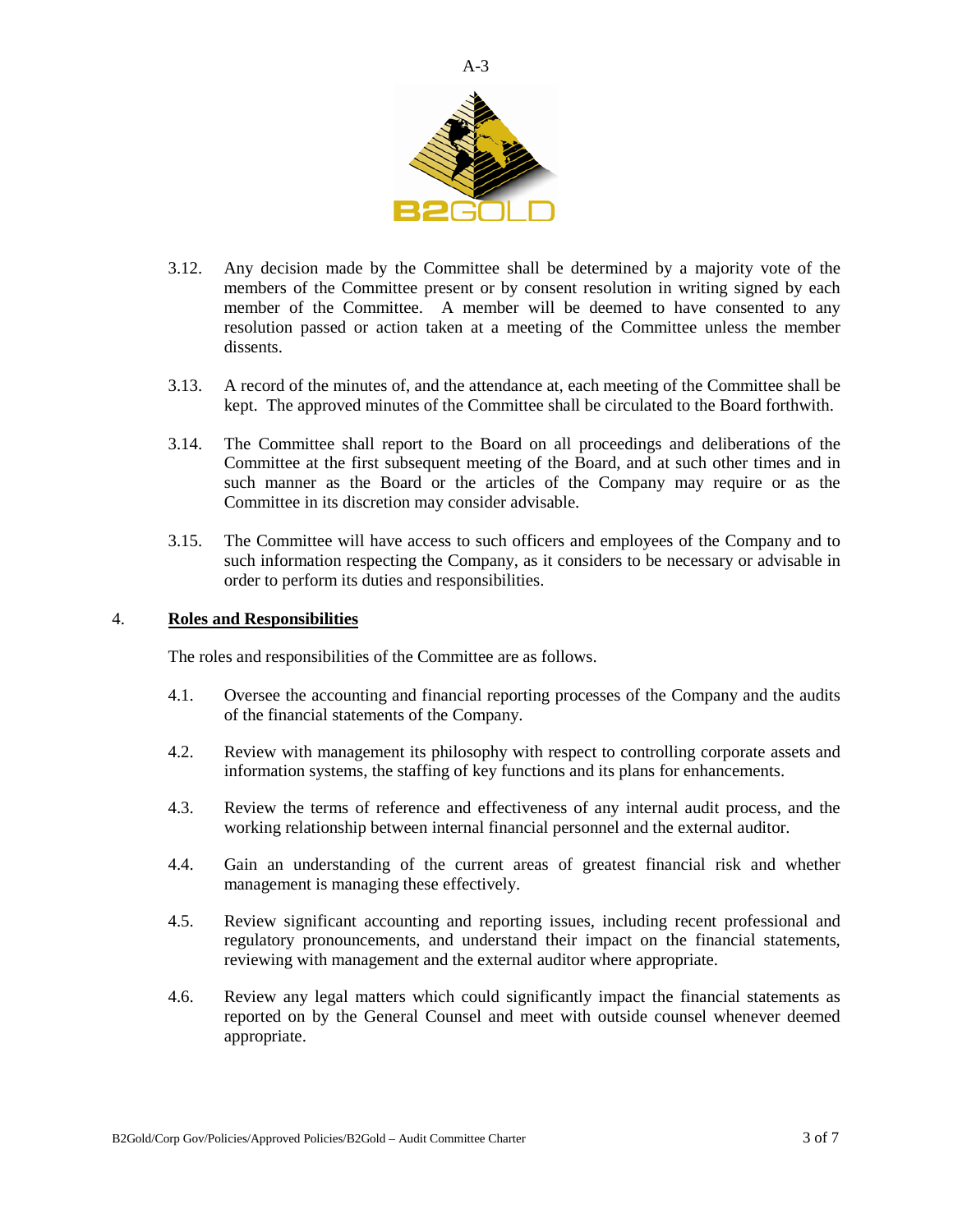

- 4.7. Review the annual financial statements and the results of the audit with management and the external auditors prior to the release or distribution of such statements, and obtain an explanation from management of all significant variances between comparative reporting periods.
- 4.8. Review the interim financial statements with management prior to the release or distribution of such statements, and obtain an explanation from management of all significant variances between comparative reporting periods.
- 4.9. Review all public disclosure concerning audited or unaudited financial information before its public release and approval by the Board, including management's discussion and analysis, financial information contained in any prospectus, private placement offering document, annual report, annual information form, takeover bid circular, and any annual and interim earnings press releases, and determine whether they are complete and consistent with the information known to Committee members.
- 4.10. Assess the fairness of the financial statements and disclosures, and obtain explanations from management on whether:
	- (a) actual financial results for the financial period varied significantly from budgeted or projected results;
	- (b) generally accepted accounting principles have been consistently applied;
	- (c) there are any actual or proposed changes in accounting or financial reporting practices; and
	- (d) there are any significant, complex and/or unusual events or transactions such as related party transactions or those involving derivative instruments and consider the adequacy of disclosure thereof.
- 4.11. Determine whether the auditors are satisfied that the financial statements have been prepared in accordance with generally accepted accounting principles.
- 4.12. Focus on judgmental areas, for example those involving valuation of assets and liabilities and other commitments and contingencies.
- 4.13. Review audit issues related to the Company's material associated and affiliated companies that may have a significant impact on the Company's equity investment.
- 4.14. Ascertain whether any significant financial reporting issues were discussed by management and the external auditor during the fiscal period and the method of resolution.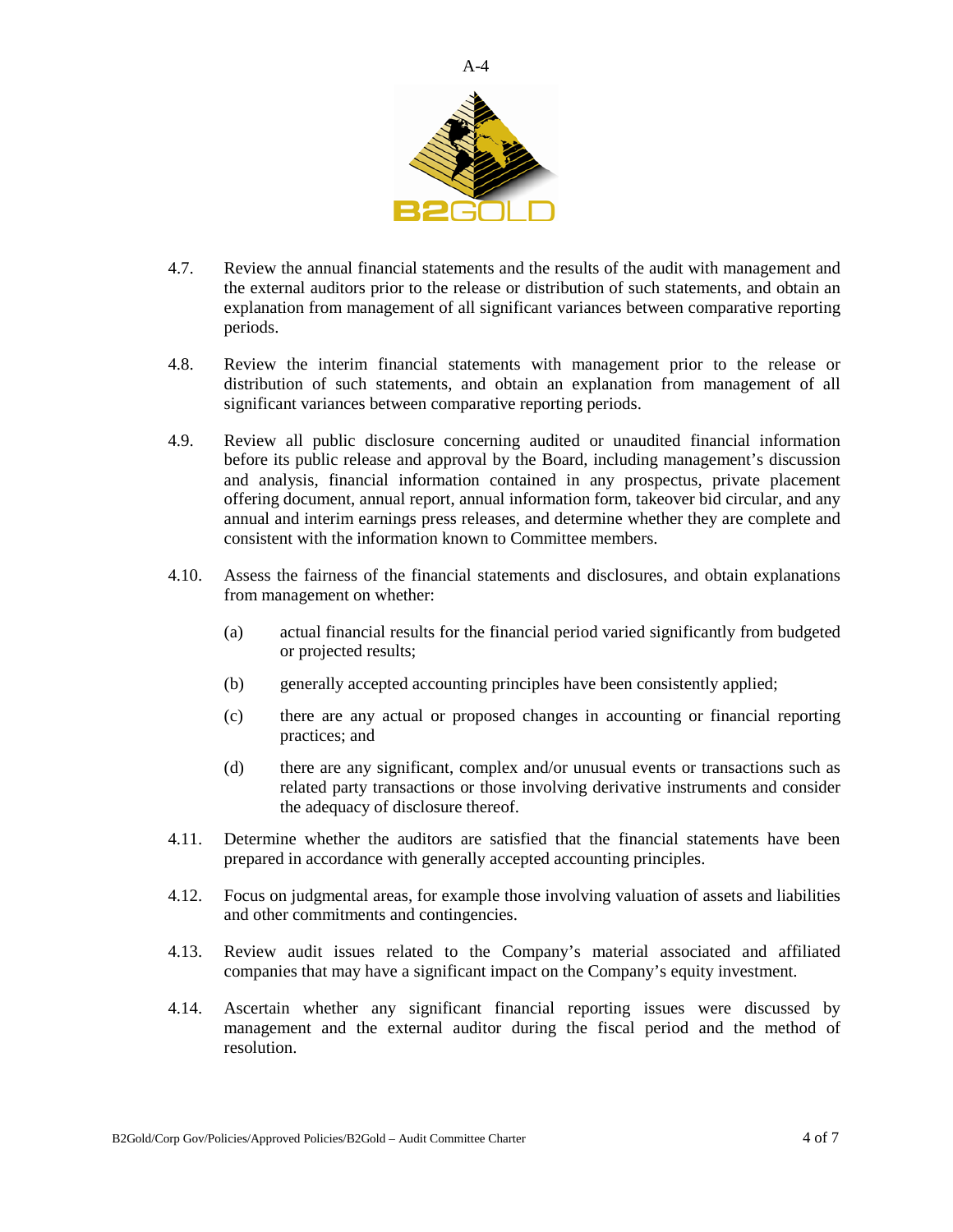

- 4.15. Review and resolve any significant disagreement among management and the external auditors in connection with the preparation of the financial statements.
- 4.16. Recommend to the Board the selection of the firm of external auditors to be proposed for election as the external auditors of the Company.
- 4.17. Review and approve the proposed audit plan and the external auditors' proposed audit scope and approach with the external auditor and management and ensure no unjustifiable restriction or limitations have been placed on the scope.
- 4.18. Explicitly approve, in advance, all audit and non-audit engagements of the external auditors; provided, however, that non-audit engagements may be approved pursuant to a pre-approval policy established by the Committee that (i) is detailed as to the services that may be pre-approved, (ii) does not permit delegation of approval authority to the Company's management, and (iii) requires that the delegatee or management inform the Committee of each service approved and performed under the policy. Approval for minor non-audit services is subject to applicable securities laws.
- 4.19. If it so elects, delegate to one or more members of the Committee the authority to grant such pre-approvals. The delegatee's decisions regarding approval of services shall be reported by such delegatee to the full Committee at each regular Committee meeting.
- 4.20. Subject to the grant by the shareholders of the authority to do so, if required, review the appropriateness and reasonableness of the compensation to be paid to the external auditors and make a recommendation to the Board regarding such compensation.
- 4.21. Oversee the independence of the external auditors. Obtain from the external auditors a formal written statement delineating all relationships between the external auditors and the Company. Actively engage in a dialogue with the external auditors with respect to any disclosed relationships or services that impact the objectivity and independence of the external auditor.
- 4.22. Review and approve the Company's hiring policies regarding partners, employees and former partners and employees of the present and former external auditors of the Company.
- 4.23. Review the performance of the external auditors, and in the event of a proposed change of auditor, review all issues relating to the change, including the information to be included in any notice of change of auditor as required under applicable securities laws, and the planned steps for an orderly transition.
- 4.24. Review the post-audit or management letter, containing the recommendations of the external auditor, and management's response and subsequent follow-up to any identified weakness.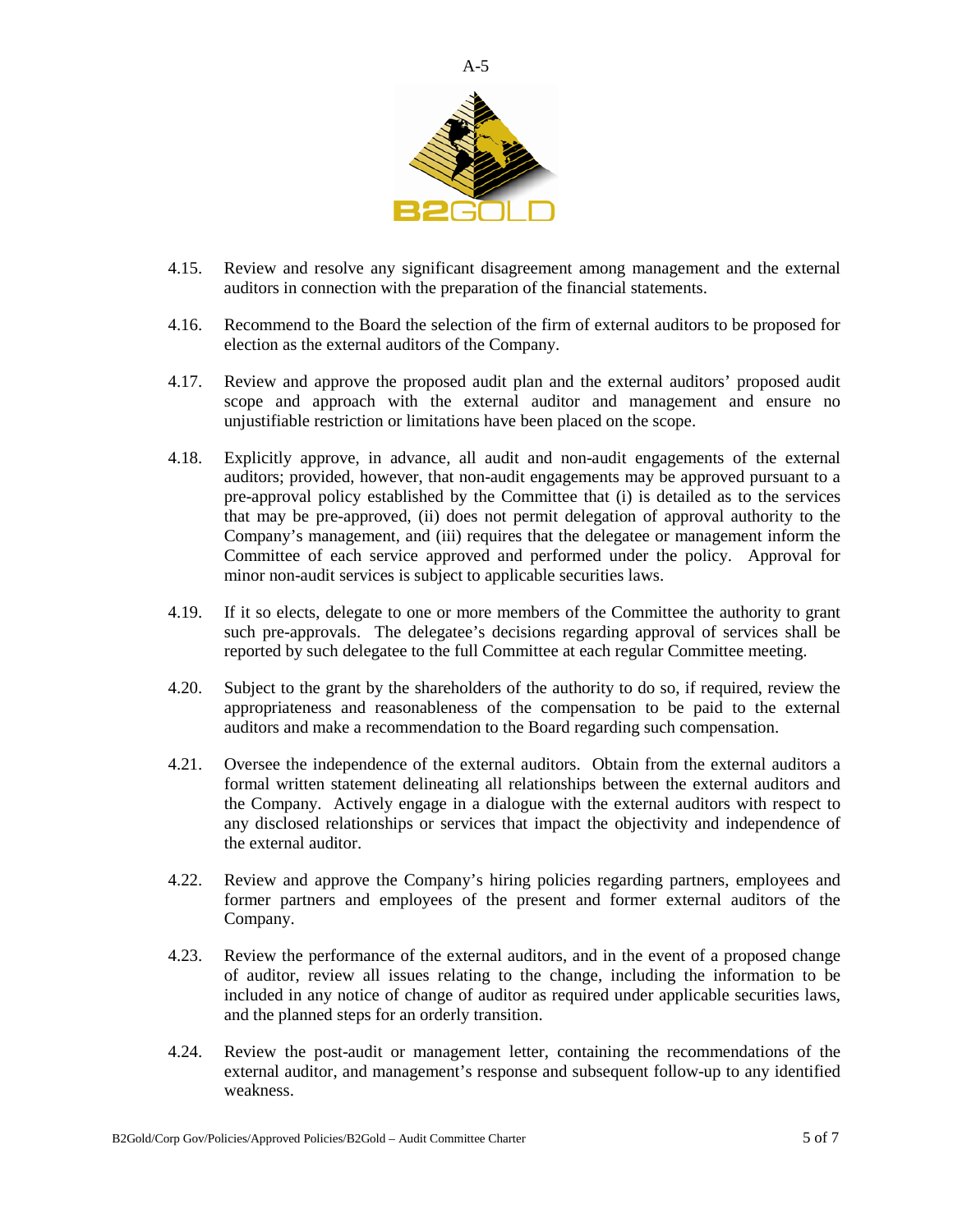

- 4.25. Review the evaluation of internal controls and management information systems by the external auditor, and, if applicable, the internal audit process, together with management's response to any identified weaknesses and obtain reasonable assurance that the accounting systems are reliable and that the system of internal controls is effectively designed and implemented.
- 4.26. Gain an understanding of whether internal control recommendations made by external auditors have been implemented by management.
- 4.27. Review the process under which the Chief Executive Officer and the Chief Financial Officer evaluate and report on the effectiveness of the Company's design of internal control over financial reporting and disclosure controls and procedures.
- 4.28. Obtain regular updates from management and the Company's legal counsel regarding compliance matters, as well as certificates from the Chief Financial Officer as to required statutory payments and bank covenant compliance and from senior operating personnel as to permit compliance.
- 4.29. Establish a procedure for the:
	- (a) confidential, anonymous submission by employees of the Company of concerns regarding questionable accounting or auditing matters,
	- (b) receipt, retention and treatment of complaints received by the Company regarding accounting, internal accounting controls, or auditing matters.
- 4.30. Meet separately with the external auditors to discuss any matters that the Committee or auditors believe should be discussed privately.
- 4.31. Endeavour to cause the receipt and discussion on a timely basis of any significant findings and recommendations made by the external auditors.
- 4.32. Ensure that the Board is aware of matters which may significantly impact the financial condition or affairs of the business.
- 4.33. Review and assess the adequacy of insurance coverage, including directors' and officers' liability coverage.
- 4.34. Perform other functions as requested by the full Board.
- 4.35. If it deems necessary, institute special investigations and, if it deems appropriate, hire special counsel or experts to assist, and set the compensation to be paid to such special counsel or other experts.